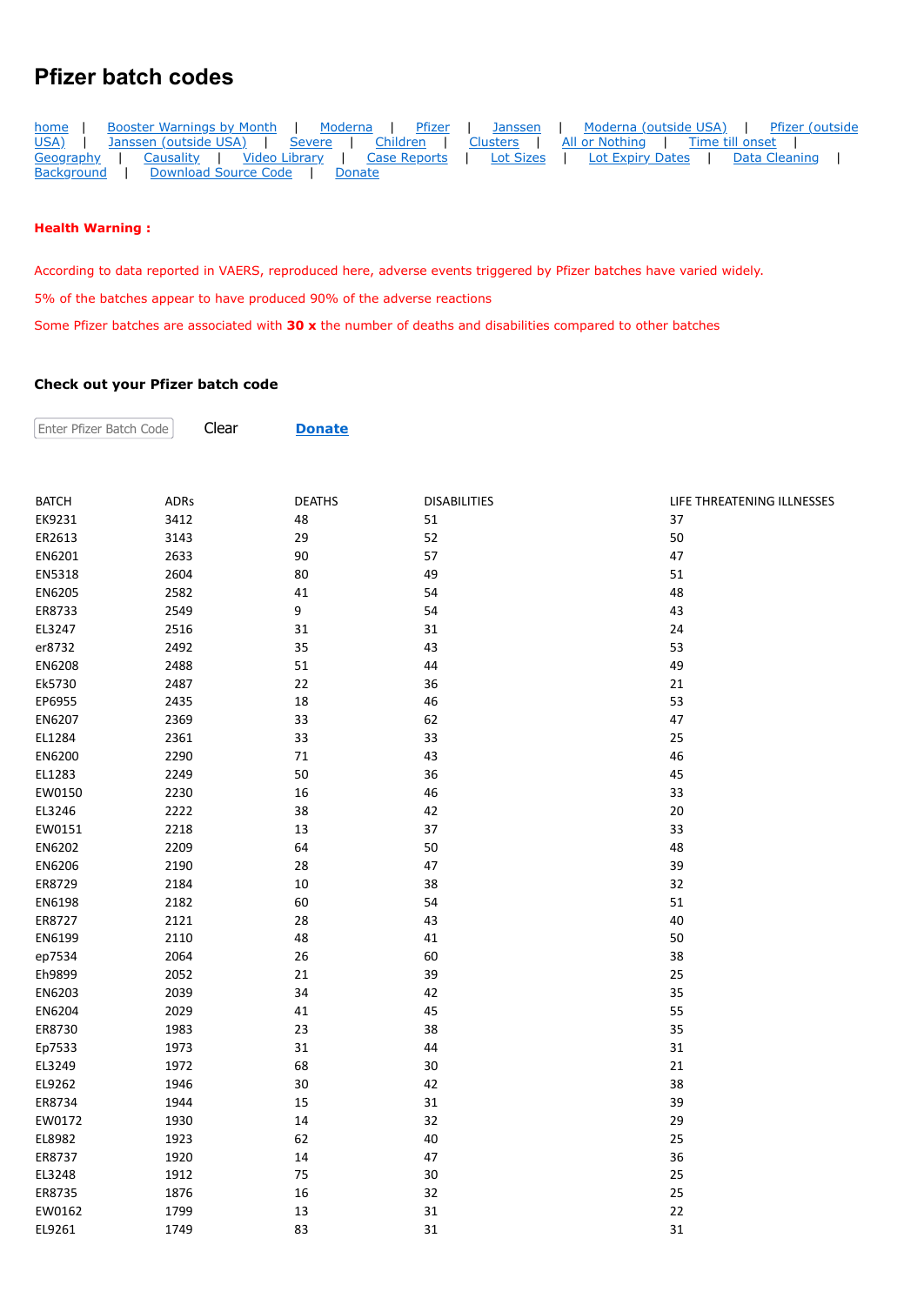| ew0153         | 1749       | 9                | 35     | 24             |
|----------------|------------|------------------|--------|----------------|
| EW0173         | 1729       | $\boldsymbol{6}$ | 23     | 16             |
| Ej1685         | 1720       | 42               | 35     | 21             |
| EW0164         | 1713       | 15               | 23     | 22             |
|                |            |                  | $30\,$ |                |
| Ew0158         | 1662       | $11\,$           |        | 24             |
| EW0171         | 1650       | 18               | 27     | 31             |
| ER8731         | 1626       | 19               | 35     | 33             |
| EL0142         | 1616       | $30\,$           | 18     | 27             |
| EW0179         | 1605       | 3                | 26     | 20             |
| EW0169         | 1589       | 15               | 26     | 20             |
| EW0161         | 1532       | $10\,$           | 17     | 24             |
| EL3302         | 1481       | 51               | 26     | 27             |
| ER8736         | 1478       | 6                | 37     | 34             |
| EW0177         | 1458       | $\boldsymbol{6}$ | 12     | 18             |
| EJ1686         | 1443       | 46               | 17     | 19             |
| <b>UNKNOWN</b> | 1417       | 32               | 34     | 37             |
| EW0180         | 1413       | 3                | $10\,$ | 16             |
| EL9269         | 1412       | 68               | 29     | 40             |
| EL9264         | 1402       | 43               | 27     | 18             |
| EW0176         | 1401       | 6                | 36     | 17             |
| FA6780         | 1398       | 5                | 15     | 16             |
| EW0185         | 1369       | 3                | 18     | 20             |
| EW0170         | 1362       | 4                | 29     | 18             |
| EW0187         | 1357       | 4                | 11     | 19             |
|                |            |                  |        |                |
| ew0167         | 1356       | 9                | 28     | 29             |
| EW0175         | 1336       | $\boldsymbol{7}$ | 21     | 15             |
| EW0196         | 1334       | 4                | 17     | 9              |
| ew0191         | 1321       | 9                | $20\,$ | 14             |
| EW0181         | 1314       | 5                | $20\,$ | 11             |
| FC3184         | 1299       | 3                | 13     | 14             |
| ew0182         | 1297       | 6                | $30\,$ | 21             |
| EW0186         | 1289       | 9                | 17     | 13             |
| EL0140         | 1243       | 52               | $20\,$ | 24             |
| EW0178         | 1233       | 4                | 19     | 17             |
| EW0217         | 1208       | 6                | 24     | 16             |
| EW0168         | 1205       | 8                | $20\,$ | 20             |
| EW0183         | 1165       | 3                | 11     | 16             |
| EL9265         | 1162       | 48               | 26     | 27             |
| EW0198         | 1162       | $\mathbf 1$      | 13     | 8              |
| EM9809         | 1148       | 21               | 22     | 32             |
| FC3180         | 1141       | $\mathbf 2$      | 21     | 21             |
| FA7485         | 1124       | $\boldsymbol{6}$ | 18     | 16             |
| EL9266         | 1115       | 27               | 25     | 16             |
| EM9810         | 1096       | 65               | 19     | 25             |
| FC3183         | 1089       | 6                | $20\,$ | 16             |
| EL9267         | 1088       | 39               | 18     | 18             |
| FC3181         | 1065       | 3                | 17     | 22             |
| EK4176         | 981        | 23               | $10\,$ | 17             |
| FC3182         | 907        | $\overline{7}$   | 13     | 12             |
| FD8448         | 889        | 4                | 12     | 15             |
| FA7484         | 853        | 4                | 15     | 7              |
| FF2587         | 754        | $\overline{2}$   | 6      | 13             |
| 30145BA        | 743        | 4                | 3      | 5              |
| FE3592         | 732        | 3                | 6      | 8              |
| FF8839         | 703        | 5                | $11\,$ | 9              |
| 301308a        | 691        | 10               | $11\,$ | $\overline{7}$ |
| EN9581         | 690        | 35               | 18     | 22             |
| EL9263         | 669        | 18               | 15     | 14             |
| FF2588         | 659        | 4                | 9      | 12             |
| FF2589         | 651        | 4                | 3      | 5              |
| FF8841         | 542        | 8                | 5      | 12             |
| FE3590         |            | 5                | 3      | 4              |
| ff2590         | 530<br>512 | $\mathbf 1$      | 3      |                |
| 301458A        | 419        | $\mathbf 1$      | 1      |                |
| 30135BA        | 411        | $\mathbf 1$      | 5      | 4              |
|                |            |                  |        |                |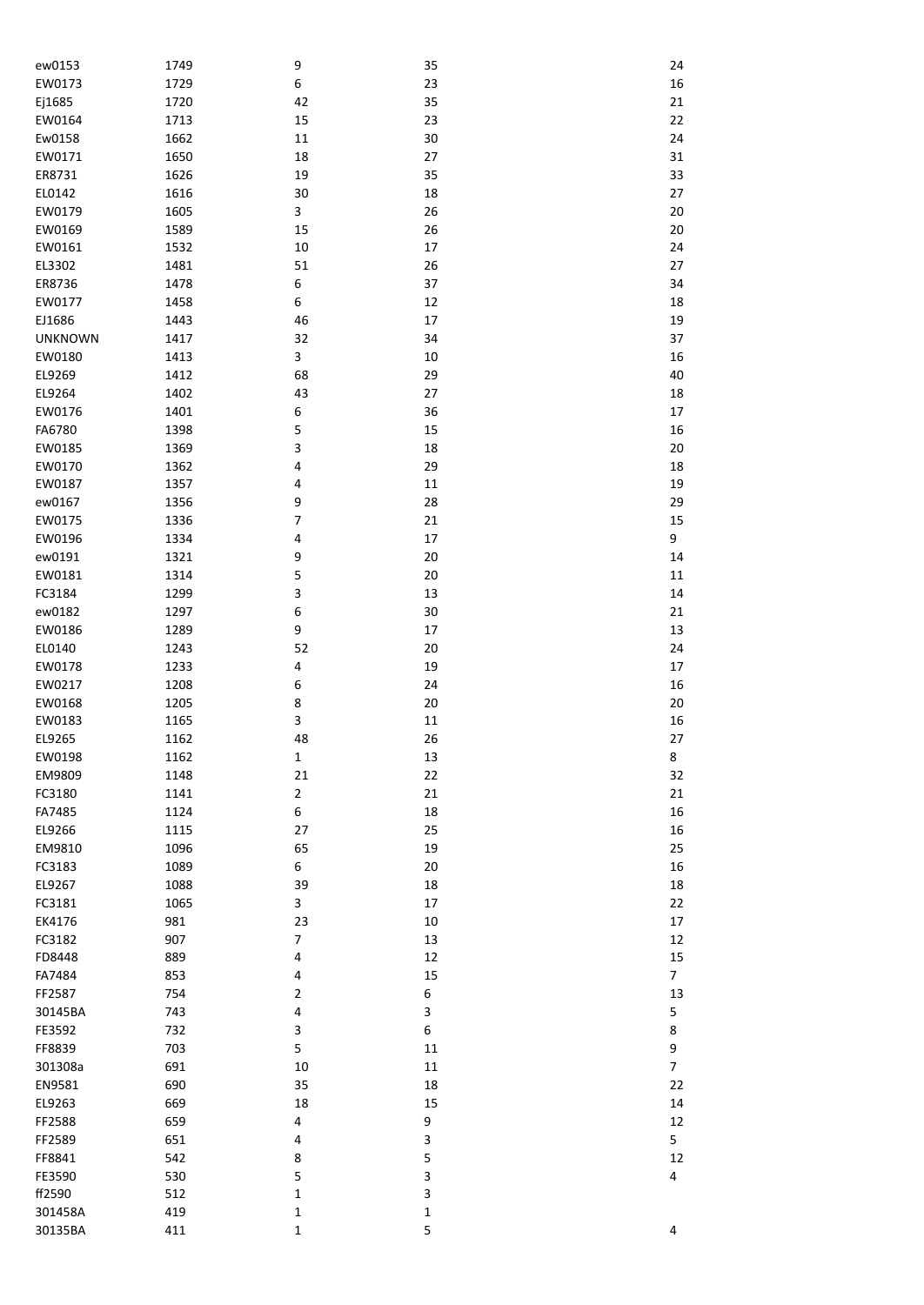| 30155BA         | 394 | 3              | 4              | $\overline{2}$                 |
|-----------------|-----|----------------|----------------|--------------------------------|
| FF2593          | 385 | $\pmb{4}$      | $\mathbf 1$    | 4                              |
| FH8020          | 346 | $\mathbf 1$    | 6              | 5                              |
| FD0809          | 321 | 4              | 5              | 3                              |
| EY0584          | 318 |                |                | $\mathbf 1$                    |
| N/A             | 290 | 4              | 3              | 5                              |
| EW0165          | 270 | 3              | 8              | 9                              |
| 301358A         | 252 | $\pmb{4}$      | 3              | 3                              |
| 30130BA         | 250 | $\mathbf 1$    |                | 3                              |
| FK5127          | 250 |                |                |                                |
| ew0202          | 246 | 3              | 6              | $\boldsymbol{7}$               |
| 301558A         | 161 | $\mathbf 1$    |                | $\overline{2}$                 |
| fg3527          | 149 | $\mathbf 2$    | $\mathbf 1$    | $\overline{2}$                 |
| 320308d         | 122 | $\mathbf 1$    |                |                                |
| EW0810          |     |                | $\mathbf 1$    | $\mathbf 1$                    |
|                 | 117 |                |                |                                |
| Pfizer          | 112 |                | 4              | 4                              |
| ELO140          | 111 | $\mathbf 1$    | $\overline{2}$ | $\mathbf{1}$                   |
| 32030bd         | 101 |                |                |                                |
| 59267-1000-01   | 98  | $\overline{2}$ | $\mathbf{2}$   | $\mathbf{1}$                   |
| EL 1283         | 94  |                | $\overline{7}$ | $\overline{2}$                 |
| EL9268          | 93  | $\mathbf 1$    |                |                                |
| EN 5318         | 91  | 3              | $\mathbf 1$    | $\mathbf 1$                    |
| EW0179          | 91  |                |                |                                |
| EL 1284         | 90  | $\mathbf 2$    | $\overline{2}$ | 3                              |
| ELO142          | 88  |                | 4              | $\mathbf 1$                    |
| FH8027          | 84  |                |                |                                |
| EL 3247         | 83  | $\mathbf 1$    | $\mathbf 1$    |                                |
| FH8028          | 83  |                |                | $\mathbf{1}$                   |
| EN 6205         | 79  | $\mathbf 1$    | 3              | $\overline{2}$                 |
| Paa156051       | 77  | $\mathbf 2$    |                |                                |
| EN 6206         | 74  | $\mathbf 1$    | $\mathbf 1$    | $\overline{2}$                 |
| EL 3249         | 71  | $\mathbf 1$    | $\overline{2}$ | $\mathbf 1$                    |
| ER 8727         | 71  |                | $\mathbf 1$    | 4                              |
| EL 3248         | 70  |                | 3              | $\mathbf 1$                    |
| 31045BA         | 68  |                |                |                                |
| ER 8732         | 67  |                | $\overline{2}$ |                                |
|                 |     |                |                |                                |
| FK5618          | 66  |                |                | $\mathbf{1}$<br>$\overline{2}$ |
| ER 2613         | 65  |                | $\overline{2}$ |                                |
| EL 3246         | 63  | $\mathbf 1$    | $\mathbf 1$    | $\mathbf{1}$                   |
| EK 9231         | 61  | $\mathbf 1$    | $\mathbf 1$    | $\mathbf 1$                    |
| EN 6202         | 61  | $\overline{2}$ | $\mathbf 1$    | $\mathbf{2}$                   |
| Na              | 60  |                | $\mathbf 1$    |                                |
| EN 6200         | 55  | $\mathbf 1$    | $\mathbf 2$    |                                |
| <b>BNT162B2</b> | 54  |                | $\mathbf 1$    | $\mathbf{2}$                   |
| EL 9264         | 54  |                |                |                                |
| EL 9261         | 53  |                | $\mathbf{1}$   |                                |
| EN 6201         | 53  | 3              | 3              | $\mathbf{1}$                   |
| EN 6208         | 53  |                | $\mathbf 1$    | $\mathbf{1}$                   |
| ER 8737         | 53  |                | $\mathbf 1$    | $\mathbf{1}$                   |
| ER 8733         | 52  |                | $\mathbf 2$    | $\mathbf 1$                    |
| EW0172          | 52  |                | 3              |                                |
| EL 9262         | 51  |                |                |                                |
| EP 7534         | 51  |                | $\overline{2}$ | $\mathbf{1}$                   |
| EW0173          | 50  |                | $\mathbf 2$    |                                |
| EW0187          | 50  |                | $\mathbf 1$    | $\mathbf{1}$                   |
| EH 9899         | 49  | $\mathbf 1$    | $\overline{2}$ |                                |
| ER 8730         | 47  |                |                | $\mathbf{1}$                   |
| Ewo158          | 47  |                | $\overline{2}$ | $\overline{2}$                 |
|                 |     |                | $\mathbf 2$    |                                |
| EW0162          | 47  | $\mathbf 1$    |                |                                |
| PAA165969       | 47  | $\mathbf 1$    | 3              |                                |
| EN 6198         | 46  |                | $\mathbf 1$    | $\mathbf{1}$                   |
| ?               | 45  | 3              |                | $\overline{2}$                 |
| EK 5730         | 45  | $\mathbf 1$    |                |                                |
| fh8030          | 45  |                |                |                                |
| 30125BA         | 44  |                | $\mathbf 1$    |                                |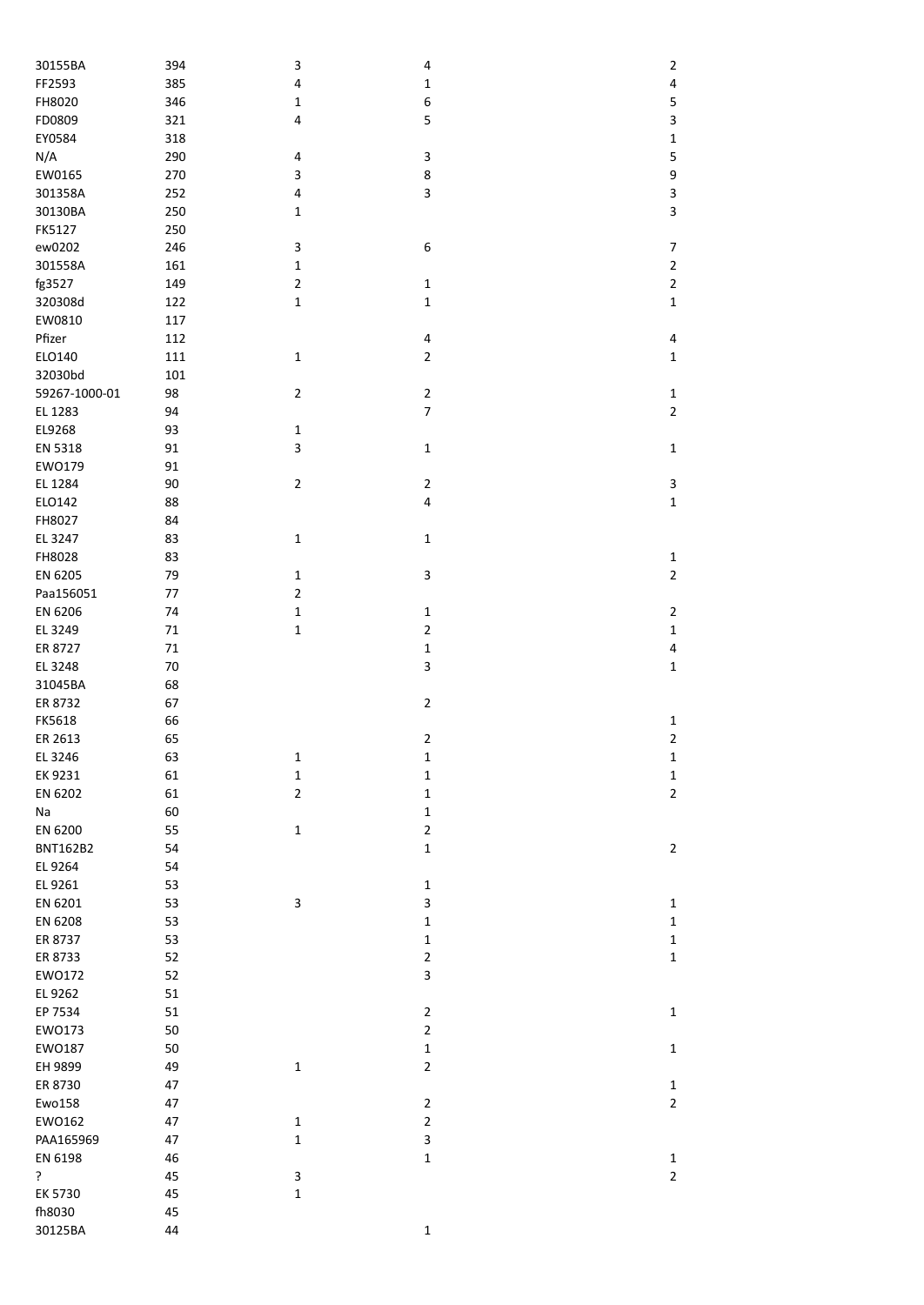| EK 4176         | 44     |                |                |                |
|-----------------|--------|----------------|----------------|----------------|
| EL 9269         | 44     |                | 4              | $\overline{2}$ |
| Ep 6955         | 43     | $\mathbf 1$    | 3              |                |
| EW0198          | 43     |                | $\mathbf 1$    | $\mathbf 1$    |
| Pfizer-BioNTech | 43     |                |                |                |
|                 |        |                |                |                |
| FD0810          | 42     | $\overline{2}$ | $\mathbf 1$    | $\mathbf 1$    |
| EL 8982         | 41     |                | $\mathbf 1$    | 3              |
| EN 6203         | 41     | $\mathbf 2$    | $\mathbf 1$    | $\mathbf 1$    |
| EN 6207         | 41     | 3              | $\pmb{4}$      | $\mathbf 1$    |
| 301258A         | 40     | $\mathbf 1$    |                |                |
| EN 6199         | 40     | $\mathbf 1$    | $\mathbf 2$    |                |
| ER 8731         | 39     | $\mathbf 1$    | $\overline{2}$ | 5              |
| EW0175          | 39     |                |                | $\mathbf 1$    |
|                 |        |                |                |                |
| EW0183          | 39     | $\mathbf 2$    |                | $\mathbf 1$    |
| ewo150          | 38     |                |                |                |
| ewo171          | 38     |                | $\mathbf 1$    |                |
| EW0153          | 37     |                |                |                |
| E10140          | 36     | 5              |                |                |
| EN6955          | 36     |                | 3              |                |
| ER 8735         | 36     |                | $\mathbf 1$    | $\mathbf 1$    |
| EW 0150         | 36     |                | $\mathbf 1$    |                |
| Ens318          | 35     | $\mathbf 1$    | $\mathbf 2$    | 4              |
| EW0186          | 35     |                | $\mathbf 1$    | $\mathbf 1$    |
|                 |        |                |                |                |
| EW0191          | 35     |                | $\mathbf 1$    |                |
| EL 9266         | 34     |                | $\mathbf 1$    |                |
| unk             | 34     | $\mathbf 1$    | $\mathbf 1$    | 4              |
| EJ 1685         | 33     |                |                | 1              |
| ER 8729         | 33     |                | 6              | 4              |
| EW0164          | 33     |                |                |                |
| El 9267         | 32     | $\overline{2}$ |                | $\mathbf{2}$   |
| ER 8734         | 32     |                | $\mathbf 1$    | 3              |
| <b>ELI283</b>   | 31     |                | $\mathbf 1$    | 3              |
|                 |        |                |                |                |
| EW0169          | 31     |                | $\mathbf 1$    |                |
| EWo182          | 31     |                | $\mathbf 1$    | $\mathbf 1$    |
| EW0196          | 31     |                | $\overline{2}$ | $\overline{c}$ |
| EL 3302         | $30\,$ |                | $\mathbf 2$    | $\mathbf 1$    |
| EW0168          | $30\,$ |                | $\mathbf 1$    |                |
| EW0177          | 30     | $\mathbf 1$    |                |                |
| Not Provided    | $30\,$ |                |                |                |
| 59267-1000-1    | 29     | $\mathbf 1$    | $\mathbf 1$    | 3              |
| EL 0142         | 29     |                |                | $\mathbf 1$    |
| EW0185          | 29     |                | $\mathbf 1$    |                |
|                 |        |                |                |                |
| EJ 1686         | 28     |                |                |                |
| EL 9265         | 28     |                |                | $\mathbf{1}$   |
| EW0151          | 28     |                | $\mathbf 1$    |                |
| EL 9263         | $27\,$ |                |                |                |
| EN 6204         | 27     | $\mathbf 1$    |                |                |
| EP 7533         | 27     |                | $\mathbf 1$    |                |
| ewo170          | 27     |                | $\mathbf 2$    |                |
| <b>EKS730</b>   | 26     |                | $\overline{2}$ |                |
| EW0161          | 26     |                |                | $\mathbf 1$    |
|                 |        |                |                |                |
| eW0180          | 26     | $\mathbf 1$    |                |                |
| EW0176          | 25     |                |                |                |
| EW0178          | 25     |                |                | $\mathbf 1$    |
| FC 3183         | 25     |                | $\mathbf 1$    |                |
| EN8727          | 24     |                | $\mathbf 1$    |                |
| ewo167          | 24     |                |                | 1              |
| 3248            | 23     |                |                | $\mathbf 1$    |
| 59267100002     | 23     |                | $\mathbf 1$    |                |
| EM 9809         | 23     | $\mathbf 1$    |                |                |
|                 |        |                |                |                |
| EW 0164         | 23     |                |                |                |
| E18982          | 22     |                | $\mathbf 1$    | $\mathbf 1$    |
| EN8730          | 22     |                | $\mathbf 1$    | $\mathbf 1$    |
| <b>ENG206</b>   | 22     |                | $\mathbf 1$    | $\mathbf{1}$   |
| EW0217          | 22     |                | $\mathbf 2$    | $\mathbf 1$    |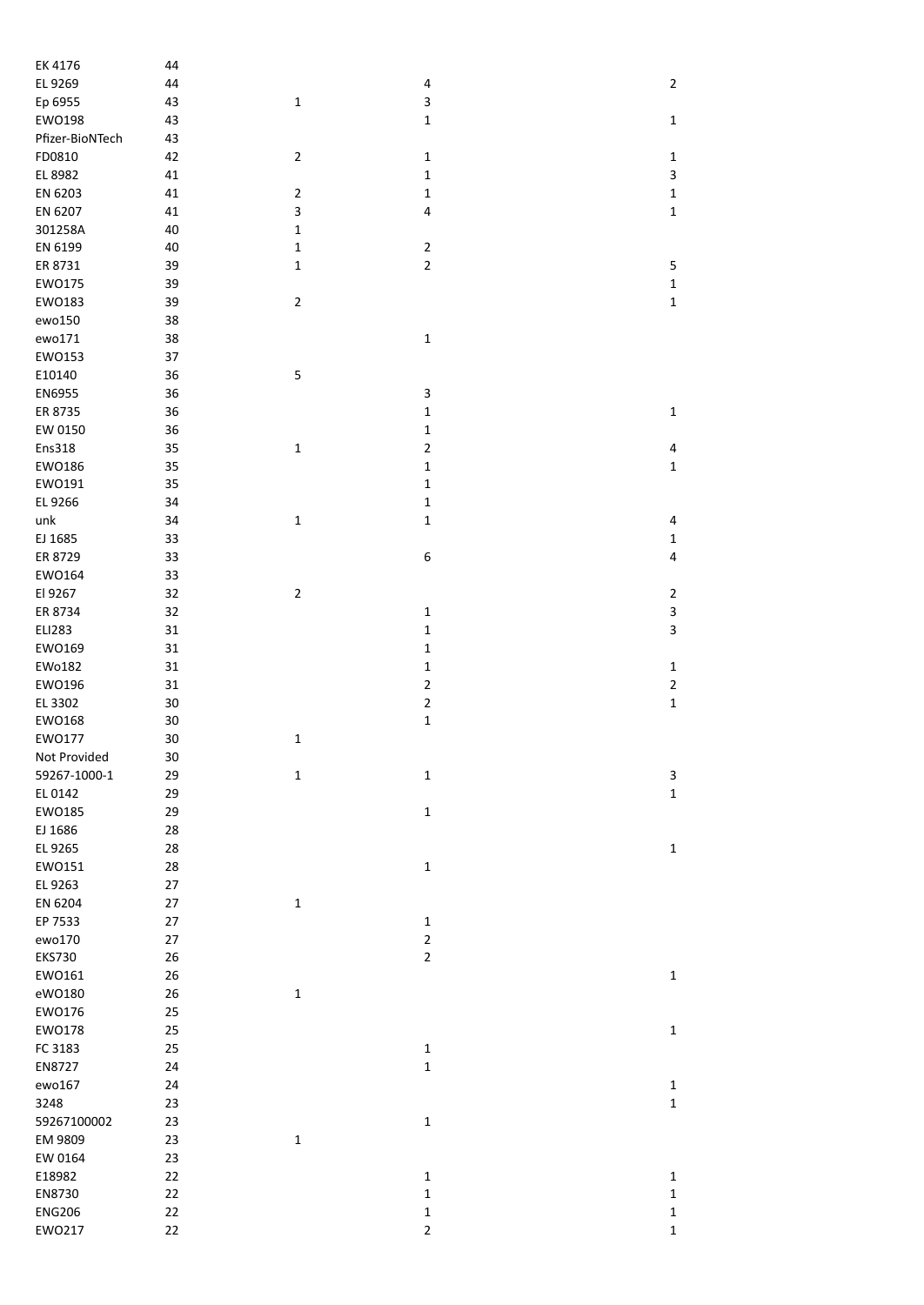| EL1685        | 21     |                | $\mathbf 1$  |                         |
|---------------|--------|----------------|--------------|-------------------------|
| ELI284        | 21     | $\overline{2}$ |              | $\mathbf 1$             |
| EN2613        | 21     |                | $\mathbf 1$  |                         |
| <b>ENG199</b> | 21     | $\mathbf 1$    | $\mathbf 1$  |                         |
| ER 8736       | 21     |                |              | $\mathbf{2}$            |
| EW 0158       | 21     |                |              | $\mathbf 1$             |
|               |        |                |              |                         |
| ew1058        | 21     |                |              |                         |
| Ewo181        | 21     |                |              |                         |
| 59267-1000-02 | 20     |                |              |                         |
| EK9321        | 20     |                |              |                         |
| EL9231        | 20     |                | $\mathbf 1$  |                         |
| EM 9810       | 20     |                | $\mathbf 2$  | $\overline{\mathbf{r}}$ |
| En0150        | 20     |                |              | $\mathbf 1$             |
| ER8739        | 20     | $\mathbf 1$    |              |                         |
| <b>EUA</b>    | $20\,$ |                |              |                         |
|               |        |                |              |                         |
| 9262          | 19     |                |              |                         |
| El1686        | 19     | $\mathbf 1$    |              |                         |
| EN7534        | 19     |                | $\mathbf 1$  | $\mathbf 2$             |
| EN8733        | 19     |                | $\mathbf 1$  | $\mathbf 1$             |
| <b>ENG201</b> | 19     |                | $\mathbf{1}$ |                         |
| <b>ENG202</b> | 19     |                |              |                         |
| Ew1050        | 19     |                |              |                         |
| FA 7485       | 19     |                |              |                         |
|               |        |                |              |                         |
| $\mathsf 0$   | 18     |                | $\mathbf 1$  | $\mathbf 1$             |
| E10142        | 18     |                |              |                         |
| e19262        | 18     |                |              | $\mathbf 1$             |
| el5318        | 18     |                | $\mathbf 1$  | $\overline{2}$          |
| ER7533        | 18     |                |              |                         |
| EW 0161       | 18     |                | $\mathbf 1$  |                         |
| Ew5318        | 18     | $\mathbf 1$    | $\mathbf 1$  |                         |
|               |        |                |              |                         |
| Fa 6780       | 18     |                |              |                         |
| 5318          | 17     |                |              | $\mathbf 1$             |
| 8727          | $17\,$ |                |              | 3                       |
| 9269          | $17\,$ | $\mathbf 1$    | $\mathbf 1$  |                         |
| EM9808        | $17\,$ | $\mathbf 1$    | $\mathbf 1$  |                         |
| ER8728        | $17\,$ |                | 3            | $\mathbf 2$             |
| EW 0162       | $17\,$ |                | $\mathbf 1$  |                         |
| EW 0175       | 17     |                |              |                         |
| EW0189        | 17     |                |              |                         |
|               |        |                | 1            |                         |
| $\mathbf 1$   | 16     |                |              |                         |
| 6203          | 16     |                | $\mathbf 1$  |                         |
| E19267        | $16\,$ |                | $\mathbf 1$  |                         |
| EN0151        | 16     | $\mathbf 1$    |              |                         |
| EN9809        | 16     |                |              |                         |
| <b>ENG208</b> | 16     |                | $\mathbf 1$  | $\mathbf 1$             |
| EP-7534       | 16     |                |              |                         |
| EW 0170       | 16     |                | $\mathbf 1$  |                         |
|               |        |                |              |                         |
| EW0183-H      | 16     |                |              |                         |
| 1284          | 15     |                |              |                         |
| 59267100001   | 15     |                |              |                         |
| 6206          | 15     | $\mathbf 1$    | $\mathbf 1$  |                         |
| E13246        | 15     |                |              |                         |
| EN6209        | 15     |                |              |                         |
| <b>ENG198</b> | 15     |                |              |                         |
|               |        |                |              |                         |
| ENG6201       | 15     |                |              |                         |
| ER8738        | 15     |                | $\mathbf 1$  |                         |
| EW 0151       | 15     |                |              |                         |
| Ew017         | 15     |                |              | $\mathbf 1$             |
| EW0175-H      | 15     |                |              |                         |
| EW1075        | 15     |                |              |                         |
| fj1611        | 15     |                |              |                         |
|               |        |                |              |                         |
| 3247          | $14\,$ |                |              |                         |
| 3302          | $14\,$ | $\mathbf 1$    |              |                         |
| 6199          | $14\,$ |                |              | $\mathbf 1$             |
| 6207          | 14     |                |              |                         |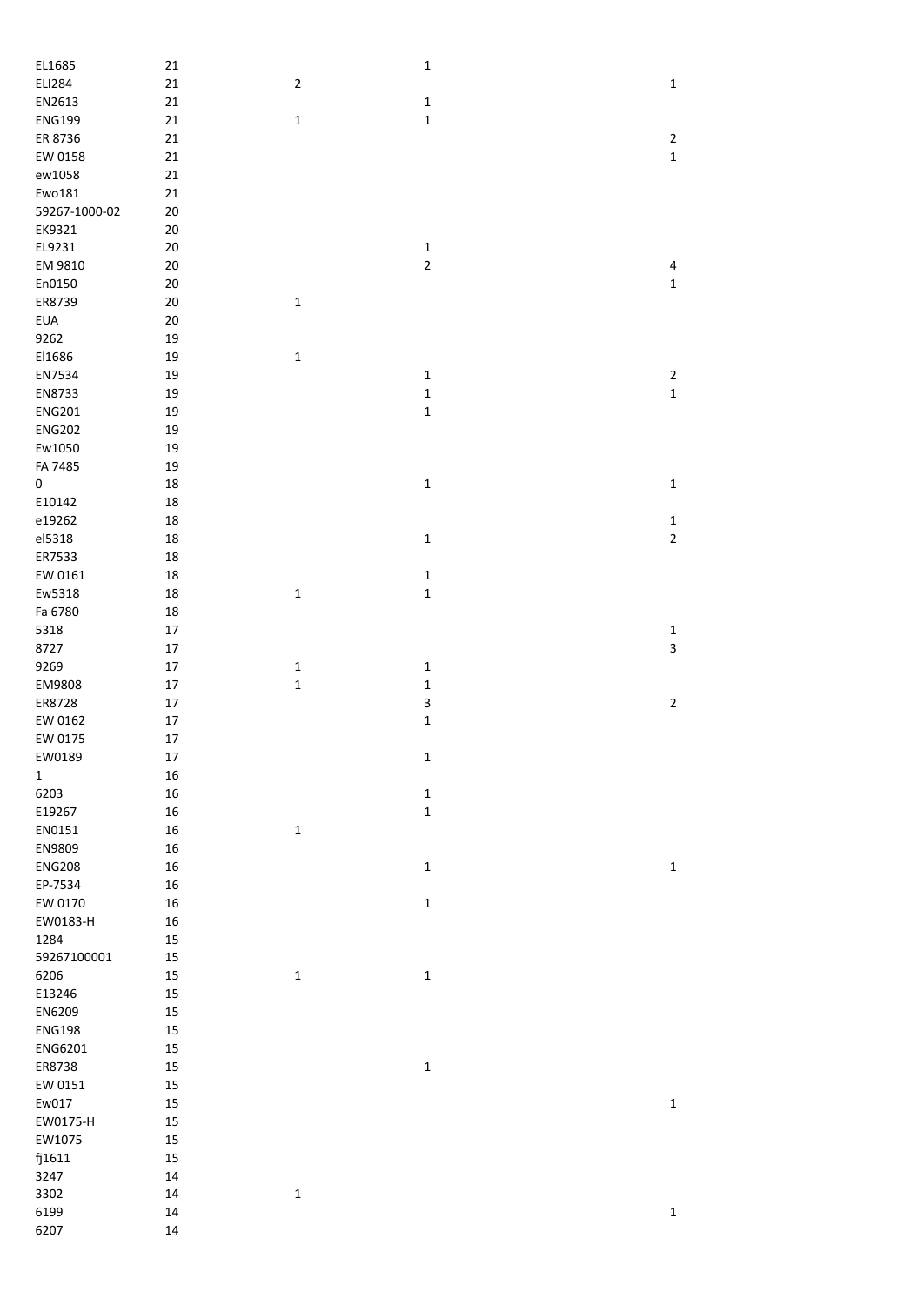| 8732            | 14         |              | $\mathbf{1}$   |             |
|-----------------|------------|--------------|----------------|-------------|
| 8733            | $14\,$     |              |                |             |
| 8734            | $14\,$     |              |                | $\mathbf 1$ |
| E19266          | 14         | $\mathbf{1}$ |                |             |
| EK9213          | 14         |              |                |             |
| EL3426          | 14         |              | $\mathbf 1$    |             |
| EM-9809         | 14         |              | $\mathbf 1$    |             |
| <b>ENG205</b>   | 14         |              | $\overline{2}$ |             |
| EP-6955         | 14         |              |                |             |
| EW 0169         | 14         |              | $\mathbf{1}$   |             |
| EW 0171         | 14         |              |                | $\mathbf 1$ |
| EW 0172         | 14         |              |                |             |
| EW 0173         | 14         |              |                |             |
| EW 0176         | 14         |              |                |             |
| EW1077          | 14         |              |                |             |
| FC 3184         | 14         |              |                |             |
| FD 8448         | 14         |              |                | $\mathbf 1$ |
| 1283            | 13         | $\mathbf 1$  | $\mathbf 1$    |             |
| 330268d         | 13         |              |                |             |
|                 |            |              |                |             |
| 6205            | 13         | $\mathbf 1$  | $\mathbf 1$    |             |
| 8729            | 13         |              |                |             |
| ED7534          | 13         |              |                |             |
| El1248          | 13         |              |                |             |
| Eng204          | 13         |              |                |             |
| ENG6199         | 13         |              | $\mathbf 2$    |             |
| EW0127          | 13         |              |                |             |
| EW0193          | 13         |              |                | $\mathbf 1$ |
| EW1053          | 13         |              |                |             |
| EW6208          | 13         |              | $\mathbf 1$    |             |
| FC 3180         | 13         |              | $\mathbf 1$    | $\mathbf 1$ |
| FC 3182         | 13         |              |                |             |
| 5730            | $12\,$     |              |                |             |
| 6201            | $12\,$     |              |                |             |
| 6955            | 12         |              | $\mathbf{1}$   |             |
| 7533            | 12         |              |                |             |
| 8735            | $12\,$     |              |                |             |
| 9264            | $12\,$     |              |                |             |
| E19261          | 12         |              |                | $\mathbf 1$ |
| EJ1284          | 12         | $\mathbf 1$  |                |             |
| ELIZ84          | 12         |              |                |             |
| EN3518          | 12         |              |                |             |
| EN6021          | $12\,$     |              |                |             |
| EN9810          | $12\,$     | $\mathbf 1$  |                |             |
| <b>ENG200</b>   | $12\,$     |              |                |             |
| ew1067          | 12         |              |                |             |
|                 |            |              |                |             |
| Unsure          | 12         | $\mathbf 1$  |                | $\mathbf 2$ |
| 3246            | $11\,$     |              | $\mathbf 1$    | $\mathbf 1$ |
| 8730            | $11\,$     |              | $\mathbf 1$    |             |
| 9899            | $11\,$     |              |                | $\mathbf 1$ |
| EC1283          | $11\,$     |              |                |             |
| ED6955          | $11\,$     |              |                |             |
| EK3750          | $11\,$     |              |                |             |
| EL3429          | $11\,$     |              |                | $\mathbf 1$ |
| EM6201          | $11\,$     |              |                |             |
| EN8732          | $11\,$     |              |                |             |
| EP6995          | ${\bf 11}$ |              |                |             |
| ER8713          | ${\bf 11}$ |              |                | $\mathbf 1$ |
| ES1686          | ${\bf 11}$ |              |                | $\mathbf 1$ |
| Ew 0153         | ${\bf 11}$ |              | $\mathbf 1$    | $\mathbf 1$ |
| Ew 0167         | ${\bf 11}$ | $\mathbf 1$  |                |             |
| EW0101          | ${\bf 11}$ |              |                |             |
| EW0160          | ${\bf 11}$ |              | $\mathbf 1$    | $\mathbf 1$ |
| EX9231          | ${\bf 11}$ |              |                |             |
| FF3590          | ${\bf 11}$ |              |                | $\mathbf 1$ |
| ndc:59267-1000- | ${\bf 11}$ |              |                |             |
|                 |            |              |                |             |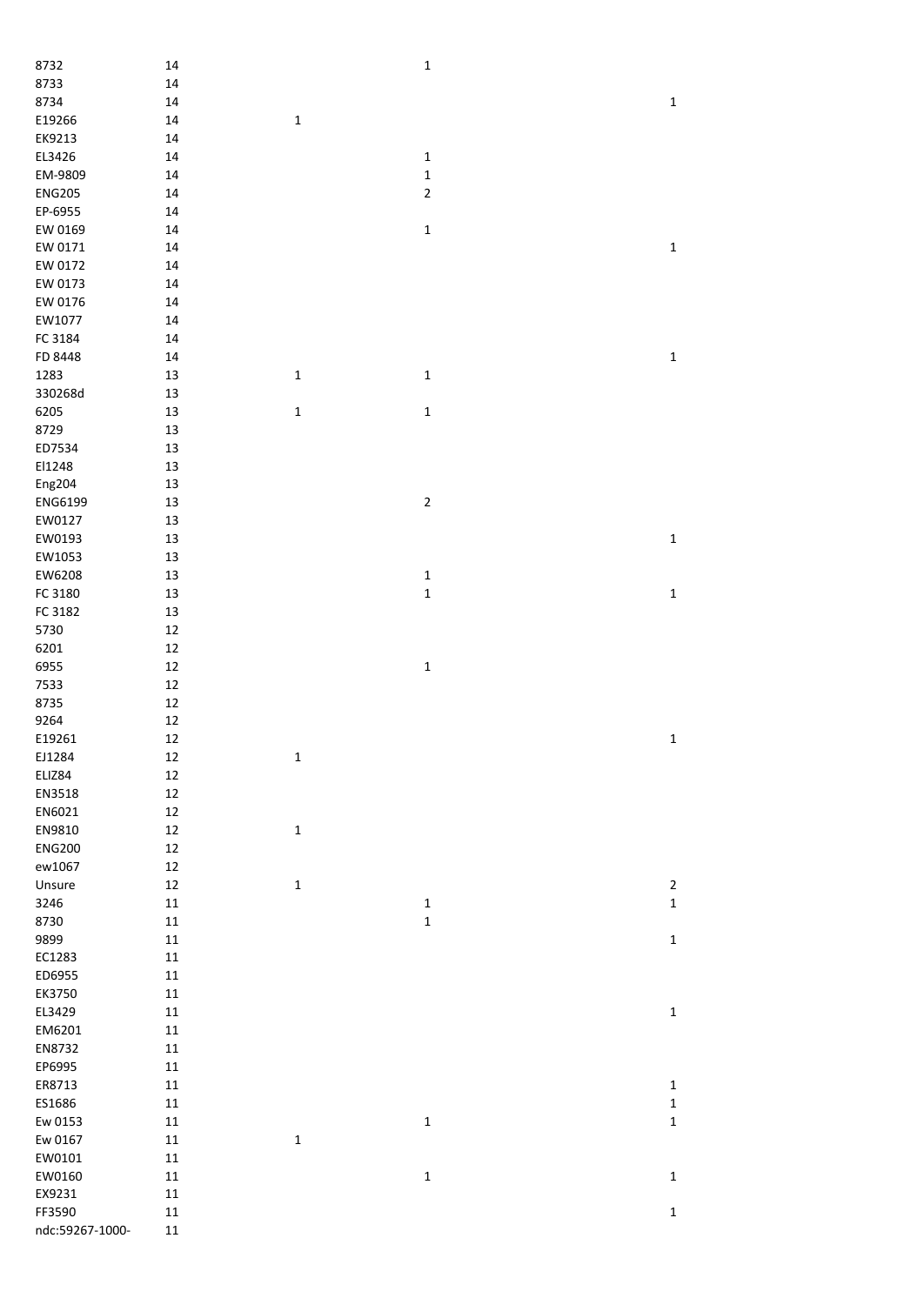| 30415ba       | $10\,$ |                |             |             |
|---------------|--------|----------------|-------------|-------------|
| 6202          | $10\,$ |                |             | $\mathbf 1$ |
| 6208          | $10\,$ |                |             | $\mathbf 1$ |
| 8737          | $10\,$ |                |             | $\mathbf 1$ |
| 8982          | $10\,$ | $\mathbf 1$    | $\mathbf 1$ |             |
| E13247        | $10\,$ |                |             | $\mathbf 1$ |
| e13302        | $10\,$ |                |             |             |
| EK5370        | $10\,$ |                |             |             |
| EK923         | $10\,$ |                |             |             |
| EL926         | $10\,$ |                |             |             |
| EN 9581       | $10\,$ | $\mathbf 1$    | $\mathbf 1$ |             |
| EN0153        | $10\,$ |                | $\mathbf 1$ |             |
| EN2606        |        |                |             |             |
|               | $10\,$ |                |             |             |
| EN6025        | $10\,$ |                |             |             |
| Eng207        | $10\,$ |                |             | $\mathbf 1$ |
| ER873         | $10\,$ |                |             |             |
| Er9231        | $10\,$ |                |             |             |
| EW 0179       | $10\,$ |                |             |             |
| EW 0186       | $10\,$ |                |             | $\mathbf 1$ |
| EW0107        | $10\,$ |                |             |             |
| EW1076        | $10\,$ |                |             |             |
| FE 3590       | $10\,$ |                |             |             |
| FL3180        | $10\,$ |                |             |             |
| GL0140        | $10\,$ |                |             |             |
| Not Available | $10\,$ | $\mathbf 1$    |             |             |
| Not known     | $10\,$ |                | $\mathbf 1$ |             |
|               |        |                |             |             |
| PAA173696     | $10\,$ | $\mathbf 1$    |             |             |
| Pfizer EN6200 | $10\,$ |                | $\mathbf 1$ | $\mathbf 1$ |
| 3203080       | 9      |                |             |             |
| 3249          | 9      |                |             |             |
| 59267-1000-03 | 9      |                |             |             |
| 7534          | 9      |                |             |             |
| 9266          | 9      |                | $\mathbf 1$ |             |
| 9267          | 9      |                |             |             |
| 9809          | 9      |                |             | $\mathbf 1$ |
| E19269        | 9      |                |             |             |
| EC1284        | 9      |                |             |             |
| EC3302        | 9      |                |             |             |
| EL-1284       | 9      |                |             |             |
| EL1285        | 9      |                |             |             |
| El3245        | 9      |                |             | $\mathbf 1$ |
| EL-3247       | 9      |                |             |             |
|               |        |                |             |             |
| EL6200        | 9      |                | $\mathbf 1$ | $\mathbf 1$ |
| EL6201        | 9      |                | $\mathbf 1$ |             |
| ELDZ61        | 9      | $\overline{2}$ |             |             |
| EN0161        | 9      |                | $\mathbf 1$ |             |
| EN206         | 9      |                |             |             |
| EN6189        | 9      |                |             |             |
| EN-6205       | 9      |                |             |             |
| <b>EN620S</b> | 9      |                |             |             |
| <b>ENG203</b> | 9      |                |             |             |
| EP69SS        | 9      |                |             |             |
| Ep7543        | 9      |                |             | $\mathbf 1$ |
| EP8731        | 9      |                |             |             |
| ER5730        | 9      |                |             |             |
| ER8130        | 9      |                |             |             |
| ET6955        |        |                |             |             |
|               | 9      |                |             |             |
| EW0157        | 9      |                |             |             |
| EW0179-H      | 9      |                |             |             |
| EW0185-H      | 9      |                |             |             |
| EW0186-H      | 9      |                |             |             |
| EW0199        | 9      |                |             |             |
| EW1070        | 9      |                |             |             |
| EW1072        | 9      |                |             | $\mathbf 1$ |
| ew1078        | 9      |                | $\mathbf 1$ |             |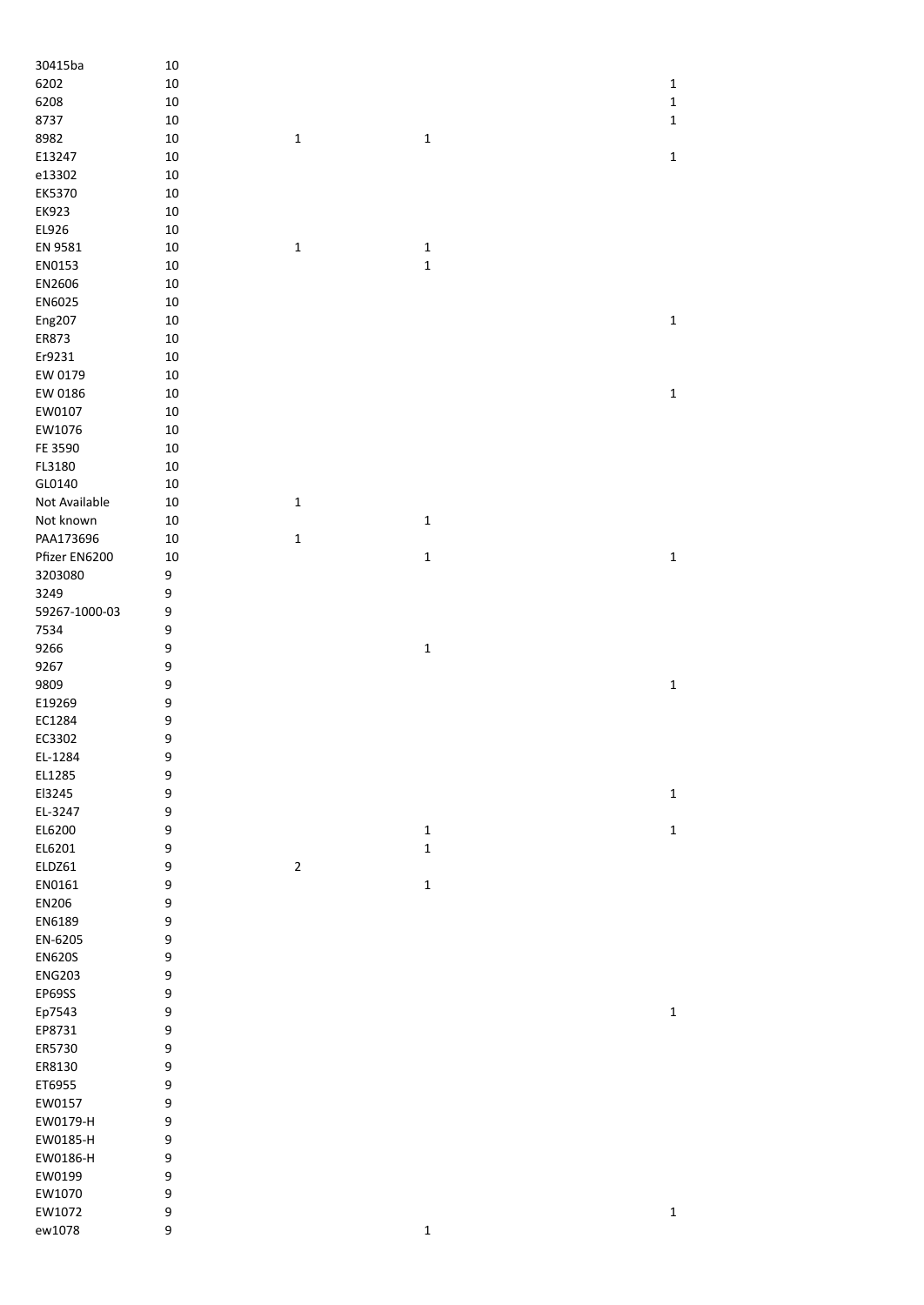| EW6201           | 9      |             | 3           | $\mathbf 2$  |
|------------------|--------|-------------|-------------|--------------|
| EW6203           | 9      |             |             |              |
| EW6207           | 9      |             |             |              |
| EW8735           | 9      |             |             | $\mathbf 1$  |
| FC2588           | 9      |             |             |              |
| FE2590           | 9      |             |             |              |
| FL3181           | 9      |             |             |              |
| FL3183           | 9      |             |             |              |
| FL3246           | 9      |             | $\mathbf 1$ |              |
| FO8448           | 9      |             |             |              |
| FP7534           | 9      |             |             |              |
| FR2613           | 9      |             | $\mathbf 2$ |              |
| Pt stated wasn'  | 9      |             |             |              |
| 026L20A          | 8      |             |             |              |
| 162B2            | 8      | $\sqrt{2}$  |             |              |
| 6198             | 8      |             |             |              |
| 6204             | 8      |             |             |              |
| 8731             | 8      |             |             |              |
| 8736             | 8      |             | $\mathbf 1$ |              |
| 9231             | 8      |             |             |              |
| don't know       | 8      | $\mathbf 1$ |             | $\mathbf 1$  |
| E11284           | 8      | $\mathbf 1$ |             |              |
| E13248           | 8      |             |             |              |
| E51686           | 8      | $\mathbf 2$ |             |              |
| EH9899 03/2021   | 8      |             |             |              |
| EJ686            | 8      |             |             |              |
| EJ1685           | 8      |             |             |              |
| EL 0140          | 8      | $\mathbf 1$ |             |              |
| EL1042           | 8      | $\mathbf 2$ |             |              |
| EL1282<br>EL3242 | 8      |             |             |              |
| El-3249          | 8<br>8 |             | $\mathbf 1$ | $\mathbf 1$  |
| EM6208           | 8      |             |             |              |
| EN620            | 8      |             |             |              |
| en8731           | 8      |             |             |              |
| eng6198          | 8      |             |             |              |
| ER0151           | 8      | $\mathbf 1$ |             |              |
| ER2614           | 8      |             |             |              |
| ER6213           | 8      |             |             |              |
| ER6955           | 8      |             |             |              |
| ER8132           | 8      |             |             |              |
| ER8723           | 8      |             |             |              |
| ER-8727          | 8      |             |             | $\mathbf 1$  |
| ER-8732          | 8      |             |             |              |
| Er-8733          | 8      |             | $\mathbf 1$ | $\mathbf{1}$ |
| EW               | 8      |             |             | $\mathbf 1$  |
| EW0108           | 8      |             |             |              |
| EW0126           | 8      |             |             |              |
| EW0190           | 8      |             |             |              |
| EW0619           | 8      |             |             | $\mathbf 1$  |
| EW1051           | 8      |             |             |              |
| EW1062           | 8      |             |             |              |
| EW6199           | 8      |             | $\mathbf 1$ |              |
| EW6200           | 8      |             |             |              |
| EW0165           | 8      |             |             |              |
| EYO584           | 8      |             |             |              |
| FC 3181          | 8      |             |             |              |
| FC3187           | 8      |             |             |              |
| fd4884           | 8      |             |             |              |
| FE 3592          | 8      |             |             |              |
| FF2584           | 8      |             |             | $\mathbf 1$  |
| FP7533           | 8      |             | 3           | $\mathbf 1$  |
| FR8730           | 8      |             |             |              |
| FR8737           | 8      |             |             | $\mathbf 1$  |
| GR8734           | 8      |             | $\mathbf 1$ |              |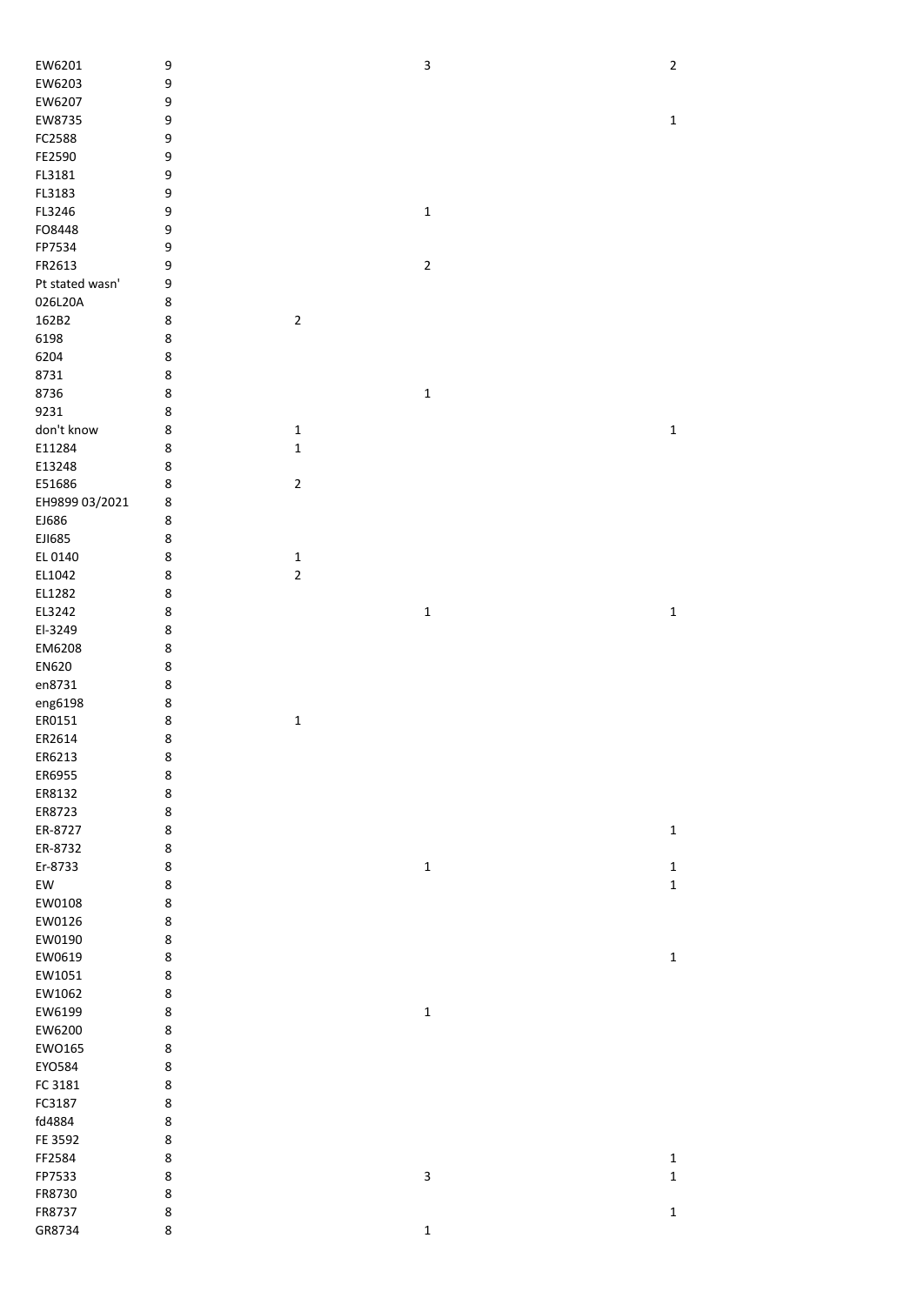| NO LOT # AVAILA   | 8                                                    | 8            |             |                |
|-------------------|------------------------------------------------------|--------------|-------------|----------------|
| not sure          | 8                                                    |              |             |                |
| Pfizer EL3249     | 8                                                    |              |             |                |
| Pfizer EN6206     | 8                                                    |              | $\mathbf 1$ | $\mathbf 1$    |
| Pfizer ER8737     | 8                                                    |              |             |                |
| Pfizer ew0150     | 8                                                    |              | $\mathbf 1$ |                |
| 2613              | $\boldsymbol{7}$                                     |              |             |                |
| 3014SBA           | $\overline{\mathcal{I}}$                             | $\mathbf 1$  |             |                |
| 3180              | $\boldsymbol{7}$                                     |              |             |                |
|                   | $\overline{\mathcal{I}}$                             |              |             |                |
| 9810              |                                                      |              | $\mathbf 1$ |                |
| E13249            | $\boldsymbol{7}$                                     |              |             | $\mathbf 1$    |
| EC0142            | $\boldsymbol{7}$                                     |              |             |                |
| EH9889            | $\boldsymbol{7}$                                     |              |             |                |
| EJ-1685           | $\boldsymbol{7}$                                     |              |             |                |
| EJ1686            | $\boldsymbol{7}$                                     | $\mathbf 1$  |             |                |
| EK5703            | $\overline{\mathcal{I}}$                             |              | $\mathbf 1$ |                |
| EK-9231           | $\boldsymbol{7}$                                     |              |             |                |
| EK9241            | $\boldsymbol{7}$                                     |              |             |                |
| EL.               | $\boldsymbol{7}$                                     |              |             |                |
| EL0104            | $\boldsymbol{7}$                                     |              |             |                |
| EL0410            | $\boldsymbol{7}$                                     |              |             |                |
| El1238            | $\boldsymbol{7}$                                     |              |             |                |
| EL-1283           | $\overline{\mathcal{I}}$                             |              |             |                |
| EL3240            | $\boldsymbol{7}$                                     |              |             |                |
| EL3284            | $\boldsymbol{7}$                                     |              |             |                |
| EL6198            | $\boldsymbol{7}$                                     |              | $\mathbf 1$ |                |
| EL8983            | $\boldsymbol{7}$                                     |              |             |                |
| EL9246            | $\boldsymbol{7}$                                     |              |             |                |
| EM5318            | $\boldsymbol{7}$                                     | $\mathbf{1}$ |             |                |
| EM6198            | $\boldsymbol{7}$                                     |              | $\mathbf 1$ |                |
| EM6202            | $\boldsymbol{7}$                                     |              |             |                |
| EM6203            | $\boldsymbol{7}$                                     |              |             | $\mathbf{1}$   |
| EM6205            | $\boldsymbol{7}$                                     | $\mathbf 2$  | $\mathbf 1$ | $\overline{2}$ |
| ${\sf EN}$        | $\boldsymbol{7}$                                     |              |             |                |
| EN0158            | $\boldsymbol{7}$                                     |              |             |                |
| EN0176            | $\boldsymbol{7}$                                     |              |             |                |
| EN5813            | $\boldsymbol{7}$                                     |              |             |                |
| En6119            | $\boldsymbol{7}$                                     |              |             |                |
| EN6210            | 7                                                    |              |             |                |
| en6702            | $\boldsymbol{7}$                                     |              | $\mathbf 1$ |                |
| EN8734            | $\boldsymbol{7}$                                     |              |             |                |
| EN9266            | $\boldsymbol{7}$                                     |              | $\mathbf 2$ |                |
| ENG6207           | $\boldsymbol{7}$                                     |              |             |                |
| ep7553            | $\boldsymbol{7}$                                     |              |             |                |
| EPG955            | $\overline{\mathcal{I}}$                             |              |             |                |
| ER0734            | $\overline{\mathcal{I}}$                             |              | $\mathbf 2$ |                |
| ER-2613           | $\boldsymbol{7}$                                     |              | $\mathbf 1$ |                |
| ER9729            | $\boldsymbol{7}$                                     |              |             |                |
| ER9731            | $\boldsymbol{7}$                                     |              |             | $\mathbf{1}$   |
| ET1685            | $\boldsymbol{7}$                                     |              | $\mathbf 1$ |                |
| EV1685            | $\overline{\mathcal{I}}$                             |              | $\mathbf 2$ |                |
| EW 0182           | $\overline{\mathcal{I}}$                             |              |             |                |
| EW 0198           | $\boldsymbol{7}$                                     |              |             |                |
| EW0105            | $\boldsymbol{7}$                                     |              |             |                |
|                   | $\boldsymbol{7}$                                     |              |             |                |
| ew0154            |                                                      |              |             |                |
| ew0159            | $\overline{\mathcal{I}}$<br>$\overline{\mathcal{I}}$ |              |             |                |
| EW019<br>ew0612   |                                                      |              |             |                |
|                   |                                                      |              | $\mathbf 1$ | $\mathbf 1$    |
|                   | $\overline{\mathcal{I}}$                             |              |             |                |
| EW1069            | $\boldsymbol{7}$                                     |              |             |                |
| EW8729            | 7                                                    |              |             |                |
| EZ9261            | $\boldsymbol{7}$                                     |              | $\mathbf 1$ |                |
| F08448            | $\boldsymbol{7}$                                     |              | $\mathbf 1$ | $\mathbf 1$    |
| F63527            | $\boldsymbol{7}$                                     |              |             |                |
| FA 7484<br>FC3185 | $\boldsymbol{7}$<br>$\overline{\mathcal{I}}$         |              |             | $\mathbf 1$    |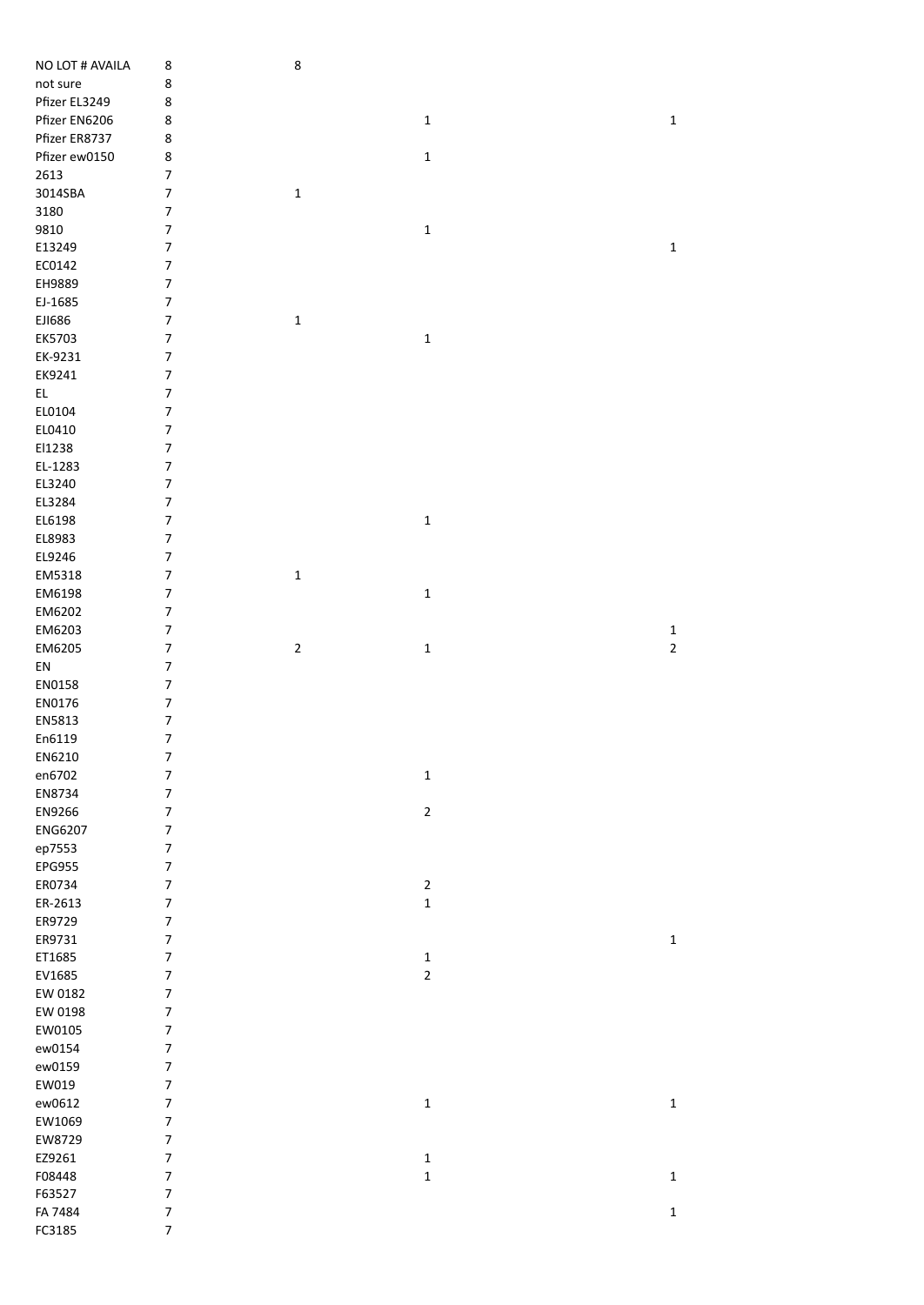| FDO809                   | $\boldsymbol{7}$         |             | $\mathbf 1$ |             |
|--------------------------|--------------------------|-------------|-------------|-------------|
| FF 2589                  | $\overline{7}$           |             |             |             |
|                          | $\overline{\mathcal{I}}$ |             |             |             |
| FF 8839                  |                          |             |             |             |
| FH 8020                  | $\boldsymbol{7}$         |             | $\mathbf 1$ | $\mathbf 2$ |
| FJ1685                   | $\boldsymbol{7}$         |             |             |             |
| FL1283                   | $\boldsymbol{7}$         |             |             |             |
| FL3184                   | $\boldsymbol{7}$         |             |             |             |
| FL3249                   | $\boldsymbol{7}$         |             | $\mathbf 1$ |             |
| FL3302                   | $\boldsymbol{7}$         |             |             |             |
| fp6955                   | $\boldsymbol{7}$         |             |             |             |
| FR8734                   | $\boldsymbol{7}$         |             |             |             |
| FW0153                   | $\boldsymbol{7}$         |             |             |             |
|                          |                          |             |             |             |
| FW0181                   | $\boldsymbol{7}$         |             |             |             |
| $\operatorname{\sf Idk}$ | $\overline{7}$           |             |             |             |
| L3248                    | $\boldsymbol{7}$         |             |             | $\sqrt{2}$  |
| Pfizer EN6202            | $\overline{7}$           |             |             |             |
| PFIZER EN6205            | $\boldsymbol{7}$         |             |             |             |
| PFIZER EW0161            | $\boldsymbol{7}$         |             | $\mathbf 2$ | $\mathbf 1$ |
| Pfizer FC3182            | $\boldsymbol{7}$         |             |             |             |
| Phizer                   | $\boldsymbol{7}$         |             |             |             |
|                          |                          |             |             |             |
| SC3180                   | 7                        |             |             |             |
| Unkown                   | 7                        |             |             | $\mathbf 1$ |
| #ER8727                  | 6                        |             |             |             |
| 043A21A                  | 6                        |             |             |             |
| $\overline{2}$           | 6                        |             |             |             |
| 6200                     | 6                        |             |             |             |
| 9261                     | 6                        |             |             | $\mathbf 1$ |
|                          | 6                        |             |             |             |
| 9263                     |                          |             |             |             |
| 9581                     | 6                        |             |             |             |
| CN5318                   | 6                        |             |             |             |
| CW0167                   | 6                        |             |             |             |
| Doesn't have lo          | 6                        |             |             |             |
| Don?t know               | 6                        |             |             |             |
| E11283                   | 6                        |             |             |             |
| E19263                   | 6                        |             |             |             |
| e19264                   | 6                        |             | $\mathbf 1$ |             |
|                          |                          |             |             |             |
| E49899                   | 6                        |             |             |             |
| ec3180                   | 6                        |             |             |             |
| EC3184                   | 6                        |             |             |             |
| EC3247                   | 6                        | $\mathbf 1$ |             |             |
| EH98999                  | 6                        |             |             |             |
| E19262                   | 6                        |             |             |             |
| EJ0142                   | 6                        |             | $\mathbf 1$ |             |
| EK8734                   | 6                        |             | $\mathbf 1$ |             |
|                          |                          |             |             |             |
| EK921                    | 6                        |             |             |             |
| el-0140                  | 6                        |             | $\mathbf 1$ |             |
| EL3428                   | 6                        | $\mathbf 1$ |             |             |
| EL4176                   | 6                        |             |             | $\mathbf 1$ |
| EL8952                   | 6                        |             | $\mathbf 1$ | $\mathbf 1$ |
| EL9621                   | 6                        |             | $\mathbf 1$ |             |
| EL9623                   | 6                        |             |             |             |
| EL9625                   | 6                        |             |             |             |
|                          |                          |             |             |             |
| EL9627                   | 6                        |             |             |             |
| EL9629                   | 6                        |             |             |             |
| EL9810                   | 6                        |             |             |             |
| EL9899                   | 6                        |             |             |             |
| ELD142                   | 6                        |             |             |             |
| Elt9899                  | 6                        |             | $\mathbf 1$ |             |
| EM6200                   | 6                        |             |             |             |
| EM6204                   | 6                        |             |             |             |
|                          |                          |             |             |             |
| EN0167                   | 6                        |             |             |             |
| en0169                   | 6                        |             |             |             |
| EN0171                   | 6                        |             |             |             |
|                          |                          |             |             |             |
| EN3248                   | 6                        |             | $\mathbf 1$ | $\mathbf 1$ |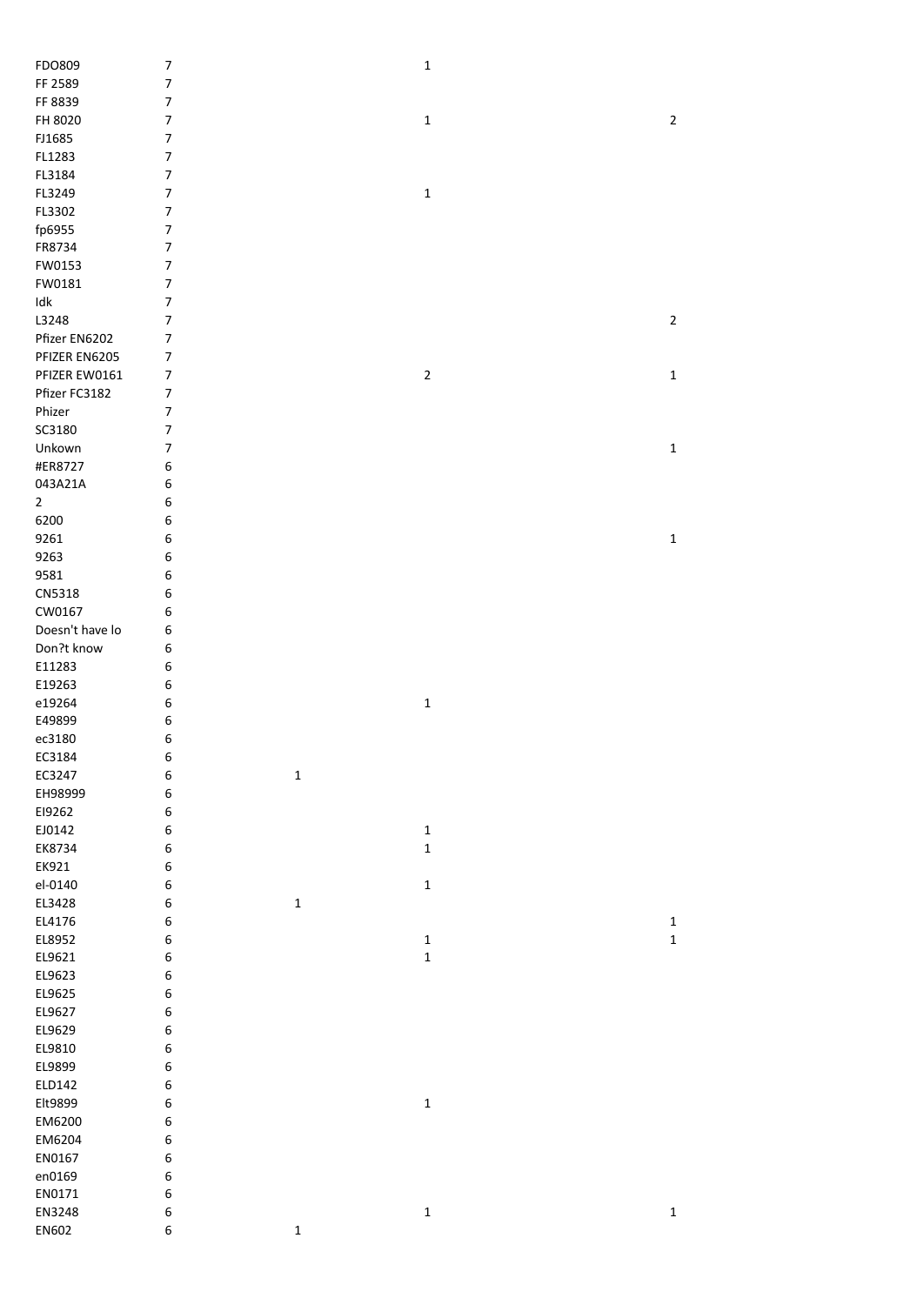| EN6023        | $\boldsymbol{6}$ | $\mathbf 1$ |                |              |
|---------------|------------------|-------------|----------------|--------------|
| EN6024        | 6                |             |                |              |
| EN-6198       | 6                |             |                | $\mathbf 1$  |
| EN-6203       | 6                |             |                |              |
| EN-6208       | 6                |             |                |              |
| EN8203        | 6                |             |                |              |
| EN8737        | 6                |             | $\mathbf 1$    |              |
| EN8982        | 6                |             | $\mathbf 1$    | $\mathbf 1$  |
| EP1533        | 6                |             |                |              |
| ep8730        | 6                |             |                |              |
| EP8734        | 6                |             |                |              |
| EP8737        | 6                |             |                |              |
| ER            | 6                |             |                |              |
| ER4176        |                  |             |                |              |
| ER6207        | 6<br>6           |             |                |              |
|               |                  |             |                |              |
| ER8131        | 6                |             |                |              |
| er8724        | 6                |             |                | $\mathbf 1$  |
| ER8743        | 6                |             |                |              |
| ERZ613        | 6                |             |                |              |
| Es1685        | 6                |             |                |              |
| ET7534        | 6                |             |                |              |
| EW 0178       | 6                |             |                |              |
| EW 0191       | 6                |             |                |              |
| ew0117        | 6                |             |                |              |
| ew0155        | 6                |             |                |              |
| EW0156        | 6                |             |                | $\mathbf 1$  |
| EW016         | 6                |             | $\mathbf 1$    |              |
| EW0174        | 6                | $\mathbf 1$ |                |              |
| EW0710        | 6                |             |                |              |
| EW1064        | 6                |             |                |              |
| ew1068        | 6                |             |                | $\mathbf 1$  |
| EW1073        | 6                |             |                |              |
| EW1079        | 6                |             |                |              |
| EW1085        | 6                |             |                |              |
| EW1098        | 6                |             |                |              |
| EW6204        | 6                |             |                |              |
| EW6206        | 6                |             |                |              |
| EW8731        | 6                |             |                |              |
| EWD162        | 6                |             |                | $\mathbf 1$  |
| EW0183-H      | 6                |             |                |              |
| EW0202        | 6                |             | $\overline{2}$ |              |
| EZ9262        | 6                |             | $\mathbf 1$    | $\mathbf{1}$ |
| FA3180        |                  |             |                |              |
|               | 6                |             |                |              |
| FA7487        | 6                |             |                |              |
| FC3592        | 6                |             |                |              |
| FD7204        | 6                |             | $\mathbf 1$    | $\mathbf 1$  |
| FF 2587       | 6                |             |                |              |
| FF2595        | 6                |             |                |              |
| FF839         | 6                |             |                |              |
| FL8982        | 6                |             |                |              |
| FL9264        | 6                |             |                |              |
| FN5318        | 6                |             |                |              |
| paa166078     | 6                |             |                |              |
| PF2590        | 6                |             |                | $\mathbf 1$  |
| PFIZER EL9263 | 6                |             |                |              |
| Pfizer EN5318 | 6                |             | $\mathbf 1$    |              |
| Pfizer EN6201 | 6                |             |                |              |
| pfizer FA7485 | 6                |             |                |              |
| PFIZERER8727  | 6                | $\mathbf 1$ |                |              |
| #EN5318       | 5                |             |                |              |
| #EN6199       | 5                |             |                |              |
|               |                  |             |                |              |
| #EP6955       | 5                |             |                |              |
| #EP7534       | 5                | $\mathbf 1$ |                |              |
| 001c21a       | 5                |             |                |              |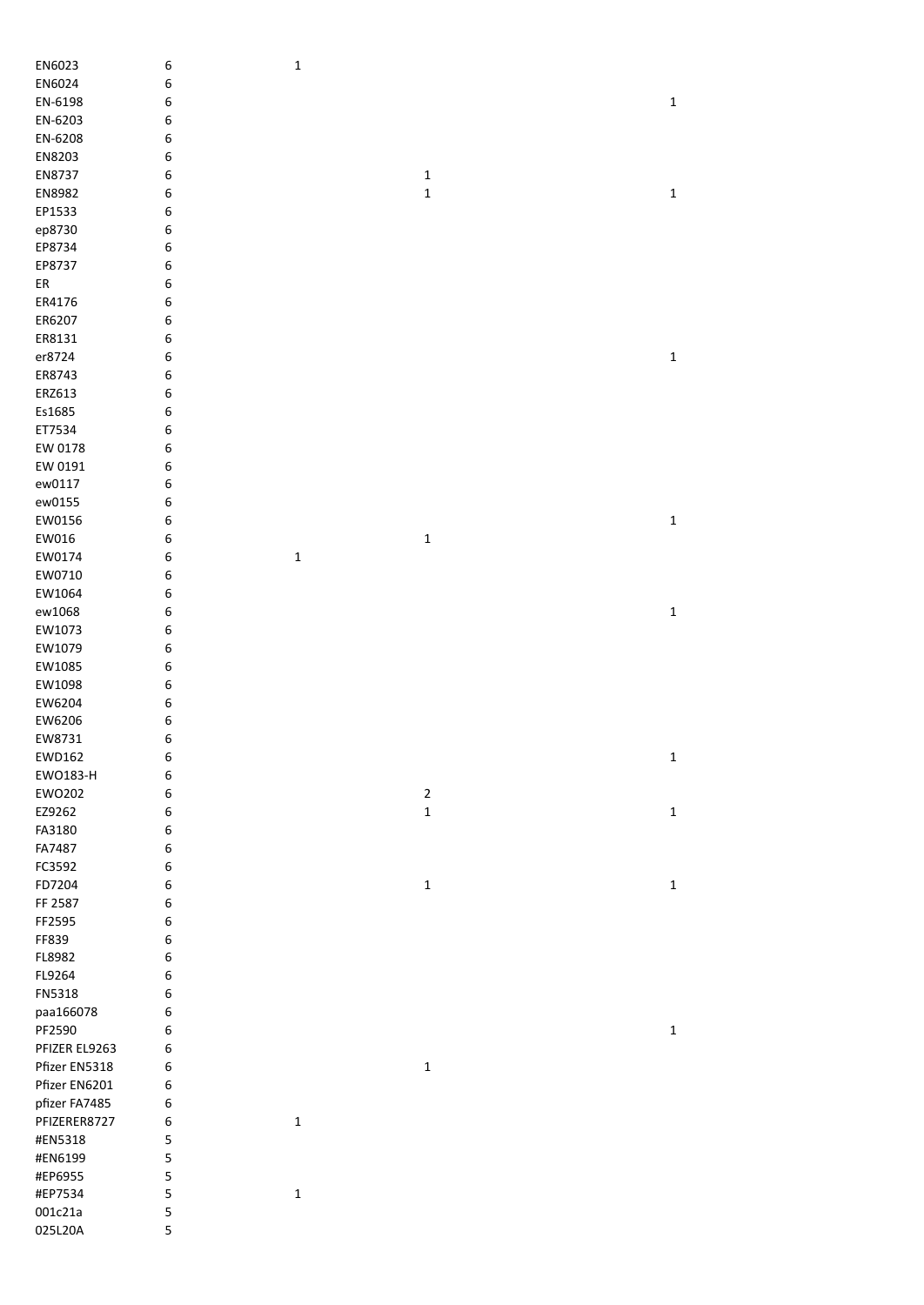| 028L20A      | 5 | $\mathbf 1$  | $\mathbf 1$ |             |
|--------------|---|--------------|-------------|-------------|
| 036A21A      | 5 |              |             |             |
| 039K20A      | 5 |              |             |             |
|              |   |              |             |             |
| 1234         | 5 |              | $\mathbf 1$ |             |
| 140          | 5 |              |             |             |
| 1685         | 5 |              |             |             |
| 1686         | 5 |              |             |             |
|              |   |              |             |             |
| 172          | 5 |              |             |             |
| $18\,$       | 5 |              |             |             |
| 204A21A      | 5 |              |             |             |
|              |   |              |             |             |
| 2588         | 5 |              |             |             |
| 29125BA      | 5 |              |             |             |
| 3013SBA      | 5 |              |             |             |
| 3182         | 5 |              |             |             |
|              |   |              |             |             |
| 33026BD      | 5 |              |             |             |
| Covid-19     | 5 | $\mathbf 1$  |             |             |
| e1284        | 5 |              |             |             |
| E19265       | 5 |              |             |             |
|              |   |              |             |             |
| EC3248       | 5 |              |             |             |
| EC6818       | 5 |              |             |             |
| ED7533       | 5 |              |             |             |
|              |   |              |             |             |
| EH9231       | 5 |              |             |             |
| E19261       | 5 |              |             |             |
| EJ1688       | 5 |              |             |             |
| EJ3249       | 5 |              |             |             |
|              |   |              |             |             |
| EK1768       | 5 |              |             |             |
| EK41765      | 5 | 5            |             |             |
| <b>EK570</b> | 5 |              |             |             |
| EK8729       | 5 |              |             |             |
|              |   |              |             |             |
| EK8730       | 5 |              |             |             |
| Ek8732       | 5 |              |             |             |
| EK8737       | 5 |              | $\mathbf 1$ |             |
|              |   |              |             |             |
| EK9261       | 5 |              |             |             |
| EK9281       | 5 |              |             |             |
| EL0412       | 5 | $\mathbf 1$  |             |             |
| EL1287       | 5 |              | $\mathbf 1$ |             |
|              |   |              |             |             |
| EL2348       | 5 |              |             | $\mathbf 1$ |
| EL324        | 5 |              |             |             |
| el3264       | 5 |              |             |             |
|              |   |              |             |             |
| EL3294       | 5 | $\mathbf 1$  |             |             |
| EL3303       | 5 |              |             |             |
| EL3427       | 5 |              | $\mathbf 2$ |             |
| EL6199       | 5 |              |             |             |
|              |   |              |             |             |
| EL6205       | 5 | $\mathbf{1}$ |             |             |
| el9296       | 5 |              |             |             |
| EL9581       | 5 |              |             |             |
| EL9809       |   |              |             |             |
|              | 5 |              |             |             |
| ELD140       | 5 |              |             |             |
| EM6199       | 5 |              |             |             |
| EM6207       | 5 |              |             |             |
|              |   |              |             |             |
| EM9899       | 5 |              |             |             |
| en0164       | 5 |              |             |             |
| EN0170       | 5 |              |             |             |
| EN0175       | 5 |              |             |             |
|              |   |              |             |             |
| EN0177       | 5 |              |             | $\mathbf 1$ |
| EN0178       | 5 |              |             |             |
| EN0180       | 5 |              |             |             |
|              |   |              |             |             |
| EN0186       | 5 |              |             |             |
| EN0217       | 5 |              |             |             |
| EN1698       | 5 |              |             |             |
| EN2601       | 5 |              |             |             |
|              |   |              |             |             |
| EN2603       | 5 |              |             |             |
| EN2607       | 5 |              | $\mathbf 1$ |             |
| EN6148       | 5 |              | $\mathbf 1$ |             |
|              |   |              |             |             |
| EN-6201      | 5 |              |             |             |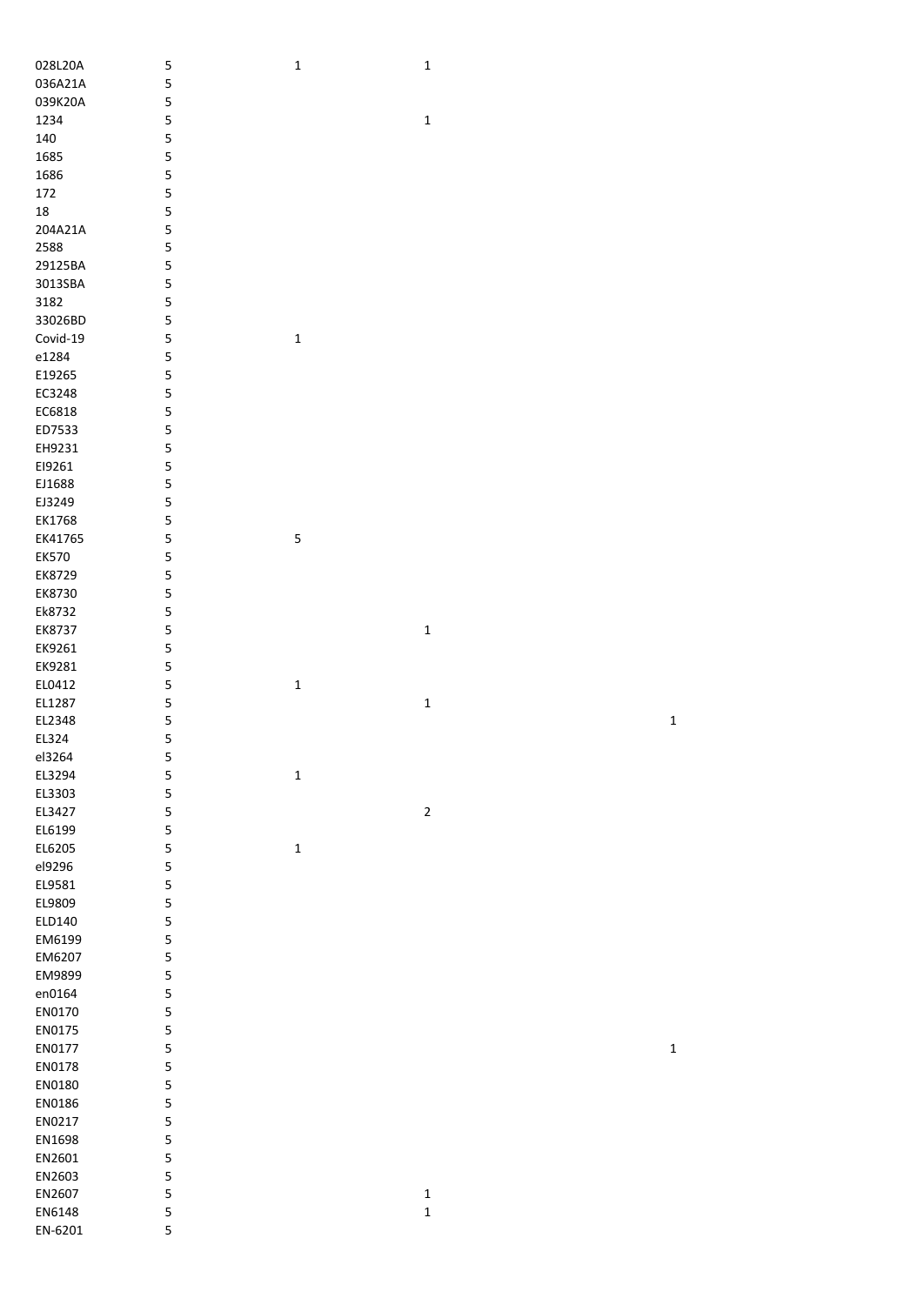| EN-6206 | 5 |             |             |             |
|---------|---|-------------|-------------|-------------|
| en6280  | 5 |             |             |             |
| EN6701  |   |             |             |             |
|         | 5 |             |             |             |
| EN6707  | 5 |             |             | $\mathbf 1$ |
| EN6708  | 5 |             |             |             |
| En6Z06  | 5 |             |             |             |
| EN7533  | 5 |             |             |             |
| EN8729  | 5 |             | $\mathbf 1$ |             |
| EN9263  | 5 | $\mathbf 1$ |             |             |
| En9899  | 5 |             | $\mathbf 1$ | $\mathbf 1$ |
|         |   |             |             |             |
| EP6956  | 5 |             | $\mathbf 1$ |             |
| EP8727  | 5 |             |             |             |
| EPT534  | 5 |             | $\mathbf 1$ |             |
| ER1742  | 5 | $\mathbf 1$ | $\mathbf 1$ | $\mathbf 1$ |
| ER26B   | 5 |             |             |             |
| ER8133  | 5 |             |             |             |
| ER8703  | 5 |             |             | $\mathbf 1$ |
|         |   |             |             |             |
| ER8720  | 5 |             |             |             |
| ER8721  | 5 |             | $\mathbf 1$ |             |
| ER-8730 | 5 |             |             |             |
| ER8757  | 5 |             | $\mathbf 1$ |             |
| ER8783  | 5 | $\mathbf 1$ |             |             |
| ER9733  | 5 |             |             |             |
| er9735  | 5 |             | $\mathbf 1$ | $\mathbf 1$ |
|         |   |             |             |             |
| EU9231  | 5 |             |             |             |
| EW 0183 | 5 |             |             |             |
| EW 0217 | 5 |             |             |             |
| EW0121  | 5 |             |             |             |
| EW0138  | 5 |             |             |             |
| EW0152  | 5 |             |             |             |
| EW01777 |   |             |             |             |
|         | 5 |             |             |             |
| EW018S  | 5 |             |             |             |
| EW01S1  | 5 |             |             | $\mathbf 1$ |
| EW0618  | 5 |             |             |             |
| EW0716  | 5 |             |             |             |
| EW0717  | 5 |             |             |             |
| ew1083  | 5 |             |             |             |
|         | 5 |             |             |             |
| EW1096  |   |             |             |             |
| EW150   | 5 |             |             |             |
| ew161   | 5 | $\mathbf 1$ |             |             |
| EW180   | 5 |             |             |             |
| EW181   | 5 |             | $\mathbf 1$ |             |
| EW6202  | 5 |             |             | $\mathbf 2$ |
| ew8736  | 5 |             |             |             |
| EZ3249  | 5 |             |             |             |
|         |   |             |             |             |
| fa7585  | 5 |             |             | $\mathbf 1$ |
| FC3101  | 5 |             |             |             |
| FC318   | 5 |             |             |             |
| FF3389  | 5 |             |             | $\mathbf 1$ |
| FF3592  | 5 |             |             |             |
| FK5730  | 5 |             |             |             |
| FL0142  | 5 | $\mathbf 1$ |             |             |
|         |   |             |             |             |
| FI3182  | 5 |             |             |             |
| FL9261  | 5 | $\mathbf 1$ |             | $\mathbf 1$ |
| FL9262  | 5 |             |             |             |
| FL9265  | 5 |             |             |             |
| FL9267  | 5 |             |             |             |
| FM9809  | 5 |             |             |             |
| FN6200  | 5 |             |             |             |
|         | 5 |             |             |             |
| fn6206  |   |             |             | $\mathbf 1$ |
| FP8448  | 5 |             |             |             |
| FS2588  | 5 |             |             |             |
| FW0161  | 5 |             |             |             |
| FW0170  | 5 | $\mathbf 1$ |             |             |
| FW0186  | 5 |             |             | $\mathbf 1$ |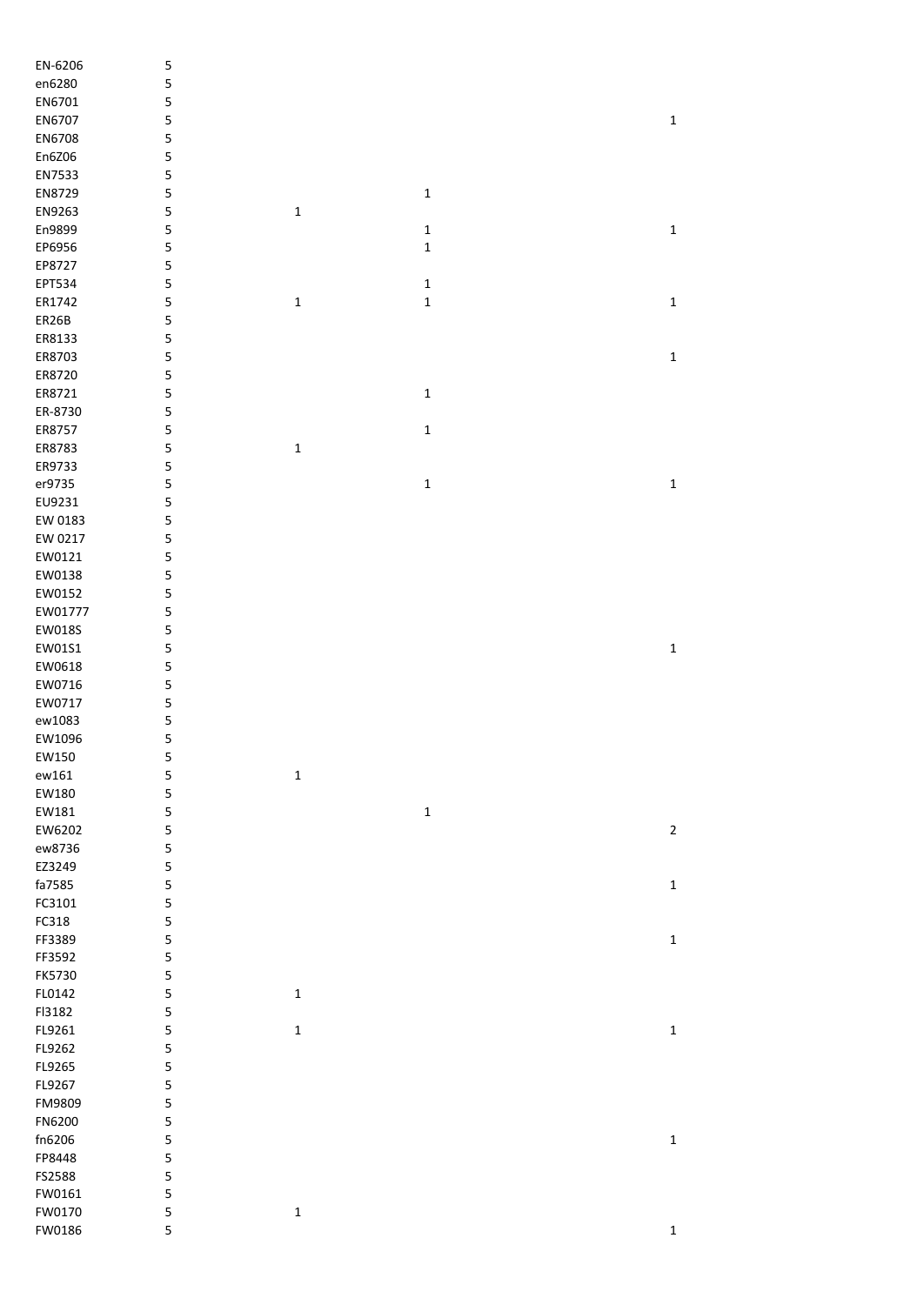| Gn6206                                     | 5              |             |             |             |
|--------------------------------------------|----------------|-------------|-------------|-------------|
| Gr2613                                     | 5              |             |             |             |
| GR8730                                     | 5              |             |             |             |
| Ndc 59267-1000-                            | 5              |             |             |             |
| pd8448                                     | 5              |             |             |             |
| PE3592                                     | 5              |             |             |             |
| PF2589                                     | 5              |             |             |             |
| PFIZER EK9231                              | 5              |             |             |             |
| Pfizer EL9269                              | 5              | $\mathbf 1$ |             | $\mathbf 1$ |
| PFIZER EN6199                              | 5              |             |             |             |
| Pfizer EP6955                              | 5              |             |             |             |
| Pfizer eR8729                              | 5              |             |             |             |
| PFIZER ER8731                              |                |             |             |             |
|                                            | 5              |             |             |             |
| SA6780                                     | 5              |             |             |             |
| SC3182                                     | 5              |             |             |             |
| sc3183                                     | 5              |             |             |             |
| unknown to me                              | 5              |             |             |             |
| #EL9269                                    | $\overline{a}$ |             |             |             |
| #EN6202                                    | 4              |             |             |             |
| #EN6204                                    | 4              |             |             |             |
| #ER8737                                    | 4              |             |             |             |
| 004M20A                                    | 4              |             |             |             |
| 013M20A                                    | 4              | $\mathbf 1$ |             |             |
| 022B21A                                    | 4              |             |             |             |
| 023M20A                                    | 4              |             |             |             |
| 040c21a                                    | 4              |             |             |             |
| 048c21a                                    | 4              |             |             |             |
| 175                                        | 4              |             |             |             |
| 178                                        | 4              |             |             |             |
| 183                                        | 4              |             |             |             |
| 191                                        | 4              |             |             |             |
| 201A21A                                    | 4              |             |             |             |
| 202a21a                                    | 4              |             |             |             |
| 301588a                                    | 4              |             |             |             |
| 3181                                       | 4              |             |             |             |
| 3183                                       |                |             |             |             |
|                                            | 4              |             |             |             |
| 3184                                       | 4              |             |             |             |
| 3L3246                                     | 4              |             |             |             |
| 59267                                      | 4              | 1           |             |             |
| 8448                                       | $\pmb{4}$      |             |             |             |
| 9265                                       | 4              |             |             | $\mathbf 1$ |
| <b>BNT162</b>                              | $\pmb{4}$      |             |             |             |
| BNT-162B2                                  | $\pmb{4}$      | $\mathbf 2$ |             |             |
| cl9262                                     | 4              |             |             |             |
| covid                                      | 4              |             |             |             |
| CP6955                                     | 4              |             | $\mathbf 1$ | $\mathbf 2$ |
| CR8731                                     | 4              |             |             |             |
| cr8736                                     | 4              | $\mathbf 1$ |             |             |
| $\mathsf{E}% _{0}\left( \mathsf{E}\right)$ | 4              |             |             |             |
| E51685                                     | 4              |             |             |             |
| E8732                                      | 4              |             |             |             |
| EB8727                                     | 4              |             |             |             |
| EB8734                                     | 4              |             |             |             |
| EC3182                                     | 4              |             |             |             |
| EC8982                                     | 4              |             |             |             |
| EC9267                                     | 4              |             |             |             |
| EE3592                                     | 4              |             |             |             |
| EE8732                                     | 4              |             |             |             |
| EH6208                                     | 4              |             |             |             |
| EH9898                                     | 4              |             |             |             |
|                                            |                |             |             |             |
| EI3246                                     | 4              |             |             |             |
| EI3249                                     | 4              |             |             |             |
| E18982                                     | $\pmb{4}$      |             |             |             |
| EJ1283                                     | $\pmb{4}$      |             |             |             |
| EJ168S                                     | 4              |             | $\mathbf 1$ |             |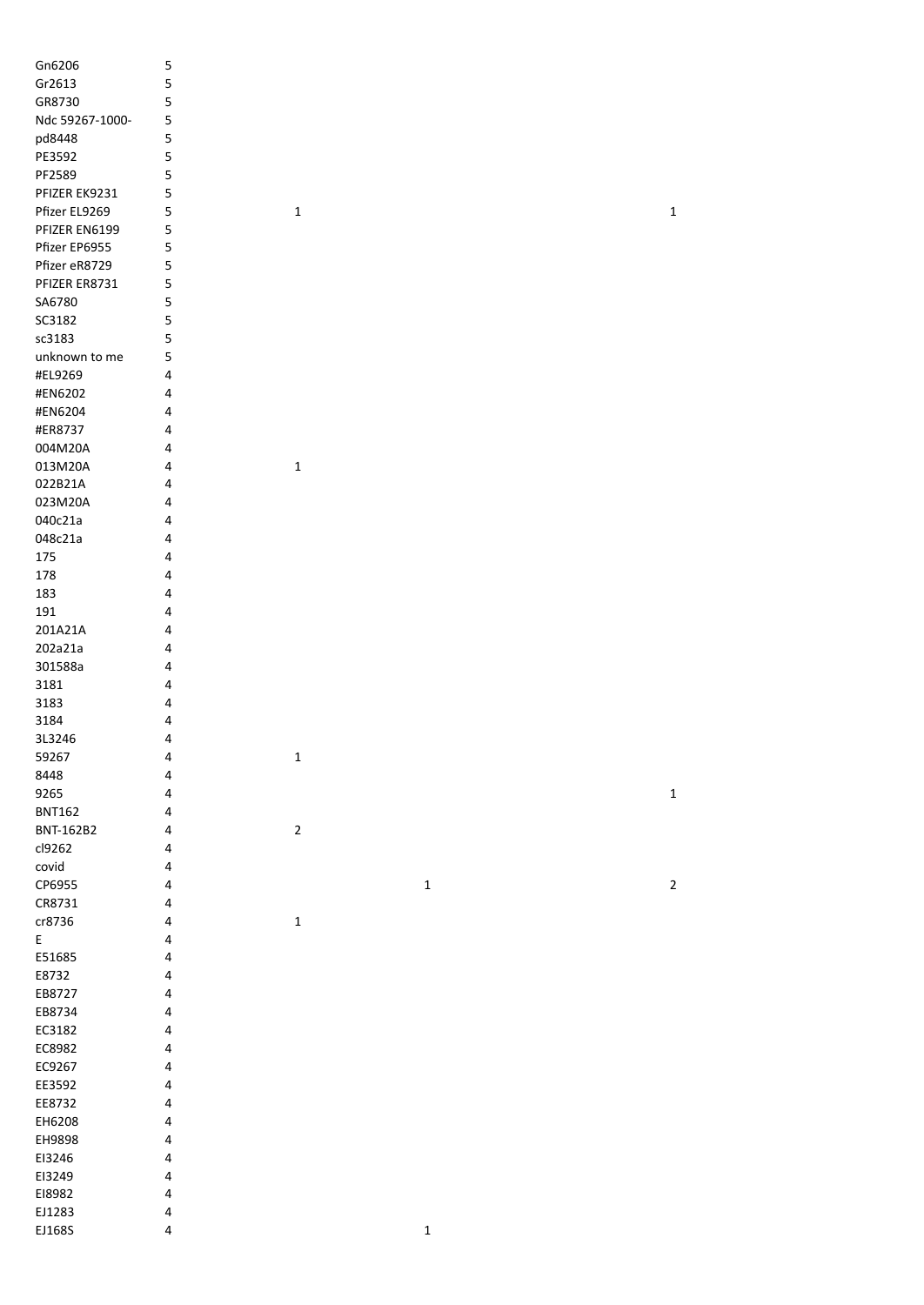| EJ1868          | $\overline{\mathbf{4}}$ |             |             |             |
|-----------------|-------------------------|-------------|-------------|-------------|
| EK3246          | 4                       |             |             |             |
| EK3248          | 4                       |             |             |             |
| EK3249          | 4                       |             |             |             |
| EK3730          | 4                       |             |             |             |
| EK-5730         | 4                       |             |             | $\mathbf 1$ |
| EK8231          | 4                       |             |             | $\mathbf 1$ |
| EK8727          | 4                       |             |             |             |
| EK8733          | 4                       |             |             |             |
| EK9232          | 4                       |             |             |             |
| EK931           | 4                       |             |             |             |
| EL0332          | 4                       |             |             |             |
| EL1040          | 4                       |             |             |             |
| EL1203          | 4                       |             |             |             |
| EL1289          | 4                       |             |             |             |
| EL2346          | 4                       |             |             |             |
| EL2349          | 4                       |             |             |             |
| EL283           | 4                       |             |             |             |
| EL3022          | 4                       |             |             |             |
| EL6202          | $\overline{\mathbf{4}}$ |             |             | $\mathbf 1$ |
|                 |                         |             |             |             |
| EL8482          | 4                       |             |             |             |
| EL8782          | 4                       |             |             |             |
| EL9204          | $\overline{\mathbf{4}}$ |             | $\mathbf 1$ | $\mathbf 1$ |
| EL9236          | 4                       |             |             |             |
| EL-9261         | 4                       |             |             |             |
| EL-9269         | 4                       |             |             |             |
| EL92962         | 4                       |             |             |             |
| EL962           | 4                       |             |             |             |
| EL9762          | 4                       |             |             |             |
| EL9767          | 4                       |             | $\mathbf 1$ |             |
| eliz83          | 4                       |             |             |             |
| Elo 140         | $\overline{\mathbf{4}}$ |             |             |             |
| ELO140          | 4                       | $\mathbf 1$ |             |             |
| ELU140          | 4                       |             |             |             |
| EM9801          | 4                       |             |             |             |
| EMa809          | 4                       |             |             |             |
| EN0162          | 4                       |             | $\mathbf 1$ |             |
| EN0187          | 4                       |             |             |             |
| EN0198          | 4                       |             |             |             |
| EN0207          | 4                       |             |             |             |
| EN1699          | $\overline{\mathbf{4}}$ |             |             |             |
| EN2600          | 4                       |             |             |             |
| En2604          | 4                       |             |             |             |
| EN5138          | 4                       |             |             |             |
| EN5318 05/21 Ex | 4                       |             |             |             |
| EN531B          | 4                       |             |             |             |
| EN5381          | $\overline{\mathbf{4}}$ | $\mathbf 1$ |             |             |
| EN6027          | 4                       | $\mathbf 1$ | $\mathbf 1$ |             |
| EN6108          | 4                       |             |             |             |
| EN6128          | 4                       |             |             |             |
| EN619           | 4                       |             |             |             |
| EN6193          | 4                       |             |             |             |
| En6207/07-21    | 4                       |             |             |             |
| EN6298          | 4                       |             |             |             |
| EN6505          | 4                       |             |             | $\mathbf 1$ |
| EN6705          | 4                       | $\mathbf 1$ | $\mathbf 1$ |             |
| EN6Z01          | 4                       |             |             |             |
|                 |                         |             |             |             |
| <b>EN6Z04</b>   | 4                       |             |             |             |
| EN9261          | 4                       |             |             |             |
| EN9264          | 4                       |             |             |             |
| EN9269          | 4                       |             |             |             |
| <b>ENb207</b>   | 4                       |             |             |             |
| ENG6200         | 4                       |             |             |             |
| Enu204          | 4                       |             |             |             |
| EP6855          | 4                       |             |             |             |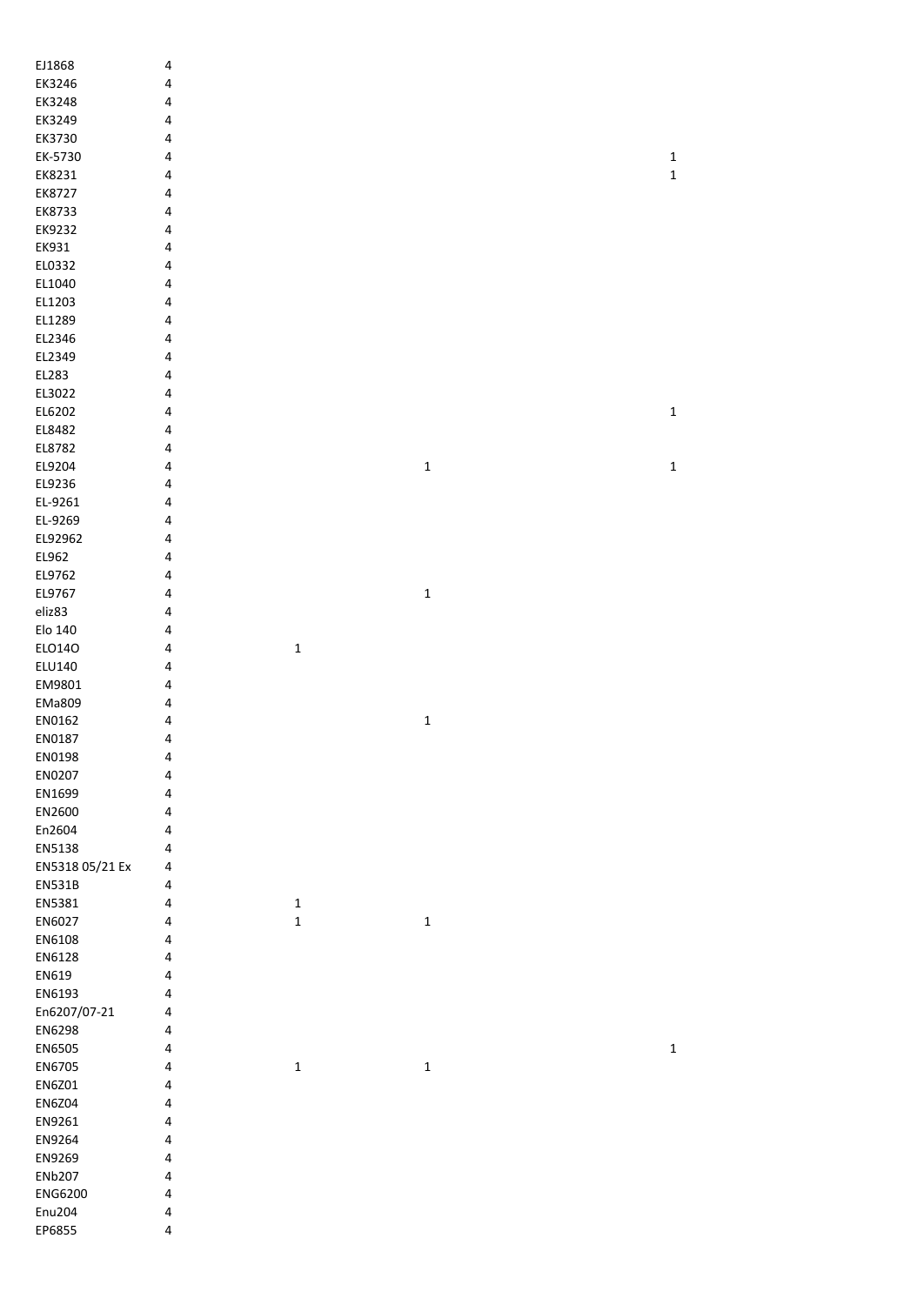| EP7354   | 4 |             | $\mathbf 1$ | $\mathbf 1$ |
|----------|---|-------------|-------------|-------------|
| EP75333  | 4 |             |             |             |
| EP7535   | 4 |             | $\mathbf 1$ | $\mathbf 1$ |
| er2163   | 4 |             |             |             |
| ER2316   | 4 |             |             |             |
| ER2612   | 4 |             |             |             |
| ER2631   | 4 |             |             |             |
| ER3782   | 4 |             |             |             |
| ER6204   | 4 | $\mathbf 1$ | $\mathbf 1$ | $\mathbf 1$ |
| ER7613   | 4 |             |             |             |
| ER7830   | 4 |             |             |             |
|          |   |             |             |             |
| er7832   | 4 |             |             |             |
| ER8134   | 4 |             |             |             |
| ER8370   | 4 |             |             |             |
| ER8375   | 4 |             |             |             |
| ER-8737  | 4 |             | $\mathbf 1$ | $\mathbf 1$ |
| ER8753   | 4 |             | $\mathbf 1$ |             |
| ER8763   | 4 |             |             |             |
| ER8932   | 4 |             |             |             |
| ER9730   | 4 |             |             |             |
| ER9736   | 4 |             |             |             |
| ett9899  | 4 |             | $\mathbf 1$ |             |
| evv0177  | 4 |             |             |             |
| EW 0177  | 4 |             |             | $\mathbf 1$ |
| EW 0180  | 4 |             |             |             |
| ew 0196  | 4 |             |             |             |
| Ew0125   | 4 |             |             |             |
| Ew0135   | 4 |             |             |             |
| EW-0179  | 4 |             |             |             |
| EW0188   | 4 |             |             | $\mathbf 1$ |
|          |   |             |             |             |
| EW0197   | 4 |             |             |             |
| EW0216   | 4 |             |             |             |
| EW0271   | 4 |             |             |             |
| ew0510   | 4 |             |             |             |
| EW0518   | 4 |             |             | $\mathbf 1$ |
| EW0715   | 4 |             |             |             |
| EW0815   | 4 |             |             |             |
| ew1061   | 4 |             |             |             |
| EW1080   | 4 |             |             |             |
| EW178    | 4 |             |             |             |
| EW6205   | 4 |             |             |             |
| EWD151   | 4 |             |             |             |
| EWD175   | 4 |             |             |             |
| EWO 191  | 4 |             | $\mathbf 1$ |             |
| EWO186-H | 4 |             |             |             |
| ewq164   | 4 |             | $\mathbf 1$ | $\mathbf 1$ |
| EZ1283   | 4 |             |             |             |
| EZ3247   | 4 |             |             | $\mathbf 2$ |
| EZ8982   | 4 |             |             |             |
| EZ9269   | 4 |             |             | $\mathbf 1$ |
| F00809   | 4 |             |             |             |
| fa2485   |   |             |             |             |
|          | 4 |             |             |             |
| fa6870   | 4 |             |             |             |
| Fa7455   | 4 |             |             |             |
| FA9485   | 4 |             |             | $\mathbf 1$ |
| FC183    | 4 |             |             |             |
| fc3081   | 4 |             |             |             |
| FC3102   | 4 |             |             |             |
| fc3138   | 4 |             |             |             |
| FC3186   | 4 |             |             |             |
| FC3813   | 4 |             |             |             |
| FD 0809  | 4 |             |             |             |
| FD7206   | 4 |             |             |             |
| FE2587   | 4 |             |             |             |
| FE3181   | 4 |             |             |             |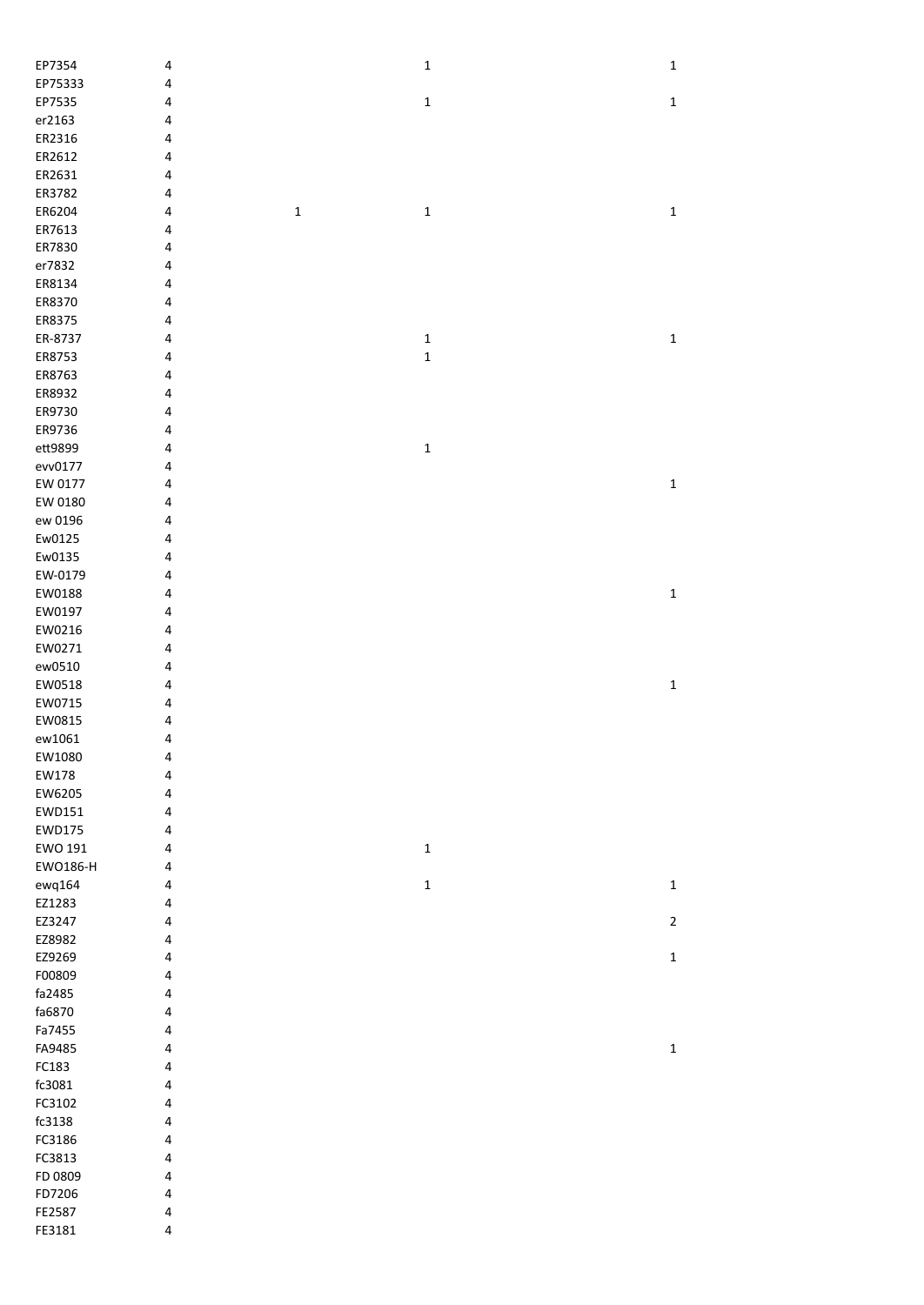| Fe3182           | $\pmb{4}$ |             |             |             |
|------------------|-----------|-------------|-------------|-------------|
| fe3183           | $\pmb{4}$ |             |             |             |
| Fe3184           | 4         |             |             |             |
| FF 2588          |           |             |             |             |
|                  | 4         |             |             |             |
| FF2539           | 4         |             |             |             |
| FF884            | 4         |             | $\mathbf 1$ |             |
| fh2080           | 4         |             |             |             |
| FL1284           | 4         |             |             |             |
| FL9266           | 4         |             |             |             |
| FN6198           |           |             |             |             |
|                  | 4         |             |             |             |
| Fn6199           | 4         |             | $\mathbf 1$ |             |
| FN6204           | 4         |             |             | $\mathbf 1$ |
| FR8727           | 4         |             |             |             |
| FR8731           | 4         |             |             |             |
| FR8732           | 4         |             |             |             |
| FR8733           | 4         |             |             |             |
|                  |           |             |             |             |
| GL9261           | 4         |             |             |             |
| GM9810           | 4         |             |             |             |
| GN6204           | 4         |             |             |             |
| I don?t know     | $\pmb{4}$ |             |             |             |
| I don't know     | 4         |             |             |             |
| L3247            | 4         |             |             |             |
| LF3180           | 4         |             |             | $\mathbf 1$ |
|                  |           |             |             |             |
| N6201            | 4         |             |             |             |
| NDC: 59267-1000  | 4         |             |             |             |
| not listed       | 4         | $\mathbf 1$ |             |             |
| PAA156571        | 4         |             |             |             |
| PAA73696         | 4         |             |             |             |
| PC3182           | 4         |             |             |             |
| PC3183           | 4         |             |             |             |
|                  |           |             |             |             |
| Pfizer EH9899    | 4         |             |             |             |
| pfizer en6208    | 4         |             | $\mathbf 1$ |             |
| Pfizer ER8730    | 4         |             |             |             |
| Pfizer ER8733    | 4         |             | $\mathbf 2$ |             |
| Pfizer EW0171    | 4         |             |             |             |
| Pfizer EW0186    | 4         |             |             |             |
|                  |           |             |             |             |
| Pfizer FC3181    | 4         |             |             |             |
| PFIZEREP7534     | 4         |             |             | $\mathbf 1$ |
| PFREL1283        | 4         |             |             |             |
| <b>PFREL8982</b> | $\pmb{4}$ |             |             |             |
| SA7485           | 4         |             |             |             |
| SD8448           | 4         |             |             |             |
| SE3592           | 4         |             |             |             |
| unknown-not in   |           |             |             |             |
|                  | $\pmb{4}$ |             |             |             |
| #EK9231          | 3         |             |             |             |
| #EL9262          | 3         |             |             |             |
| #EN6203          | 3         |             | $\mathbf 1$ | $\mathbf 1$ |
| #EW0172          | 3         |             |             |             |
| #EW0173          | 3         |             |             |             |
| #fc3180          | 3         |             |             |             |
| ??               | 3         |             |             | $\mathbf 1$ |
|                  |           |             |             |             |
| ???              | 3         |             |             |             |
| ?Pfizer-BioNTec  | 3         |             |             |             |
| 012L20A          | 3         |             | $\mathbf 1$ |             |
| 013L20A          | 3         | $\mathbf 1$ |             |             |
| 020B21A          | 3         |             |             |             |
| 024M20A          | 3         |             | $\mathbf 1$ | $\mathbf 1$ |
| 025J20-2A        | 3         |             |             |             |
|                  |           |             |             |             |
| 030M20A          | 3         |             |             |             |
| 041C21A          | 3         |             |             |             |
| 042B21A          | 3         |             |             |             |
| 042l20a          | 3         |             |             |             |
| 045a21a          | 3         |             |             |             |
| 046A21A          | 3         |             |             |             |
| 1111-20-ER8735   | 3         |             |             |             |
|                  |           |             |             |             |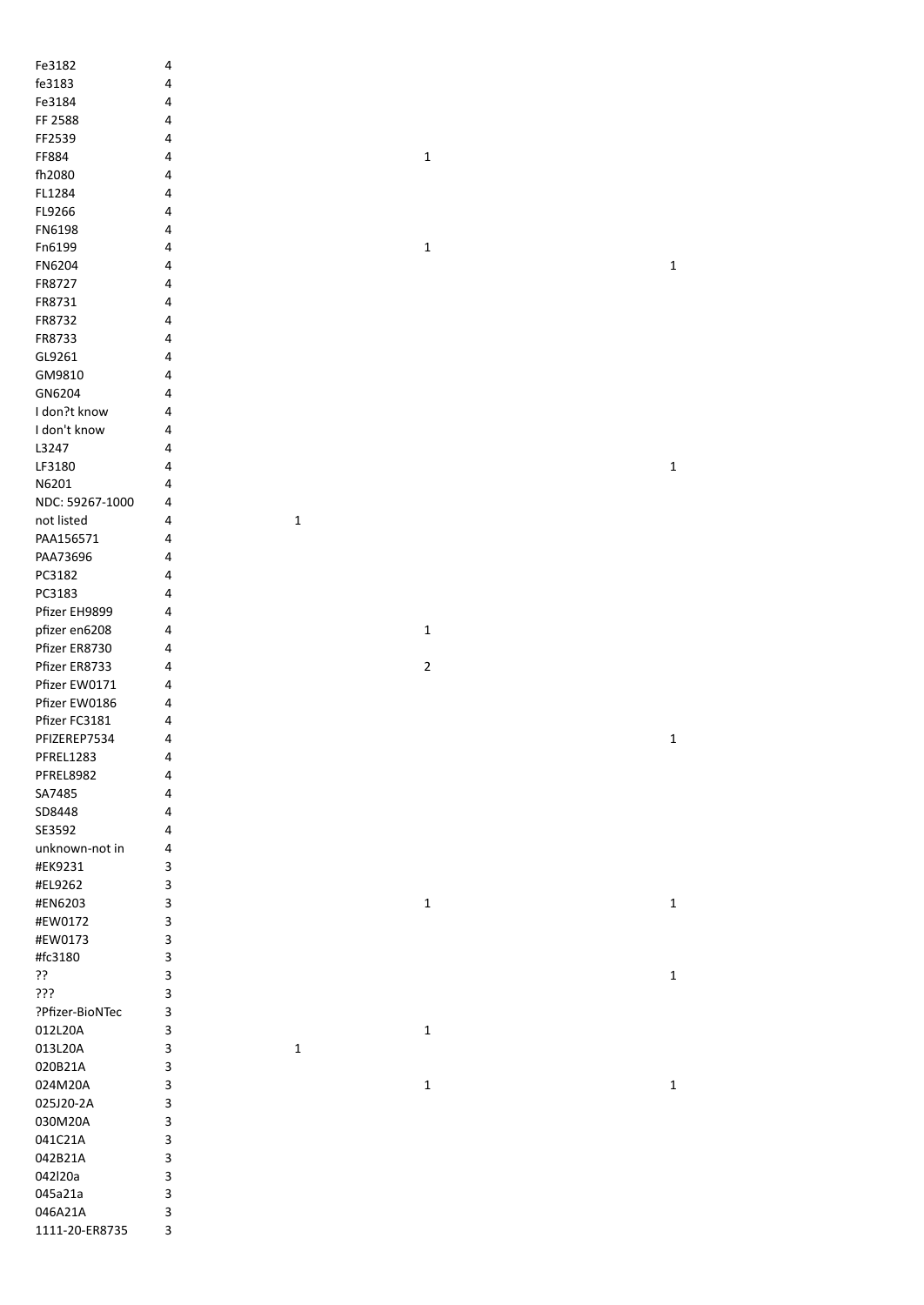| 1111-20-EW0161         | 3           |             |             |
|------------------------|-------------|-------------|-------------|
| 151                    | 3           |             |             |
| 158                    | 3           | $\mathbf 1$ |             |
| 161                    | 3           |             |             |
| 182                    | 3           |             |             |
| 20357-02               | 3           |             |             |
| 20358-03               | 3           |             |             |
| 217                    | 3           | $\mathbf 1$ |             |
| 301308                 | 3           |             |             |
| 3013084                | 3           |             |             |
| 3013584                | 3           |             |             |
| 30145 BA               | 3           |             |             |
| 30145B4                | 3           |             |             |
| 302308D                | 3           |             |             |
| 4176                   | 3           |             |             |
| 588727                 | 3           |             |             |
| 5926710001             | 3           |             |             |
| 59267-1000-2           | 3           |             |             |
| 6020111                | 3           |             |             |
| 8020                   | 3           |             | $\mathbf 1$ |
| 8841                   | 3           |             |             |
| 91300                  | 3           |             | $\mathbf 1$ |
| BK9231                 | 3           |             |             |
| BI1284                 | 3           |             |             |
| <b>BN5318</b>          | 3           |             |             |
| BR8734                 | 3           |             |             |
| BW0170                 | 3           |             |             |
| BW0187                 | 3           |             |             |
| ch9899                 | 3           |             |             |
| ck9231                 | 3           |             |             |
| Do not know<br>E000167 | 3           |             |             |
| E1040                  | 3<br>3      |             |             |
| E11685                 | 3           |             |             |
| E128733                | 3           |             |             |
| E128736                | 3           | $\mathbf 1$ | $\mathbf 1$ |
| E19126                 | 3           |             |             |
| E20140                 | 3           |             |             |
| E21284                 | 3           |             |             |
| E29262                 | 3           |             |             |
| E31686                 | 3           |             |             |
| E40584                 | 3           |             |             |
| E4284                  | 3           |             |             |
| E63247                 | 3           | $\mathbf 1$ |             |
| E76202                 | 3           |             |             |
| E87534                 | 3           |             | $\mathbf 1$ |
| E9262                  | 3           |             | $\mathbf 1$ |
| EA6780                 | $\mathsf 3$ |             |             |
| EA9899                 | $\mathsf 3$ |             |             |
| Eb8732                 | 3           |             |             |
| EC3181                 | 3           |             |             |
| EC3183                 | 3           | $\mathbf 1$ |             |
| EC3246                 | 3           |             |             |
| EC9264                 | 3           | 1           |             |
| Ec9265                 | 3           |             |             |
| EC9269                 | 3           | $\mathbf 1$ |             |
| ED8448                 | 3           |             |             |
| EE0153                 | 3           |             |             |
| EE0164                 | 3           |             |             |
| EE0167                 | 3           |             |             |
| EE7938                 | 3           |             |             |
| EH4176                 | 3           |             |             |
| EH6203                 | 3           |             |             |
| Eh6206                 | 3           |             | $\mathbf 1$ |
| EI0142                 | 3           |             |             |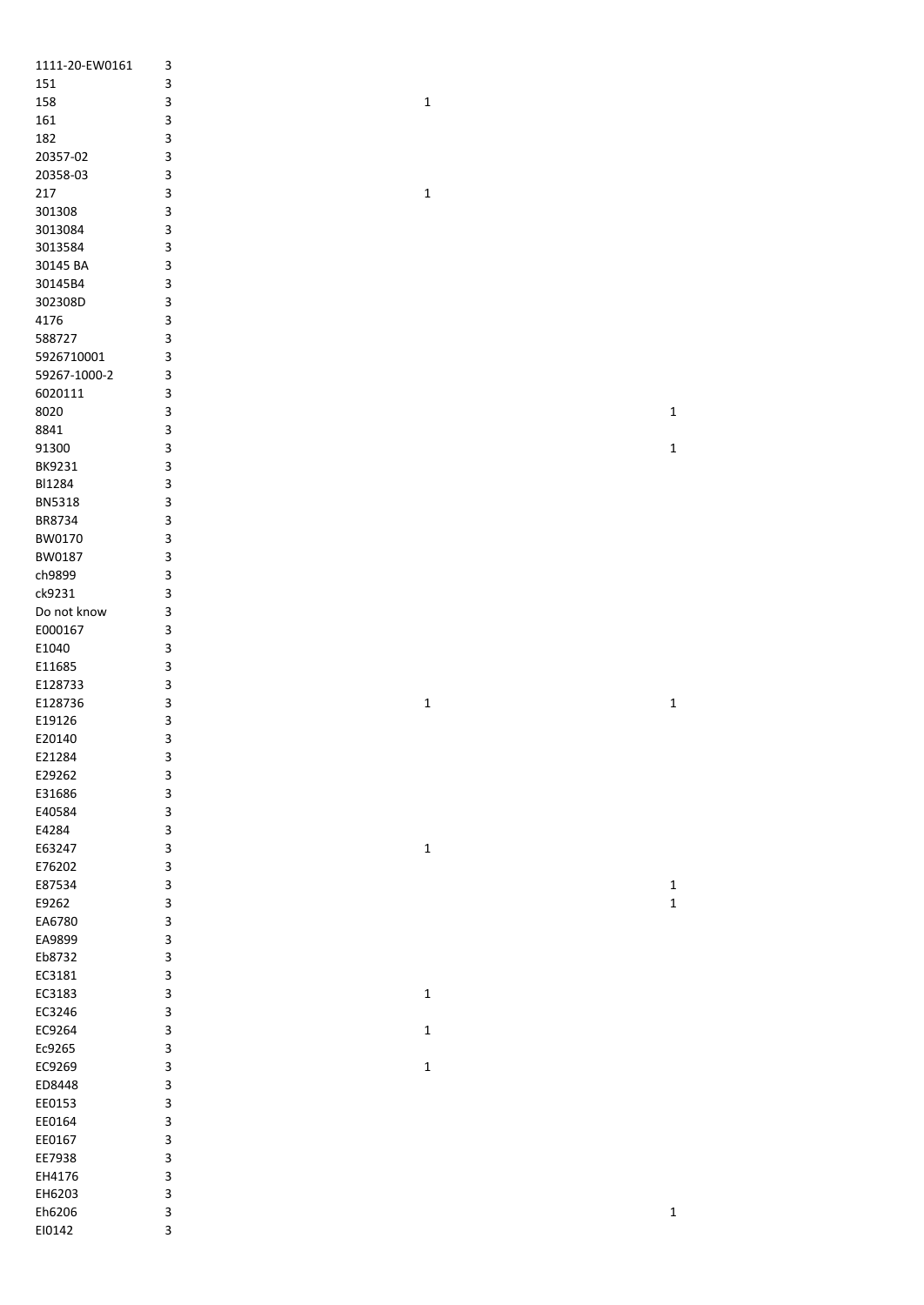| EI1686          | 3 |             |              |
|-----------------|---|-------------|--------------|
| EI3247          | 3 |             |              |
| EI3248          | 3 |             |              |
| EI9264          | 3 | $\mathbf 1$ |              |
| E19265          | 3 |             |              |
| EI9266          | 3 |             |              |
| E19269          | 3 |             |              |
| EJ168           | 3 |             |              |
| ej1683          | 3 |             |              |
| EJ1686A         | 3 |             |              |
| EJ1689          | 3 |             |              |
| EJ1865          | 3 |             |              |
| EJ3246          | 3 |             |              |
| EJ685           | 3 |             |              |
| EJ8982          | 3 |             |              |
| EK41276         | 3 |             |              |
| Ek4167          | 3 |             |              |
| ek5130          | 3 |             |              |
| EK9237          |   |             |              |
|                 | 3 |             |              |
| EK9251          | 3 |             |              |
| EL 1284 04/2021 | 3 |             |              |
| EL0142PF        | 3 |             |              |
| EL0261          | 3 |             |              |
| EL0269          | 3 |             |              |
| EL128           | 3 |             |              |
| EL1293          | 3 | $\mathbf 2$ |              |
| EL1823          | 3 |             |              |
| EL1824          | 3 |             |              |
| EL1Z84          | 3 |             |              |
| EL2347          | 3 |             | $\mathbf 1$  |
| EL32216         | 3 |             |              |
| El3243          | 3 |             |              |
| EL3244          | 3 |             |              |
| EL-3248         | 3 |             |              |
| EL-3302         | 3 |             | $\mathbf 1$  |
| EL348           | 3 |             |              |
| EL4237          | 3 |             |              |
| EL4238          | 3 |             |              |
| EL5247          | з |             |              |
| EL5730          | 3 |             |              |
| EL6206          | 3 |             |              |
| EL8292          | 3 |             |              |
| EL9069          | 3 |             |              |
|                 |   |             |              |
| EL9209          | 3 |             |              |
| EL9226          | 3 | $\mathbf 1$ | $\mathbf{1}$ |
| el9243          | 3 |             |              |
| EL9260          | 3 | $\mathbf 1$ | $\mathbf 1$  |
| EL-9262         | 3 |             |              |
| EL-9264         | 3 |             |              |
| EL-9265         | 3 |             | $\mathbf 1$  |
| EL-9267         | 3 |             |              |
| EL926Z          | 3 |             |              |
| EL9281          | 3 |             | $\mathbf 1$  |
| EL9284          | 3 |             |              |
| EL9364          | 3 |             |              |
| El9365          | 3 |             |              |
| EL9624          | 3 |             |              |
| EL9626          | 3 |             |              |
| EL9764          | 3 |             |              |
| <b>ELG262</b>   | 3 |             |              |
| ELO 142         | 3 |             |              |
| EM6206          | 3 |             |              |
| EM8909          | 3 |             |              |
| EM9810, EN6202  | 3 |             |              |
| em98909         | 3 |             |              |
|                 |   |             |              |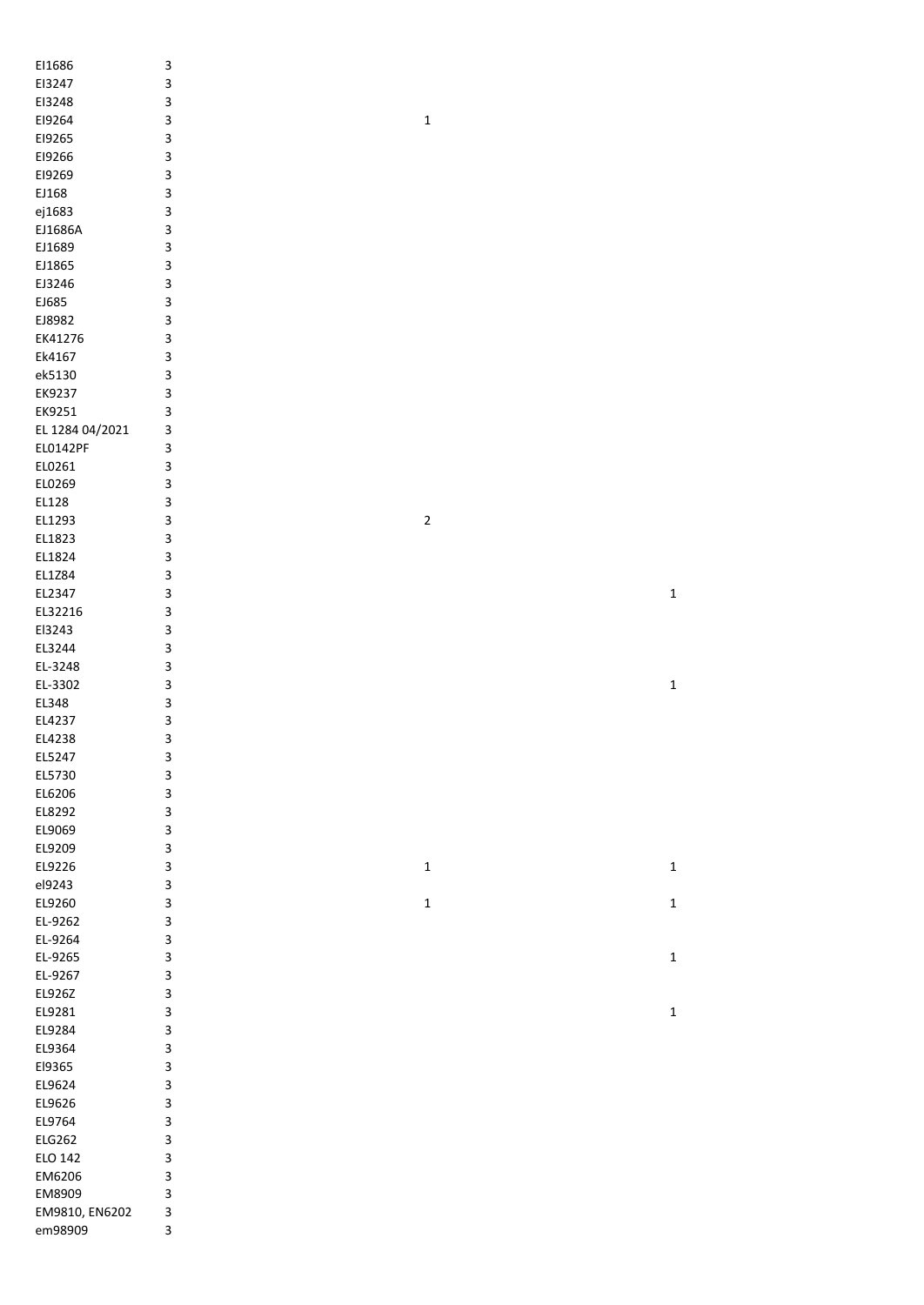| EN 8733         | 3                       |             |             |
|-----------------|-------------------------|-------------|-------------|
|                 |                         |             |             |
| EN0172          | 3                       |             |             |
| EN0173          | 3                       |             |             |
| EN0179          | 3                       |             |             |
| EN0185          | 3                       |             |             |
| EN0196          | 3                       |             |             |
| EN0201          | 3                       |             |             |
| EN0202          | 3                       |             |             |
|                 |                         |             |             |
| EN0203          | 3                       |             |             |
| EN0205          | 3                       |             |             |
| EN2605          | 3                       |             |             |
| EN5202          | 3                       |             |             |
| EN5313          | 3                       |             |             |
| <b>EN538</b>    | 3                       |             |             |
| EN5918          | 3                       |             |             |
|                 |                         |             |             |
| EN6/99          | 3                       | $\mathbf 1$ |             |
| En6028          | 3                       |             |             |
| EN606           | 3                       |             |             |
| en6190          | 3                       |             |             |
| EN62000         | 3                       |             |             |
| EN62001         | 3                       | $\mathbf 1$ |             |
| En6201, en6208  | 3                       |             | $\mathbf 1$ |
|                 |                         |             |             |
| EN6206 ? hard   | 3                       |             |             |
| EN6206 and ER87 | 3                       |             | $\mathbf 1$ |
| en620b          | 3                       |             |             |
| <b>EN620U</b>   | 3                       |             |             |
| EN6230          | 3                       |             |             |
| EN6260          | 3                       |             |             |
| EN6261          | 3                       |             |             |
| EN6292          | 3                       |             |             |
|                 |                         |             |             |
| EN6303          | 3                       |             |             |
| EN6304          | 3                       |             |             |
| EN6318          | 3                       |             |             |
| EN6500          | 3                       |             |             |
| EN6502          | 3                       |             |             |
| EN6703          | 3                       |             |             |
|                 |                         |             |             |
| EN6706          | 3                       |             |             |
| EN8200          | 3                       |             |             |
| EN9582          | 3                       |             |             |
| <b>ENE202</b>   | 3                       |             |             |
| ENG6202         | 3                       |             |             |
| ENG6203         | 3                       |             |             |
| ENO179          | 3                       |             |             |
| <b>ENU198</b>   |                         |             |             |
|                 | 3                       |             |             |
| env201          | 3                       |             |             |
| EP1534          | 3                       | $\mathbf 1$ |             |
| EP534           | 3                       |             |             |
| EP5733          | 3                       |             |             |
| EP6017          | 3<br>$\mathbf 1$        |             | $\mathbf 1$ |
| EP6455          | 3                       | $\mathbf 1$ |             |
| ep6555          | 3                       |             |             |
| EP6775          | 3                       |             |             |
|                 |                         |             |             |
| Ep6953          | $\overline{\mathbf{3}}$ |             |             |
| ep7532          | $\overline{\mathbf{3}}$ |             | $\mathbf 1$ |
| EP8955          | $\overline{\mathbf{3}}$ | $\mathbf 1$ |             |
| EP9655          | 3                       |             |             |
| EPT533          | 3                       |             |             |
| ER0168          | 3                       |             |             |
| ER0733          | 3                       |             |             |
|                 |                         |             |             |
| ER2G13          | 3                       |             |             |
| ER6203          | 3                       |             | $\mathbf 1$ |
| ER6205          | 3                       |             |             |
| ER6206          | 3                       | $\mathbf 1$ |             |
| ER6208          | 3                       |             |             |
| ER7534          | 3                       |             |             |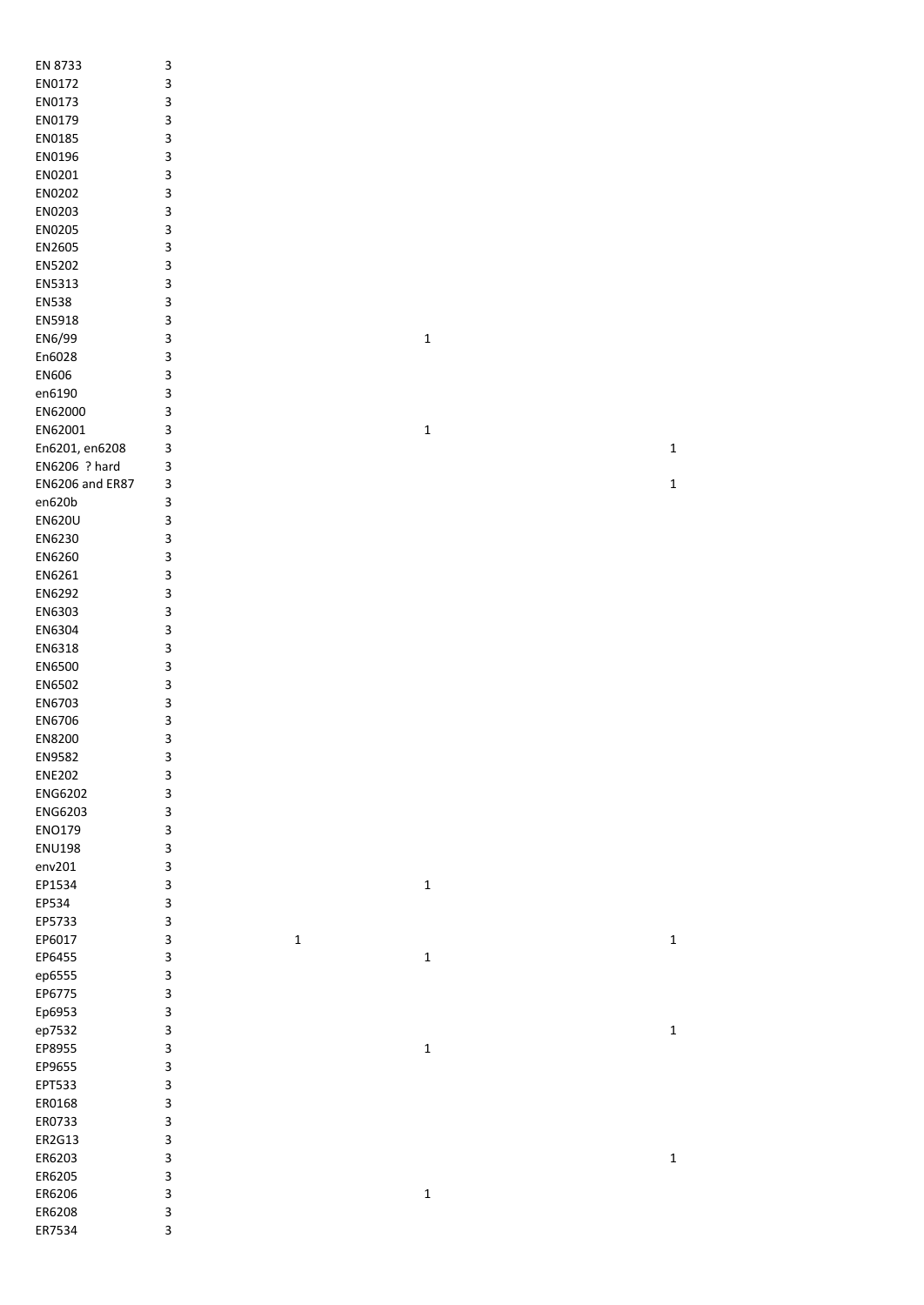| ER7829        | 3 |             |             |
|---------------|---|-------------|-------------|
| ER7833        | 3 |             | $\mathbf 1$ |
| ER8279        | 3 |             |             |
| ER8629        | 3 |             |             |
| ER8722        |   |             |             |
|               | 3 |             |             |
| ER8725        | 3 |             |             |
| ER8726        | 3 |             |             |
| ER8727 PFIZER | 3 | $\mathbf 1$ |             |
| ER-8735       | 3 |             |             |
| ER873U        | 3 |             |             |
| ER8750        | 3 |             |             |
| ER8781        | 3 |             |             |
| ER8782        | 3 |             |             |
|               |   |             |             |
| ER8787        | 3 |             |             |
| ER8929        | 3 |             | $\mathbf 1$ |
| <b>ERB727</b> | 3 |             |             |
| ERB730        | 3 | $\mathbf 1$ |             |
| ERS730        | 3 |             |             |
| EV6200        | 3 |             |             |
| EV6208        | 3 |             |             |
| EW 0181       | 3 |             | $\mathbf 1$ |
|               |   |             |             |
| EW 0185       | 3 |             |             |
| EW 0187       | 3 |             |             |
| EW0122        | 3 |             |             |
| Ew0128        | 3 |             |             |
| ew0129        | 3 |             |             |
| EW0137        | 3 |             |             |
| EW0161 RA     | 3 |             |             |
| EW-0162       | 3 |             |             |
| EW0162%       | 3 |             |             |
|               |   | $\mathbf 1$ |             |
| Ew0163        | 3 | $\mathbf 1$ |             |
| EW-0164       | 3 |             |             |
| EW0170%       | 3 |             |             |
| ew01710       | 3 |             |             |
| EW01758131    | 3 |             |             |
| EW018         | 3 |             |             |
| ew-0182       | 3 |             |             |
| EW0184        | 3 |             |             |
|               |   |             |             |
| EW0185H       | 3 |             |             |
| EW0219        | 3 |             |             |
| Ew051         | 3 |             |             |
| EW0513        | 3 |             |             |
| EW0614        | 3 |             |             |
| EW0713        | 3 |             |             |
| ew0772        | 3 |             |             |
| EW0773        | 3 |             |             |
|               |   |             |             |
| EW0812        | 3 |             | $\mathbf 1$ |
| EW0817        | 3 |             |             |
| EW0818        | 3 |             |             |
| EW0916        | 3 |             |             |
| EW0IS0        | 3 |             |             |
| Ew1082        | 3 |             |             |
| EW1086        | 3 |             |             |
|               | 3 |             |             |
| ew1087        |   |             |             |
| ew151         | 3 |             |             |
| EW153         | 3 |             |             |
| EW162         | 3 |             |             |
| EW167         | 3 |             |             |
| EW173         | 3 |             |             |
| EW186         | 3 |             |             |
| EW187         | 3 |             |             |
| ew2017        | 3 |             |             |
|               |   |             |             |
| EWC185        | 3 |             |             |
| EWD153        | 3 |             |             |
| EWD171        | 3 |             |             |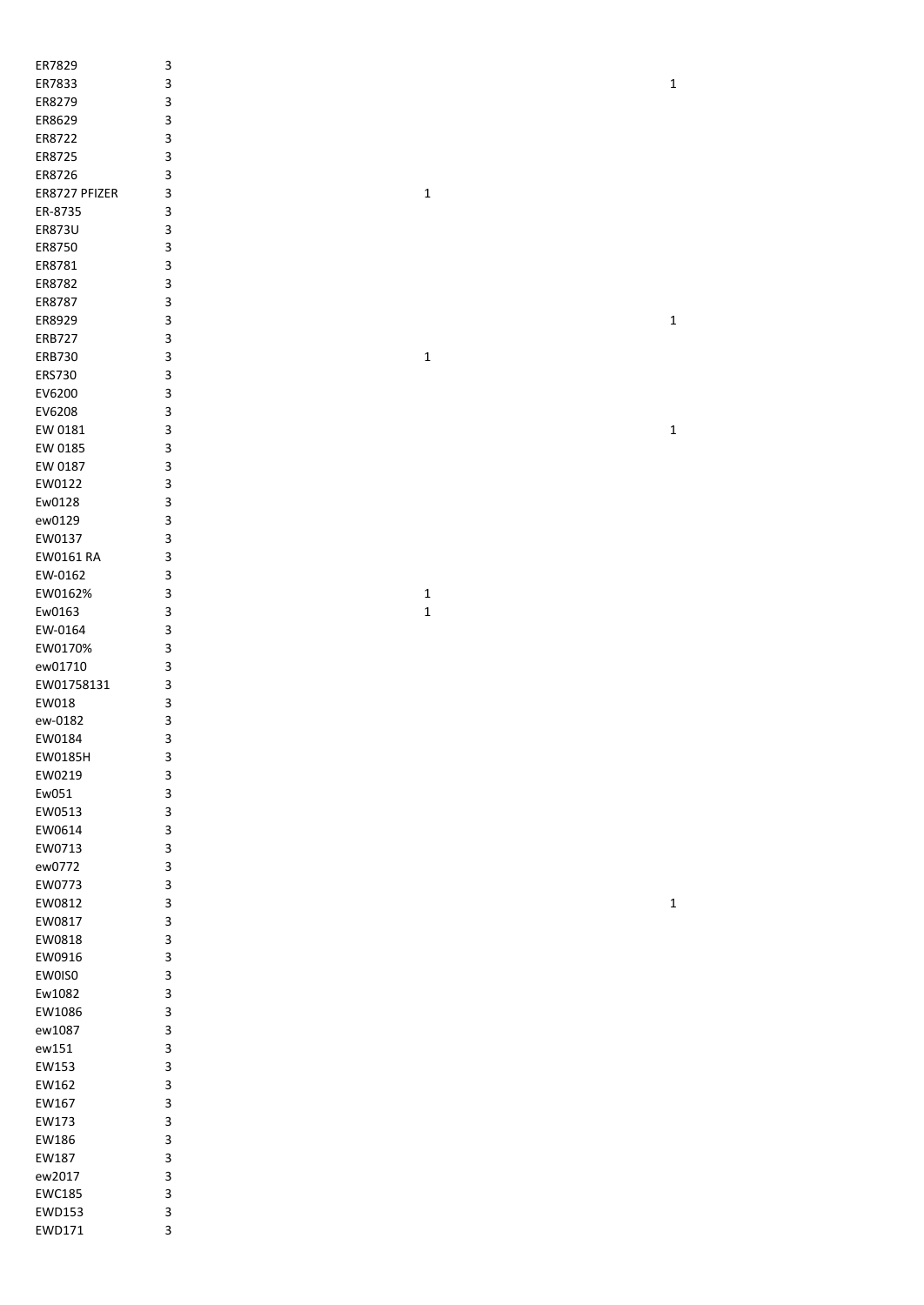| EWD179           | 3                         |             |             |
|------------------|---------------------------|-------------|-------------|
| EWO 171          | 3                         |             |             |
| EWo185-H         | 3                         |             |             |
| Ewolso           | 3                         | $\mathbf 1$ |             |
| EY0579           | 3                         | $\mathbf 1$ |             |
| EZ1284           | 3                         |             |             |
| EZ3246           | 3                         |             |             |
| EZ9263           | 3                         |             |             |
| EZ9266           | 3                         |             |             |
| EZ9267           | 3                         |             |             |
| F47485           | 3                         |             |             |
| FA3780           | 3                         |             |             |
| FA4785           | 3                         |             |             |
| FA6680           | 3                         |             |             |
| FA7483           | $\mathsf 3$               | $\mathbf 1$ |             |
| fa7486           | 3                         |             | $\mathbf 1$ |
| fa7488           | $\mathsf 3$               |             |             |
| FA7489           | 3                         |             |             |
| <b>FA748S</b>    | $\ensuremath{\mathsf{3}}$ |             |             |
| FA7984           | $\mathsf 3$               |             |             |
| FA8721           | 3                         |             |             |
| FA9093           | 3                         |             |             |
| FB-ER8735        | 3                         |             |             |
| FC184            | 3                         |             |             |
| FC3108           | 3                         |             |             |
| fc3128           | 3                         |             |             |
| FC318C           | 3                         | $\mathbf 1$ |             |
| FC318U           | 3                         |             |             |
| fc3481           | 3                         |             |             |
| fc3784           | 3                         |             | $\mathbf 1$ |
| FD8848           | 3                         |             |             |
| FE2589           | 3                         |             |             |
| FE3591           | 3                         |             |             |
| FE3596           | 3                         |             |             |
| FE3952           | 3                         |             |             |
| FE7484           | 3                         |             |             |
| FEj592           | 3                         |             |             |
| FEP7533          | 3                         |             |             |
| F-EP7533         | 3                         |             |             |
| FF 8841          | $\mathsf 3$               |             |             |
| Ff2258           |                           |             |             |
| Ff2507           | 3                         |             |             |
|                  | $\ensuremath{\mathsf{3}}$ |             |             |
| FF258            | $\ensuremath{\mathsf{3}}$ |             |             |
| ff2598           | 3                         |             |             |
| FF2888           | 3                         |             |             |
| FF2950           | 3                         |             |             |
| FF841            | 3                         |             |             |
| FF8891           | 3                         |             |             |
| FK1527           | 3                         |             |             |
| FK9231           | 3                         | $\mathbf 1$ |             |
| FI0140           | 3                         |             |             |
| FL3247           | 3                         |             |             |
| FL3248           | 3                         |             |             |
| FL9269           | $\ensuremath{\mathsf{3}}$ |             |             |
| FM9810           | 3                         |             |             |
| Fn6203           | 3                         |             |             |
| FN6205           | 3                         |             |             |
| FN6207           | 3                         |             |             |
| FR8729           | 3                         |             |             |
| FR8736           | 3                         | $\mathbf 1$ |             |
| FW0150           | 3                         |             |             |
| FW0162           | 3                         | $\mathbf 1$ |             |
| FW0171           | 3                         |             |             |
| FW0185<br>FW0191 | 3<br>3                    |             |             |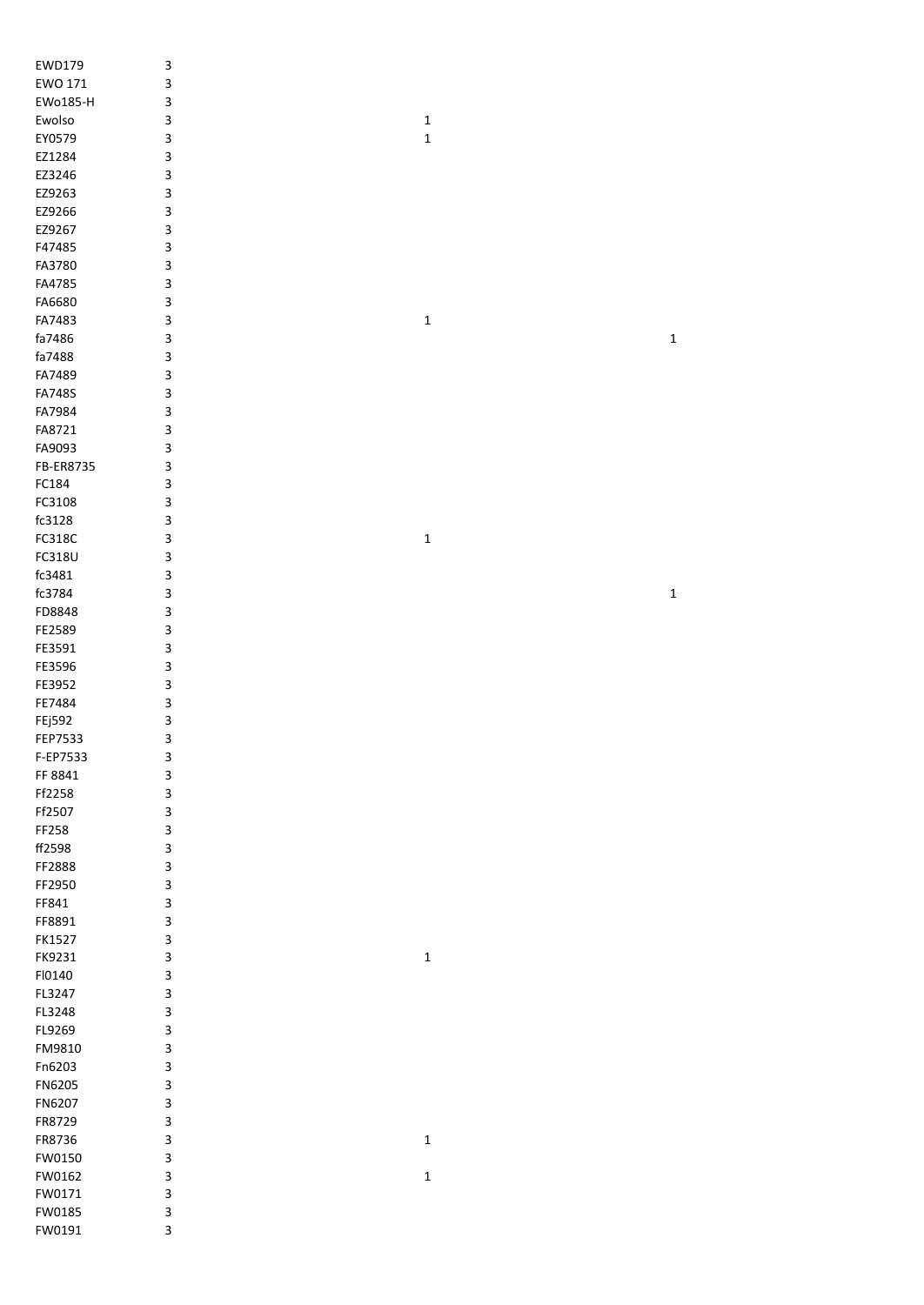| GL3302          | 3 |             |             |              |
|-----------------|---|-------------|-------------|--------------|
| GL9262          | 3 |             |             |              |
| GL9264          | 3 |             |             |              |
| GN6200          | 3 |             |             |              |
| GN6201          | 3 |             | $\mathbf 1$ |              |
| GN6202          | 3 |             |             |              |
|                 |   |             |             |              |
| GP6955          | 3 |             |             |              |
| GP7533          | 3 |             |             |              |
| GR8732          | 3 |             |             | 1            |
| GR8736          | 3 |             |             |              |
| GW0161          | 3 |             |             |              |
| GW0170          | 3 |             | $\mathbf 1$ |              |
| GW0176          | 3 |             |             |              |
| H9899           | 3 |             |             |              |
| K9231           | 3 |             |             |              |
| LAB-1451-0.7    | 3 |             |             |              |
| NDC# 59267-1000 | 3 |             |             |              |
|                 |   |             |             |              |
| OW0170          | 3 |             |             |              |
| P6955           | 3 |             |             |              |
| PA6780          | 3 |             |             |              |
| PA7485          | 3 |             |             |              |
| PAA156052       | 3 |             |             |              |
| PF2588          | 3 |             |             |              |
| <b>PFEN6207</b> | 3 |             |             |              |
| Pfizer 301308A  | 3 |             |             |              |
| Pfizer Biontech | 3 |             |             |              |
| Pfizer COVID-19 | 3 |             |             |              |
|                 |   |             |             |              |
| Pfizer EL0140   | 3 |             |             |              |
| Pfizer EL0142   | 3 |             |             |              |
| PFIZER EL1283   | 3 |             |             |              |
| Pfizer EL3248   | 3 |             |             |              |
| PFIZER EN6198   | 3 |             |             | $\mathbf{1}$ |
| Pfizer EN6203   | 3 |             |             |              |
| Pfizer EN6207   | 3 |             |             |              |
| Pfizer EN9581   | 3 |             |             |              |
| PFIZER EP7533   | 3 |             |             |              |
| pfizer ep7534   | 3 |             |             |              |
| Pfizer ER2613   | 3 |             |             |              |
|                 |   |             |             |              |
| Pfizer ER8734   | 3 | 1           |             |              |
| Pfizer EW0164   | 3 |             |             |              |
| pfizer EW0167   | 3 |             |             |              |
| Pfizer EW0172   | 3 |             |             |              |
| Pfizer EW0173   | 3 |             |             |              |
| Pfizer EW0175   | 3 |             | $\mathbf 1$ |              |
| PFIZER EW0178   | 3 |             |             |              |
| Pfizer EW0179   | 3 |             |             |              |
| Pfizer fc3183   | 3 |             |             |              |
| Pfizer FD8448   | 3 |             |             |              |
| Pfizer FE3590   | 3 |             |             |              |
| Pfizer FF2588   | 3 |             |             |              |
|                 |   |             |             |              |
| PfizerEN5318    | 3 | $\mathbf 1$ |             |              |
| PfizerEP7533    | 3 |             |             |              |
| PFIZERER8733    | 3 |             |             |              |
| PFIZEREW0151    | 3 |             |             |              |
| PFREL3246       | 3 |             |             |              |
| PH8020          | 3 |             | $\mathbf 1$ | $\mathbf 1$  |
| PK9231          | 3 | $\mathbf 1$ |             |              |
| RL3249          | 3 |             |             |              |
| SC3181          | 3 |             |             | $\mathbf 1$  |
| SS2588          | 3 |             |             |              |
|                 |   |             |             |              |
| TW0151          | 3 |             |             |              |
| UH-WON          | 3 |             |             |              |
| Uknown          | 3 |             |             |              |
| Unavailable     | 3 |             |             |              |
| unknownwillcall | 3 |             |             |              |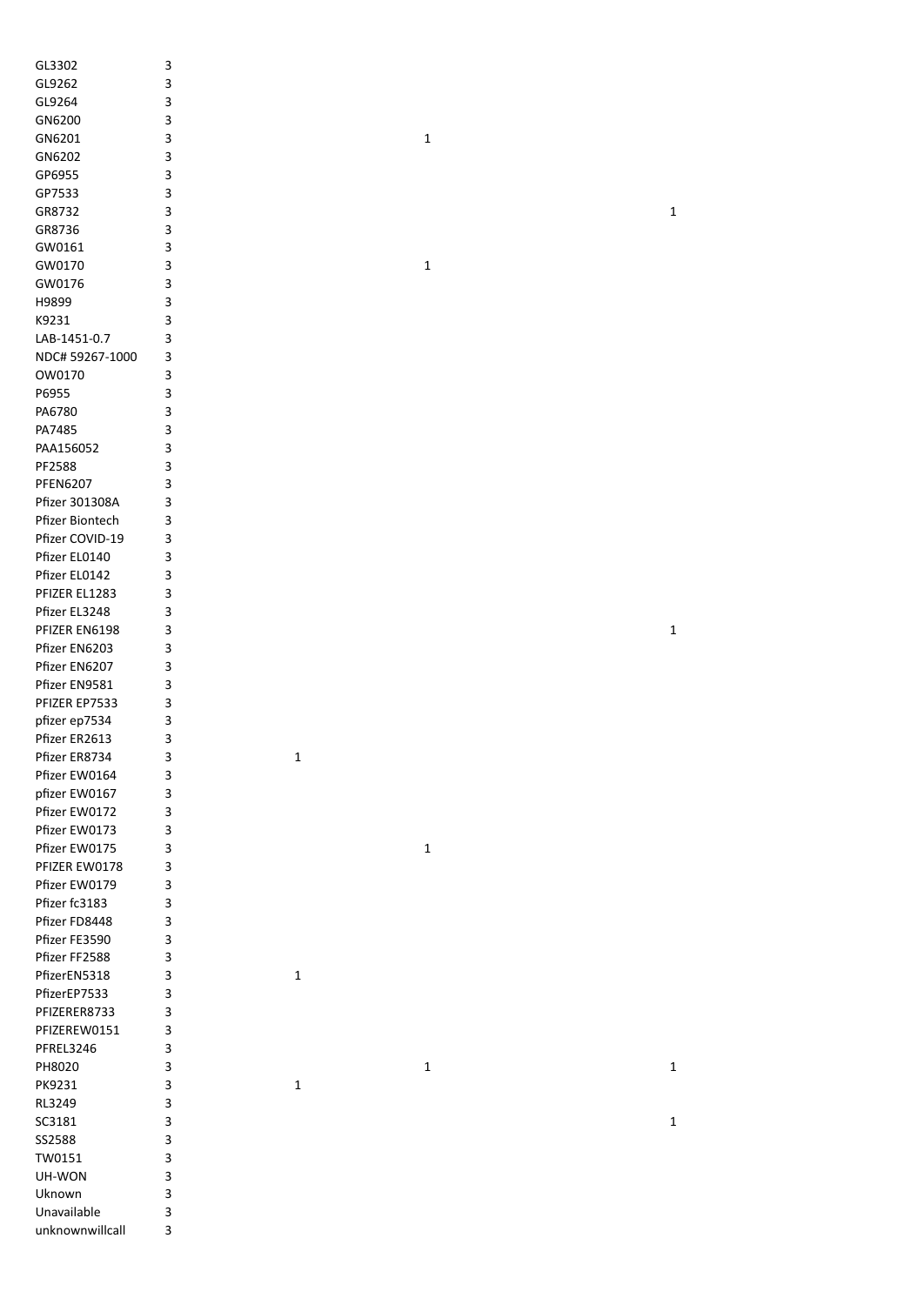| w0175          | 3              |             |                |  |
|----------------|----------------|-------------|----------------|--|
| WE0161         | 3              |             |                |  |
| WE0196         | 3              |             |                |  |
|                | $\overline{2}$ |             |                |  |
| #EJ1685        |                |             |                |  |
| #EK4176        | $\overline{2}$ |             |                |  |
| #EK5730        | $\overline{2}$ |             |                |  |
| #EL 9262       | $\overline{2}$ |             |                |  |
| #EL3246        | $\mathbf 2$    |             |                |  |
| #EL3247        | $\mathbf 2$    |             |                |  |
| #EL3248        | $\overline{2}$ |             |                |  |
| #EL3249        | $\overline{2}$ |             |                |  |
| #EL8982        | $\overline{2}$ |             |                |  |
| #EL9263        | $\overline{2}$ |             | $\overline{2}$ |  |
| #EL9264        | $\overline{2}$ |             |                |  |
| #EL9265        | $\overline{2}$ |             |                |  |
|                |                |             |                |  |
| #EM9810        | $\overline{2}$ |             |                |  |
| #EN6198        | $\overline{2}$ |             |                |  |
| #EN6201        | $\overline{2}$ |             |                |  |
| #EN6207        | $\overline{2}$ |             |                |  |
| #en6208        | $\overline{2}$ |             |                |  |
| #ER8729        | $\overline{2}$ |             |                |  |
| #ER8731        | $\overline{2}$ |             |                |  |
| #EW0169        | $\overline{2}$ |             |                |  |
| #EW0171        | $\overline{2}$ |             |                |  |
| #EW0175        | $\overline{2}$ |             |                |  |
| #EW0183        | $\mathbf 2$    |             |                |  |
| #EW0187        | $\overline{2}$ |             |                |  |
|                |                |             |                |  |
| $\epsilon$     | $\overline{2}$ |             |                |  |
| ????           | $\overline{2}$ |             | $\mathbf 1$    |  |
| 0011A          | $\overline{2}$ |             |                |  |
| 0029N3         | $\overline{2}$ |             |                |  |
| 003B21A        | $\mathbf 2$    |             |                |  |
| 007b21a        | $\overline{2}$ |             |                |  |
| 007M20A        | $\overline{2}$ |             |                |  |
| 01/06/2021     | $\overline{2}$ |             |                |  |
| 010M20A        | $\overline{2}$ |             |                |  |
| 011J20A        | $\mathbf 2$    |             |                |  |
| 011M20A        | $\mathbf 2$    |             |                |  |
| 012M20A        | $\mathbf 2$    |             |                |  |
|                |                |             |                |  |
| 014C21A        | $\overline{2}$ |             |                |  |
| 016M20A        | $\overline{2}$ |             |                |  |
| 022M20A        | $\overline{2}$ |             |                |  |
| 024C21A        | $\overline{2}$ |             |                |  |
| 025A21A        | $\overline{2}$ |             |                |  |
| 025L2QA        | $\overline{2}$ |             |                |  |
| 027c21a        | $\overline{2}$ |             |                |  |
| 029L20A        | $\overline{2}$ |             |                |  |
| 030l20a        | $\overline{2}$ |             |                |  |
| 031B21A        | $\overline{2}$ | $\mathbf 1$ |                |  |
| 033C21A        | $\overline{2}$ |             |                |  |
| 036C21A        | $\overline{2}$ |             |                |  |
| 037K20A        | $\overline{2}$ |             |                |  |
| 038A21A        | $\overline{2}$ |             |                |  |
| 038B21A        | $\overline{2}$ |             |                |  |
|                |                |             |                |  |
| 038K20A        | $\overline{2}$ |             |                |  |
| 047B21A        | $\overline{2}$ |             |                |  |
| 048A21A        | $\overline{2}$ |             |                |  |
| 048B21A        | $\overline{2}$ |             |                |  |
| 07/31/2021     | $\overline{2}$ |             |                |  |
| 1021           | $\overline{2}$ |             |                |  |
| 1111-20-EL1283 | $\overline{2}$ |             |                |  |
| 11263          | $\overline{2}$ |             |                |  |
| 1239921-00     | $\overline{2}$ |             |                |  |
| 1284 04/2021   | $\overline{2}$ |             |                |  |
| 1445           | $\overline{2}$ |             |                |  |
|                |                |             |                |  |

1

2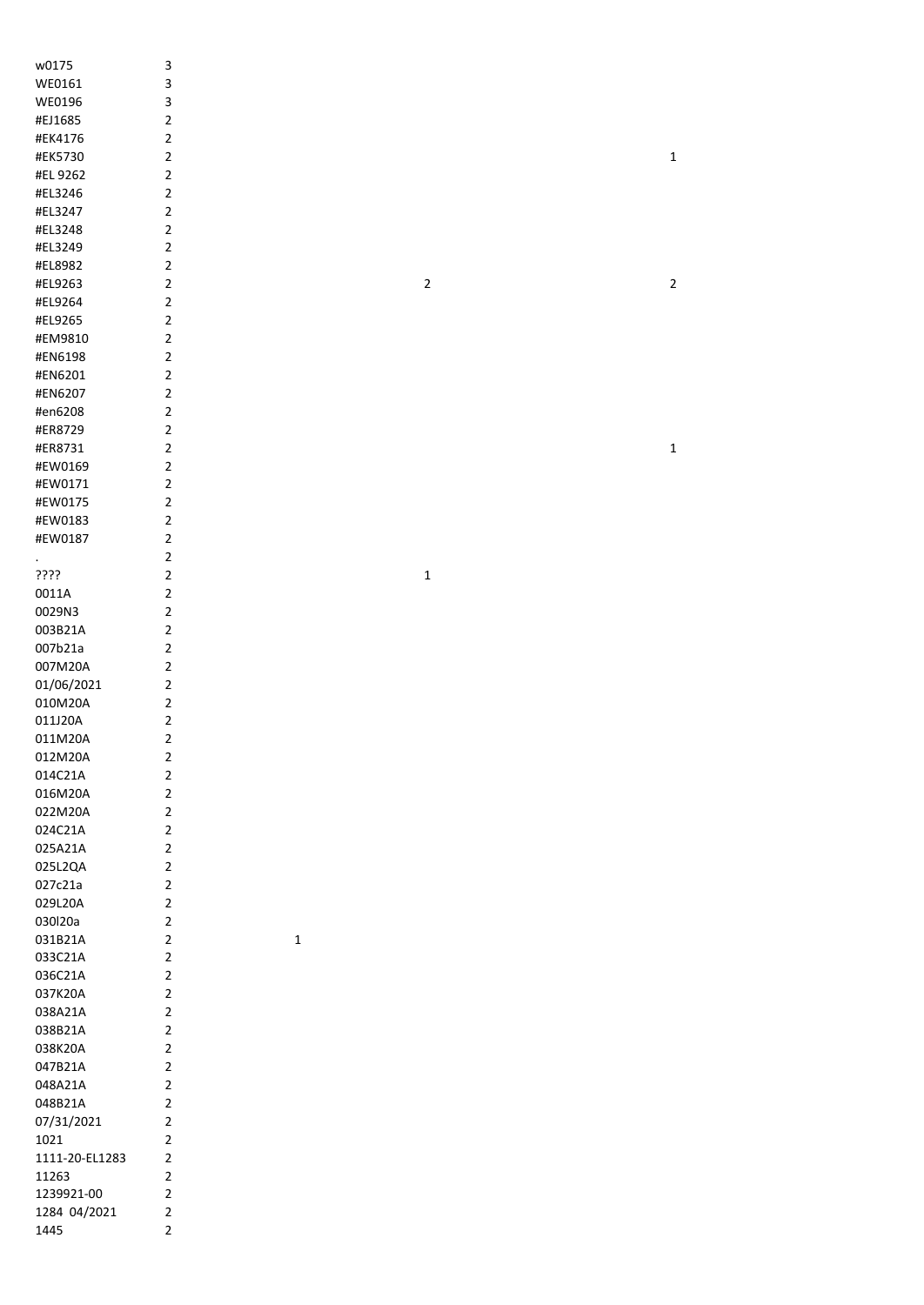| 16         | 2                       |
|------------|-------------------------|
| 167        | 2                       |
|            |                         |
| 1805018    | $\overline{2}$          |
| 1805025    | $\overline{2}$          |
| 185        | 2                       |
|            |                         |
| 198        | 2                       |
| 201142751  | $\overline{2}$          |
| 292673     | $\overline{2}$          |
| 3          | $\overline{2}$          |
|            |                         |
| 30         | $\overline{c}$          |
| 3011308A   | $\overline{2}$          |
| 301130BA   | $\overline{\mathbf{c}}$ |
|            |                         |
| 30130 BA   | $\overline{\mathbf{c}}$ |
| 301307A    | $\overline{\mathbf{c}}$ |
| 301308-A   | $\overline{\mathbf{c}}$ |
|            |                         |
| 30130ab    | $\overline{2}$          |
| 3013581A   | 2                       |
| 3013589    | 2                       |
| 30135A     | $\overline{2}$          |
|            |                         |
| 30135DA    | 2                       |
| 3013OBA    | 2                       |
| 3013s8a    | 2                       |
|            |                         |
| 301408a    | 2                       |
| 30145      | 2                       |
| 301458     | $\overline{2}$          |
|            |                         |
| 3014584    | $\overline{2}$          |
| 30148BA    | $\overline{2}$          |
| 3015BA     | $\overline{2}$          |
|            | $\overline{2}$          |
| 303108A    |                         |
| 30458A     | $\overline{2}$          |
| 30BOBA     | $\overline{2}$          |
| 310308A    | $\overline{2}$          |
|            |                         |
| 3105584    | $\overline{\mathbf{c}}$ |
| 3203086    | $\overline{\mathbf{c}}$ |
| 3203088    | $\overline{c}$          |
|            |                         |
| 320308B    | $\overline{\mathbf{c}}$ |
| 32030BP    | $\overline{\mathbf{c}}$ |
| 320380D    | $\overline{\mathbf{c}}$ |
|            |                         |
| 3230bd     | 2                       |
| 3590       | $\overline{2}$          |
| 3727       | $\overline{2}$          |
| 37K20A     | $\overline{c}$          |
|            |                         |
| 391308a    | $\overline{\mathbf{c}}$ |
| 4-30-21    | $\overline{2}$          |
| 474        | $\overline{2}$          |
|            |                         |
| 5          | $\overline{2}$          |
| 5926710002 | $\overline{\mathbf{c}}$ |
| 5K5730     | $\overline{2}$          |
| 6022719    | $\overline{2}$          |
|            |                         |
| 6023022    | $\overline{2}$          |
| 6023169    | $\overline{2}$          |
| 6023344    | $\overline{2}$          |
|            |                         |
| 6121       | $\overline{2}$          |
| 7088       | $\overline{2}$          |
| 73121      | $\overline{2}$          |
|            | $\overline{2}$          |
| 7484       |                         |
| 96.8       | $\overline{\mathbf{c}}$ |
| 999        | $\overline{\mathbf{c}}$ |
|            | $\overline{\mathbf{c}}$ |
| 9K923      |                         |
| 9W0187     | $\overline{\mathbf{c}}$ |
| A          | $\overline{\mathbf{c}}$ |
| AAH-GSAM   | $\overline{\mathbf{c}}$ |
|            |                         |
| af7484     | $\overline{2}$          |
| AN6204     | $\overline{c}$          |
| Aw0153     | $\overline{2}$          |
|            |                         |

 $\overline{\mathbf{1}}$ 

 $\overline{\mathbf{1}}$ 

 $\overline{\mathbf{1}}$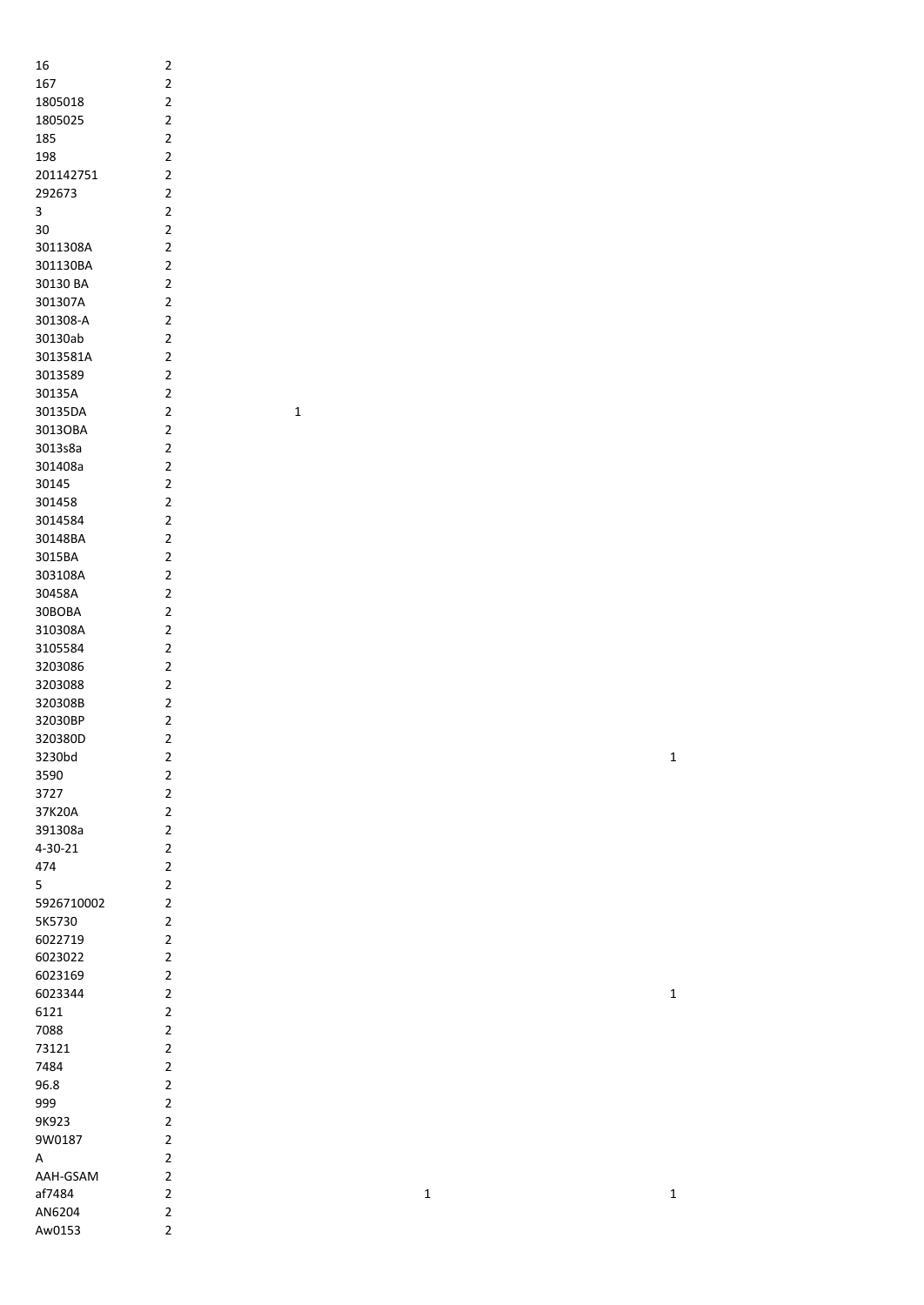| AW0168          | $\sqrt{2}$              |              | $\mathbf 1$ |
|-----------------|-------------------------|--------------|-------------|
| AW0177          | $\overline{\mathbf{c}}$ |              |             |
| bh9899          | $\overline{\mathbf{c}}$ |              |             |
| BL0142          | $\overline{2}$          |              |             |
| BL3246          | $\overline{2}$          |              |             |
|                 | $\overline{2}$          |              |             |
| BM9810          |                         |              |             |
| bn6198          | $\overline{\mathbf{c}}$ |              |             |
| BN6203          | $\overline{2}$          |              |             |
| <b>BN6205</b>   | $\overline{2}$          |              |             |
| BNT16262        | $\mathbf 2$             |              |             |
| Booster         | $\mathbf 2$             |              |             |
| BP7534          | $\mathbf 2$             |              |             |
| Br8727          | $\overline{\mathbf{c}}$ |              |             |
| BR8735          | $\overline{2}$          |              |             |
| BR8736          | $\overline{2}$          | $\mathbf 1$  | $\mathbf 1$ |
| BR8737          | $\overline{2}$          | $\mathbf 1$  |             |
| BW0164          | $\overline{2}$          |              |             |
| BW0179          | $\overline{2}$          |              |             |
| CJ1685          | $\overline{2}$          |              |             |
| CL3249          | $\overline{2}$          |              |             |
| CN6203          | $\overline{2}$          |              |             |
| CN6205          | $\overline{2}$          |              |             |
| CN6206          | $\overline{2}$          |              |             |
| covid 19        | $\overline{\mathbf{c}}$ |              |             |
| Covid 19 Pfizer | $\mathbf 2$             |              |             |
| covid 19 vaccin | $\mathbf 2$             |              |             |
| COVID Pfizer    | $\mathbf 2$             |              |             |
| COVID-19 Pfizer | $\mathbf{2}$            |              |             |
| COVID-19 Vaccin | $\mathbf 2$             |              |             |
| CR2613          | $\mathbf 2$             |              |             |
| CR8733          | $\mathbf{2}$            |              |             |
| CR8734          | $\overline{\mathbf{c}}$ |              |             |
| CR8735          | $\overline{2}$          |              |             |
| CW0151          | $\mathbf 2$             |              |             |
| CW0164          | $\mathbf 2$             |              |             |
| CW0170          | $\mathbf 2$             | $\mathbf{1}$ |             |
| CW0171          | $\overline{\mathbf{c}}$ | $\mathbf 1$  |             |
| CW0173          | $\mathbf 2$             |              |             |
| CW0196          | $\sqrt{2}$              |              |             |
| cw0198          | $\overline{2}$          |              |             |
| dc178           | $\overline{2}$          |              |             |
| DJ1685          | $\overline{2}$          |              |             |
| E:1283          | $\overline{2}$          |              |             |
| E00172          | $\overline{2}$          |              |             |
| E0142           | $\overline{2}$          |              |             |
| E100151         | $\overline{2}$          |              |             |
| E100171         | $\mathbf 2$             |              |             |
| E10220          | $\overline{2}$          |              |             |
| E11686          | $\overline{2}$          |              |             |
| E122613         | $\overline{2}$          |              |             |
| E126205         | $\mathbf 2$             |              | $\mathbf 1$ |
| E1283           | $\mathbf 2$             |              |             |
| E128729         | $\mathbf 2$             |              |             |
| E128735         | $\overline{2}$          |              | $\mathbf 1$ |
| E132495121      | $\mathbf 2$             |              |             |
| E16198          | $\mathbf 2$             |              |             |
| E1686           | $\mathbf 2$             |              |             |
| E1L9231         | $\mathbf 2$             |              |             |
| E21283          | $\mathbf 2$             |              |             |
| E23249          | $\mathbf 2$             |              |             |
| e28735          | $\mathbf 2$             |              |             |
| E29264          | $\mathbf 2$             |              |             |
|                 | $\mathbf 2$             | $\mathbf 1$  |             |
| E31685          |                         |              |             |
| E3302           | $\overline{2}$          |              |             |
| E38733          | $\overline{2}$          |              |             |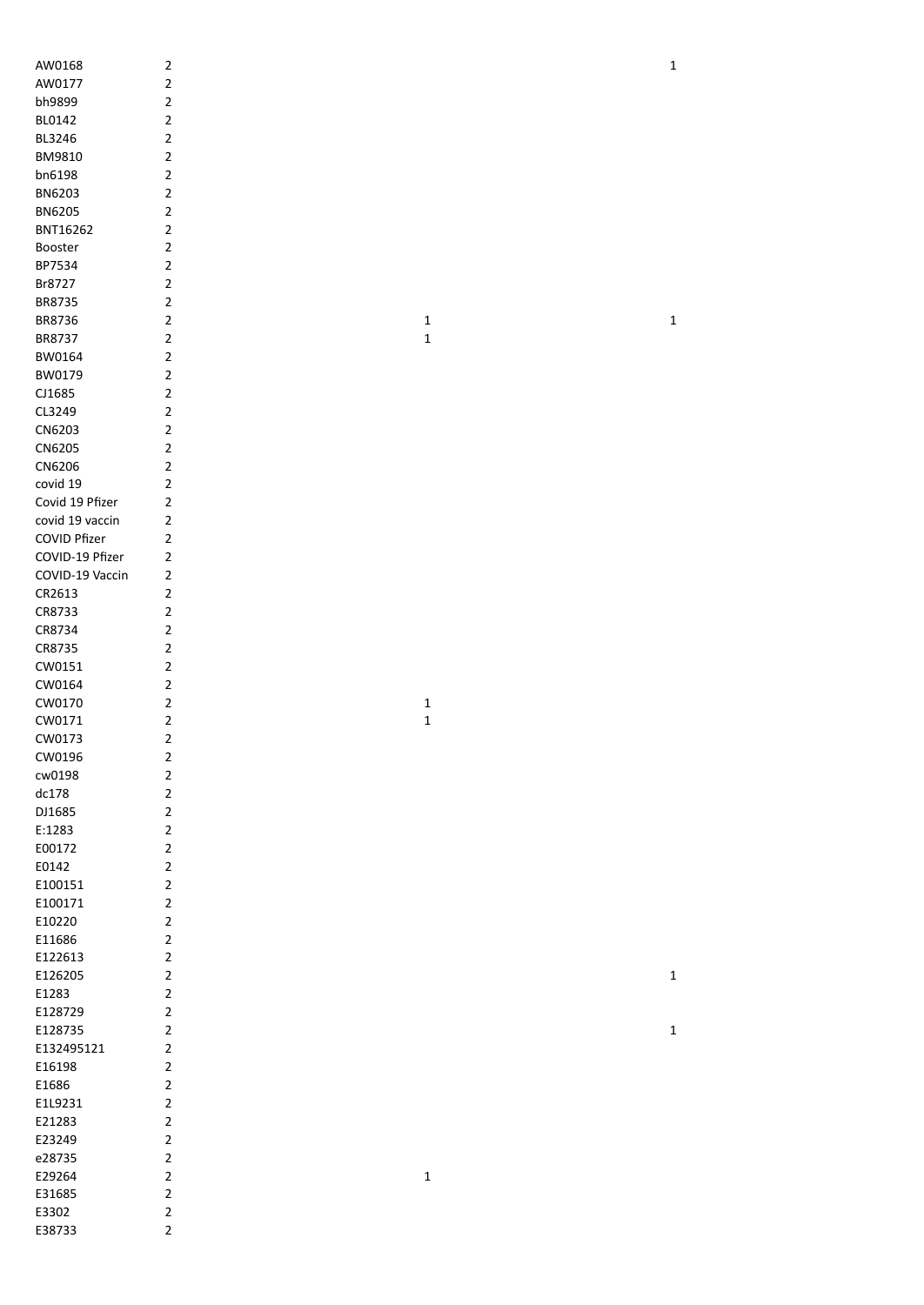| E4283           | $\sqrt{2}$              |             |             |              |  |
|-----------------|-------------------------|-------------|-------------|--------------|--|
| e6199           | $\mathbf 2$             |             |             |              |  |
| E63248          | $\overline{\mathbf{c}}$ |             |             |              |  |
|                 |                         |             |             |              |  |
| E8736           | $\mathbf 2$             |             |             |              |  |
| E9264           | $\mathbf 2$             |             |             |              |  |
| E96198          | $\mathbf 2$             |             |             |              |  |
| E96199          | $\mathbf 2$             |             |             |              |  |
|                 |                         |             |             |              |  |
| E97533          | $\mathbf 2$             |             |             |              |  |
| EAU             | $\boldsymbol{2}$        |             |             |              |  |
| EB7533          | $\mathbf 2$             | $\mathbf 1$ |             |              |  |
| Eb8729          | $\overline{c}$          |             |             |              |  |
|                 |                         |             |             |              |  |
| EB8731          | $\mathbf 2$             |             |             |              |  |
| EB8733          | $\mathbf 2$             |             |             |              |  |
| EB8737          | $\overline{\mathbf{c}}$ |             |             |              |  |
| EC324U          | $\mathbf 2$             |             |             |              |  |
|                 |                         |             |             |              |  |
| EC9262          | $\mathbf 2$             |             |             | $\mathbf{1}$ |  |
| EC9266          | $\mathbf 2$             |             | $\mathbf 1$ | $\mathbf 1$  |  |
| ECO140          | $\mathbf 2$             |             |             |              |  |
| EDw0161         | $\mathbf 2$             |             |             |              |  |
|                 |                         |             |             |              |  |
| EE0150          | $\mathbf 2$             |             |             |              |  |
| EE0151          | $\mathbf 2$             |             |             |              |  |
| EE0161          | $\boldsymbol{2}$        |             |             |              |  |
|                 |                         |             |             |              |  |
| EE0169          | $\mathbf 2$             |             |             |              |  |
| EE0186          | 2                       |             |             |              |  |
| EE8730          | $\mathbf 2$             |             |             |              |  |
| EE8736          | $\overline{\mathbf{c}}$ |             |             |              |  |
|                 |                         |             |             |              |  |
| EF1686          | $\mathbf 2$             |             |             |              |  |
| EF2588          | $\mathbf 2$             |             |             |              |  |
| ef2589          | $\mathbf 2$             |             |             |              |  |
| EF8731          | $\mathbf 2$             |             |             |              |  |
|                 |                         |             |             |              |  |
| EF9231          | $\mathbf 2$             | $\mathbf 1$ |             |              |  |
| EH 9899 03/2021 | 2                       |             |             |              |  |
| EH1284          | $\mathbf 2$             |             |             |              |  |
| eh5318          | $\mathbf 2$             |             |             |              |  |
|                 |                         |             |             |              |  |
| EH5730          | $\mathbf 2$             |             |             |              |  |
| EH6198          | $\mathbf 2$             |             |             |              |  |
| eh6207          | $\overline{\mathbf{c}}$ |             |             |              |  |
|                 | $\overline{2}$          |             |             |              |  |
| EH8982          |                         |             |             |              |  |
| EH899           | $\mathbf 2$             |             |             |              |  |
| EH9261          | $\overline{c}$          |             |             |              |  |
| EH9599          | $\mathbf 2$             |             |             | $\mathbf{1}$ |  |
|                 | $\overline{c}$          |             |             |              |  |
| EH9890          |                         |             |             |              |  |
| EI.8982         | $\mathbf 2$             |             |             |              |  |
| EI0140          | $\mathbf 2$             |             |             |              |  |
| EI1283          | $\mathbf 2$             |             |             |              |  |
|                 |                         |             |             |              |  |
| EI1284          | $\mathbf 2$             |             |             |              |  |
| EI3302          | $\mathbf 2$             |             |             |              |  |
| EIC5730         | $\mathbf 2$             |             |             |              |  |
| EIV6202         | $\mathbf 2$             |             |             |              |  |
|                 |                         |             |             |              |  |
| EIV6208         | $\overline{2}$          |             |             |              |  |
| EJ0553          | $\overline{2}$          |             |             |              |  |
| EJ1086          | $\mathbf 2$             |             |             |              |  |
| ej1605          | $\overline{2}$          |             |             | $\mathbf 1$  |  |
|                 |                         |             |             |              |  |
| EJ1658          | $\mathbf 2$             |             |             |              |  |
| EJ1684          | $\mathbf 2$             |             |             |              |  |
| EJ-1686         | $\mathbf 2$             |             |             |              |  |
| EJ16885         | $\overline{c}$          |             |             |              |  |
|                 |                         |             |             |              |  |
| EJ168G          | $\overline{c}$          |             |             |              |  |
| EJ168J          | $\mathbf 2$             |             |             |              |  |
| EJ1695          | $\mathbf 2$             |             |             |              |  |
| EJ1696          | $\mathbf 2$             |             |             |              |  |
|                 |                         |             |             |              |  |
| EJ1765          | $\overline{c}$          |             |             |              |  |
| EJ3247          | $\overline{c}$          |             |             |              |  |
| EJ3248          | $\mathbf 2$             |             | $\mathbf 1$ |              |  |
|                 | $\overline{2}$          |             |             |              |  |
| EJ3302          |                         |             |             |              |  |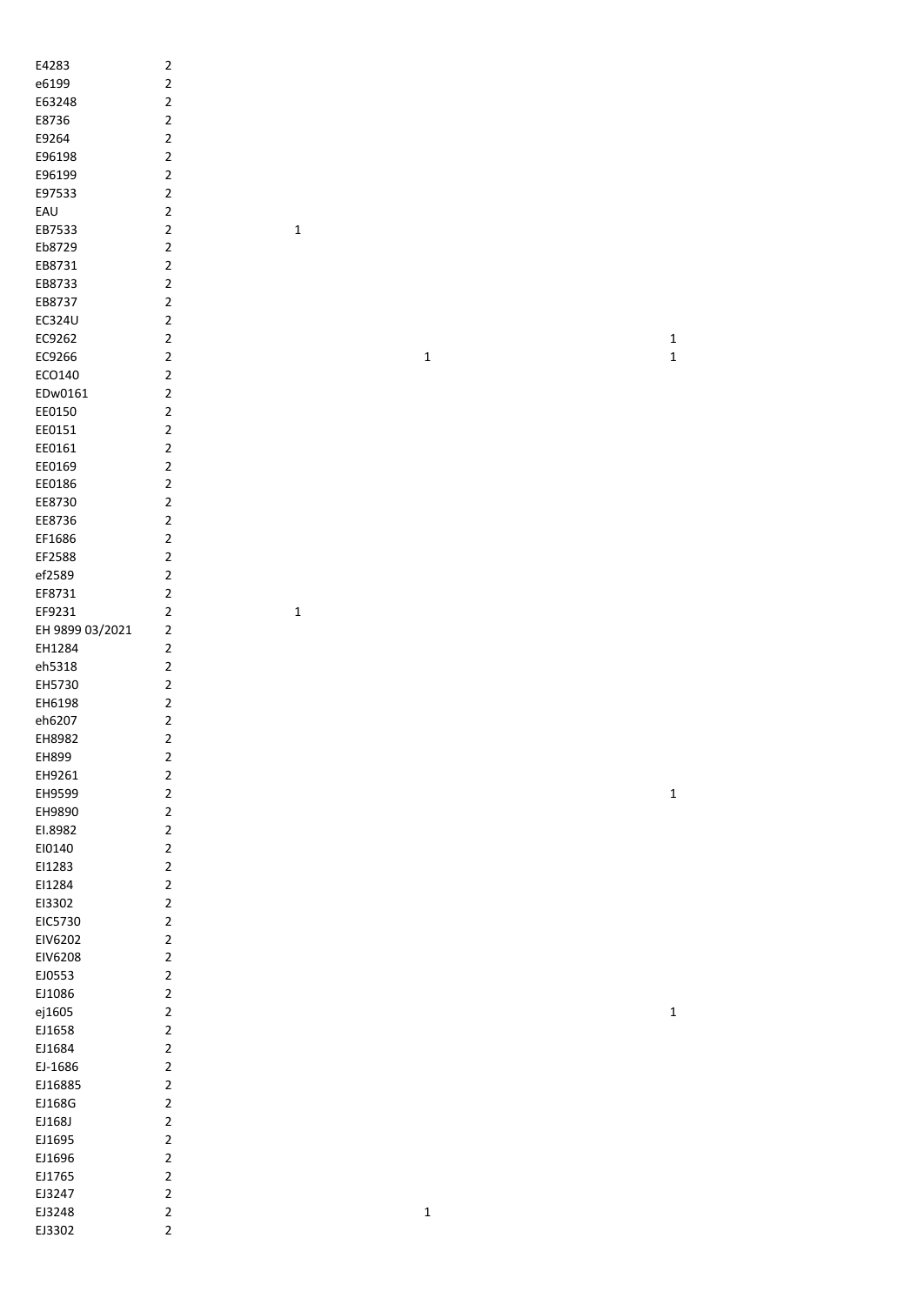| EJ4176          | $\mathbf 2$                |             |             |
|-----------------|----------------------------|-------------|-------------|
|                 |                            |             |             |
| Ej6790          | $\mathbf 2$                |             |             |
| EJ9899          | $\mathbf 2$                |             |             |
| EJT686          | $\mathbf 2$                |             |             |
| EK1283          | $\mathbf 2$                |             |             |
| EK3247          | $\mathbf 2$                | $\mathbf 1$ |             |
| EK4170          | $\mathbf 2$                |             |             |
| EK4173          | $\mathbf 2$                |             | $\mathbf 1$ |
| EK4177          | $\mathbf 2$                |             |             |
| Ek4231          | $\overline{2}$             |             |             |
|                 |                            |             |             |
| EK5037          | $\mathbf 2$                |             |             |
| EK5127          | 2                          |             |             |
| EK5730 and EL32 | $\mathbf 2$                |             |             |
| EK5731          | $\mathbf 2$                |             |             |
| EK57330         | $\mathbf 2$                |             |             |
| EK5750          | $\mathbf 2$                | $\mathbf 1$ |             |
| EK5760          | $\mathbf 2$                |             |             |
| EK6201          | $\mathbf 2$                |             |             |
|                 |                            |             |             |
| EK7530          | $\mathbf 2$                |             |             |
| EK8229          | $\overline{2}$             |             |             |
| EK8731          | $\overline{2}$             |             |             |
| Ek8735          | $\overline{2}$             | $\mathbf 1$ | $\mathbf 1$ |
| EK9031          | $\overline{2}$             |             |             |
| EK9123          | $\overline{2}$             |             |             |
| EK92321         | $\overline{2}$             |             |             |
| EK9266          | 2                          |             | $\mathbf 1$ |
|                 |                            |             |             |
| EK9269          | 2                          |             |             |
| EK9291          | 2                          |             | $\mathbf 1$ |
| EK9899          | $\mathbf 2$                |             |             |
| <b>EKH176</b>   | $\mathbf 2$                |             |             |
| <b>EKQ231</b>   | $\mathbf 2$                |             |             |
| EL 1294         | $\mathbf 2$                |             |             |
| EL 9231         | 2                          |             |             |
| EL 9261 and EN  | $\mathbf 2$                |             |             |
| EL 9281         | $\mathbf 2$                |             |             |
|                 |                            |             |             |
| EL014 2         | 2                          |             |             |
| EL-0142         | 2                          |             |             |
| EL0145          | 2                          |             |             |
| EL0146          | $\sqrt{2}$                 |             |             |
| EL0147          | $\overline{2}$             |             |             |
| EL0148          | $\overline{2}$             |             |             |
| EL0149          | $\overline{2}$             |             |             |
| EL014D          | $\overline{2}$             |             |             |
| EL014R          | $\overline{2}$             |             |             |
| EL0162          | $\overline{2}$             |             |             |
|                 |                            |             |             |
| EL03249         | $\overline{2}$             |             |             |
| EL040           | $\overline{2}$             |             |             |
| EL0739          | $\overline{2}$             |             | $\mathbf 1$ |
| EL0982          | $\overline{2}$             |             |             |
| EL12184         | $\overline{2}$             |             |             |
| EL1254          | $\mathbf 2$                |             |             |
| EL1283-WA       | $\mathbf 2$<br>$\mathbf 1$ |             |             |
| EL1284 04/2021  | $\mathbf 2$                |             |             |
| EL12B3          | $\overline{2}$             |             |             |
| EL1384          | $\mathbf 2$                |             |             |
|                 |                            |             |             |
| EL140           | $\overline{2}$             |             |             |
| EL2437          | $\overline{2}$             |             |             |
| EL2614          | $\overline{2}$             |             |             |
| EL264           | $\overline{2}$             |             |             |
| el2964          | $\overline{2}$             |             |             |
| EL2966          | $\overline{2}$             |             |             |
| El3049          | $\mathbf 2$                |             |             |
| EL3216          | $\mathbf 2$                |             |             |
| EL32247         | $\mathbf 2$                |             |             |
|                 |                            |             |             |
| EL3241          | $\overline{2}$             |             | $\mathbf 1$ |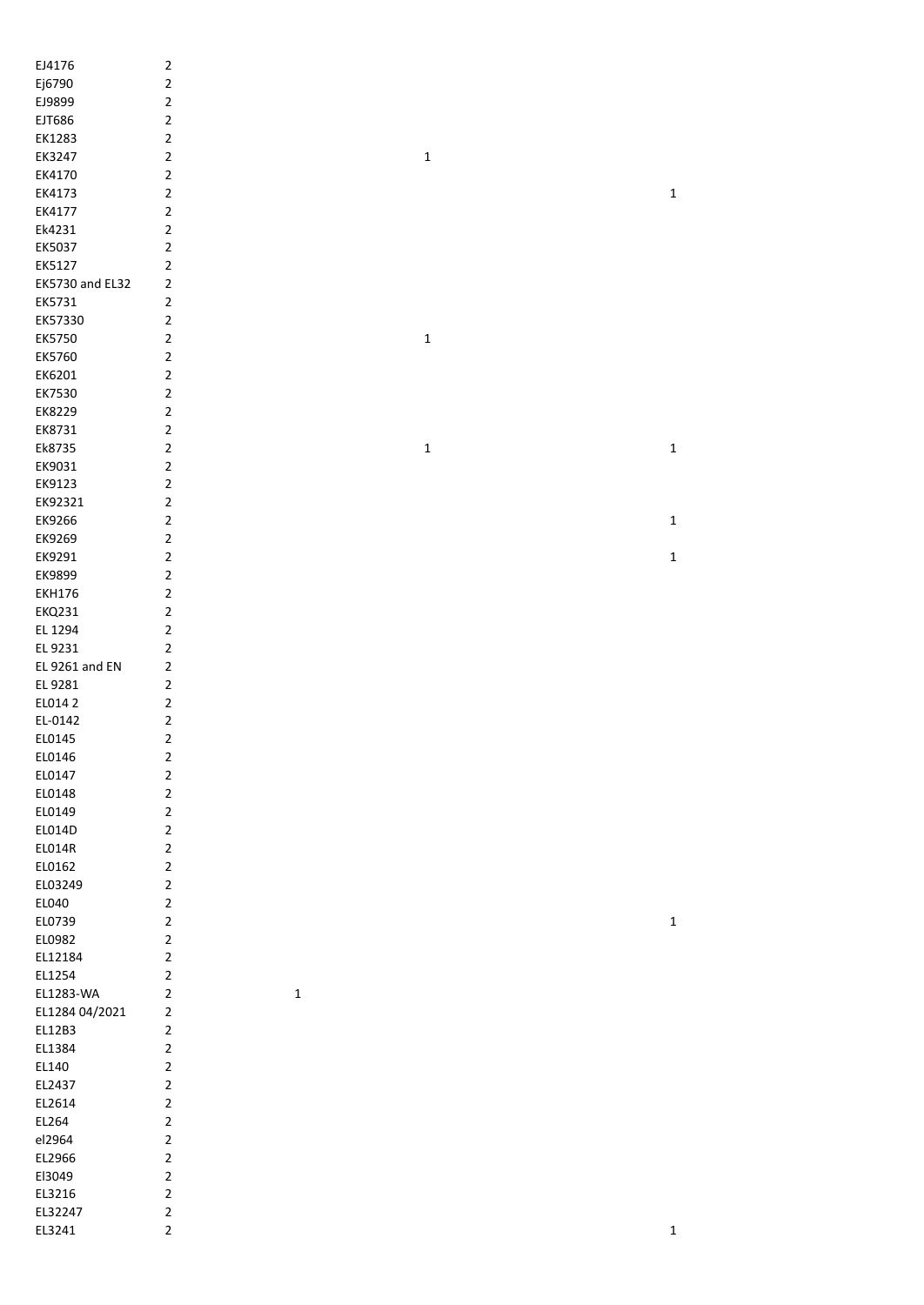| 2                       |                                                                                                                                                                                                                                                                                                                                                                                                                                                                                                                                                                                                     |
|-------------------------|-----------------------------------------------------------------------------------------------------------------------------------------------------------------------------------------------------------------------------------------------------------------------------------------------------------------------------------------------------------------------------------------------------------------------------------------------------------------------------------------------------------------------------------------------------------------------------------------------------|
| $\overline{\mathbf{c}}$ |                                                                                                                                                                                                                                                                                                                                                                                                                                                                                                                                                                                                     |
| $\overline{\mathbf{c}}$ |                                                                                                                                                                                                                                                                                                                                                                                                                                                                                                                                                                                                     |
|                         |                                                                                                                                                                                                                                                                                                                                                                                                                                                                                                                                                                                                     |
|                         |                                                                                                                                                                                                                                                                                                                                                                                                                                                                                                                                                                                                     |
|                         |                                                                                                                                                                                                                                                                                                                                                                                                                                                                                                                                                                                                     |
|                         |                                                                                                                                                                                                                                                                                                                                                                                                                                                                                                                                                                                                     |
|                         |                                                                                                                                                                                                                                                                                                                                                                                                                                                                                                                                                                                                     |
|                         |                                                                                                                                                                                                                                                                                                                                                                                                                                                                                                                                                                                                     |
|                         |                                                                                                                                                                                                                                                                                                                                                                                                                                                                                                                                                                                                     |
|                         |                                                                                                                                                                                                                                                                                                                                                                                                                                                                                                                                                                                                     |
|                         |                                                                                                                                                                                                                                                                                                                                                                                                                                                                                                                                                                                                     |
|                         |                                                                                                                                                                                                                                                                                                                                                                                                                                                                                                                                                                                                     |
|                         |                                                                                                                                                                                                                                                                                                                                                                                                                                                                                                                                                                                                     |
|                         |                                                                                                                                                                                                                                                                                                                                                                                                                                                                                                                                                                                                     |
|                         |                                                                                                                                                                                                                                                                                                                                                                                                                                                                                                                                                                                                     |
|                         |                                                                                                                                                                                                                                                                                                                                                                                                                                                                                                                                                                                                     |
|                         |                                                                                                                                                                                                                                                                                                                                                                                                                                                                                                                                                                                                     |
|                         |                                                                                                                                                                                                                                                                                                                                                                                                                                                                                                                                                                                                     |
|                         |                                                                                                                                                                                                                                                                                                                                                                                                                                                                                                                                                                                                     |
|                         |                                                                                                                                                                                                                                                                                                                                                                                                                                                                                                                                                                                                     |
|                         |                                                                                                                                                                                                                                                                                                                                                                                                                                                                                                                                                                                                     |
|                         |                                                                                                                                                                                                                                                                                                                                                                                                                                                                                                                                                                                                     |
|                         |                                                                                                                                                                                                                                                                                                                                                                                                                                                                                                                                                                                                     |
|                         |                                                                                                                                                                                                                                                                                                                                                                                                                                                                                                                                                                                                     |
|                         |                                                                                                                                                                                                                                                                                                                                                                                                                                                                                                                                                                                                     |
|                         |                                                                                                                                                                                                                                                                                                                                                                                                                                                                                                                                                                                                     |
|                         |                                                                                                                                                                                                                                                                                                                                                                                                                                                                                                                                                                                                     |
|                         |                                                                                                                                                                                                                                                                                                                                                                                                                                                                                                                                                                                                     |
|                         |                                                                                                                                                                                                                                                                                                                                                                                                                                                                                                                                                                                                     |
|                         |                                                                                                                                                                                                                                                                                                                                                                                                                                                                                                                                                                                                     |
|                         |                                                                                                                                                                                                                                                                                                                                                                                                                                                                                                                                                                                                     |
|                         |                                                                                                                                                                                                                                                                                                                                                                                                                                                                                                                                                                                                     |
|                         |                                                                                                                                                                                                                                                                                                                                                                                                                                                                                                                                                                                                     |
|                         |                                                                                                                                                                                                                                                                                                                                                                                                                                                                                                                                                                                                     |
|                         |                                                                                                                                                                                                                                                                                                                                                                                                                                                                                                                                                                                                     |
|                         |                                                                                                                                                                                                                                                                                                                                                                                                                                                                                                                                                                                                     |
|                         |                                                                                                                                                                                                                                                                                                                                                                                                                                                                                                                                                                                                     |
|                         |                                                                                                                                                                                                                                                                                                                                                                                                                                                                                                                                                                                                     |
|                         |                                                                                                                                                                                                                                                                                                                                                                                                                                                                                                                                                                                                     |
| $\overline{\mathbf{c}}$ |                                                                                                                                                                                                                                                                                                                                                                                                                                                                                                                                                                                                     |
| 2                       |                                                                                                                                                                                                                                                                                                                                                                                                                                                                                                                                                                                                     |
| $\overline{\mathbf{c}}$ |                                                                                                                                                                                                                                                                                                                                                                                                                                                                                                                                                                                                     |
| 2                       |                                                                                                                                                                                                                                                                                                                                                                                                                                                                                                                                                                                                     |
| 2                       | 1                                                                                                                                                                                                                                                                                                                                                                                                                                                                                                                                                                                                   |
| $\overline{\mathbf{c}}$ | 1                                                                                                                                                                                                                                                                                                                                                                                                                                                                                                                                                                                                   |
| $\overline{\mathbf{c}}$ |                                                                                                                                                                                                                                                                                                                                                                                                                                                                                                                                                                                                     |
| $\overline{\mathbf{c}}$ |                                                                                                                                                                                                                                                                                                                                                                                                                                                                                                                                                                                                     |
| $\overline{2}$          |                                                                                                                                                                                                                                                                                                                                                                                                                                                                                                                                                                                                     |
| 2                       |                                                                                                                                                                                                                                                                                                                                                                                                                                                                                                                                                                                                     |
| $\overline{c}$          |                                                                                                                                                                                                                                                                                                                                                                                                                                                                                                                                                                                                     |
| $\overline{\mathbf{c}}$ |                                                                                                                                                                                                                                                                                                                                                                                                                                                                                                                                                                                                     |
| $\overline{c}$          |                                                                                                                                                                                                                                                                                                                                                                                                                                                                                                                                                                                                     |
| $\overline{\mathbf{c}}$ |                                                                                                                                                                                                                                                                                                                                                                                                                                                                                                                                                                                                     |
| $\overline{\mathbf{c}}$ |                                                                                                                                                                                                                                                                                                                                                                                                                                                                                                                                                                                                     |
| 2                       |                                                                                                                                                                                                                                                                                                                                                                                                                                                                                                                                                                                                     |
| $\overline{\mathbf{c}}$ |                                                                                                                                                                                                                                                                                                                                                                                                                                                                                                                                                                                                     |
| $\overline{\mathbf{c}}$ |                                                                                                                                                                                                                                                                                                                                                                                                                                                                                                                                                                                                     |
| $\overline{\mathbf{c}}$ |                                                                                                                                                                                                                                                                                                                                                                                                                                                                                                                                                                                                     |
| $\overline{\mathbf{c}}$ |                                                                                                                                                                                                                                                                                                                                                                                                                                                                                                                                                                                                     |
| $\overline{\mathbf{c}}$ |                                                                                                                                                                                                                                                                                                                                                                                                                                                                                                                                                                                                     |
| 2                       |                                                                                                                                                                                                                                                                                                                                                                                                                                                                                                                                                                                                     |
| $\overline{\mathbf{c}}$ |                                                                                                                                                                                                                                                                                                                                                                                                                                                                                                                                                                                                     |
| $\overline{\mathbf{c}}$ |                                                                                                                                                                                                                                                                                                                                                                                                                                                                                                                                                                                                     |
|                         | $\overline{\mathbf{c}}$<br>$\overline{c}$<br>$\overline{c}$<br>$\overline{c}$<br>$\overline{c}$<br>$\overline{c}$<br>2<br>$\overline{c}$<br>$\overline{c}$<br>2<br>$\overline{\mathbf{c}}$<br>$\overline{2}$<br>2<br>2<br>2<br>$\overline{2}$<br>2<br>2<br>2<br>$\overline{\mathbf{c}}$<br>$\overline{c}$<br>$\overline{c}$<br>$\overline{2}$<br>2<br>$\overline{\mathbf{c}}$<br>$\overline{\mathbf{c}}$<br>$\overline{\mathbf{c}}$<br>2<br>$\overline{\mathbf{c}}$<br>2<br>2<br>$\overline{\mathbf{c}}$<br>$\overline{c}$<br>$\overline{c}$<br>$\overline{c}$<br>2<br>2<br>$\overline{\mathbf{c}}$ |

1

1

1

1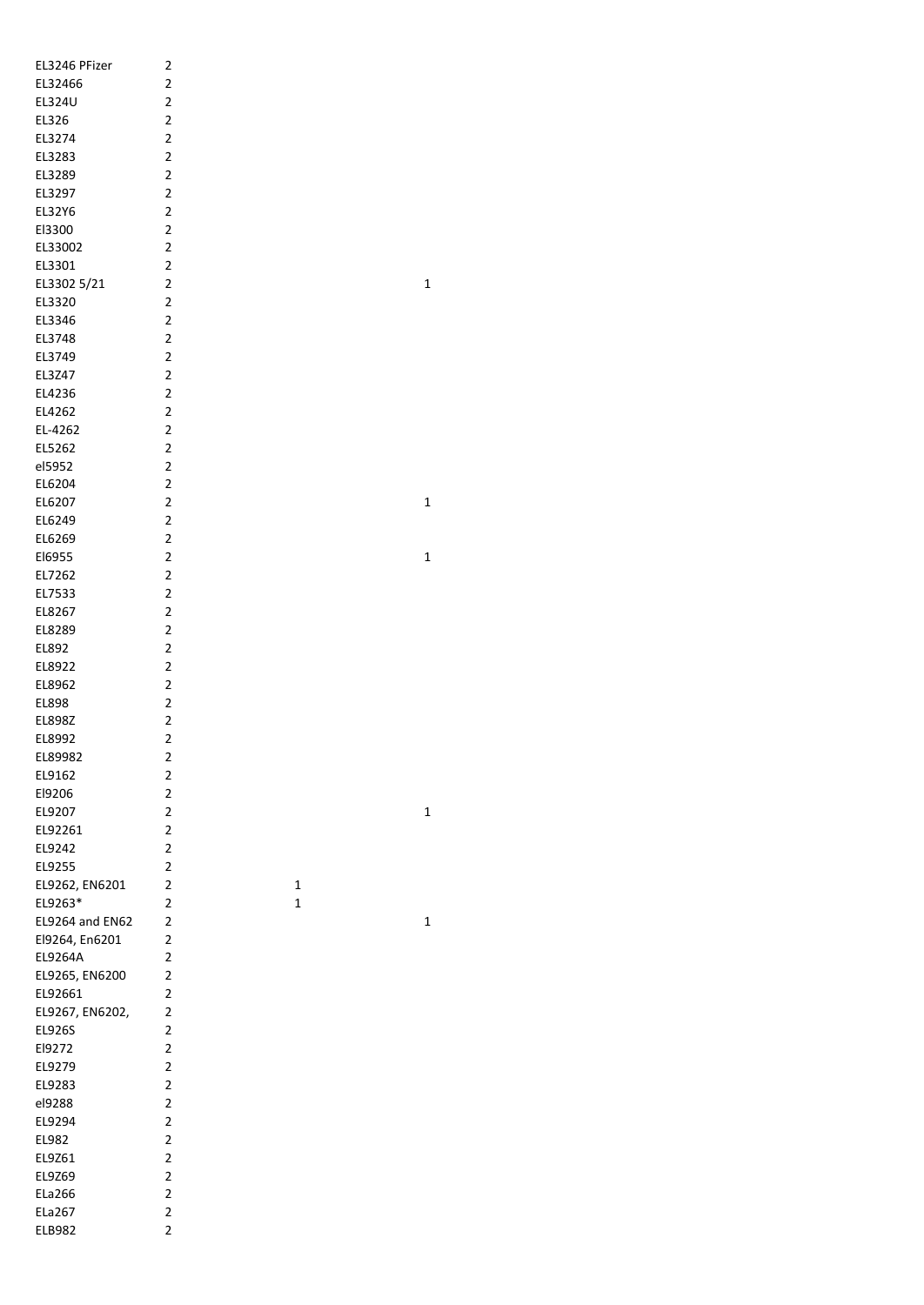| elc9231          | $\sqrt{2}$                   |             |                         |              |
|------------------|------------------------------|-------------|-------------------------|--------------|
| ELE3246          | $\mathbf 2$                  |             |                         |              |
| ELG261           | $\mathbf 2$                  |             |                         |              |
| <b>ELI 283</b>   | $\mathbf 2$                  |             |                         |              |
|                  |                              |             |                         |              |
| ELI1284          | $\mathbf 2$                  | $\mathbf 1$ |                         |              |
| ELK5730          | $\mathbf 2$                  |             |                         |              |
| <b>ELN266</b>    | $\mathbf 2$                  |             |                         |              |
| ELO-140          | $\mathbf 2$                  |             |                         |              |
| Elt 9899         | $\sqrt{2}$                   |             |                         |              |
| <b>ELT284</b>    | $\mathbf 2$                  |             |                         |              |
| <b>ELU266</b>    | $\mathbf 2$                  |             |                         | $\mathbf{1}$ |
| ELV5318          | $\sqrt{2}$                   |             |                         |              |
| EM               | $\sqrt{2}$                   |             | $\overline{\mathbf{c}}$ |              |
| EM0150           | $\mathbf 2$                  |             |                         |              |
| EM0170           | $\mathbf 2$                  |             |                         |              |
|                  |                              |             |                         |              |
| EM0262           | $\mathbf 2$                  |             |                         |              |
| EM8733           | $\mathbf 2$                  |             |                         |              |
| EM8910           | $\sqrt{2}$                   |             |                         |              |
| EM9210           | $\sqrt{2}$                   |             |                         |              |
| EM9231           | $\mathbf 2$                  |             |                         |              |
| em9802           | $\mathbf 2$                  |             |                         |              |
| EM9807           | $\mathbf 2$                  |             |                         |              |
| EMA810           | $\mathbf 2$                  |             |                         |              |
| EN 0150          | $\sqrt{2}$                   |             |                         |              |
| En 62v3          | $\mathbf 2$                  |             |                         |              |
| EN0107           | $\mathbf 2$                  |             |                         |              |
| EN0181           | $\mathbf 2$                  |             |                         |              |
|                  |                              |             |                         |              |
| En0183           | $\mathbf 2$                  |             |                         |              |
| EN0200           | $\mathbf 2$                  |             |                         |              |
| EN0206           | $\mathbf 2$                  |             |                         |              |
| EN0208           | $\mathbf 2$                  |             |                         | $\mathbf 1$  |
| EN1185           | $\mathbf 2$                  |             |                         | $\mathbf{1}$ |
| EN1283           | $\mathbf 2$                  |             |                         | $\mathbf{1}$ |
| EN1318           | $\mathbf 2$                  |             |                         |              |
| EN16208          | $\mathbf 2$                  |             |                         |              |
| EN200            | $\mathbf 2$                  |             |                         |              |
| EN203            | $\mathbf 2$                  |             |                         |              |
| EN205            | $\mathbf 2$                  |             |                         |              |
| EN207            | $\mathbf 2$                  |             |                         |              |
| EN2318           | $\mathbf 2$                  |             |                         |              |
|                  |                              |             |                         |              |
| EN318            | $\mathbf 2$                  |             | $\mathbf 1$             |              |
| EN3247           | $\sqrt{2}$                   |             |                         |              |
| EN3318           | $\sqrt{2}$                   |             |                         |              |
| EN4201           | $\overline{2}$               |             |                         |              |
| EN4206           | $\mathbf 2$                  |             |                         |              |
| EN5199           | $\sqrt{2}$                   |             |                         |              |
| EN5204           | $\mathbf 2$                  |             |                         |              |
| EN531            | $\mathbf 2$                  |             |                         |              |
| EN5316           | $\mathbf 2$                  |             |                         |              |
| EN-5318          | $\mathbf 2$                  |             |                         |              |
| EN53181          | $\mathbf 2$                  |             |                         |              |
| EN5718           | $\mathbf 2$                  |             |                         |              |
| EN5981           | $\mathbf 2$                  |             |                         |              |
| EN600            | $\mathbf 2$                  |             |                         |              |
|                  |                              |             |                         |              |
| EN601            | $\mathbf 2$                  |             |                         |              |
| EN60205          | $\mathbf 2$                  |             |                         |              |
| EN60207          | $\mathbf 2$                  |             |                         |              |
| EN6026           | $\mathbf 2$                  |             |                         |              |
| EN605            | $\mathbf 2$                  |             |                         |              |
| EN6062           | $\sqrt{2}$                   |             |                         |              |
| EN607            | $\sqrt{2}$                   |             |                         |              |
| EN608            |                              |             |                         |              |
|                  |                              |             |                         |              |
|                  | $\mathbf 2$                  |             |                         |              |
| en6100           | $\mathbf 2$                  | $\mathbf 1$ |                         |              |
| EN6105<br>EN6192 | $\sqrt{2}$<br>$\overline{2}$ |             |                         |              |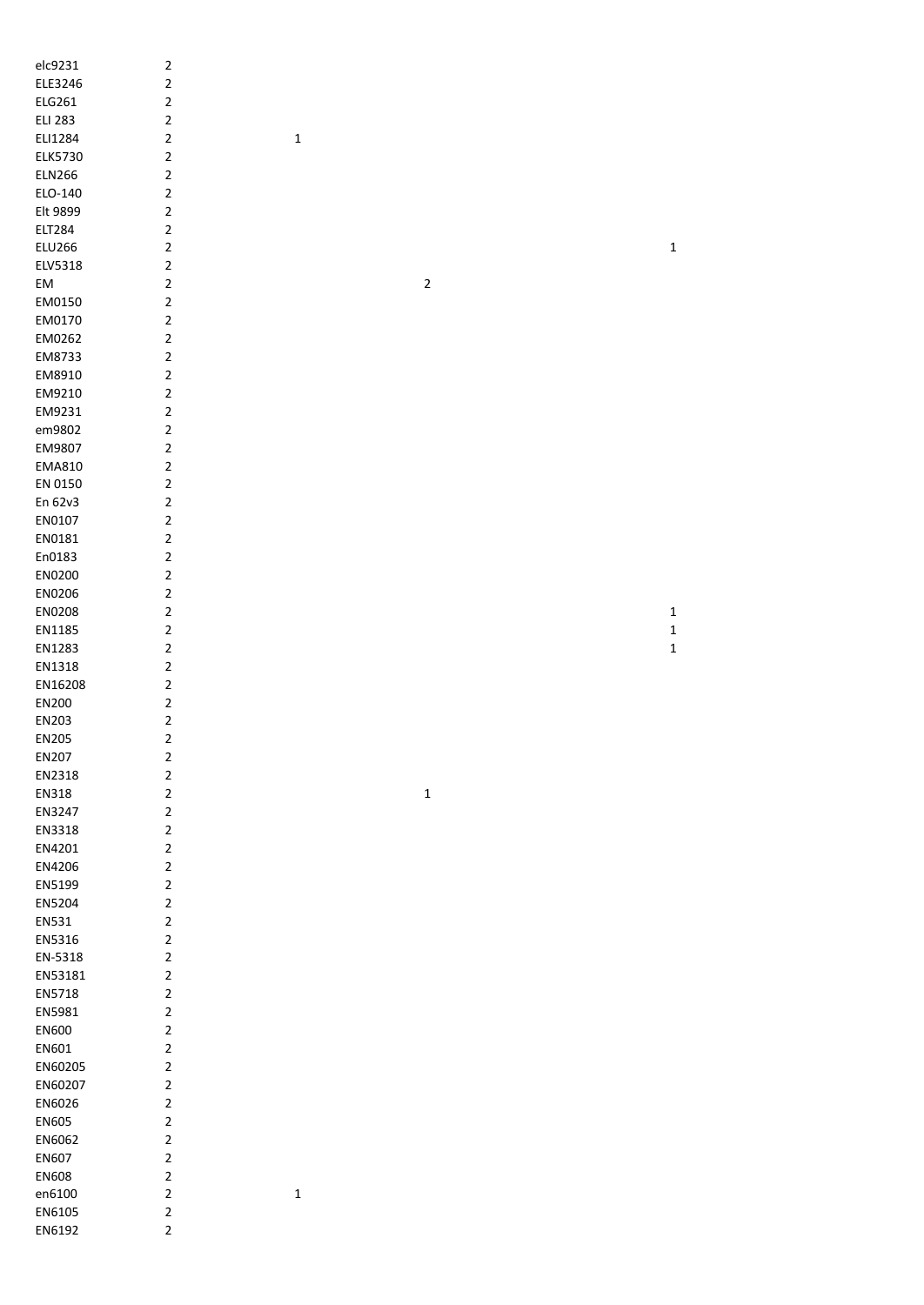| en6194          | $\mathbf 2$             |             |              |                |
|-----------------|-------------------------|-------------|--------------|----------------|
| EN6197          | $\mathbf 2$             |             |              |                |
| en61988         | $\sqrt{2}$              |             |              |                |
| EN6199 & EP7534 | 2                       |             |              |                |
| EN61996121      | $\mathbf 2$             |             |              |                |
| EN-6200         | $\mathbf 2$             |             | $\mathbf 1$  |                |
| EN6200 ?        | $\mathbf 2$             |             |              |                |
|                 |                         |             |              | $\mathbf 1$    |
| EN62002         | $\overline{\mathbf{c}}$ |             |              |                |
| EN-6202         | $\mathbf 2$             |             |              |                |
| EN-6204         | $\sqrt{2}$              |             |              | $\overline{2}$ |
| EN6204 AHSM     | 2                       |             |              |                |
| EN62041         | $\mathbf 2$             |             |              |                |
| EN6205 PFIZER   | $\mathbf 2$             |             |              |                |
| EN6205, ER8730  | $\mathbf 2$             |             |              |                |
| EN-6207         | $\mathbf 2$             |             | $\mathbf 1$  |                |
| EN620803        | $\mathbf 2$             |             |              |                |
| En6208 6/21     | $\mathbf 2$             | $\mathbf 1$ |              |                |
| EN6208 or EW620 | $\mathbf 2$             |             |              |                |
| En620A          | $\mathbf 2$             |             |              |                |
|                 |                         |             | $\mathbf 1$  |                |
| <b>EN620P</b>   | $\mathbf 2$             |             |              |                |
| EN62208         | $\overline{\mathbf{c}}$ |             |              |                |
| En6240          | $\overline{\mathbf{c}}$ |             |              |                |
| EN6250          | $\mathbf 2$             |             |              |                |
| EN6263          | $\mathbf 2$             |             |              |                |
| EN629           | $\overline{\mathbf{c}}$ |             |              |                |
| EN6294          | $\sqrt{2}$              |             |              |                |
| EN6297          | $\mathbf 2$             |             |              |                |
| en62w           | $\mathbf 2$             |             |              |                |
| EN6305          | $\mathbf 2$             |             |              |                |
| EN6306          | $\mathbf 2$             |             |              |                |
| EN66199         | $\mathbf 2$             |             |              |                |
|                 |                         |             |              |                |
| en6700          | $\sqrt{2}$              |             |              |                |
| En6918          | $\sqrt{2}$              |             |              |                |
| EN6d07          | $\sqrt{2}$              |             |              |                |
| <b>EN6Q02</b>   | $\sqrt{2}$              |             |              |                |
| en6z07          | $\mathbf 2$             |             |              |                |
| EN7206          | $\mathbf 2$             |             |              |                |
| EN8201          | $\mathbf 2$             |             |              |                |
| EN8202          | $\mathbf 2$             |             |              |                |
| EN8204          | $\mathbf 2$             |             |              |                |
| EN8205          | $\mathbf 2$             |             |              |                |
| EN8208          | $\overline{\mathbf{c}}$ |             |              | $\mathbf 1$    |
| EN9262          | $\overline{\mathbf{c}}$ |             |              |                |
|                 |                         |             |              |                |
| En9265          | $\mathbf 2$             |             | $\mathbf{1}$ |                |
| EN9501          | $\mathbf 2$             |             |              |                |
| EN9551          | $\overline{\mathbf{c}}$ |             |              |                |
| EN9581 DFCI-CH  | $\mathbf 2$             |             |              |                |
| EN9587          | $\mathbf 2$             |             | $\mathbf 1$  |                |
| EN9815          | $\mathbf 2$             |             |              |                |
| <b>ENB198</b>   | $\sqrt{2}$              |             |              |                |
| ENb199          | $\mathbf 2$             |             | $\mathbf 1$  |                |
| <b>ENB202</b>   | $\mathbf 2$             |             |              |                |
| ENC6201         | $\mathbf 2$             |             |              |                |
| <b>ENG 201</b>  | $\mathbf 2$             |             |              |                |
| <b>Eng 206</b>  | $\mathbf 2$             |             |              |                |
| ENG6204         | $\mathbf 2$             |             |              |                |
|                 |                         |             |              |                |
| ENG6205         | $\mathbf 2$             |             |              |                |
| ENG6206         | $\mathbf 2$             |             |              |                |
| ENG6208         | $\mathbf 2$             |             |              |                |
| ENG911          | $\mathbf 2$             |             |              |                |
| ENJ318          | $\mathbf 2$             |             |              |                |
| <b>ENO158</b>   | $\mathbf 2$             |             |              |                |
| eno217          | $\mathbf 2$             |             |              |                |
| ENP6955         | $\mathbf 2$             |             |              |                |
| <b>ENS208</b>   | $\overline{2}$          |             | $\mathbf 1$  |                |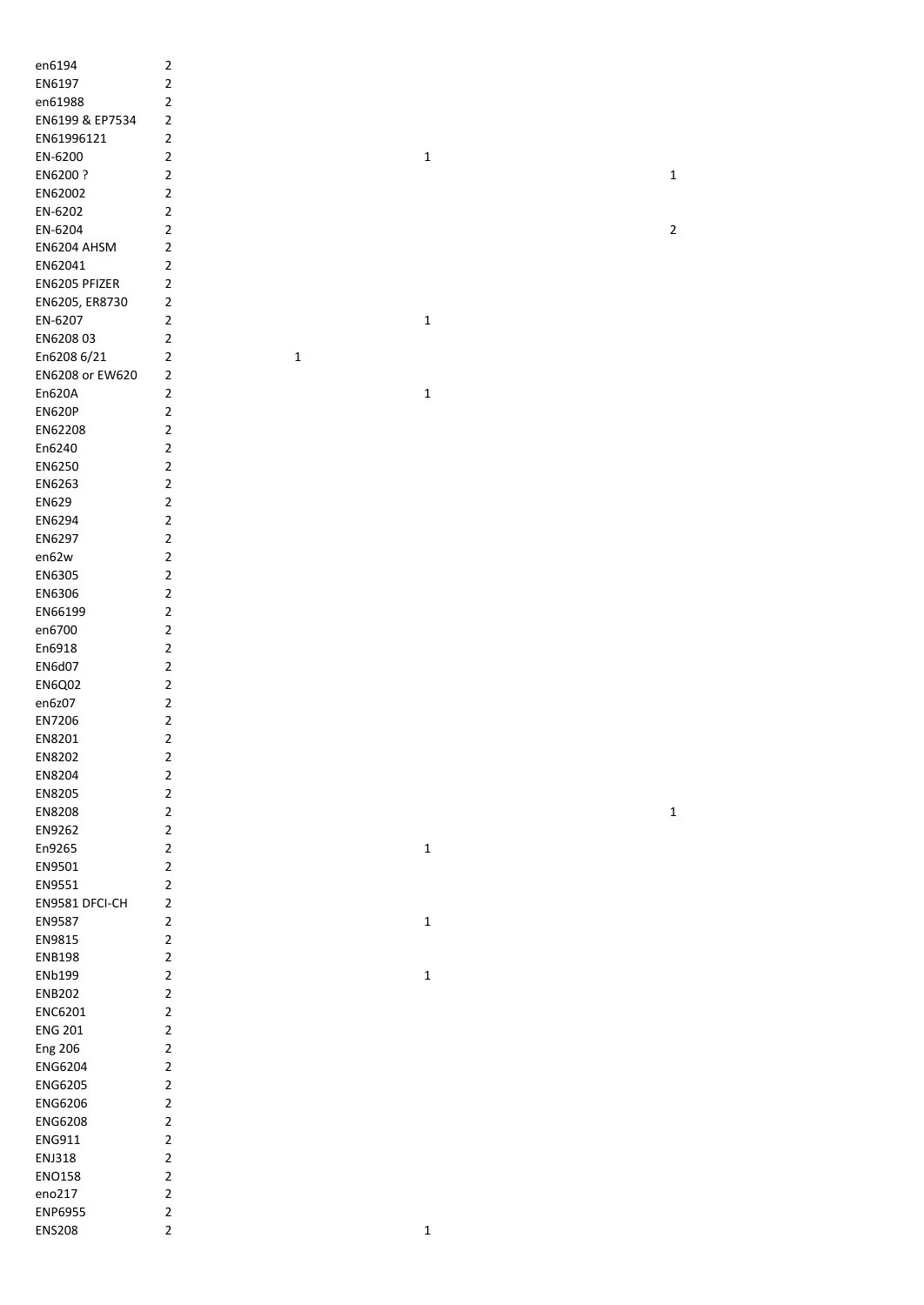| ENT6204           | $\mathbf 2$                   |             |             |             |
|-------------------|-------------------------------|-------------|-------------|-------------|
| Enu199            | $\mathbf 2$                   |             |             |             |
| <b>ENU200</b>     | $\mathbf 2$                   |             |             |             |
| EP 9655           | $\mathbf 2$                   |             |             |             |
| EP G955           | $\mathbf 2$                   |             |             |             |
| EP0161            | $\mathbf 2$                   |             |             |             |
| EP0955            | $\mathbf 2$                   |             |             |             |
| EP1686            | $\mathbf 2$                   |             |             |             |
| EP5734            | $\sqrt{2}$                    |             | $\mathbf 1$ |             |
| EP6198            | $\mathbf 2$                   |             |             |             |
| EP6206            | $\mathbf 2$                   |             |             |             |
| EP6755            | $\mathbf 2$                   |             |             |             |
| EP69              | $\mathbf 2$                   |             |             |             |
| EP6935            | $\sqrt{2}$                    |             |             |             |
| EP6957            | $\sqrt{2}$                    |             | $\mathbf 1$ |             |
| EP69955           | $\sqrt{2}$                    |             |             | $\mathbf 1$ |
| EP7355            | $\mathbf 2$                   |             |             |             |
| EP7433            | $\mathbf 2$                   |             |             |             |
| EP7522            | $\mathbf 2$                   |             |             |             |
| EP7523            | $\mathbf 2$                   |             |             |             |
| EP7524            | $\mathbf 2$                   |             |             |             |
| EP-7533           | $\mathbf 2$                   |             |             |             |
| EP7539            | $\mathbf 2$                   |             |             |             |
| EP754             | $\mathbf 2$                   |             |             |             |
| EP75534           | $\mathbf 2$                   |             |             |             |
| EP7634            | $\mathbf 2$                   |             |             |             |
| Ep7833            | $\mathbf 2$                   |             |             |             |
| EP7J33            | $\mathbf 2$                   |             |             |             |
| EP8729            | $\mathbf 2$                   |             |             |             |
| EP8732            | $\mathbf 2$                   |             |             | $\mathbf 1$ |
| EP8735            | $\mathbf 2$                   |             |             |             |
| EP9605            | $\mathbf 2$                   |             |             |             |
| EPB955            | $\sqrt{2}$                    |             |             |             |
| EQ0153            | $\sqrt{2}$                    |             |             |             |
| EQ0172            | $\mathbf 2$                   |             |             |             |
| EQ0177            | $\sqrt{2}$                    |             |             |             |
| EQ0182            | $\mathbf 2$<br>$\overline{2}$ |             |             |             |
| ER 729<br>ER 7533 | $\mathbf 2$                   |             |             |             |
| ER 87267          | $\sqrt{2}$                    |             |             |             |
| ER 8763           | $\mathbf 2$                   |             |             |             |
| ER0153            | $\mathbf 2$                   |             | $\mathbf 1$ |             |
| ER0158            | $\mathbf 2$                   |             | $\mathbf 1$ |             |
| ER0162            | $\mathbf 2$                   |             |             |             |
| ER0167            | $\overline{2}$                |             |             |             |
| ER0170            | $\overline{2}$                |             |             |             |
| ER0730            | $\mathbf 2$                   |             |             |             |
| ER0731            | $\mathbf 2$                   |             |             |             |
| ER0736            | $\mathbf 2$                   |             |             |             |
| ER1741            | $\mathbf 2$                   |             | $\mathbf 1$ | $\mathbf 1$ |
| er2013            | $\mathbf 2$                   |             |             |             |
| ER2113            | $\mathbf 2$                   |             |             |             |
| ER21613           | $\overline{\mathbf{c}}$       |             |             |             |
| ER2613 & ER8729   | $\mathbf 2$                   |             |             |             |
| ER2616            | $\mathbf 2$                   |             |             |             |
| ER2619            | $\sqrt{2}$                    |             |             |             |
| ER2789            | $\sqrt{2}$                    |             |             |             |
| ER31              | $\sqrt{2}$                    |             |             |             |
| ER3730            | $\mathbf 2$                   |             |             |             |
| ER3732            | $\mathbf 2$                   |             |             |             |
| ER3781            | $\mathbf 2$                   |             |             |             |
| ER3784            | $\sqrt{2}$                    |             |             |             |
| ER3787            | $\sqrt{2}$                    | $\mathbf 1$ |             |             |
| ER6200            | $\mathbf{2}$                  |             |             |             |
| ER6727            | $\overline{\mathbf{c}}$       |             |             |             |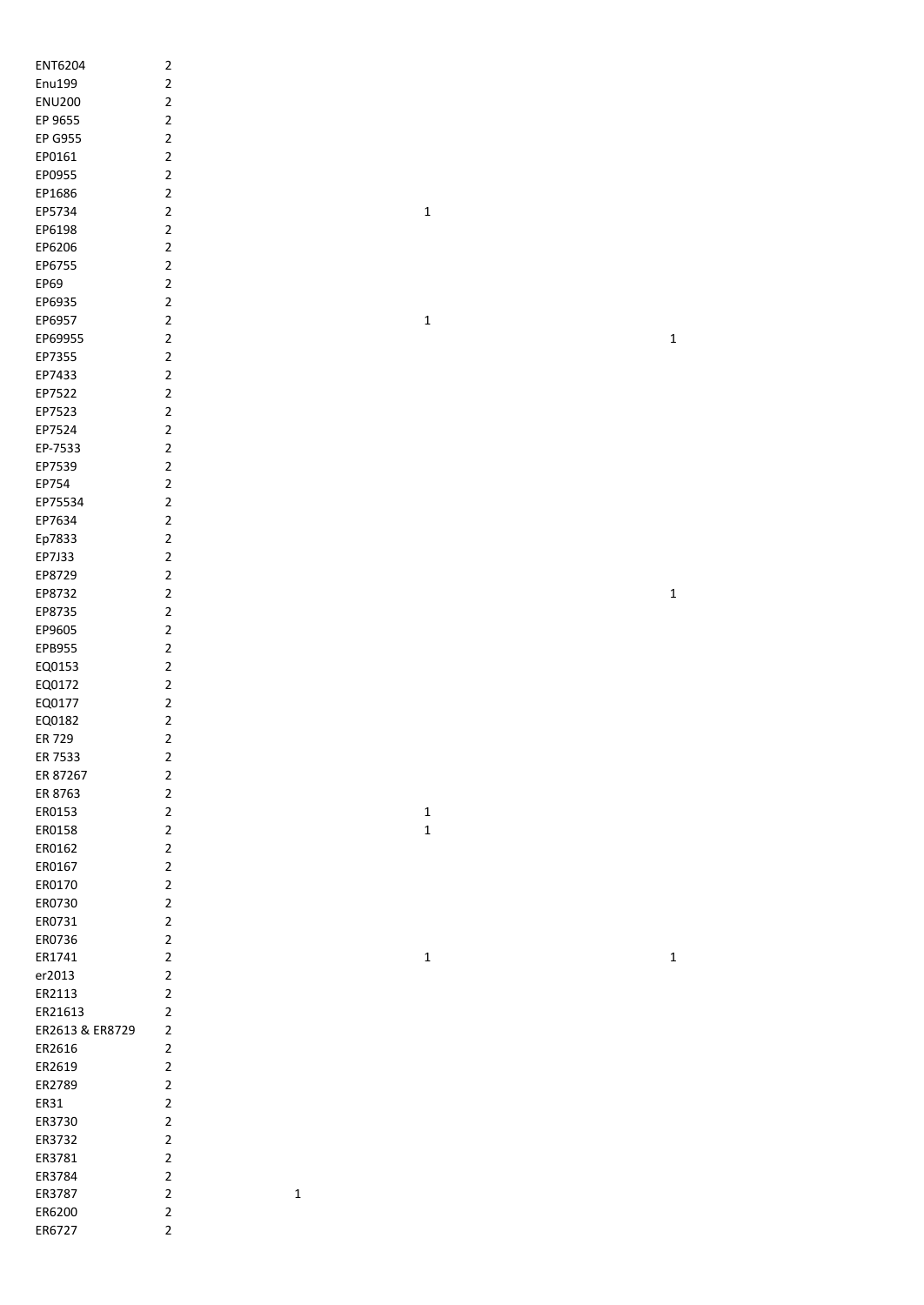| ER7231                 | $\mathbf 2$    |             |             |             |  |
|------------------------|----------------|-------------|-------------|-------------|--|
| Er729                  | $\overline{2}$ |             |             |             |  |
| ER732                  | $\mathbf 2$    |             |             |             |  |
|                        |                |             |             |             |  |
| er735                  | $\overline{2}$ |             |             |             |  |
| ER7835                 | $\overline{2}$ |             |             |             |  |
| ER8 734                | $\overline{2}$ |             |             |             |  |
| ER8135                 | $\overline{2}$ |             |             |             |  |
| er8136                 | $\overline{2}$ |             |             |             |  |
|                        | $\overline{2}$ |             |             |             |  |
| ER8137                 |                |             |             |             |  |
| ER8233                 | $\overline{2}$ |             |             |             |  |
| ER8234                 | $\overline{2}$ |             |             |             |  |
| ER8237                 | $\overline{2}$ |             | $\mathbf 1$ | $\mathbf 1$ |  |
| ER8272                 | $\overline{2}$ |             |             |             |  |
| ER8371                 | $\mathbf 2$    |             | $\mathbf 1$ | $\mathbf 1$ |  |
| ER8372                 | $\overline{2}$ |             |             |             |  |
|                        |                |             |             |             |  |
| ER8374                 | $\overline{2}$ |             |             |             |  |
| ER8633                 | $\mathbf 2$    | $\mathbf 1$ |             |             |  |
| ER8634                 | $\overline{2}$ |             |             |             |  |
| ER8727 and ER87        | $\mathbf 2$    |             |             |             |  |
| ER8727 HNMC            | $\overline{2}$ |             |             |             |  |
| ER87277121             | $\mathbf 2$    |             |             |             |  |
|                        |                |             |             |             |  |
| ER-8729                | $\overline{2}$ |             |             |             |  |
| ER87290                | $\overline{2}$ |             |             |             |  |
| ER-8731                | $\overline{2}$ |             |             |             |  |
| ER87310                | $\overline{2}$ |             |             |             |  |
| ER87321                | $\overline{2}$ |             |             |             |  |
| ER8732Exp:07/31        | $\mathbf 2$    |             |             |             |  |
|                        |                |             |             |             |  |
| er8735 7/21            | $\mathbf 2$    |             |             |             |  |
| ER873C                 | $\overline{2}$ |             |             |             |  |
| ER873S                 | $\overline{2}$ |             | $\mathbf 1$ |             |  |
| ER8752                 | $\overline{2}$ |             |             |             |  |
| er8755                 | $\overline{2}$ |             |             |             |  |
| ER8756                 | $\overline{2}$ |             |             |             |  |
| ER8767                 | $\overline{2}$ |             |             |             |  |
|                        |                |             |             |             |  |
| ER87729                | $\overline{2}$ |             |             |             |  |
| ER87734                | $\overline{2}$ |             | $\mathbf 2$ |             |  |
| ER87735                | $\overline{2}$ |             |             |             |  |
| Er88734                | $\mathbf 2$    |             |             |             |  |
| ER8927                 | $\mathbf 2$    |             |             |             |  |
| ER8934                 | $\overline{2}$ |             |             |             |  |
| er8937                 | $\mathbf 2$    |             |             |             |  |
|                        |                |             |             |             |  |
| ER9267                 | $\overline{2}$ |             |             |             |  |
| ER9732                 | $\overline{2}$ |             |             |             |  |
| ERB733                 | $\overline{2}$ |             |             |             |  |
| ERB734                 | $\overline{2}$ |             |             |             |  |
| ERB737                 | $\overline{2}$ |             |             |             |  |
| <b>ERE727</b>          | $\overline{2}$ |             |             |             |  |
| <b>ERE737</b>          | $\overline{2}$ |             |             |             |  |
|                        |                |             |             |             |  |
| <b>ERF730</b>          | $\overline{2}$ |             |             | $\mathbf 1$ |  |
| <b>ERS727</b>          | $\overline{2}$ |             |             |             |  |
| ERS736                 | $\overline{2}$ |             |             |             |  |
| ERV6200                | $\mathbf 2$    |             |             |             |  |
| ERV6202                | $\overline{2}$ |             |             |             |  |
| ES0182                 | $\overline{2}$ |             |             |             |  |
|                        | $\mathbf 2$    |             |             |             |  |
| <b>ESSENTIA HEALTH</b> |                |             |             |             |  |
| Et 3247                | $\overline{2}$ |             |             |             |  |
| ET7533                 | $\overline{2}$ |             |             |             |  |
| EU0153                 | $\overline{2}$ |             |             |             |  |
| Eu0168                 | $\overline{2}$ |             |             |             |  |
| EU0177                 | $\overline{2}$ |             |             |             |  |
| EU283                  | $\overline{2}$ |             |             |             |  |
|                        |                |             |             |             |  |
| EU6199                 | $\overline{2}$ |             |             |             |  |
| EU6201                 | $\overline{2}$ |             |             |             |  |
| EU6202                 | $\overline{2}$ |             |             |             |  |
| EU6204                 | $\overline{2}$ |             |             |             |  |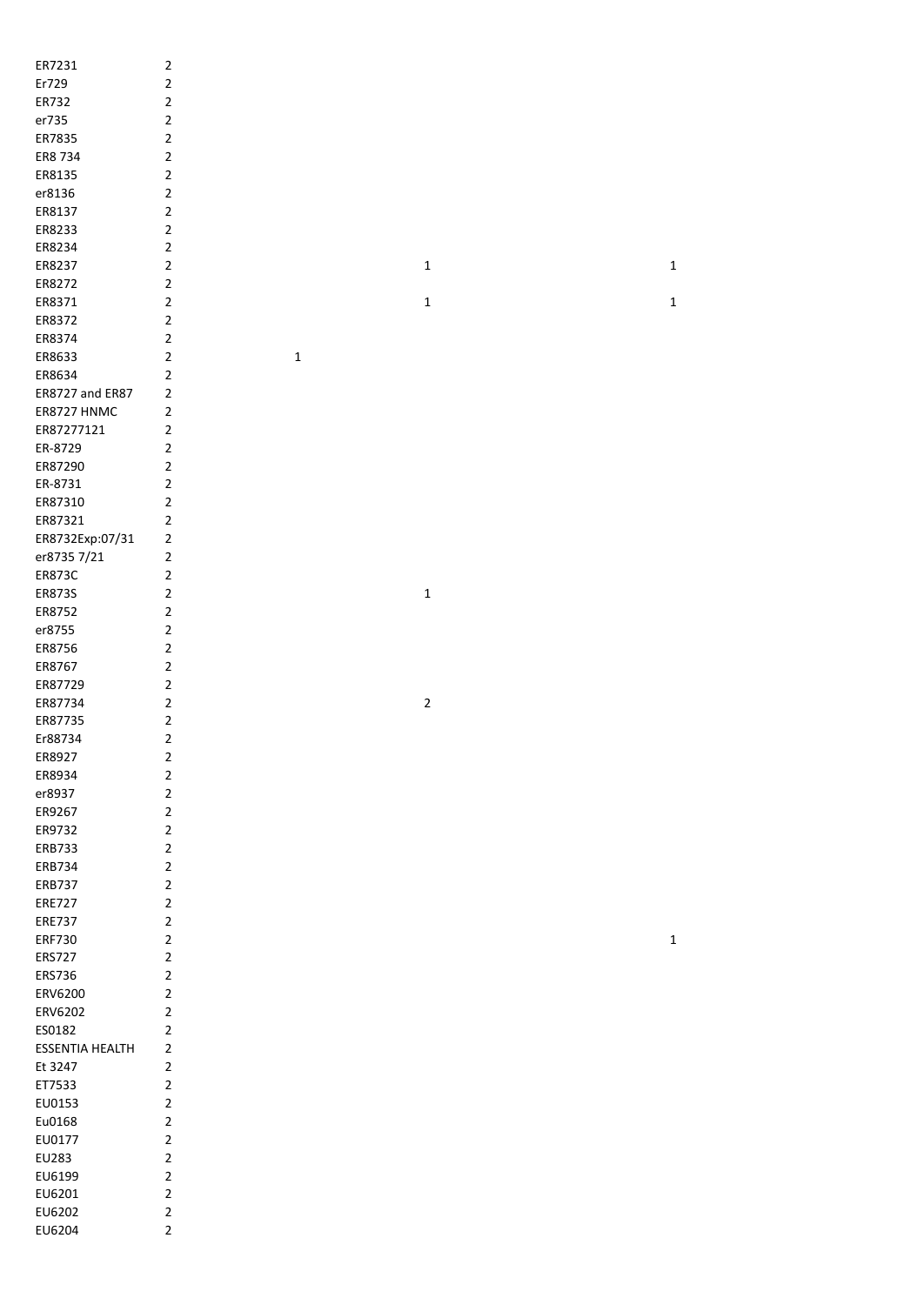| EU6205          | 2                       |
|-----------------|-------------------------|
| EV00181         | $\overline{c}$          |
| EV0178          | $\overline{c}$          |
| EV0182          | $\overline{c}$          |
| EV0584          | $\overline{\mathbf{c}}$ |
| EV6199          | $\overline{c}$          |
|                 |                         |
| EV6203          | $\overline{c}$          |
| EV6205          | $\overline{\mathbf{c}}$ |
| EV6206          | $\overline{\mathbf{c}}$ |
| EV6207          | $\overline{\mathbf{c}}$ |
| EVV0181         | $\overline{c}$          |
| EW 0164         | $\overline{c}$          |
|                 | $\overline{c}$          |
| EW 0168         |                         |
| EW 0202         | $\overline{2}$          |
| EW 5318         | $\overline{c}$          |
| EW0 158         | $\overline{c}$          |
| ew00153         | $\overline{c}$          |
| EW00171         | $\overline{c}$          |
| EW00173         | $\overline{c}$          |
|                 |                         |
| EW00185         | $\overline{c}$          |
| EW01            | $\overline{c}$          |
| EW0104          | $\overline{c}$          |
| EW01070         | $\overline{c}$          |
| EW01076         | $\overline{c}$          |
|                 | $\overline{c}$          |
| ew01081         |                         |
| EW01161         | $\overline{c}$          |
| EW0120          | $\overline{\mathbf{c}}$ |
| EW0123          | $\overline{c}$          |
| EW013           | $\overline{c}$          |
| EW0130          |                         |
| EW0131          |                         |
|                 |                         |
| EW0144          |                         |
| EW0146          | 2 2 2 2 2 2 2           |
| ew0148          |                         |
| Ew015           |                         |
| EW0150 and EW01 |                         |
| Ew0150 or cw015 | $\overline{c}$          |
|                 |                         |
| EW01500         | 2                       |
| EW01501         | $\overline{\mathbf{c}}$ |
| <b>EW015D</b>   | $\overline{c}$          |
| EW0165%         | $\overline{c}$          |
| EW0166          | $\overline{c}$          |
| EW0167 SHC-VC   | $\overline{c}$          |
|                 |                         |
| EW0169-59267    | $\overline{2}$          |
| Ew016d          | $\overline{c}$          |
| <b>EW016Z</b>   | $\overline{2}$          |
| EW-0170         | $\overline{c}$          |
| EW-0172         | $\overline{c}$          |
| Ew-0173         | $\overline{c}$          |
| EW01758         | $\overline{c}$          |
|                 |                         |
| EW0177.CCC-MN   | $\overline{c}$          |
| EW01770         | $\overline{\mathbf{c}}$ |
| EW01800         | $\overline{\mathbf{c}}$ |
| EW0185 KCHD     | $\overline{\mathbf{c}}$ |
| EW018U          | $\overline{\mathbf{c}}$ |
| Ew0196 09/2021  | $\overline{\mathbf{c}}$ |
|                 |                         |
| EW01j8          | $\overline{\mathbf{c}}$ |
| EW01T1          | $\overline{c}$          |
| ew0212          | $\overline{\mathbf{c}}$ |
| EW0250          | $\overline{c}$          |
| EW0253          | $\overline{c}$          |
| EW0282          | $\overline{c}$          |
|                 |                         |
| EW0287          | $\overline{c}$          |
| EW0317          | $\overline{c}$          |
| EW050           | $\overline{c}$          |

1

1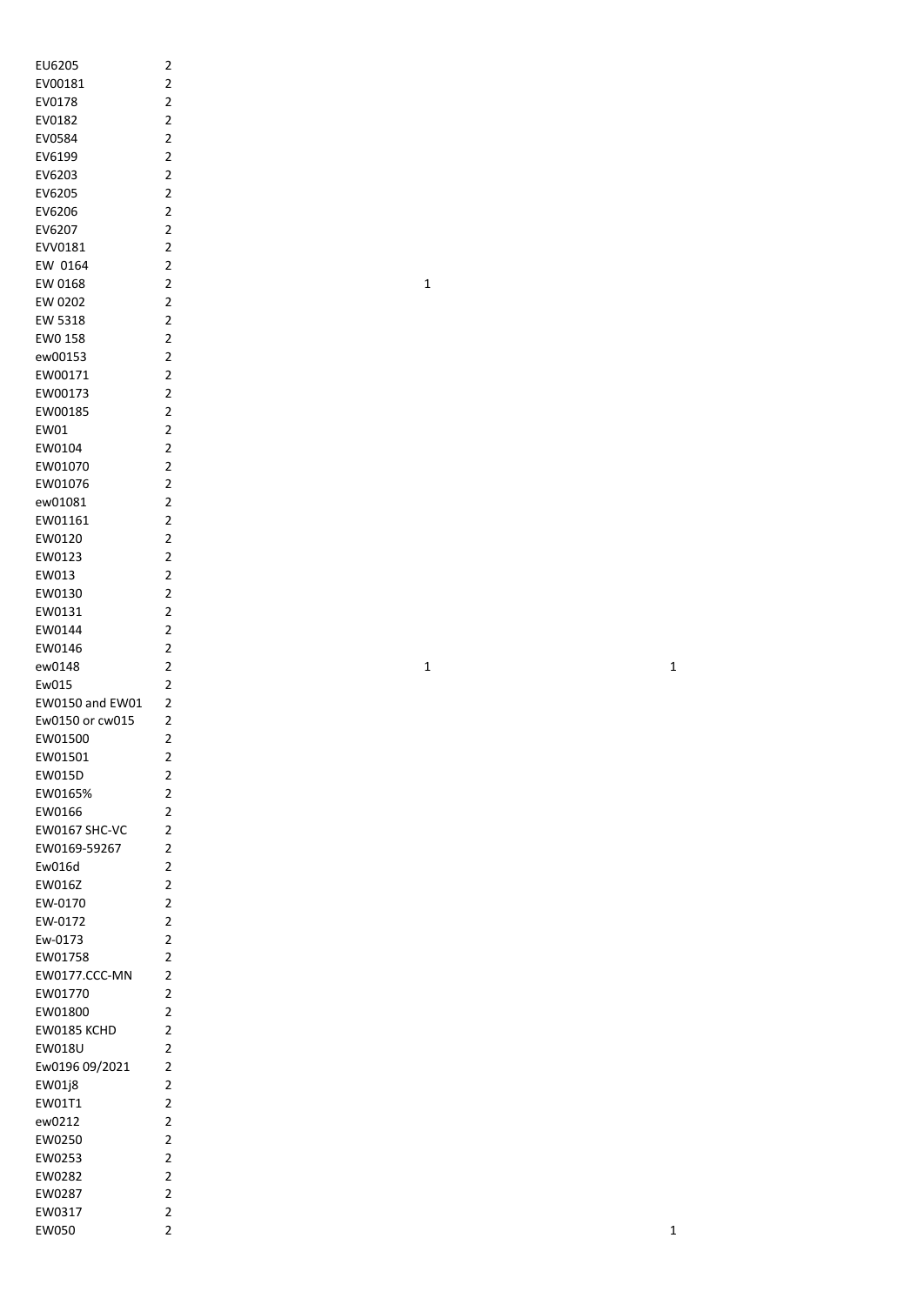| EW05150        | 2                       |   |
|----------------|-------------------------|---|
| EW053          | $\overline{2}$          |   |
| EW0617         | $\overline{c}$          |   |
| EW064          | $\overline{2}$          |   |
| Ew071          | $\overline{2}$          |   |
| EW0712         | $\overline{c}$          |   |
| Ew0719         | $\overline{c}$          |   |
| EW073          | $\overline{c}$          |   |
|                |                         |   |
| EW0750         | $\overline{c}$          |   |
| EW0758         | $\overline{c}$          |   |
| EW0770         | $\overline{2}$          |   |
| EW0777         | $\overline{2}$          |   |
| EW0778         | $\overline{c}$          |   |
| EW0800         | $\overline{c}$          |   |
| ew0813         | $\overline{2}$          |   |
| EW0816         | $\overline{c}$          |   |
| EW085          | $\overline{\mathbf{c}}$ |   |
| EW098          | $\overline{c}$          |   |
| EW10161        | $\overline{c}$          |   |
| EW10182        | $\overline{\mathbf{c}}$ |   |
| EW164          | $\overline{\mathbf{c}}$ |   |
| EW-167         | $\overline{\mathbf{c}}$ |   |
| Ew169          | $\overline{2}$          |   |
|                |                         |   |
| EW-169         | $\overline{\mathbf{c}}$ |   |
| EW170          | $\overline{c}$          |   |
| EW175          | $\overline{c}$          |   |
| ew176          | $\overline{\mathbf{c}}$ |   |
| EW182          | $\overline{\mathbf{c}}$ |   |
| EW183          | 2                       |   |
| EW196          | $\overline{\mathbf{c}}$ |   |
| EW198          | $\overline{\mathbf{c}}$ |   |
| EW4109         | $\overline{2}$          |   |
| EW6198         | $\overline{\mathbf{c}}$ |   |
| ew6910         | $\overline{2}$          |   |
| EW8170         | 2                       |   |
| EW8733         | $\overline{\mathbf{c}}$ |   |
| EW9150         | $\overline{2}$          |   |
| EW953          | $\overline{\mathbf{c}}$ |   |
| EW969          | $\overline{\mathbf{c}}$ |   |
| EW976          | 2                       |   |
| EW991          | $\overline{2}$          |   |
| EWa73          | $\overline{c}$          |   |
| ewa80          | $\overline{c}$          |   |
| <b>Ewc178</b>  | $\overline{\mathbf{c}}$ |   |
| <b>EWC198</b>  | $\overline{c}$          |   |
| <b>EWD150</b>  | $\overline{c}$          |   |
| Ewd164         | 2                       |   |
|                | $\overline{c}$          |   |
| <b>EWD168</b>  |                         |   |
| <b>EWD169</b>  | $\overline{c}$          |   |
| <b>EWD170</b>  | $\overline{\mathbf{c}}$ |   |
| <b>EWD172</b>  | $\overline{c}$          |   |
| <b>EWD176</b>  | $\overline{c}$          |   |
| <b>EWD185</b>  | $\overline{\mathbf{c}}$ |   |
| <b>EWD187</b>  | $\overline{2}$          |   |
| <b>EWG200</b>  | $\overline{c}$          |   |
| <b>EWO 151</b> | $\overline{\mathbf{c}}$ |   |
| <b>Ewo 153</b> | $\overline{\mathbf{c}}$ |   |
| <b>EWO 172</b> | $\overline{\mathbf{c}}$ |   |
| <b>EWO 186</b> | 2                       |   |
| EWO0151        | $\overline{\mathbf{c}}$ |   |
| EWO0158        | $\overline{\mathbf{c}}$ | 1 |
| EW00164        | $\overline{\mathbf{c}}$ |   |
| EW00171        | $\overline{\mathbf{c}}$ |   |
| EW00176        | $\overline{\mathbf{c}}$ |   |
| EW00177        | $\overline{\mathbf{c}}$ |   |
|                |                         |   |

 $\mathbf{1}$ 

 $\mathbf 1$ 

 $\overline{\mathbf{1}}$ 

 $\mathbf{1}$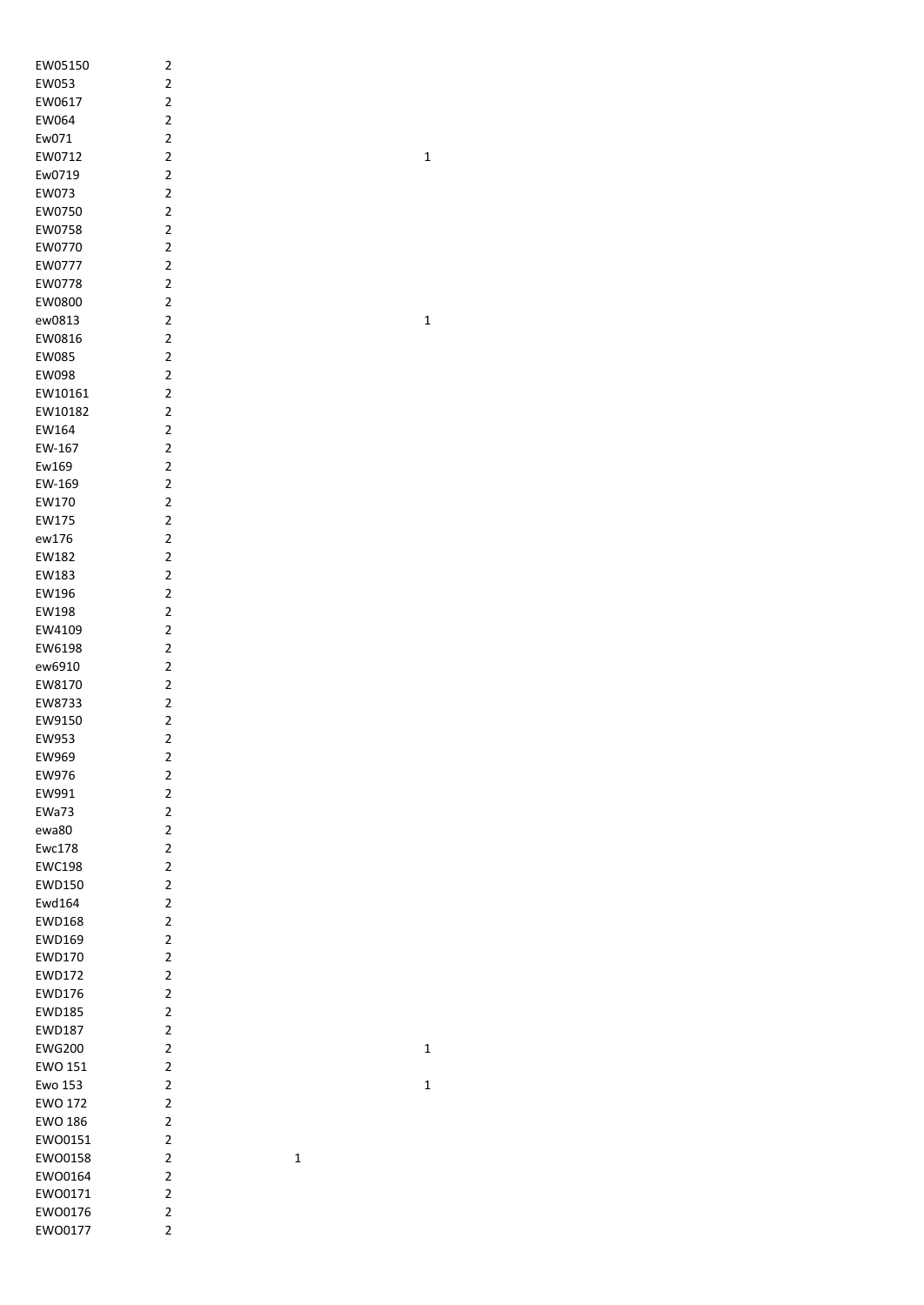| Ewo0183          | $\overline{\mathbf{c}}$          |             |             |
|------------------|----------------------------------|-------------|-------------|
| EW0150           | $\overline{\mathbf{c}}$          |             |             |
| EW0188           | $\mathbf 2$                      |             |             |
| EWOI85           | $\overline{2}$                   |             |             |
| <b>EWOISI</b>    | $\overline{2}$                   | $\mathbf 1$ |             |
| <b>EWOISO</b>    | $\overline{2}$                   |             |             |
| Ewol78           | $\mathbf 2$                      |             |             |
| EWQ153           | $\mathbf 2$                      | $\mathbf 1$ |             |
| <b>EWQ175</b>    | $\mathbf 2$                      |             |             |
| Ewq17q           | $\mathbf 2$                      |             |             |
| <b>EWU196</b>    | $\overline{\mathbf{c}}$          |             |             |
| Eww0171          | $\mathbf 2$                      |             |             |
| EX0187           | $\overline{\mathbf{c}}$          |             |             |
| EX0438           | $\overline{2}$                   |             |             |
| EX5730           | $\overline{2}$                   |             | $\mathbf 1$ |
| EX8730           | $\overline{2}$                   |             |             |
| EY0578           | $\overline{2}$                   |             |             |
| EY0854           | $\overline{2}$                   |             |             |
| EZ0142           | $\overline{2}$                   |             |             |
| EZ6207           | $\overline{2}$                   |             |             |
| EZ8729           | $\overline{2}$                   |             |             |
| EZ9264           | $\overline{2}$                   |             |             |
| F 3184           | $\mathbf 2$                      |             |             |
| F158448          | $\overline{2}$                   |             | $\mathbf 1$ |
| F19262           | $\mathbf 2$                      |             |             |
| F19264           | $\mathbf 2$                      |             |             |
| F2587            | $\mathbf 2$                      |             |             |
| f3590            | $\mathbf 2$                      |             |             |
| F8448            | $\overline{2}$                   |             |             |
| F87484           | $\overline{2}$                   |             |             |
| fa0678           | $\mathbf 2$                      |             |             |
| FA2481           | $\mathbf 2$                      |             |             |
|                  |                                  |             |             |
|                  |                                  |             |             |
| FA2588           | $\mathbf 2$                      |             |             |
| fa3980           | $\mathbf 2$                      | $\mathbf 1$ |             |
| FA4632           | $\mathbf 2$                      |             | $\mathbf 1$ |
| FA5843           | $\mathbf 2$                      |             |             |
| FA6786           | $\overline{\mathbf{c}}$          |             |             |
| FA6790           | $\mathbf 2$                      |             |             |
| FA7458           | 2                                |             |             |
| FA7465           | $\mathbf 2$                      |             |             |
| FA7494           | $\overline{2}$                   |             |             |
| FA7845           | $\overline{2}$                   |             |             |
| FA8448           | $\overline{2}$                   |             |             |
| FA9091           | $\overline{2}$                   |             |             |
| FA9780           | $\overline{2}$                   |             |             |
| fc2589           | $\overline{2}$                   |             |             |
| FC3080           | $\overline{2}$                   |             |             |
| FC3100           | $\overline{2}$                   |             |             |
| FC3151           | $\mathbf 2$                      |             |             |
| fc3174           | $\mathbf 2$<br>$\overline{2}$    |             |             |
| FC3180/public    |                                  |             |             |
| FC-3184          | $\overline{2}$                   |             |             |
| fc3193           | $\overline{2}$<br>$\overline{2}$ |             |             |
| FC31E1           | $\overline{2}$                   |             |             |
| FC31W2<br>fc3281 | $\overline{2}$                   |             |             |
| FC3282           | $\overline{2}$                   |             |             |
| FC3810           | $\overline{2}$                   |             |             |
| FC5180           | $\mathbf 2$                      | $\mathbf 1$ | $\mathbf 1$ |
| fc8448           | $\overline{2}$                   |             |             |
| FD0180           | $\overline{2}$                   |             |             |
| FD8468           | $\overline{2}$                   |             |             |
| FD8498           | $\overline{2}$                   |             |             |
| FD8839           | $\overline{2}$                   |             |             |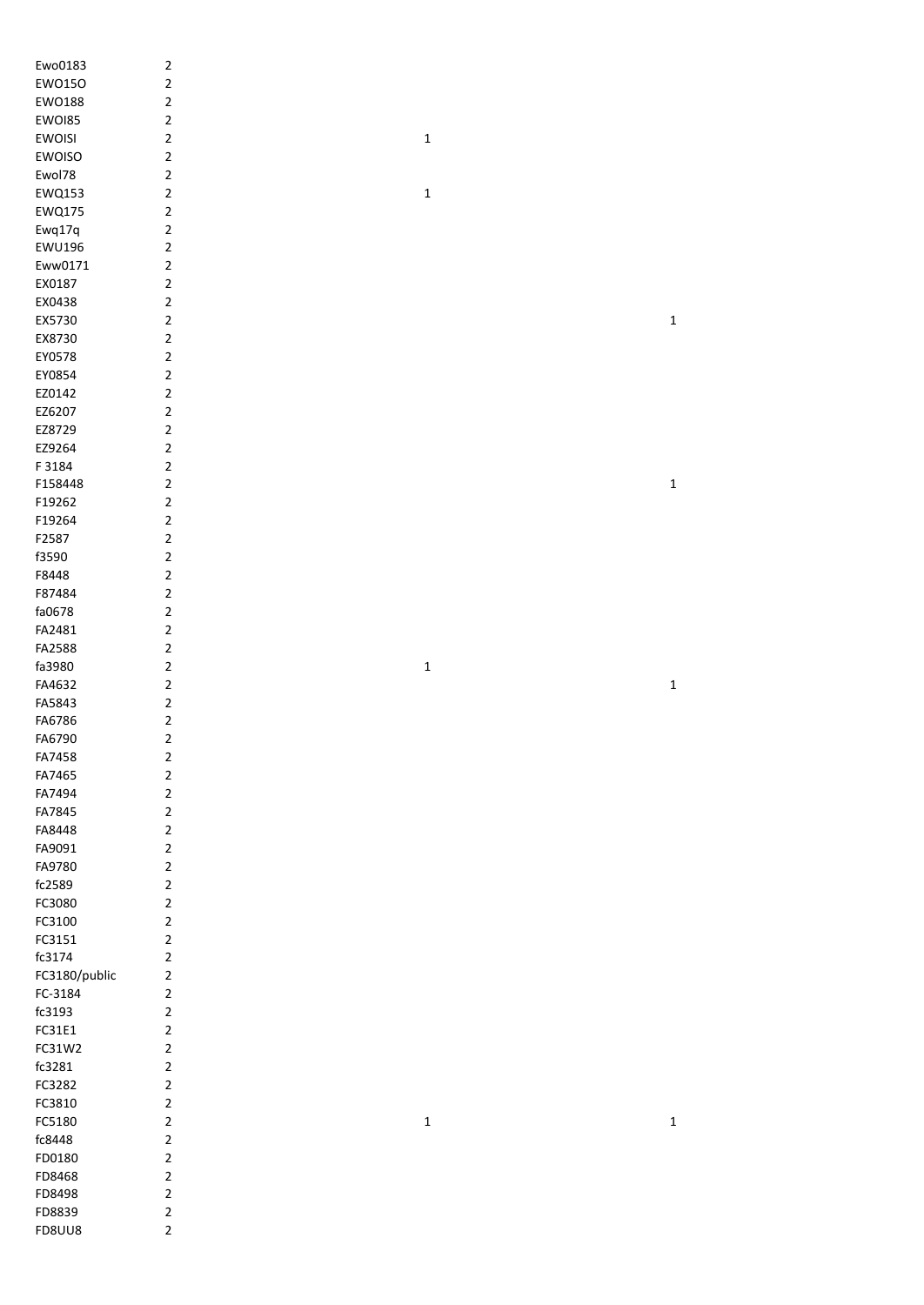| FE 3183          | $\sqrt{2}$                 |             |             |             |
|------------------|----------------------------|-------------|-------------|-------------|
| FE2588           | $\mathbf 2$                | $\mathbf 2$ |             |             |
| Fe3180           | $\mathbf 2$                |             |             |             |
| FE350            | $\mathbf 2$                |             |             |             |
| FE3529           | $\mathbf 2$                |             |             |             |
| fe3589           | $\mathbf 2$                |             |             |             |
| FE3690           | $\mathbf 2$                |             |             |             |
| FE3890           | $\mathbf 2$                |             |             |             |
| fe3950           | $\mathbf 2$                |             | $\mathbf 1$ |             |
| fe5390           | $\mathbf 2$                |             |             |             |
| FE8839           | $\mathbf 2$                |             |             |             |
| FE8841           | $\overline{2}$             |             |             |             |
| FF2088           | $\overline{2}$             |             |             |             |
| Ff2387           | $\mathbf 2$                |             | $\mathbf 1$ |             |
| FF2558           | $\mathbf 2$                |             |             |             |
| FF2581           | $\mathbf 2$                |             | $\mathbf 1$ | $\mathbf 1$ |
| FF2585           | $\mathbf 2$                |             |             |             |
| FF2586           | $\mathbf 2$                |             | $\mathbf 1$ | $\mathbf 1$ |
| FF2597           | $\mathbf 2$                |             |             |             |
| ff2689           | $\mathbf 2$                |             |             |             |
| FF290            | $\mathbf 2$                |             |             |             |
| FF2953           | $\mathbf 2$                |             |             |             |
| ff2988           | $\mathbf 2$                |             |             |             |
| FF4481           | $\mathbf 2$                |             |             |             |
| FF587            | $\mathbf 2$                |             |             |             |
| FF8030           | $\mathbf 2$                |             |             |             |
| Ff8837           | $\mathbf 2$                |             |             |             |
| FG3592           | $\mathbf 2$                |             |             | $\mathbf 1$ |
| FH8070           | $\mathbf 2$                |             | $\mathbf 1$ | $\mathbf 1$ |
| FH88027          | $\mathbf 2$                | $\mathbf 1$ |             |             |
|                  |                            |             |             |             |
| fh9899           | $\mathbf 2$                |             |             |             |
| FJ1686           | $\mathbf 2$                |             |             |             |
| FK5137           | $\mathbf 2$                |             |             |             |
| FL6184           | $\mathbf 2$                |             |             |             |
| Flt8028          | $\mathbf 2$                |             |             |             |
| FM8020           | $\mathbf 2$                |             |             |             |
| FN6201           | $\mathbf 2$                |             |             |             |
| FN6202           | $\mathbf 2$                |             |             |             |
| FN6208           | $\mathbf 2$                |             |             |             |
| FR28744          | $\mathbf 2$                |             |             |             |
| FV3181           | $\mathbf 2$                |             |             |             |
| FW0151           | $\mathbf 2$                |             |             |             |
| FW0158           | $\overline{2}$             |             |             |             |
| FW0164           | $\mathbf 2$                |             |             |             |
| FW0167           | $\mathbf 2$                |             |             |             |
| FW0172           | $\mathbf 2$                | $\mathbf 1$ |             |             |
| FW0179<br>FW0198 | $\mathbf 2$<br>$\mathbf 2$ |             |             |             |
|                  |                            |             |             |             |
| GJ1685           | $\mathbf 2$<br>$\mathbf 2$ |             |             |             |
| GL1283           |                            |             |             |             |
| GL1284           | $\mathbf 2$                |             |             |             |
| GL3246           | $\mathbf 2$                |             |             |             |
| GL8982<br>GL9266 | $\mathbf 2$<br>$\mathbf 2$ |             | $\mathbf 1$ |             |
|                  |                            |             |             |             |
| GN5318           | $\mathbf 2$                |             |             |             |
| GN6198           | $\mathbf 2$                |             |             |             |
| GN6199           | $\mathbf 2$                |             |             |             |
| GN6203           | $\mathbf 2$                |             |             |             |
| GN6208           | $\mathbf 2$                |             |             |             |
| GP7534           | $\mathbf 2$                |             |             |             |
| GR8727           | $\mathbf 2$                |             |             |             |
| GR8729           | $\mathbf 2$                |             |             |             |
| GR8733           | $\mathbf 2$                |             |             |             |
| GW0153           | $\mathbf 2$                |             |             |             |
| Gw0162           | $\overline{2}$             |             | $\mathbf 1$ |             |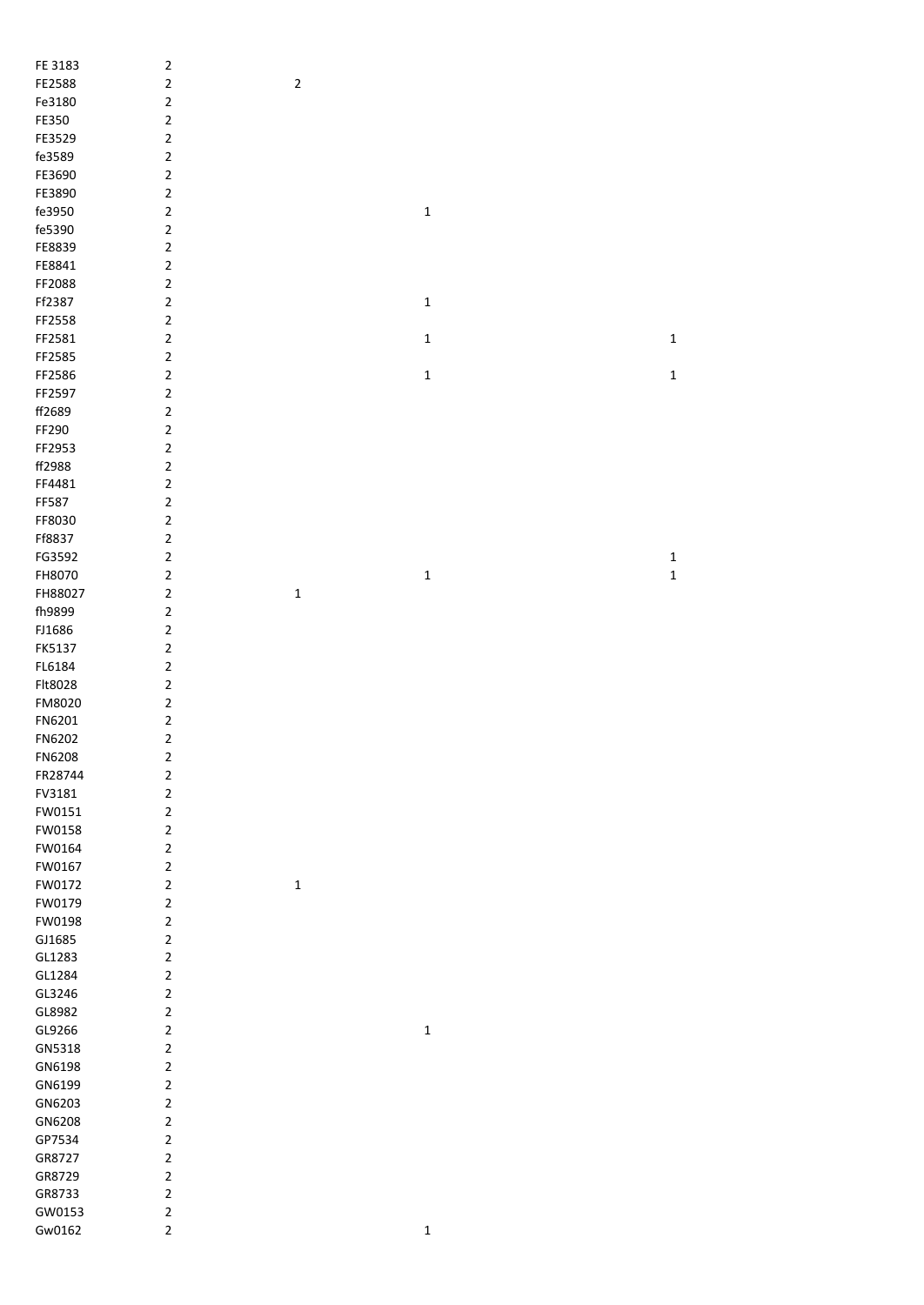| Gw0169            | $\sqrt{2}$     |
|-------------------|----------------|
|                   |                |
| GW0172            | $\mathbf 2$    |
| GW0177            | $\mathbf 2$    |
| GW0180            | $\mathbf 2$    |
| GW0182            | $\mathbf 2$    |
| GW0191            | $\mathbf 2$    |
| Gw0197            | $\mathbf 2$    |
| GW0217            | $\overline{2}$ |
|                   |                |
| Gwo197            | $\overline{2}$ |
| L                 | $\overline{2}$ |
| I do not know     | $\mathbf 2$    |
| IA7484            | $\mathbf 2$    |
| illegible         | $\mathbf 2$    |
| J1686             | $\mathbf 2$    |
|                   | $\mathbf 2$    |
| $Jun-21$          |                |
| K5730             | $\mathbf 2$    |
| KW0171            | $\mathbf 2$    |
| Left              | $\mathbf 2$    |
| LH9899            | $\mathbf 2$    |
| LL3302            | $\mathbf 2$    |
| LL9262            | $\mathbf 2$    |
|                   |                |
| Lot EL3247        | $\mathbf 2$    |
| <b>Lot En6204</b> | $\mathbf 2$    |
| Lot EP 6955       | $\mathbf 2$    |
| Lot ER8736        | $\mathbf 2$    |
| Lot: ER8733       | $\mathbf 2$    |
| Lot: EW0167       | $\mathbf 2$    |
| LOT: EW0183       | $\mathbf 2$    |
|                   |                |
| LP7534            | $\sqrt{2}$     |
| LSL1289           | $\mathbf 2$    |
| lw0150            | $\mathbf 2$    |
| LW0175            | $\mathbf 2$    |
| N6203             | $\mathbf 2$    |
| N6205             | $\mathbf 2$    |
| NDC-59267-1000-   | $\overline{2}$ |
|                   | $\mathbf 2$    |
| No clue           |                |
| no lot            | $\mathbf 2$    |
| None              | $\overline{2}$ |
| none on card      | 2              |
| <b>NOT GIVEN</b>  | $\sqrt{2}$     |
| not listed in s   | $\mathbf 2$    |
|                   |                |
| Not on card       | $\mathbf 2$    |
| Not Provided to   | $\mathbf 2$    |
| not reported      | $\mathbf 2$    |
| Other             | $\overline{2}$ |
| OW0171            | $\overline{2}$ |
| P220395-0068L     | $\mathbf 2$    |
| paa               | $\overline{2}$ |
|                   |                |
| PAA 165969        | $\mathbf 2$    |
| PAA166261         | $\mathbf 2$    |
| PC3180            | $\mathbf 2$    |
| pc3181            | $\mathbf 2$    |
| PF 7534           | $\mathbf 2$    |
| PF12ER EW0172     | $\mathbf 2$    |
| PF2587            | $\overline{2}$ |
|                   |                |
| Pf8841            | $\overline{2}$ |
| PFI302            | $\overline{2}$ |
| Pfizer 9810       | $\overline{2}$ |
| PFIZER COVID      | $\overline{2}$ |
| pfizer Covid 19   | $\overline{2}$ |
| Pfizer EK5730     | $\mathbf 2$    |
|                   |                |
| Pfizer EL 3249    | $\mathbf 2$    |
| Pfizer EL 3302    | $\mathbf 2$    |
| Pfizer EL 8982    | $\mathbf 2$    |
| Pfizer EL 9262    | $\mathbf 2$    |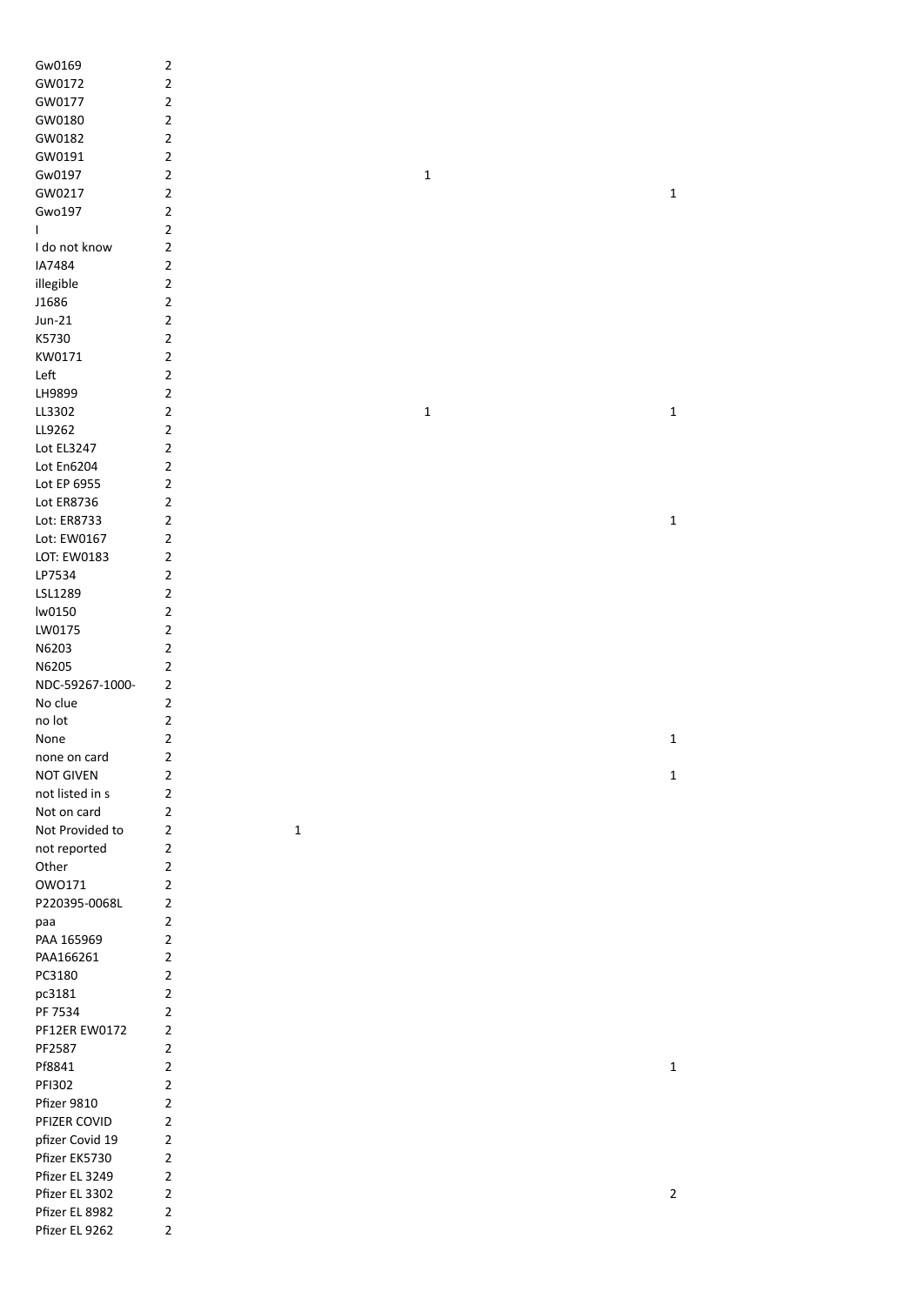| Pfizer EL 9264     | $\overline{2}$ |  |              |  |
|--------------------|----------------|--|--------------|--|
| PFIZER EL3246      | $\overline{2}$ |  |              |  |
| Pfizer EL3247      | $\overline{2}$ |  | $\mathbf 1$  |  |
| Pfizer EL9264      | $\overline{2}$ |  |              |  |
| Pfizer EL9266      | $\overline{2}$ |  | $\mathbf{1}$ |  |
| Pfizer EM9810      | $\overline{2}$ |  |              |  |
| Pfizer EN 6199     | $\overline{2}$ |  |              |  |
| Pfizer EN 6202     | $\overline{2}$ |  |              |  |
| PFIZER EN6204      | $\overline{2}$ |  |              |  |
| Pfizer Er 2613     | $\overline{2}$ |  |              |  |
| Pfizer ER8727      | $\overline{2}$ |  |              |  |
| Pfizer ER8732      | $\overline{2}$ |  |              |  |
|                    |                |  |              |  |
| Pfizer Eu0171      | $\overline{2}$ |  | $\mathbf{1}$ |  |
| Pfizer EW0177      | $\overline{2}$ |  |              |  |
| PFizer EW0181      | $\overline{2}$ |  |              |  |
| Pfizer FF2587      | $\overline{2}$ |  |              |  |
| Pfizer FF8839      | $\overline{2}$ |  |              |  |
| Pfizer lot ER87    | $\overline{2}$ |  |              |  |
| Pfizer Lot Numb    | $\overline{2}$ |  |              |  |
| Pfizer/EL1283/3    | $\overline{2}$ |  |              |  |
| PFIZEREK9231       | $\overline{2}$ |  |              |  |
| PfizerEL3248       | $\overline{2}$ |  |              |  |
| PFIZEREL9263       | $\overline{2}$ |  |              |  |
| PfizerEL9268       | $\overline{2}$ |  |              |  |
| PfizerEN6198       | $\overline{2}$ |  |              |  |
| PFIZEREN6206       | $\overline{2}$ |  |              |  |
| PfizerEN6207       | $\overline{2}$ |  |              |  |
| PfizerEN6208       | $\overline{2}$ |  |              |  |
| PFizerER8731       | $\overline{2}$ |  |              |  |
| Pfizerer8737       | $\overline{2}$ |  |              |  |
| PfizerFA6780       | $\overline{2}$ |  |              |  |
| pflzerEL9263       | $\overline{2}$ |  |              |  |
| <b>PFR EL 3246</b> | $\overline{2}$ |  |              |  |
|                    |                |  |              |  |
| <b>PFR EN6204</b>  | $\overline{2}$ |  |              |  |
| PFREL0140          | $\overline{2}$ |  |              |  |
| PFREL3302          | $\overline{2}$ |  |              |  |
| PHFEEL9263         | $\overline{2}$ |  |              |  |
| PR2613             | $\overline{2}$ |  |              |  |
| Pzfizer            | 2              |  |              |  |
| RC3180             | $\overline{2}$ |  |              |  |
| RE8730             | $\overline{2}$ |  |              |  |
| RM9809             | $\overline{2}$ |  |              |  |
| RN6202             | $\overline{2}$ |  |              |  |
| rp7533             | $\overline{2}$ |  |              |  |
| RW0180             | $\overline{2}$ |  |              |  |
| RW0181             | $\overline{2}$ |  |              |  |
| RW0182             | $\overline{2}$ |  |              |  |
| Rx261443606215     | $\overline{2}$ |  |              |  |
| SA7484             | $\overline{2}$ |  |              |  |
| SARS-Cov-2         | $\overline{2}$ |  |              |  |
| SARS-COv-2 (cov    | $\overline{2}$ |  |              |  |
| SD0809             | $\overline{2}$ |  |              |  |
| sf2588             | $\overline{2}$ |  |              |  |
| SH8020             | $\overline{2}$ |  |              |  |
| SL3247             | $\overline{2}$ |  |              |  |
| SL9261             | $\overline{2}$ |  |              |  |
| SN6205             | $\overline{2}$ |  |              |  |
|                    |                |  |              |  |
| SN6206             | $\overline{2}$ |  |              |  |
| SP6955             | $\overline{2}$ |  |              |  |
| SW0217             | $\overline{2}$ |  |              |  |
| tp7533             | $\overline{2}$ |  |              |  |
| TR8737             | $\overline{2}$ |  |              |  |
| TW0150             | $\overline{2}$ |  |              |  |
| Tw0158             | $\overline{2}$ |  |              |  |
| tW0168             | $\overline{2}$ |  |              |  |
|                    |                |  |              |  |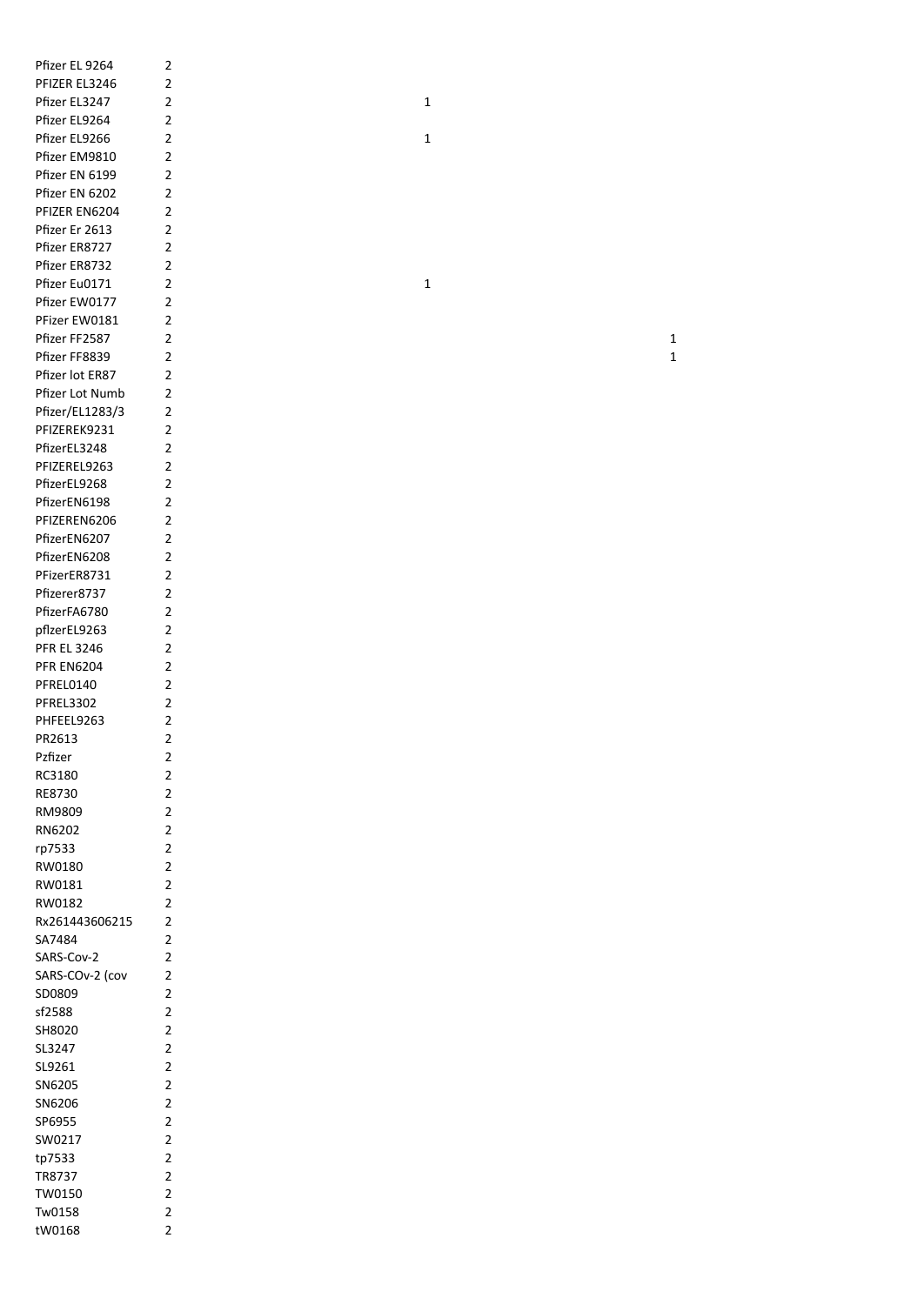| TW0171               | $\overline{2}$          |             | $\mathbf{1}$ |             |  |
|----------------------|-------------------------|-------------|--------------|-------------|--|
| TW0179               | $\overline{\mathbf{c}}$ |             |              |             |  |
| TW0191               | $\overline{\mathbf{c}}$ |             |              | $\mathbf 1$ |  |
| TW0196               | $\sqrt{2}$              |             |              |             |  |
|                      |                         |             |              |             |  |
| UL9269               | $\sqrt{2}$              |             |              |             |  |
| unavail              | $\sqrt{2}$              |             |              |             |  |
| Unkn                 | $\overline{\mathbf{c}}$ |             |              |             |  |
| unknow               | $\overline{\mathbf{c}}$ |             | $\mathbf 1$  |             |  |
| Unknown at this      | $\mathbf 2$             |             |              |             |  |
| Vaccine EUA          | $\overline{\mathbf{c}}$ |             |              |             |  |
| <b>VEL9261</b>       | $\overline{\mathbf{c}}$ | $\mathbf 1$ |              | $\mathbf 1$ |  |
| VL-000509            | $\overline{\mathbf{c}}$ |             |              |             |  |
| WE0150               | $\overline{\mathbf{c}}$ |             |              |             |  |
| we0198               | $\overline{2}$          |             |              |             |  |
|                      |                         |             |              |             |  |
| ww0171               | $\mathbf 2$             |             |              |             |  |
| $\pmb{\mathsf{XXX}}$ | $\mathbf 2$             |             |              |             |  |
| Z17533               | $\mathbf 2$             |             |              |             |  |
| zw0161               | $\mathbf 2$             |             |              |             |  |
| ZW0173               | $\mathbf 2$             |             |              |             |  |
| ZW0177               | $\overline{\mathbf{c}}$ |             |              |             |  |
| # EN6201             | 1                       |             |              |             |  |
| # EN6206             | 1                       |             |              |             |  |
| # EN6208             | 1                       |             |              |             |  |
| #\$8735              | 1                       |             |              |             |  |
| #0.3                 |                         |             |              |             |  |
|                      | 1                       |             |              |             |  |
| #015M20A, #044A      | 1                       |             |              |             |  |
| #02611385-18196      | $\mathbf{1}$            |             |              |             |  |
| #1 EL 3302; #2       | 1                       |             |              |             |  |
| #1. ER2613           | 1                       |             |              |             |  |
| #18                  | 1                       |             |              |             |  |
| #2124                | 1                       |             |              |             |  |
| #3247                | 1                       |             |              |             |  |
| #EH9899              | 1                       |             |              |             |  |
| #EJ1686              | 1                       |             |              |             |  |
| #EK9231 EXp 4/2      | 1                       |             |              |             |  |
| #EL 8982             | 1                       |             |              |             |  |
|                      |                         |             |              |             |  |
| #EL 9267             | 1                       |             |              |             |  |
| #EL1283              | 1                       |             |              |             |  |
| #EL1284              | 1                       |             |              |             |  |
| #EL3302              | 1                       |             |              |             |  |
| #EL9261              | $\mathbf 1$             |             |              |             |  |
| #EL9265, #EN620      | 1                       |             |              |             |  |
| #EL9625              | 1                       |             |              | $\mathbf 1$ |  |
| #EM6201 02/21/2      | $\mathbf 1$             |             |              |             |  |
| #EN 6206 exp 06      | 1                       |             |              |             |  |
| #EN6200              | 1                       |             |              |             |  |
| #EN6208 Exp6/30      | $\mathbf 1$             |             |              |             |  |
| #EP 7534             | 1                       |             |              |             |  |
| #EP7533              |                         |             |              |             |  |
|                      | 1                       |             |              |             |  |
| #EP7535              | 1                       |             |              |             |  |
| #ER2613              | $\mathbf{1}$            |             |              |             |  |
| #ER613               | $\mathbf{1}$            |             |              |             |  |
| #ER8732              | $\mathbf{1}$            |             |              |             |  |
| #er8733              | $\mathbf{1}$            |             | $\mathbf 1$  |             |  |
| #EW0153              | $\mathbf{1}$            |             |              |             |  |
| #EW0164              | $\mathbf 1$             |             |              |             |  |
| #EW0168              | $\mathbf{1}$            |             |              |             |  |
| #EW0172, #EW017      | $\mathbf{1}$            |             |              |             |  |
| #EW0181              | $\mathbf{1}$            |             |              |             |  |
| #EW0182              | 1                       |             |              |             |  |
|                      |                         |             |              |             |  |
| #EW0185              | 1                       |             |              |             |  |
| #EW0186              | $\mathbf 1$             |             |              |             |  |
| #Ew0196              | $\mathbf 1$             |             |              |             |  |
| #EW0216              | $\mathbf 1$             |             |              |             |  |
| #EWO151              | $\mathbf 1$             |             |              |             |  |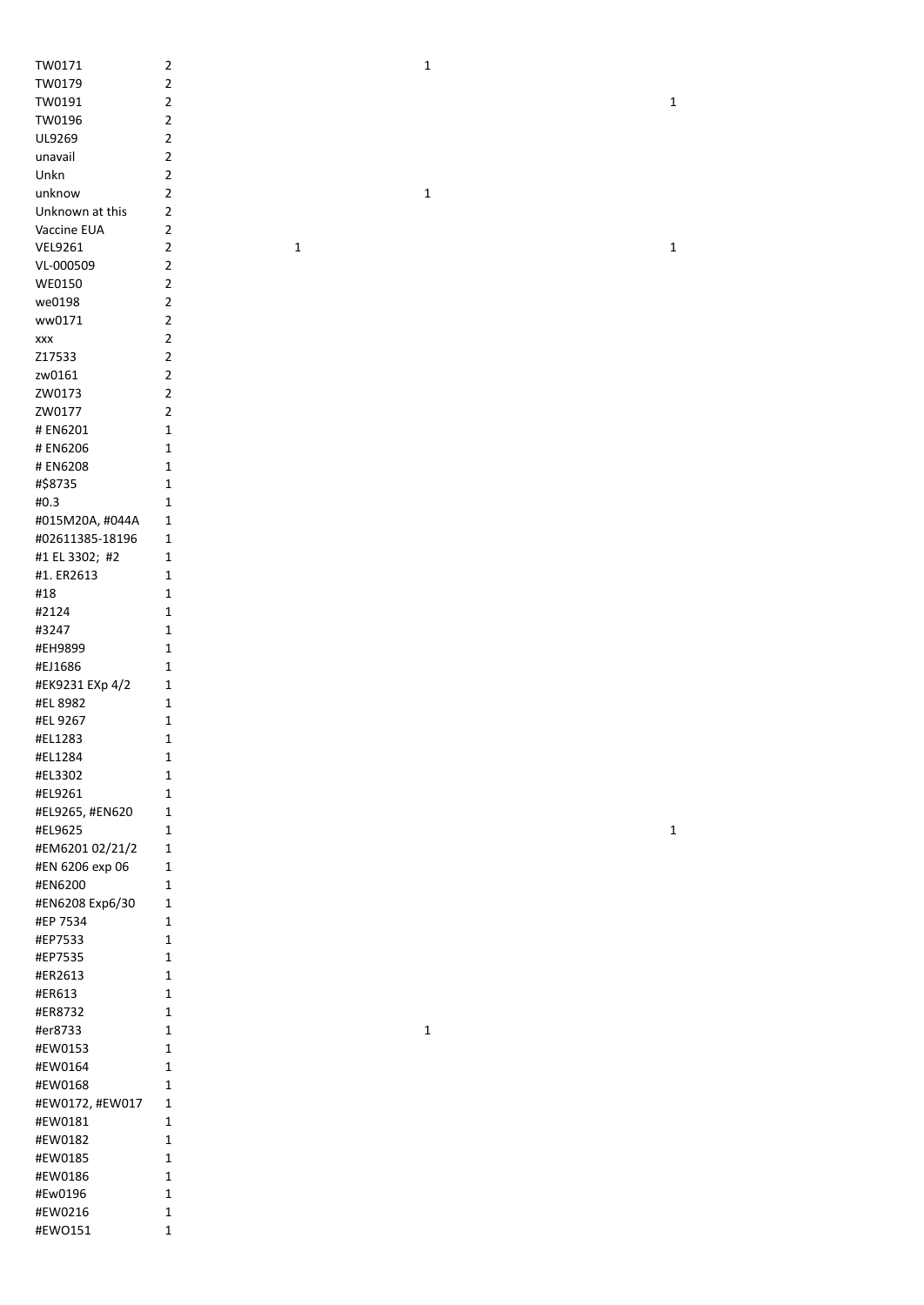| #EWO167            | 1            |
|--------------------|--------------|
| #EWO187            | 1            |
| #EWOI50            | $\mathbf{1}$ |
| #Fc3183            | 1            |
| #FF2587            | 1            |
| #FF2588            | 1            |
| #FF2589            | 1            |
| #FF8839            | $\mathbf{1}$ |
| #L3246             | $\mathbf{1}$ |
|                    | $\mathbf{1}$ |
| #N6206 E:6/21      |              |
| #R8727             | $\mathbf{1}$ |
| #R-8733            | $\mathbf{1}$ |
| \$                 | $\mathbf{1}$ |
| (267) 281-1744     | 1            |
| (can't read let    | 1            |
| (EW0158)           | $\mathbf{1}$ |
| (EW0171)           | 1            |
| **this was her     | 1            |
| .01:EL9264         | 1            |
| .03ML LOT #EN61    | $\mathbf{1}$ |
| .ers732            | $\mathbf{1}$ |
| : ER2613           | $\mathbf{1}$ |
| :EL9262            | 1            |
| ? EW0177 (I        | 1            |
|                    |              |
| ???????            | 1            |
| ?264               | 1            |
| ?EN1E14            | 1            |
| ?R2613             | 1            |
| ?W0161             | 1            |
| `PFIZER EK9231     | 1            |
| >N6203             | 1            |
| >W0151             | 1            |
| 0 EN 6207          | $\mathbf{1}$ |
| 0.3                | $\mathbf{1}$ |
| 0000?              | 1            |
| 0000000 unknown    | 1            |
| 00001A             | 1            |
| 0002A              | 1            |
| 001013782-70060    |              |
|                    | 1            |
| 001a21a            | 1            |
| 001B21A            | 1            |
| 002B21A            | 1            |
| 002F21a            | 1            |
| 003f21a            |              |
|                    | 1            |
| 004C21A            | 1            |
| 004F21A            | 1            |
| 005c21a            | 1            |
| 00621a             | 1            |
| 006b21a            | 1            |
|                    | 1            |
| 006C21A<br>007621a | 1            |
|                    | 1            |
| 007B21A/046B21     |              |
| 0081321 2a         | 1            |
| 008B21-21M         | 1            |
| 008B212A           | 1            |
| 008B21-2A          | 1            |
| 009d21a            | 1            |
| 00el3246           | 1            |
| 00J14549           | 1            |
| 01/07/2021         | 1            |
| 01/15/2021         | 1            |
| 01/28/2021         | 1            |
| 010M20QA           | 1            |
| 010M2UA            | 1            |

 $\overline{\mathbf{1}}$ 

 $\overline{\mathbf{1}}$ 

 $\overline{\mathbf{1}}$ 

 $\overline{\mathbf{1}}$ 

 $\overline{\mathbf{1}}$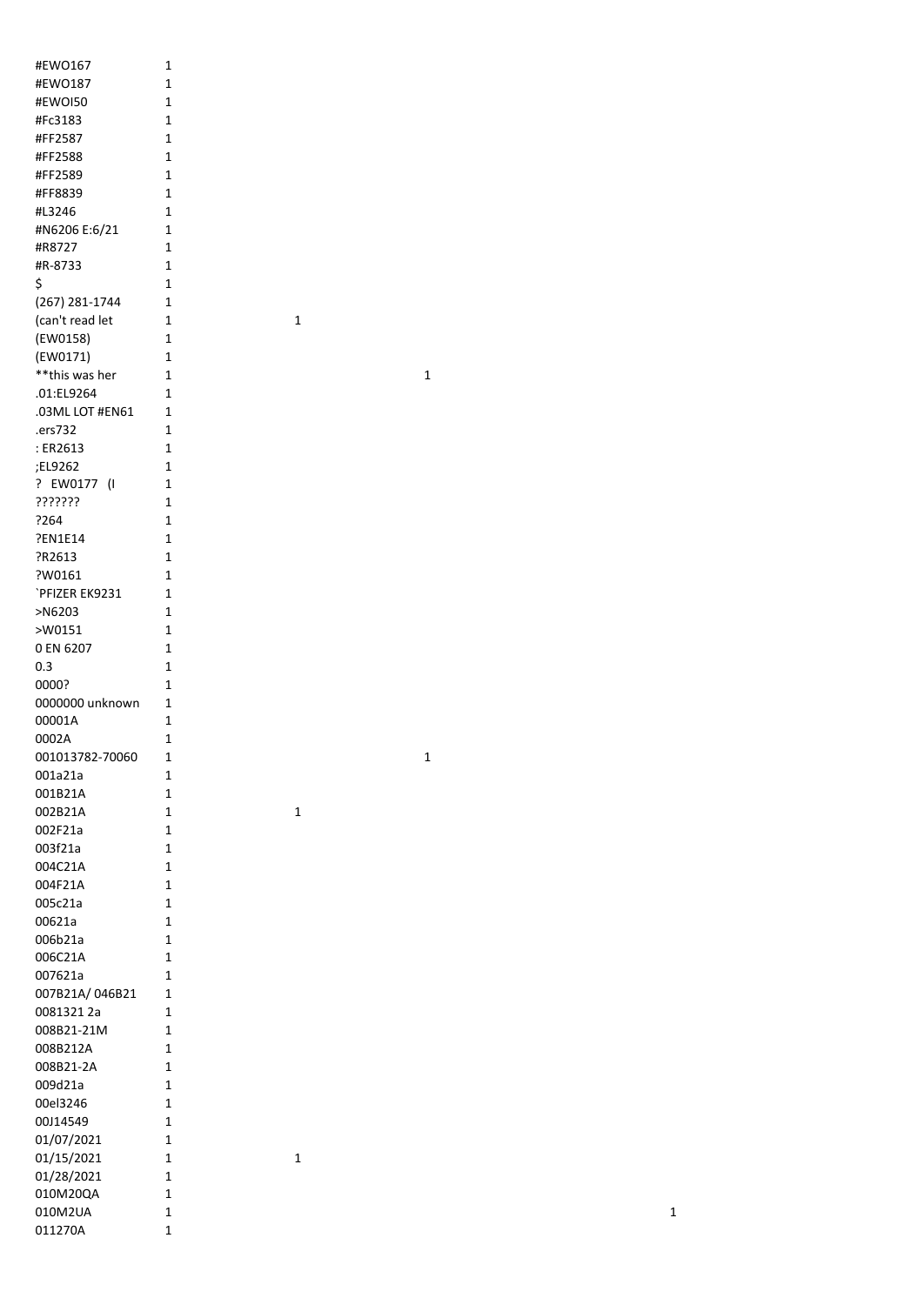| 011L20A typ 7/3   | 1              |
|-------------------|----------------|
| 0125668-18200     | 1              |
| 013MZOA           | 1              |
| 0142888-17236     | 1              |
| 014-968           | 1              |
| 014M20A           | 1              |
| 0150626-17236     | 1              |
| 0155238-18053     | 1              |
| 0155BA            | 1              |
| 0162348-18053     | 1              |
| 0168, 0180        | 1              |
| 017c219a          | 1              |
| 018-759           | 1              |
| 0187EW            | 1              |
| 019B21A           | 1              |
| 01A8823           | 1              |
| 01ES12V0CF25F84   | 1              |
| 02/03/2021        | 1              |
| 02/06/2021        | 1              |
| 02/08/2021        | 1              |
| 02/12/2021        | 1              |
| 021B21A           | 1              |
| 021B21P           | 1              |
| 021C21A           | 1              |
| 023C2A            | 1              |
| 0251-20A          | 1              |
| 0251J20-2A        | 1              |
| 025-345           | 1              |
| 025-419           | 1              |
| 025-429           | 1              |
| 025c21a           | 1              |
| 025J202A          | 1              |
| 025J20A           | 1              |
| 026-596           | 1              |
| 026620A           | 1              |
| 026821a           | 1              |
| 026C21A           | 1              |
| 026d              | 1              |
| 026D21A           | 1              |
| 027B21A           | 1              |
| 027C2A<br>027L20A | 1<br>1         |
|                   | 1              |
| 0292L0A<br>02L20A | 1              |
| 03/27/2021        | 1              |
| 030A21A           | 1              |
| 03125BA           | 1              |
| 031308A           | 1              |
| 031458A           | 1              |
| 03145BA           | 1              |
| 0315DA            | 1              |
| 031A21A           | 1              |
| 031M20A           | $\overline{1}$ |
| 032120A           | $\overline{1}$ |
| 032B21A           | $\overline{1}$ |
| 032F21A           | 1              |
| 032M20A           | 1              |
| 0330268 D         | 1              |
| 035C21A           | 1              |
| 036B21A           | 1              |
| 037K2OA           | 1              |
| 037k2ua           | 1              |
| 039A21A           | 1              |
| 039b21a           | 1              |
|                   | 1              |

 $\overline{1}$ 

 $\mathbf{1}$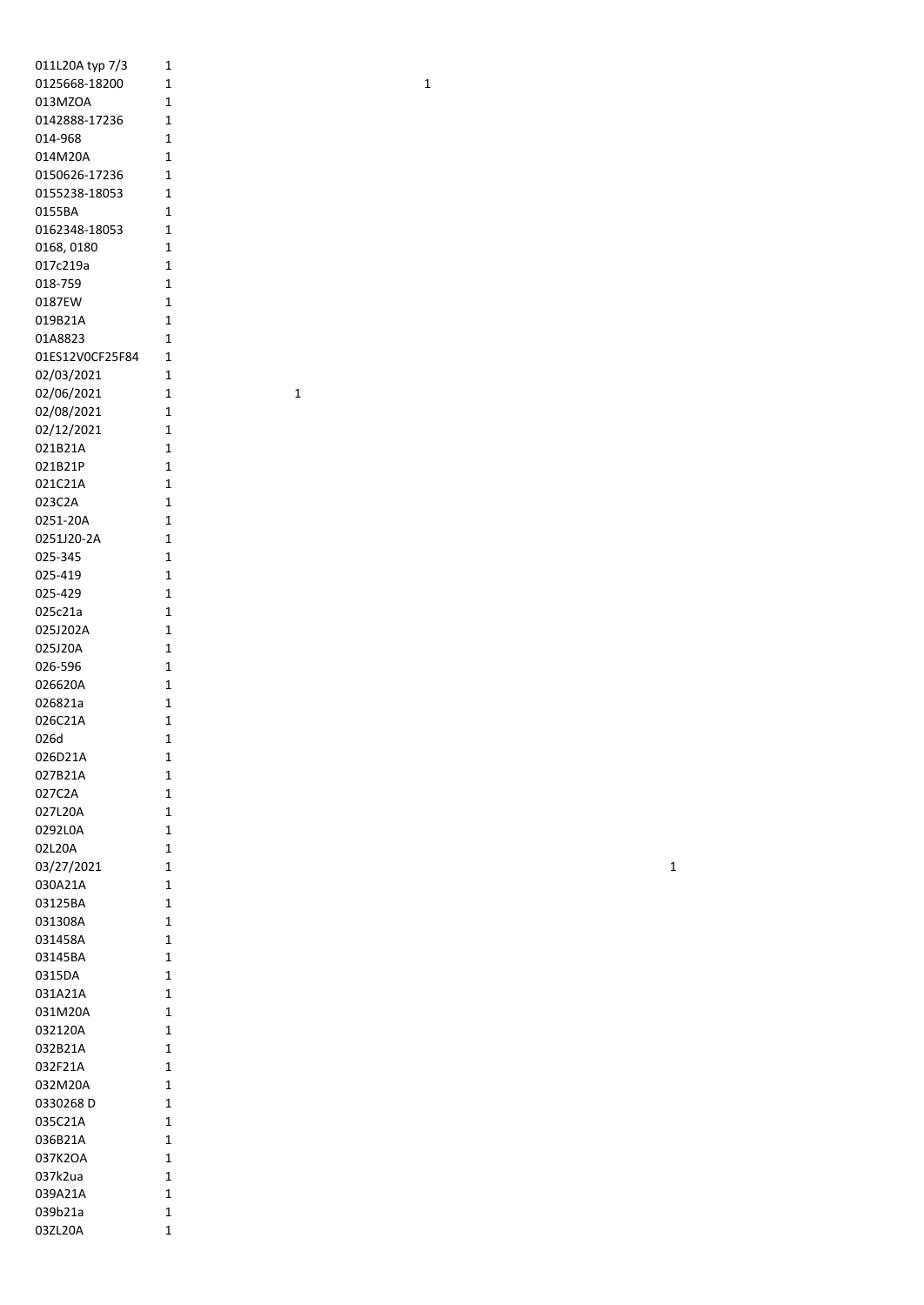| 04/01/2021           | 1              |
|----------------------|----------------|
| 04/03/2021           | 1              |
| 04/08211900          | 1              |
| 04/17 PFIZER EW      | $\overline{1}$ |
| 04/28/2021           | 1              |
| 041A21A              | 1              |
| 041C2A               | $\overline{1}$ |
| 041L20A              | 1              |
| 042L0A               | $\mathbf{1}$   |
| 044A21A              | $\overline{1}$ |
| 0457511-11554        | 1              |
| 045AZIA              | 1              |
| 045C21A              | 1              |
| 046B21A              | 1              |
| 0475284-12503        | 1              |
| 047A21A              | 1              |
| 0489-9435-6263-      | 1              |
| 050e21a              | 1              |
| 051p2114             | $\overline{1}$ |
| 05-31-2021           | 1              |
| 053C21A              | 1              |
| 053E21A              | 1              |
| 058E21A              | 1              |
| 059E21a              | 1              |
| 06/10/2021           | 1              |
| 08/05/2021           | 1              |
| 08/16/2021           | 1              |
| 0879775-11646        | 1              |
| 088D21A              | 1              |
| 09/10/2021           | 1              |
| 0911995-07981        | 1              |
| 0EJ1685              | 1              |
| OFF2589              | 1              |
| 0r8736               | 1              |
| 0W0171               | 1              |
| 0W0181               | 1              |
| 0WO187               | 1              |
| 0X9E54               | $\mathbf 1$    |
| 1.00021E+12          | 1              |
| 1.00051E+11          | 1              |
| 1.00059E+13          | 1              |
| 1.00359E+13          | 1              |
| 1.00381E+13          | 1              |
| 1.05286E+14          | 1              |
| 1.10359E+13          | 1              |
| 1.15226E+11          | 1              |
| 1/12/2021 El324      | 1              |
| 10                   | 1              |
| 10+#EW0169           | 1              |
| 1002                 | 1              |
| 1002851398/en61      | 1              |
| 1004192418           | 1              |
| 1005639239           | 1              |
| 1010                 | 1              |
|                      |                |
| 10121FC3184          | 1              |
| 101524394            | 1              |
| 101EL9262            | 1              |
| 101er26 b            | 1              |
| 10228347321          | 1              |
| 10316                | 1              |
|                      | 1              |
| 10350<br>10352165139 | 1              |
| 104#ER8732           | 1              |
| 10446                | 1              |

 $\mathbf{1}$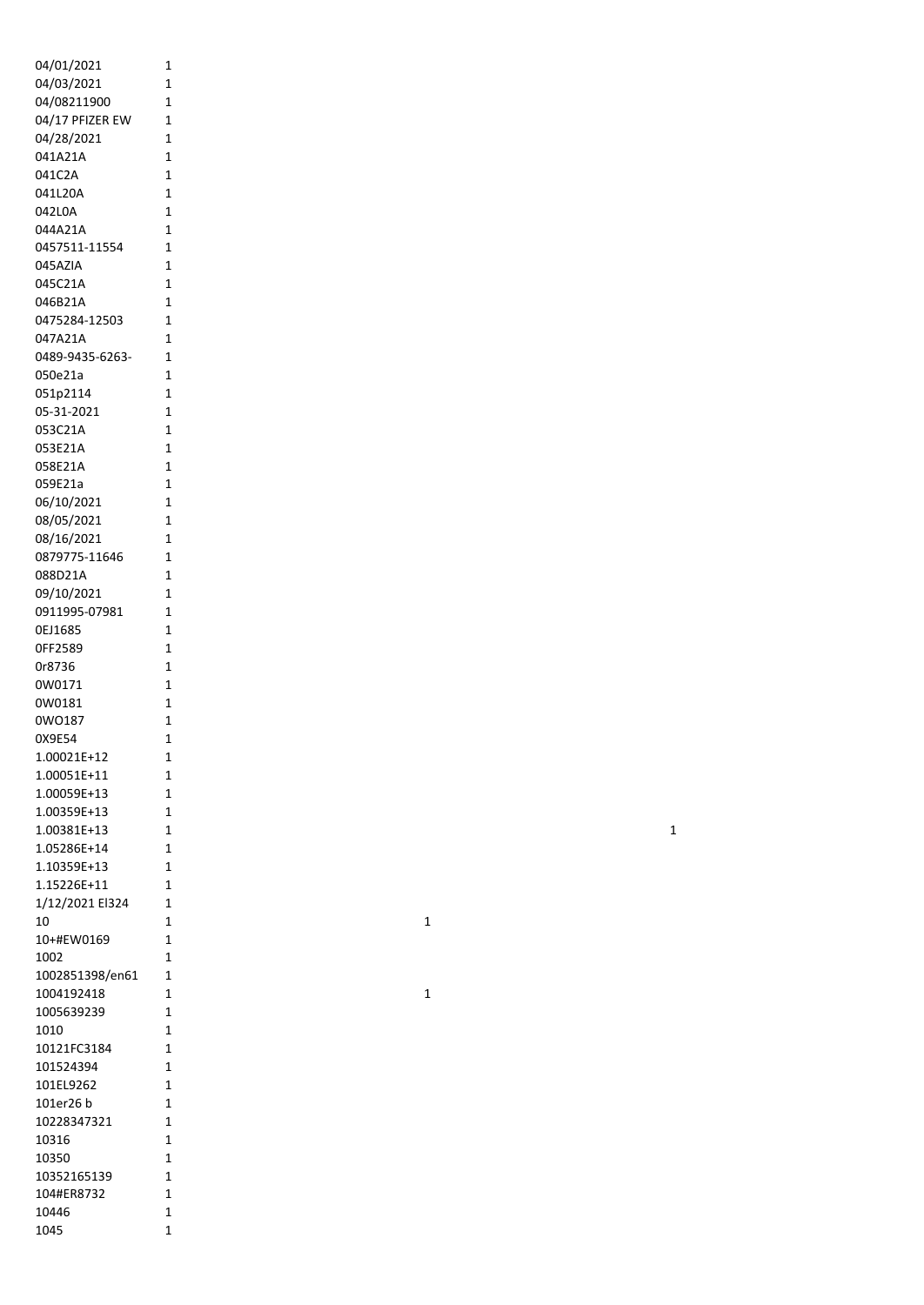|                         | $\mathbf 1$                |             | $\mathbf 1$ |  |
|-------------------------|----------------------------|-------------|-------------|--|
| 10541                   | $\mathbf 1$                |             |             |  |
| 10606                   | $\mathbf 1$                | $\mathbf 1$ | $\mathbf 1$ |  |
| 10653800                | $\mathbf 1$                |             |             |  |
| 10729737                | $\mathbf 1$                |             |             |  |
| 109                     | $\mathbf 1$                |             |             |  |
| 10Few0179               | $\mathbf 1$                |             |             |  |
| 10TEL9262               | $\mathbf 1$                |             |             |  |
| 10tew0172               | $\mathbf{1}$               |             |             |  |
| 11                      | $\mathbf 1$                |             |             |  |
| 110                     | $\mathbf 1$                |             |             |  |
| 1105069-2               | $\mathbf 1$                |             |             |  |
| 1110                    | $\mathbf 1$                |             |             |  |
| 1110-20-016M20A         | $\mathbf{1}$               |             |             |  |
| 1111                    | $\mathbf 1$                |             |             |  |
| 111111                  | $\mathbf 1$                |             |             |  |
| 111111111               | $\mathbf{1}$               |             |             |  |
| 1111-20-30130BA         | $\mathbf 1$                |             |             |  |
| 1111-20-EL3247          | $\mathbf{1}$               |             |             |  |
| 1111-20-EL9262          | $\mathbf 1$                |             |             |  |
| 1111-20-EL9264          | $\mathbf 1$                |             |             |  |
| 1111-20-EN9581          | $\mathbf 1$                |             |             |  |
| 1111-20EP7534           | $\mathbf 1$                |             |             |  |
| 1111-20-ER8737          | $\mathbf 1$                |             |             |  |
| 1111-20-EW0153          | $\mathbf 1$                |             |             |  |
| 1111-20-EW0167          | $\mathbf 1$                |             |             |  |
| 1111-20-EW0171          | $\mathbf{1}$               |             |             |  |
| 1111-20-EW0177          | $\mathbf{1}$               |             |             |  |
| 1111-20-EW0179          | $\mathbf{1}$               |             |             |  |
| 1111-20-ew0182          | $\mathbf 1$                |             |             |  |
| 1111-20-EWO196          | $\mathbf{1}$               |             |             |  |
| 1111-20-FC3180          | $\mathbf{1}$               |             |             |  |
| 111-20-EN5318           | 1                          |             |             |  |
| 11121301458A            | 1                          |             |             |  |
| 11312                   | $\mathbf 1$                |             |             |  |
| 1140/ELI284             | $\mathbf 1$                |             |             |  |
| 1142446-16404           | $\mathbf 1$                |             |             |  |
| 1157771-06827           | $\mathbf{1}$               |             |             |  |
| 12/19/2020              | 1                          |             |             |  |
| 12/21/2021              | $\mathbf 1$                |             |             |  |
| 12/31/2020              | $\mathbf 1$                |             |             |  |
| 1215825-07779           | $\mathbf 1$                |             |             |  |
| 122120V1                |                            |             |             |  |
|                         | $\mathbf 1$                | $\mathbf 1$ |             |  |
| 123                     | $\mathbf 1$                |             |             |  |
| 123302                  | $\mathbf 1$                |             |             |  |
| 12345                   | $\mathbf 1$                |             |             |  |
| 12345678                | $\mathbf 1$                |             |             |  |
| 124103                  | $\mathbf 1$                |             |             |  |
| 1258                    | $\mathbf 1$                |             |             |  |
| 12593                   | $\mathbf 1$                |             |             |  |
| 1261                    | $\mathbf 1$                |             |             |  |
| 12821                   | $\mathbf 1$                |             |             |  |
| 1295                    | $\mathbf 1$                |             |             |  |
| 12erE1284;              | $\mathbf 1$                |             |             |  |
| 12Y                     | $\mathbf 1$                |             |             |  |
| 12Y230                  | $\mathbf 1$                |             |             |  |
| 1301358A                | $\mathbf 1$                |             |             |  |
| 130135BA                | $\mathbf{1}$               |             |             |  |
| 130145BA                | $\mathbf 1$                | $\mathbf 1$ |             |  |
| 13014SBA                | $\mathbf 1$                |             |             |  |
| 1315                    | $\mathbf 1$                |             |             |  |
| 13203080                | $\mathbf 1$                |             |             |  |
| 13246                   | $\mathbf 1$                |             | $\mathbf 1$ |  |
| 1331130591 is C<br>1353 | $\mathbf 1$<br>$\mathbf 1$ |             |             |  |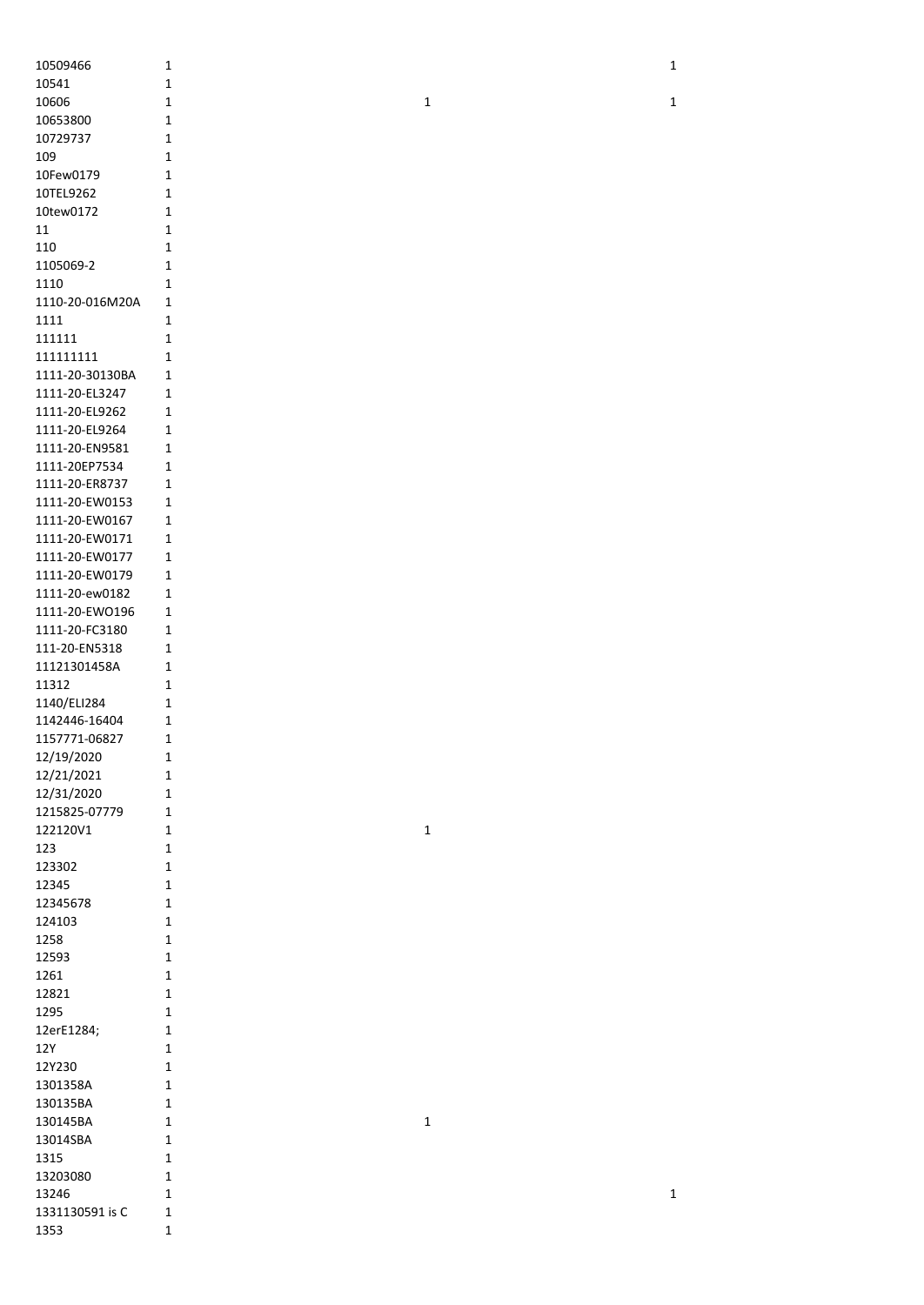| 13551                    | 1                                |
|--------------------------|----------------------------------|
| 1379707                  | 1                                |
| 13827<br>13854           | 1<br>1                           |
| 13978                    | $\overline{1}$                   |
| 14-001dk                 | 1                                |
| 1401002                  | 1                                |
| 142                      | 1                                |
| 1424                     | 1                                |
| 144414                   | $\mathbf{1}$                     |
| 1450<br>14665560         | 1<br>1                           |
| 147025                   | 1                                |
| 15                       | 1                                |
| 150                      | 1                                |
| 150170                   | 1                                |
| 1508597-0525             | 1                                |
| 15129                    | 1                                |
| 1515<br>153              | 1<br>1                           |
| 15318                    | 1                                |
| 155BA                    | $\overline{1}$                   |
| 1565807                  | $\overline{1}$                   |
| 1569657-05910            | 1                                |
| 1573035                  | 1                                |
| 1573925                  | 1                                |
| 1577943-09192            | 1                                |
| 15780<br>1589703         | 1<br>1                           |
| 1604397-04813            | 1                                |
| 1605868-09765            | 1                                |
| 1621146-00               | 1                                |
| 16255                    | 1                                |
| 163180                   | $\overline{1}$                   |
| 164                      | $\overline{1}$                   |
| 1645049                  | 1                                |
| 165                      | 1                                |
| 166701<br>16803          | 1<br>1                           |
| 1683742                  | 1                                |
| 16838                    | 1                                |
| 1685882                  | $\overline{1}$                   |
| 16876                    | 1                                |
| 1696463-04044            | 1                                |
| 170                      | 1                                |
| 1704600-02586<br>1707783 | 1<br>1                           |
| 171                      | 1                                |
| 17121                    | $\overline{1}$                   |
| 173                      | 1                                |
| 176                      | 1                                |
| 177                      | $\overline{1}$                   |
| 178861                   | 1                                |
| 1805020                  | 1                                |
| 1805031                  | $\overline{1}$<br>$\overline{1}$ |
| 1808609<br>1808978       | 1                                |
| 1808986                  | 1                                |
| 181                      | 1                                |
| 1815582-07554            | 1                                |
| 1820096                  | 1                                |
| 1821281                  | 1                                |
| 18262                    | 1                                |
| 1827289-04136            | 1                                |
| 1830                     | $\overline{1}$                   |

1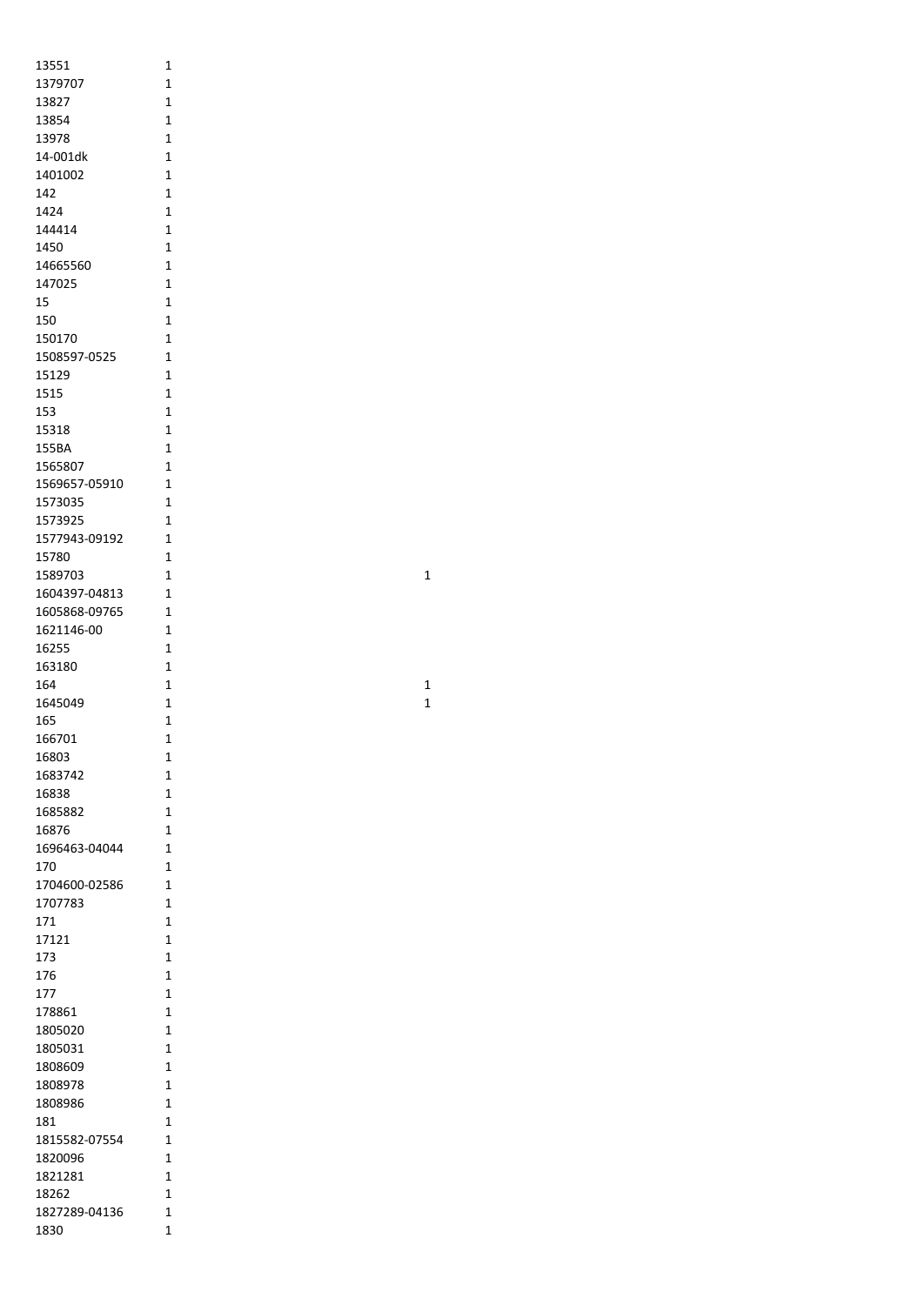| 183599               | $\mathbf 1$                | 1           |             |
|----------------------|----------------------------|-------------|-------------|
| 1840707-03792        | $\mathbf 1$                |             |             |
| 187                  | $\mathbf 1$                |             |             |
| 1896589              | $\mathbf 1$                |             |             |
| 1896957              | 1                          |             |             |
| 1903359-04281        | 1                          |             |             |
| 1911542              | 1                          |             | $\mathbf 1$ |
| 19158                | 1                          |             |             |
| 1928908              | 1                          |             |             |
| 195 MDV              | $\mathbf{1}$               |             |             |
| 195518-06399         | 1                          |             |             |
| 196                  | $\mathbf 1$                |             |             |
| 196715               | 1                          |             |             |
| 1979710              | 1                          |             |             |
| 1980                 | $\mathbf 1$                |             |             |
| 198341-1562          | 1                          |             |             |
| 199                  | $\mathbf{1}$               |             |             |
| 19EW0158             | 1                          |             |             |
| 1ac3a                | 1                          |             |             |
| 1B002A               | 1                          |             |             |
| 1B003A               | $\mathbf{1}$               | $\mathbf 1$ |             |
| 1D014A               | 1                          |             |             |
| 1E3590               | $\mathbf{1}$               |             |             |
| 1EJ1685              | $\mathbf 1$                |             |             |
| 1EL9261              | $\mathbf 1$                |             |             |
| 1EN6199              | 1                          |             |             |
| 1EW0181              | $\mathbf 1$                |             |             |
| 1L3948               | $\mathbf 1$                |             | $\mathbf 1$ |
| 1N6199               | $\mathbf 1$                |             |             |
| 1-N6201              | 1                          |             |             |
| $1st$                | 1                          |             |             |
| 1st Dose             | $\mathbf 1$                |             | $\mathbf 1$ |
| 1ST DOSE SOQUEL      | 1                          |             |             |
| 1st dose: 7533       | 1                          |             |             |
| 1st-EW0153 and       | 1                          |             |             |
|                      |                            |             |             |
| 1st Lot # EW520      | 1                          |             |             |
| 1st: EL9262; 2n      | 1                          |             |             |
| 1st: EN6201. 2       | 1                          |             |             |
| 1st: EP6955 2nd      | $\mathbf 1$                |             |             |
| 1st: ER8733 2nd      | $\mathbf 1$                |             |             |
| 1W0153               | $\mathbf 1$                |             |             |
| 2.10903E+14          | $\mathbf{1}$               |             |             |
| 201208A              | 1                          |             |             |
| 20145BA              | 1                          |             |             |
| 20201216-1           | $\mathbf 1$                |             |             |
| 202038               | $\mathbf 1$                |             |             |
| 20210119F EL014      | $\mathbf 1$                |             |             |
| 20210831 Starte      | 1                          |             |             |
| 20254561             | 1                          |             |             |
| 20357-04             | $\mathbf 1$                |             |             |
| 20358-02             | $\mathbf 1$                |             |             |
| 20359-01             | $\mathbf 1$                |             |             |
| 20360-01             | $\mathbf 1$<br>$\mathbf 1$ |             |             |
| 20362-01             | 1                          |             |             |
| 20363-01<br>20363-03 | 1                          |             |             |
| 20364-01             | $\mathbf 1$                |             |             |
| 20364-02             | $\mathbf 1$                |             |             |
| 203A21               | $\mathbf 1$                |             |             |
| 203A21A              | $\mathbf{1}$               |             |             |
| 205                  | $\mathbf{1}$               |             |             |
| 205A21A              | $\mathbf{1}$               |             |             |
| 206                  | $\mathbf{1}$               |             |             |
| 2062044              | 1                          |             |             |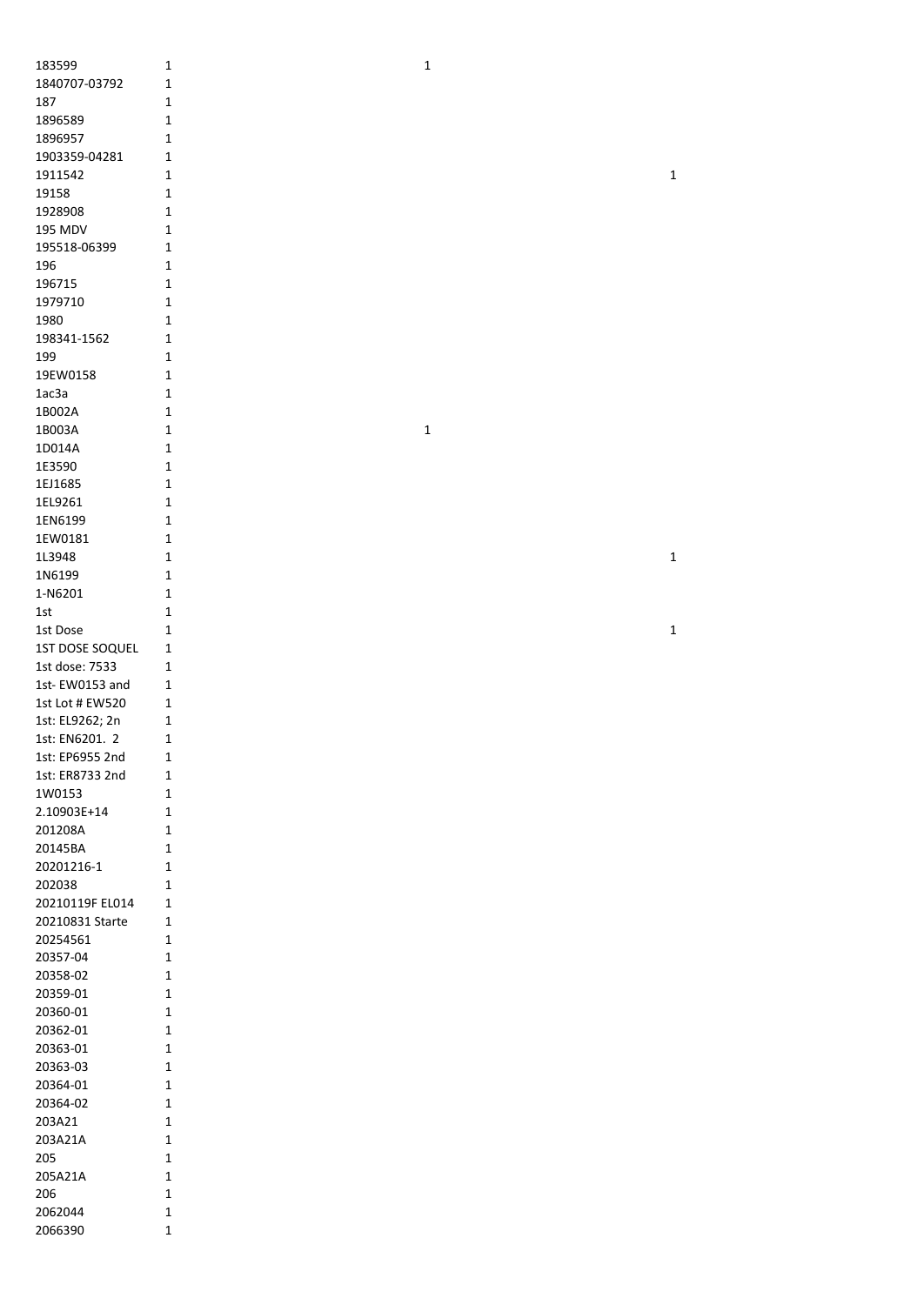| 206A21A               | 1                   |
|-----------------------|---------------------|
| 207A21A               | 1                   |
| 208<br>20921163       | 1<br>1              |
| 2101713               | 1                   |
| 210416-072            | 1                   |
| 210421-053            | 1                   |
| 210607-006            | 1                   |
| 21084                 | 1                   |
| 2112021<br>211A21A    | 1<br>1              |
| 213302                | 1                   |
| 2135554-02222         | 1                   |
| 213711498             | 1                   |
| 2159791-05793         | 1                   |
| 21645576              | 1                   |
| 2179973-05740         | 1                   |
| 2192050<br>21E97HK    | 1<br>1              |
| 220395                | $\overline{1}$      |
| 2206                  | 1                   |
| 2212022               | 1                   |
| 2221486               | 1                   |
| 22277DK               | $\overline{1}$      |
| 2242639               | 1                   |
| 2245965               | 1                   |
| 2256<br>2277253       | 1<br>1              |
| 2280                  | 1                   |
| 2287422               | 1                   |
| 2294                  | 1                   |
| 23                    | 1                   |
| 2300931               | 1                   |
| 23183                 | 1                   |
| 2325                  | $\mathbf{1}$        |
| 240720                | 1                   |
| 245230                | $\overline{1}$      |
| 2496067<br>2505       | 1<br>1              |
| 2531                  | 1                   |
| 2558                  | $\overline{1}$      |
| 256452                | 1                   |
| 2587                  | 1                   |
| 2589                  | 1                   |
| 2593                  | $\overline{1}$      |
| 2605                  | 1<br>$\overline{1}$ |
| 2606<br>2613ER2613    | 1                   |
| 261426286             | 1                   |
| 261628052             | 1                   |
| 26566                 | 1                   |
| 2683                  | 1                   |
| 2685                  | 1                   |
| 281268                | 1                   |
| 283                   | 1                   |
| 28732<br>29267-1000-2 | 1<br>1              |
| 2948                  | 1                   |
| 2955291-06152         | 1                   |
| 2FF2589               | 1                   |
| 2L3247                | 1                   |
| 219263                | 1                   |
| 2lc3p                 | 1                   |
| 2m9809                | 1                   |
| 2N6200                | 1                   |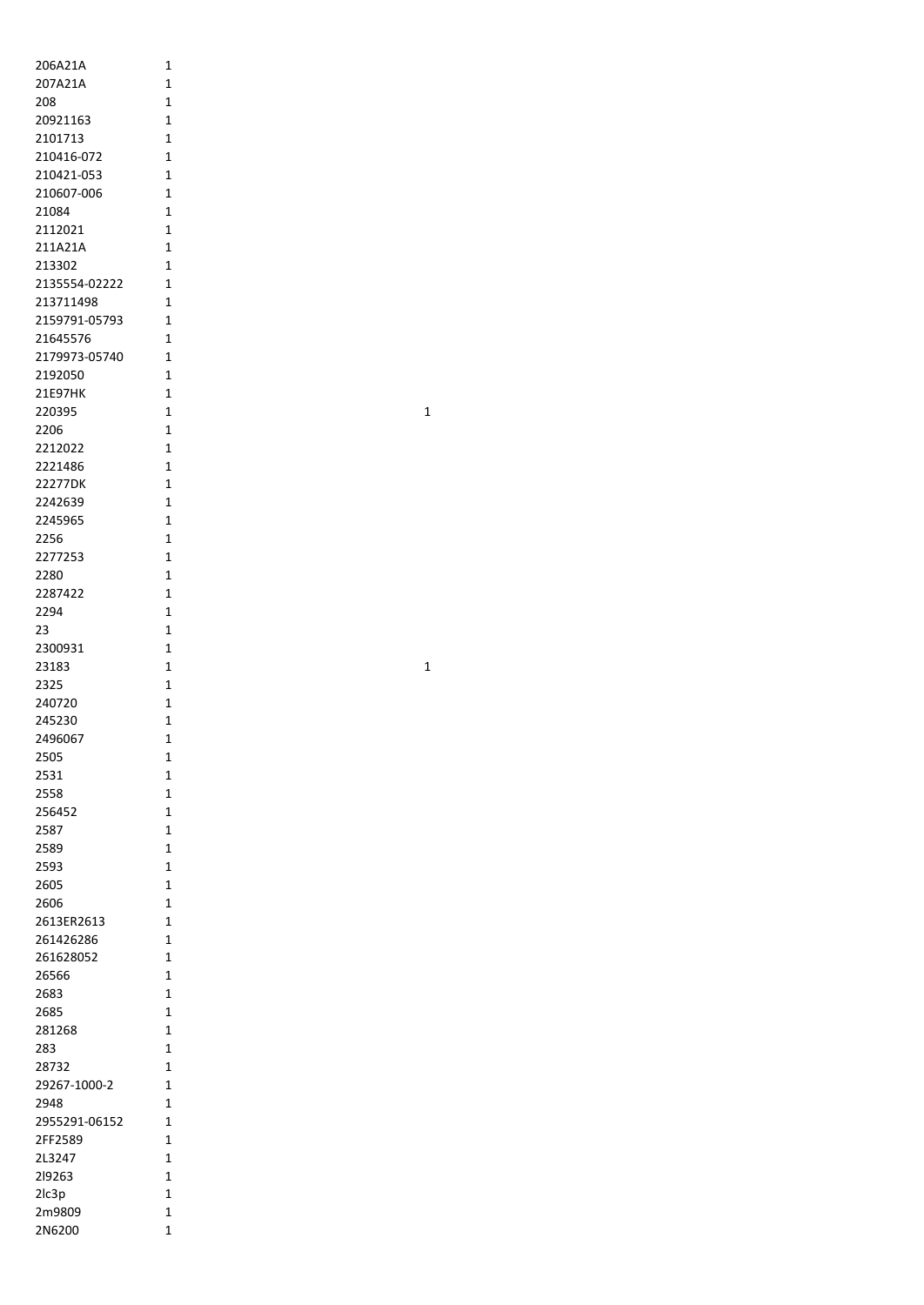| 2P7533          | 1              |
|-----------------|----------------|
| 2P7534          | 1              |
| 2u6172          | 1              |
| 2W0175 or ZL017 | 1              |
| 2w0182          | 1              |
| 2W0510          | 1              |
| 2Z638           | 1              |
| 3.00094E+11     | 1              |
| 3/26/2021       | 1              |
| 30/30 BA        | 1              |
| 30/308A         | 1              |
| 30/35BA         | 1              |
| 3001117354      | $\overline{1}$ |
| 3001558A        | $\overline{1}$ |
| 3011358A        | 1              |
| 3011588A        | 1              |
| 301208A         | 1              |
| 301215BA        | 1              |
| 30125A          | 1              |
| 30125RA         | 1              |
| 30130           | 1              |
| 301300A         | 1              |
| 301301a         | 1              |
| 3013041         | 1              |
| 3013058A        | 1              |
| 301305A         | 1              |
| 301305b         | 1              |
| 301306A         | 1              |
| 301308 A        | 1              |
| 30130819        | 1              |
| 3013081A        | 1              |
| 30130824        | 1              |
| 3013087         | 1              |
| 3013089         | 1              |
| 301308A Covid-1 | 1              |
| 301309A         | 1              |
| 301309ba        | 1              |
| 30130A          | 1              |
| 30130B4         | 1              |
| 30130BAWA       | 1              |
| 30130BN         | 1              |
| 30130BT         | 1              |
| 30130D7         | 1              |
| 30130DH         | 1              |
| 30130HA         | 1              |
| 30130RA         | 1              |
| 30130SA         | 1              |
| 3013281         | 1              |
| 30134BA         | 1              |
| 30135           | 1              |
| 30135?A         | 1              |
| 30135134        | 1              |
| 3013513A        | 1              |
| 301351ba        | 1              |
| 301355a         | 1              |
| 3013563A        | 1              |
| 301358          | 1              |
| 3013580         | 1              |
| 301358ba        | 1              |
| 301358H         | 1              |
| 301358N         | 1              |
| 30135AB         | 1              |
| 30135b19        | 1              |
| 30135B1A        | 1              |
| 30135B2         | 1              |
|                 |                |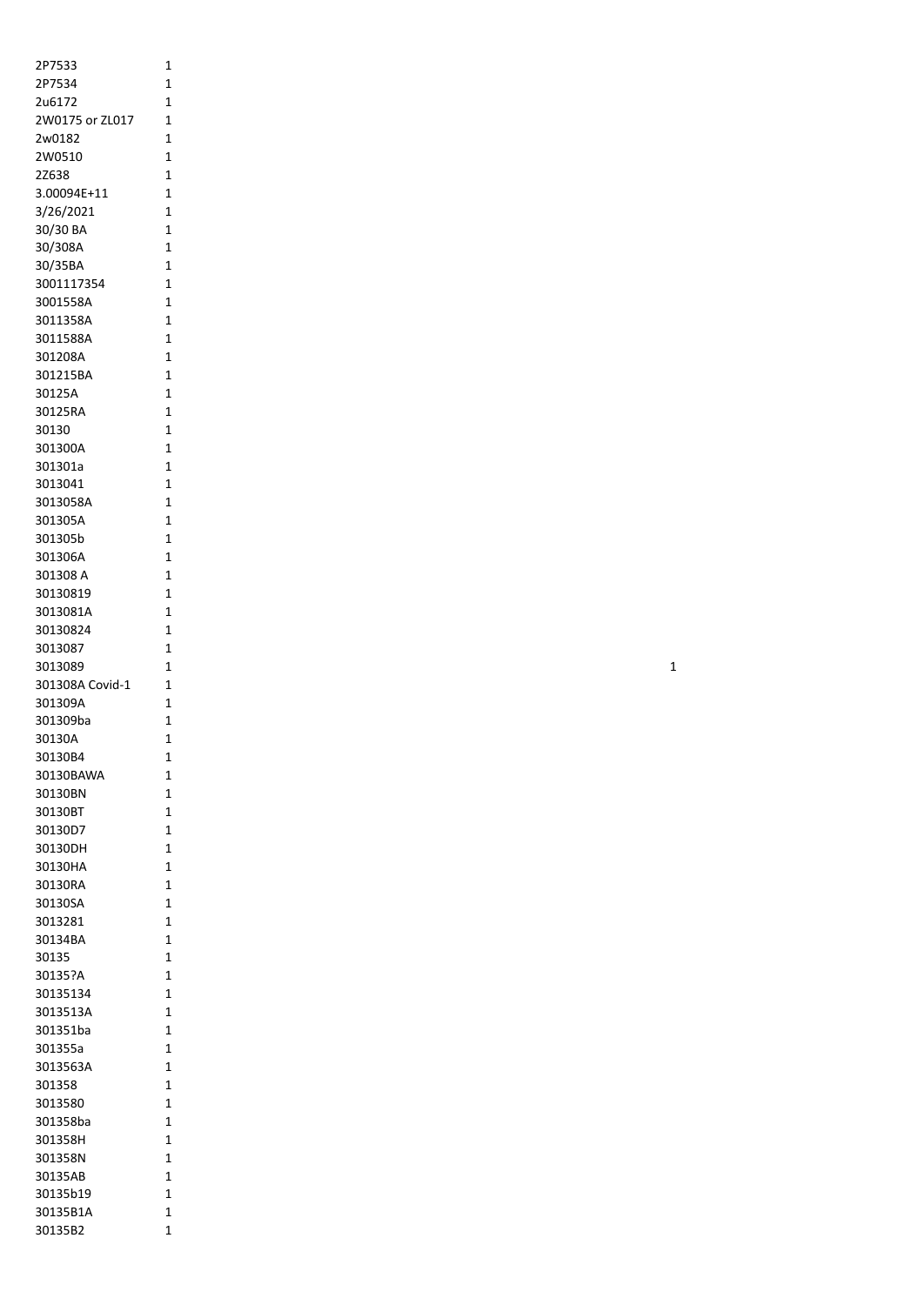| 30135BA CVN73   | 1            |
|-----------------|--------------|
| 30135bn         | 1            |
| 30135PA         | 1            |
| 30135VA         | 1            |
|                 |              |
| 30138a          | 1            |
| 3013-8A         | 1            |
| 3013BA          | 1            |
| 3013DBA         | 1            |
| 3013I8A         | 1            |
| 3013JBA         | 1            |
| 3013O8A         | 1            |
| 3013SB14        | 1            |
| 3013u8a         | 1            |
| 3014 SBA        | 1            |
| 3014500A        | 1            |
| 3014501A        | 1            |
| 30145134        | 1            |
| 301453A         | 1            |
|                 |              |
| 301455BA        | 1            |
| 30145814        | 1            |
| 30145819        | 1            |
| 3014587         | 1            |
| 301458B         | 1            |
| 301458ba        | 1            |
| 301458QA        | 1            |
| 30145A          | 1            |
| 30145B2         | 1            |
| 30145BA Exp: 11 | 1            |
| 30145BAPfizer   | 1            |
| 3014758A        | 1            |
|                 |              |
| 301485A         | 1            |
| 301488A         | 1            |
| 30148A          | 1            |
| 3014BA          | 1            |
| 3014I8A         | 1            |
| 3014SRA         | 1            |
| 301505a         | 1            |
| 30155           | 1            |
| 30155 BA        | 1            |
| 301558          | 1            |
| 30155814        | 1            |
| 3015581A        | 1            |
| 3015582         | 1            |
| 3015584         | 1            |
| 301558BA        | 1            |
|                 |              |
| 30155A          | 1            |
| 30155AB         | $\mathbf{1}$ |
| 30155B          | 1            |
| 30155B1         | 1            |
| 30155BA09       | 1            |
| 30155BA1        | 1            |
| 30155BS         | 1            |
| 30155NA         | 1            |
| 30158A          | 1            |
| 3015s8a         | 1            |
| 3015t8a         | 1            |
| 3018            | 1            |
| 301B08A         | 1            |
|                 |              |
| 30230BA         | 1            |
| 30235ba         | 1            |
| 302558A         | 1            |
| 303080          | 1            |
| 303081A         | 1            |
| 3030BA          | 1            |
| 30315ba         | $\mathbf 1$  |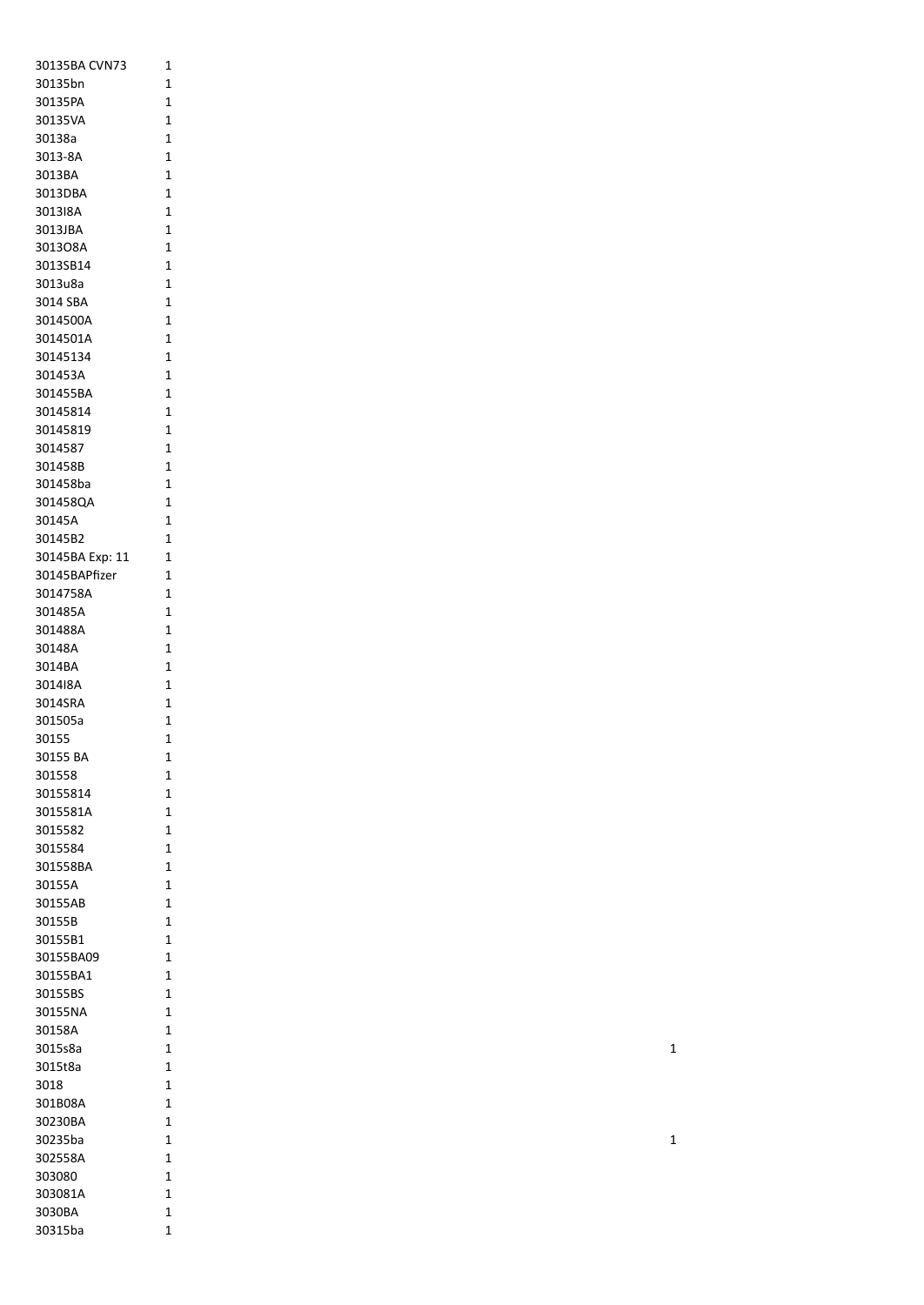| 303259A              | 1              |
|----------------------|----------------|
| 30330BA              | 1              |
| 30358A               | 1              |
| 304458A              | 1              |
| 304558A              | 1              |
| 3045BA               | 1              |
| 30558a               | $\overline{1}$ |
| 3055BA               | 1              |
| 3073087A             | 1              |
| 3078                 | 1              |
| 308301a              | 1              |
| 308A                 | 1              |
| 308D320              | 1              |
| 3099                 | 1              |
| 30B08A               | 1              |
| 30B0BA               | 1              |
| 30B5BA               | $\overline{1}$ |
| 30i35BA              | 1              |
| 30IU58A              | 1              |
| 30K15BA              | 1              |
| 30l250A              | 1              |
| 30I308A              | 1              |
| 3101                 | $\overline{1}$ |
| 310258A              | $\overline{1}$ |
| 31030ba              | $\overline{1}$ |
| 31035BA              | 1              |
| 310458A              | 1              |
| 3105805              | 1              |
| 31093                | 1              |
| 31135BA              | $\overline{1}$ |
| 3150                 | $\overline{1}$ |
| 318U                 | 1              |
|                      | 1              |
| 31-Jul-21            |                |
| 32/25/BH             | 1<br>1         |
| 320208D<br>3202302BD | 1              |
|                      | 1              |
| 320308<br>32030801   | 1              |
|                      |                |
| 32030811             | 1              |
| 320308BD             | 1<br>1         |
| 32030B8<br>32030ba   | $\overline{1}$ |
|                      | 1              |
| 32030bf              | 1              |
| 32030OBD<br>320328d  | $\overline{1}$ |
|                      | 1              |
| 320380<br>320398D    | $\overline{1}$ |
| 3203DBD              |                |
|                      | 1              |
| 3205080              | 1              |
| 3230308b             | 1              |
| 32-3080              | 1              |
| 3257                 | 1              |
| 32D308D              | 1              |
| 32D30BD              | $\overline{1}$ |
| 33                   | $\overline{1}$ |
| 3302680              | 1              |
| 3302880              | 1              |
| 33056bd              | 1              |
| 341058A              | 1              |
| 34135BA              | 1              |
| 341458A              | 1              |
| 345                  | 1              |
| 3461                 | 1              |
| 3483                 | 1              |
| 3483939-03724        | 1              |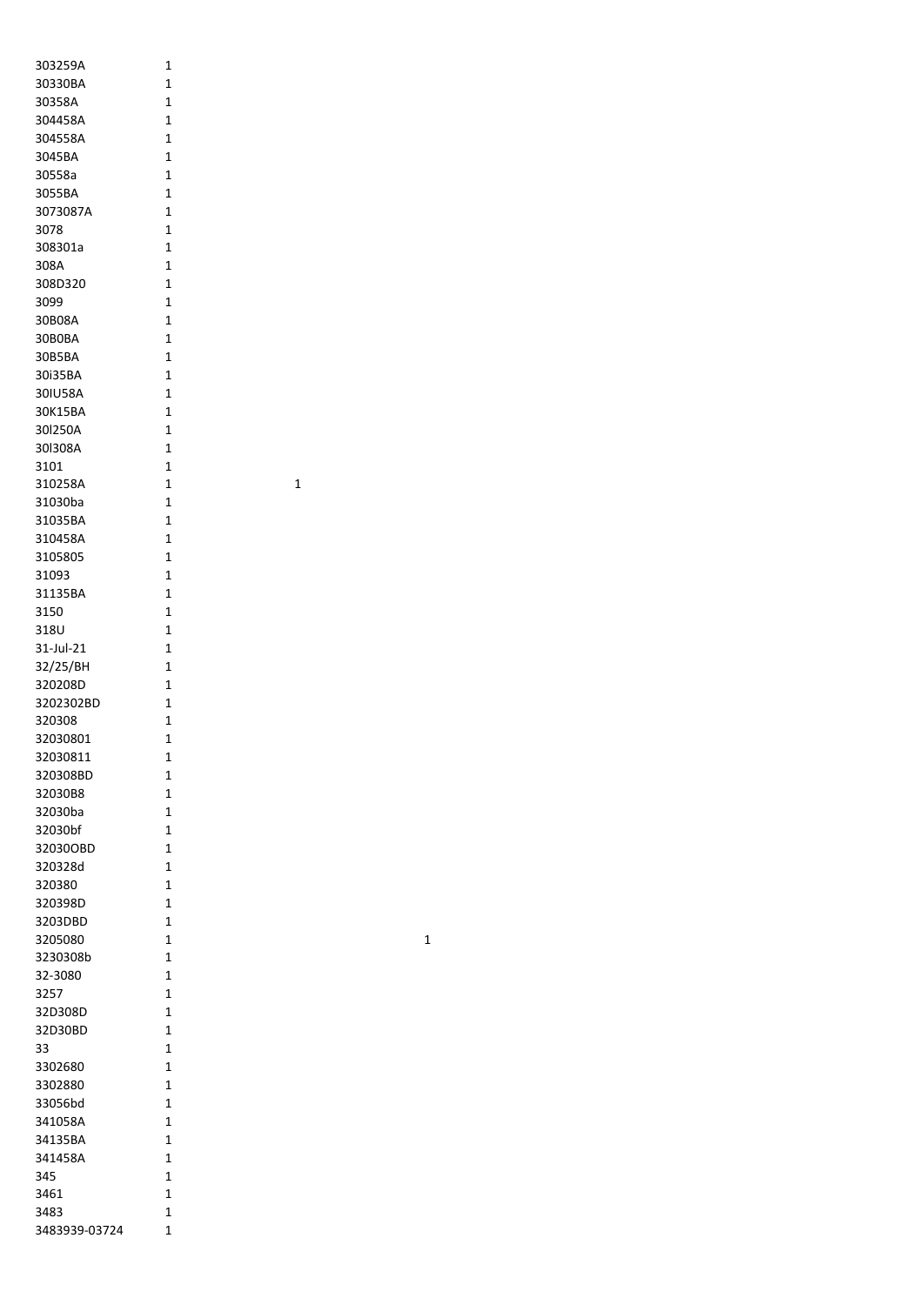| 351             | 1              |
|-----------------|----------------|
| 35234743        | 1              |
| 35235643        | 1              |
| 3533            | 1              |
| 3554            | 1              |
| 3592            | 1              |
| 35926710001     | 1              |
| 361458A         | 1              |
| 3749            | 1              |
| 3758            | 1              |
| 3781            | 1              |
| 379940          | 1              |
| 38145BA         | 1              |
| 383902784       | 1              |
| 3901358A        | 1              |
| 3906            | 1              |
| 391458s         | 1              |
| 39558A          | 1              |
| 3CCBIEN6206     | 1              |
| 3d145Bb         | 1              |
| 3d3sBA          | 1              |
| 3EN5318         | 1              |
| 3h5318          | 1              |
| 3k5730          | 1              |
| 3k9231          | 1              |
| 3L3249          | 1              |
| 3L9261          | 1              |
| 3N531           | $\overline{1}$ |
| 3N6201          | 1              |
| 3n6203          | 1              |
| 3N6206          | 1              |
|                 |                |
| 3N6207          | 1<br>1         |
| 3N6Z06          |                |
| 3O135BA         | 1              |
| 30155BA         | 1              |
| 3Q135BA         | 1              |
| 3R2613          | 1              |
| 3U13P8A         | $\overline{1}$ |
| 3u358A          | $\overline{1}$ |
| 3V1308A         | 1              |
| 3w0170          | 1              |
| 4/21/2021 OCDPH | 1              |
| 40              | 1              |
| 406298885       | 1              |
| 40821           | 1              |
| 4086539         | 1              |
| 409017123       | 1              |
| 410619          | 1              |
| 4109            | 1              |
| 4121 EL 1283    | 1              |
| 4121 EL1283     | 1              |
| 4121EL1283      | 1              |
| 41297301        | 1              |
| 4130121         | 1              |
| 4145741-16036   | 1              |
| 4147950978      | 1              |
| 41686           | 1              |
| 4178            | 1              |
| 42              | 1              |
| 42321           | 1              |
| 428068          | 1              |
| 42L20A          | 1              |
| 43246           | 1              |
| 438             | 1              |
| 453452          | 1              |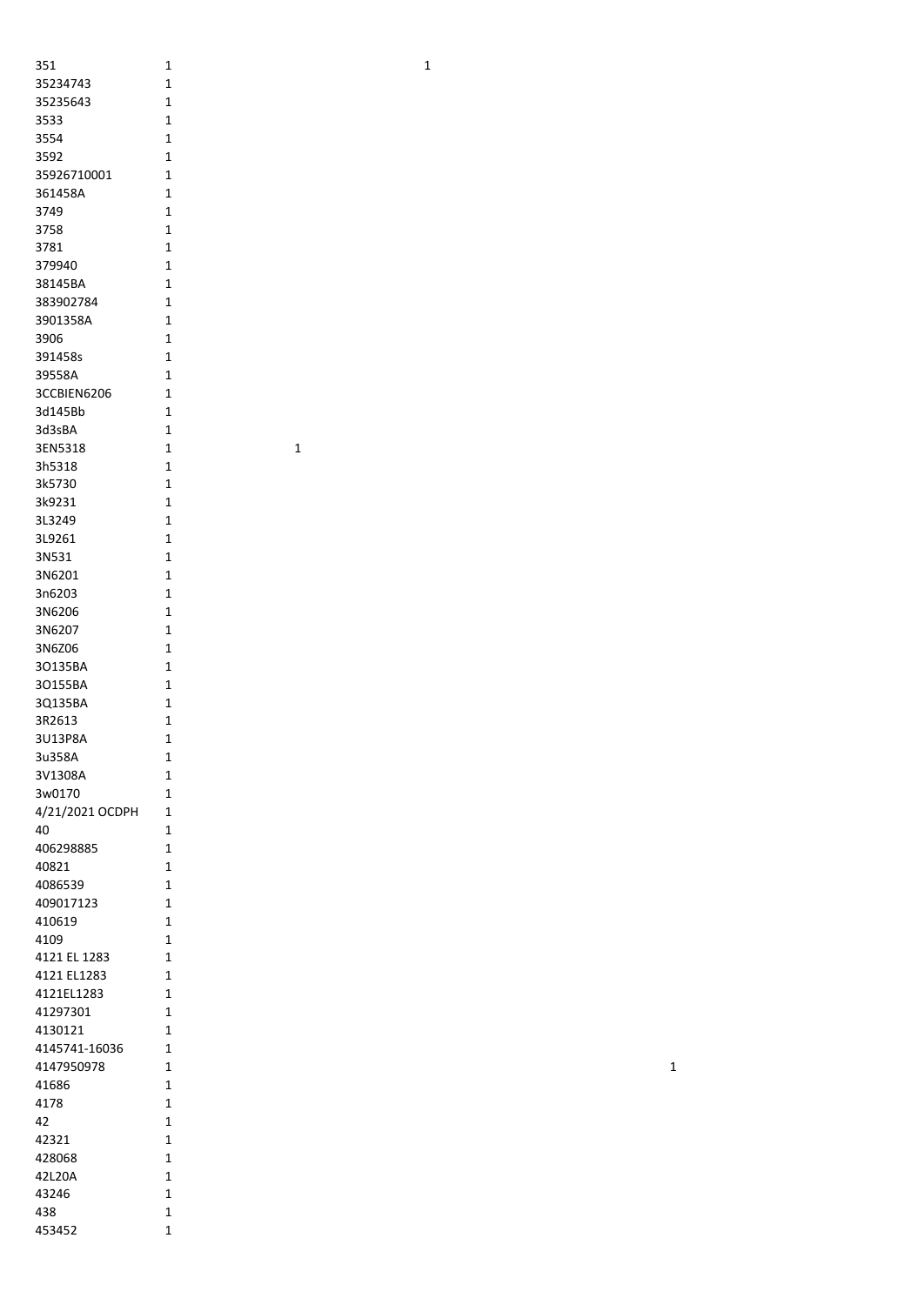| 4537                               | $\mathbf 1$      |             |             |             |
|------------------------------------|------------------|-------------|-------------|-------------|
| 45720455                           | $\mathbf 1$      |             |             |             |
|                                    |                  |             |             |             |
| 4601                               | $\mathbf 1$      |             |             | $\mathbf 1$ |
| 463197                             | $\mathbf 1$      |             |             |             |
| 464847                             | $\mathbf 1$      |             |             |             |
| 4664                               | $\mathbf 1$      |             |             |             |
| 4696                               | $\mathbf 1$      |             |             |             |
| 4737                               | $\mathbf 1$      |             |             | $\mathbf 1$ |
| 47823300                           | $\mathbf 1$      |             |             |             |
| 4789349431                         | $\mathbf 1$      |             |             |             |
| 47Y11M24D                          | $\mathbf 1$      |             |             |             |
| 484                                | $\mathbf 1$      |             |             |             |
|                                    |                  |             |             |             |
| 4856                               | $\mathbf 1$      |             |             |             |
| 4917                               | $\mathbf{1}$     |             |             |             |
| 49899                              | $\mathbf{1}$     |             |             |             |
| 4c9231                             | $\mathbf{1}$     |             |             |             |
| 4E                                 | $\mathbf{1}$     |             |             |             |
| 4ER8727                            | $\mathbf{1}$     |             |             |             |
| 5.5-6 585                          | $\mathbf{1}$     |             |             |             |
| 5.92671E+11                        | $\mathbf{1}$     |             |             |             |
| 5/31 EL 3249                       | $\mathbf{1}$     |             |             |             |
|                                    |                  |             |             |             |
| 500                                | $\mathbf{1}$     |             |             |             |
| 500811438                          | $\mathbf 1$      |             |             |             |
| 5050                               | $\mathbf{1}$     |             |             |             |
| 50EL3249                           | $\mathbf{1}$     |             |             |             |
| 50ER8729                           | $\mathbf{1}$     |             |             |             |
| 50fc3182                           | $\mathbf{1}$     |             |             |             |
| 5121                               | $\mathbf{1}$     |             |             |             |
| 5130                               | $\mathbf{1}$     |             |             |             |
| 513112021                          | $\mathbf 1$      |             |             |             |
|                                    |                  |             |             |             |
| 513747                             | $\mathbf 1$      |             |             |             |
| 5257                               | $\mathbf{1}$     |             |             |             |
| 5260082                            | $\mathbf{1}$     |             |             |             |
| 5317                               | $\mathbf{1}$     |             |             | $\mathbf 1$ |
| 534                                | $\mathbf 1$      |             |             |             |
| 5372                               | $\mathbf 1$      | $\mathbf 1$ |             |             |
| 540205009                          | $\mathbf 1$      |             |             |             |
| 545                                | $\mathbf 1$      |             |             |             |
|                                    |                  |             |             |             |
| 547334                             | $\mathbf 1$      |             |             |             |
| 549616                             | $\mathbf 1$      | $\mathbf 1$ |             |             |
| 5535143                            | $\mathbf{1}$     |             |             |             |
| 558839                             | $\mathbf{1}$     |             |             |             |
| 55AA15601                          | $\mathbf{1}$     |             |             |             |
| 563247                             | $\mathbf{1}$     |             | $\mathbf 1$ | $\mathbf 1$ |
| 5729                               | $\mathbf{1}$     |             |             |             |
| 5734                               | $\mathbf{1}$     |             |             |             |
| 581035                             |                  |             |             |             |
|                                    | $\mathbf{1}$     |             |             |             |
| 584                                | $\mathbf 1$      |             |             |             |
| 58448                              | $\mathbf 1$      |             |             |             |
| 5864                               | $\mathbf 1$      |             | $\mathbf 1$ |             |
| 588056                             | 1                |             |             |             |
| 59257-1000-03                      | 1                |             |             |             |
| 59267 - 1000 -                     | $\mathbf{1}$     |             |             |             |
| 59267 1000 01                      | $\mathbf{1}$     |             |             |             |
| 592671                             | $\mathbf 1$      |             |             |             |
|                                    |                  |             |             |             |
| 59267-1000                         | $\mathbf{1}$     |             |             |             |
| 59267-1000-0                       | $\mathbf{1}$     |             |             |             |
| 59267-1000-016                     | $\mathbf{1}$     |             | $\mathbf 1$ | $\mathbf 1$ |
| 59267-1000-01 d                    | $\mathbf 1$      |             |             |             |
| 59267-1000-02.                     | $\mathbf 1$      |             |             |             |
| 59267-1000-02/E                    | $\mathbf{1}$     |             |             |             |
| 59267-100-01                       | $\mathbf{1}$     | $\mathbf 1$ |             |             |
| 59267-1000-1 59                    |                  |             |             |             |
|                                    |                  |             |             |             |
|                                    | $\mathbf{1}$     |             |             |             |
| 59267-1000-1/EH<br>59267-1000-1/EW | 1<br>$\mathbf 1$ |             |             |             |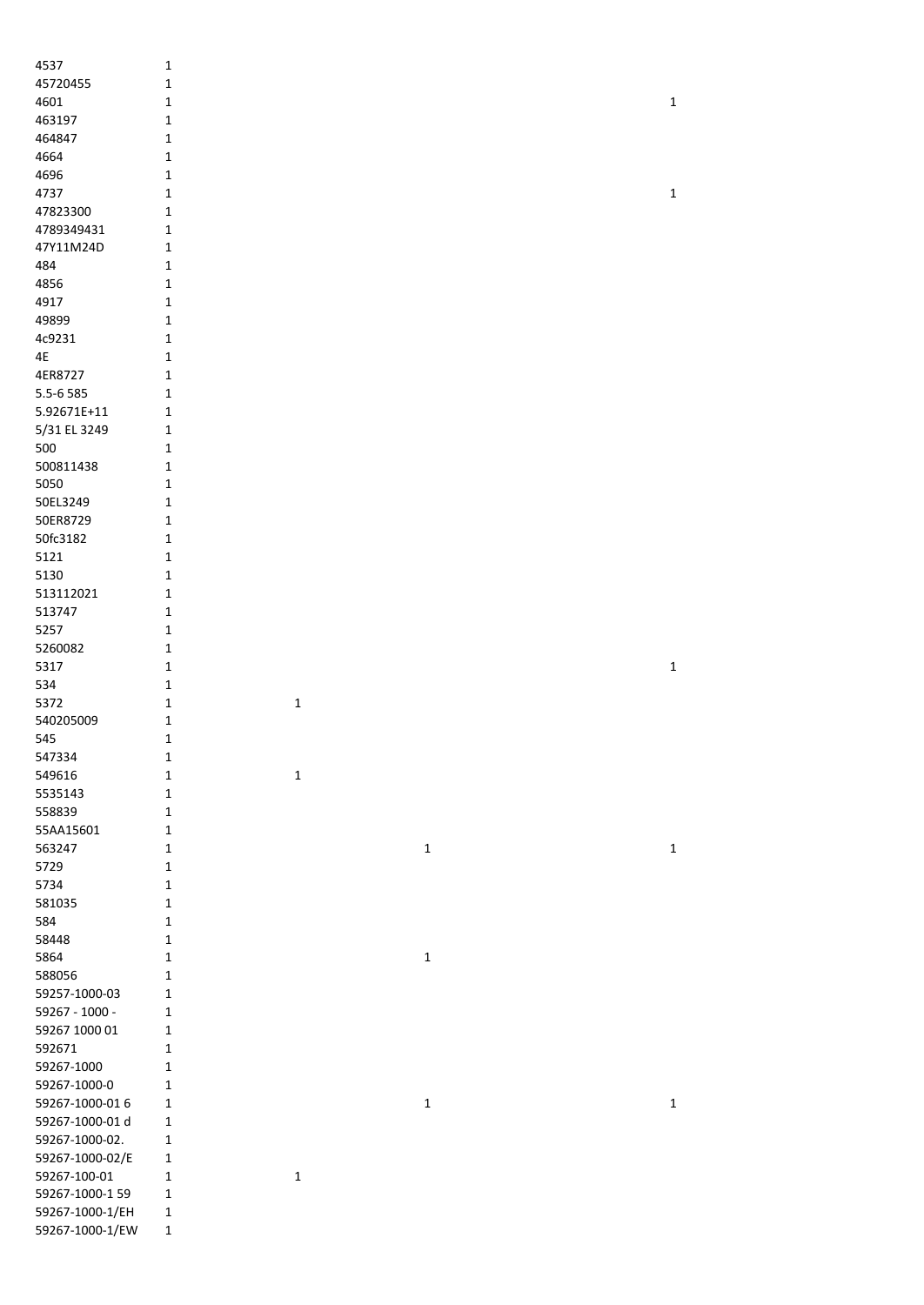| 59267-1000-2 FF | 1              |
|-----------------|----------------|
| 59267100023     | 1              |
| 59267-1025-01   | 1              |
|                 | 1              |
| 5927            |                |
| 59271-1000-2    | 1              |
| 59367           | 1              |
| 599             | $\overline{1}$ |
| 5c3184          | 1              |
| 5E6280          | 1              |
| 5EN5318         | 1              |
| 5EW0182         | $\mathbf 1$    |
| 5KS730          | 1              |
| 5L1284          | $\overline{1}$ |
| 5L3248          | 1              |
| 5L9264          | 1              |
|                 |                |
| 5P7534          | 1              |
| 5r8731          | $\overline{1}$ |
| 5W0150          | $\overline{1}$ |
| 5W0179          | $\overline{1}$ |
| 5W0196          | $\overline{1}$ |
| 6               | $\overline{1}$ |
| 601458A         | $\overline{1}$ |
| 60202           | 1              |
| 6020879         | 1              |
| 6022702         | 1              |
|                 |                |
| 6022718         | 1              |
| 6022905         | 1              |
| 6023017         | 1              |
| 6023110         | 1              |
| 6023134         | 1              |
| 6023228         | 1              |
| 6023249         | $\mathbf 1$    |
| 6023251         | $\overline{1}$ |
| 6023606         | 1              |
| 6023680         | $\overline{1}$ |
| 6023716         | 1              |
|                 | 1              |
| 6023773         |                |
| 6023775         | 1              |
| 6023785         | 1              |
| 6023858         | 1              |
| 6023894         | 1              |
| 60240002        | 1              |
| 6026199         | 1              |
| 60EN6201        | 1              |
| 613247          | 1              |
| 6149            | 1              |
| 61898           | 1              |
| 619264          | 1              |
|                 |                |
| 619266          | 1              |
| 61IXM50ZMK45    | 1              |
| 61R84           | 1              |
| 61ts703         | 1              |
| 6202A           | 1              |
| 6202en6204      | 1              |
| 6203995-1927    | 1              |
| 6206 EN         | 1              |
| 6210            | 1              |
| 6288            | 1              |
|                 |                |
| 630.933.1600    | 1              |
| 6307            | 1              |
| 6314            | 1              |
| 6341            | 1              |
| 644368          | 1              |
| 648543          | 1              |
| 6491            | 1              |
|                 |                |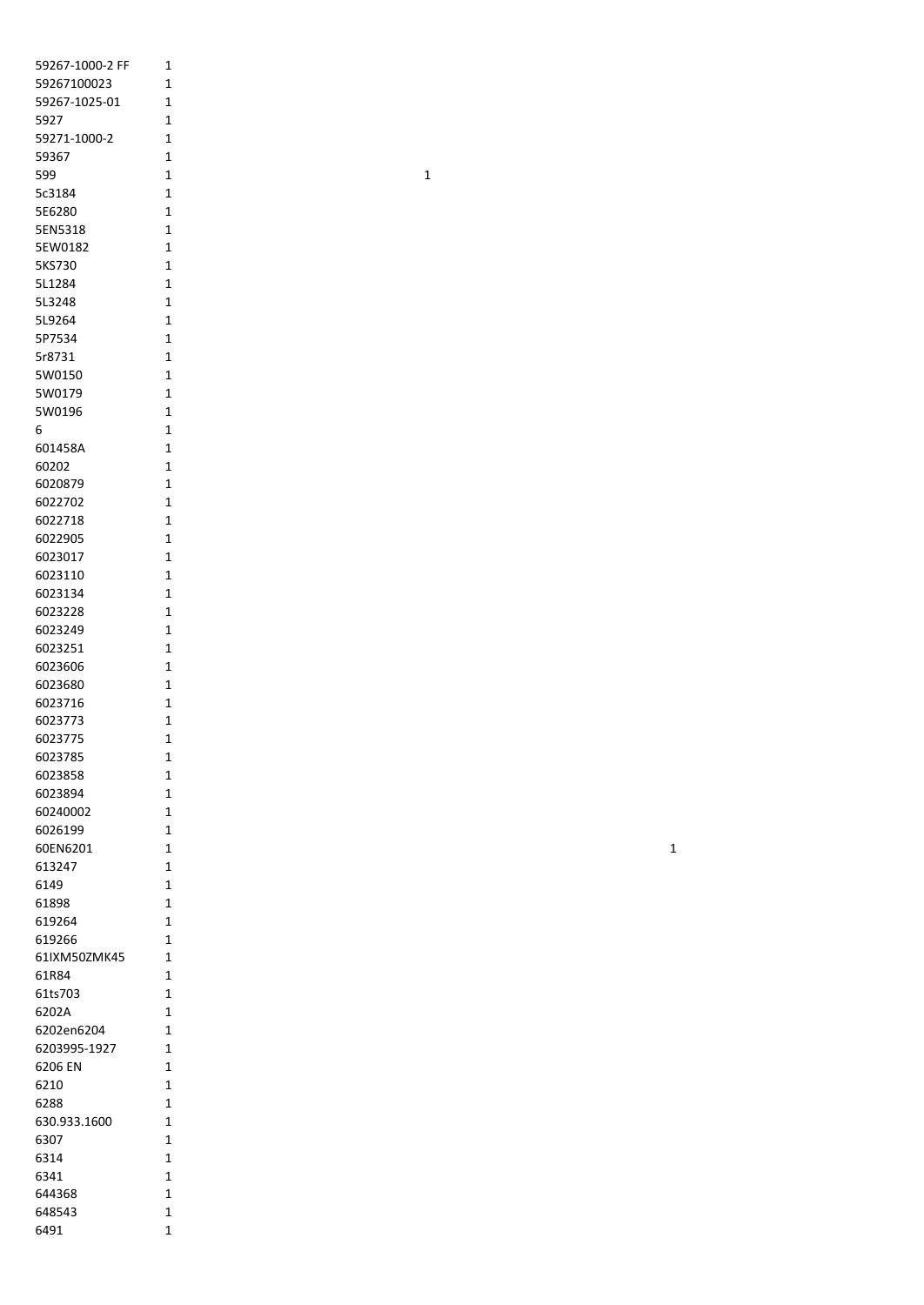| 649223         | 1              |
|----------------|----------------|
|                |                |
| 660-034        | 1              |
| 660046         | 1              |
|                |                |
| 660609         | 1              |
| 660-618        | $\mathbf 1$    |
|                |                |
| 66081203       | $\overline{1}$ |
| 6622653        | 1              |
|                |                |
| 662569         | 1              |
| 666311         | 1              |
|                |                |
| 6703           | $\overline{1}$ |
| 676270842      | 1              |
|                |                |
| 6780           | 1              |
| 67HEK9231      | 1              |
|                |                |
| 685            | 1              |
| 68u6203        | 1              |
|                |                |
| 69             | 1              |
| 69265          | 1              |
|                |                |
| 6930552        | 1              |
| 6H9899         | 1              |
|                |                |
| 6HD7I5RDSGATI2 | $\mathbf{1}$   |
|                | $\overline{1}$ |
| 6j62cy         |                |
| 6N6198         | $\overline{1}$ |
|                |                |
| 6n6198?        | $\overline{1}$ |
| 6n6199         | 1              |
|                |                |
| 6N6205         | $\overline{1}$ |
| 6N620A         | $\overline{1}$ |
|                |                |
| 6N6808         | 1              |
| 6p7533         | 1              |
|                |                |
| 6R8733         | 1              |
| 6R8736         | 1              |
|                |                |
| 6W0168         | 1              |
| 6W0176         | 1              |
|                |                |
| 6w0179         | 1              |
| 6W0198         | 1              |
|                |                |
| 6W0217         | $\overline{1}$ |
| 6wol70         | 1              |
|                |                |
| 7              | 1              |
| 7/21 en6207    | 1              |
|                |                |
| 7/21 ER8727    | 1              |
|                | 1              |
| 7/30/21        |                |
| 7/31/21        | 1              |
| 701095         | 1              |
|                |                |
| 701-424        | $\mathbf{1}$   |
|                | $\mathbf{1}$   |
| 70344972       |                |
| 704AZ1A        | $\overline{1}$ |
| 706-351        | $\overline{1}$ |
|                |                |
| 706-356        | 1              |
|                | 1              |
| 70722662       |                |
| 70821957       | $\overline{1}$ |
|                | $\overline{1}$ |
| 70830393       |                |
| 7131121        | 1              |
|                |                |
| 717650         | 1              |
| 72359-016-4    | 1              |
|                |                |
| 72923nn8       | 1              |
| 730            | 1              |
|                |                |
| 7-31-21        | 1              |
| 7379964        | 1              |
|                |                |
| 7465           | 1              |
| 7481           | 1              |
|                |                |
| 7485           | 1              |
| 757620         | 1              |
|                |                |
| 7590665385     | 1              |
| 766294         | 1              |
|                |                |
| 77             | 1              |
| 772589         | 1              |
|                |                |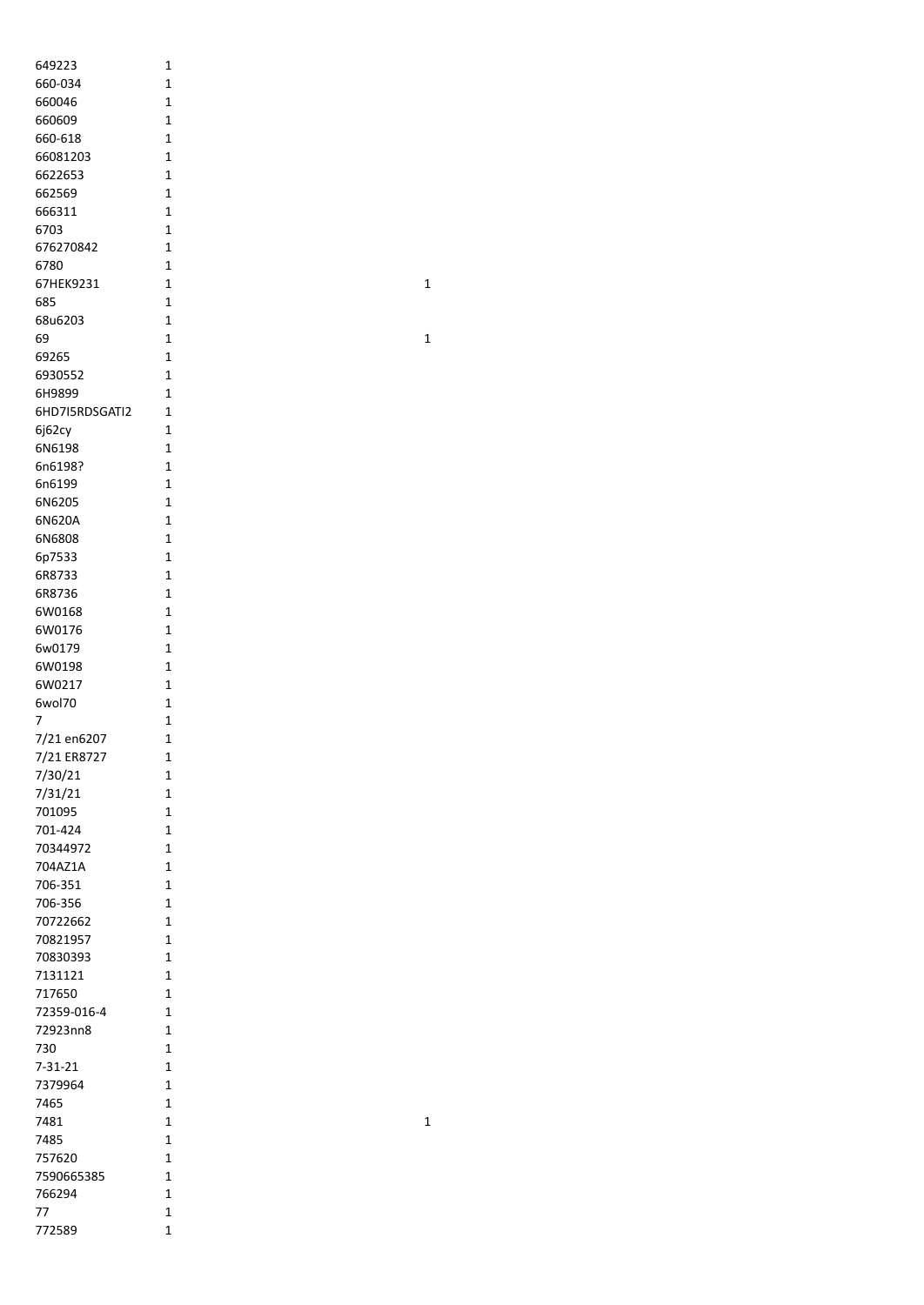| 772714          | $\mathbf 1$  |  |              |             |
|-----------------|--------------|--|--------------|-------------|
| 77299681        | $\mathbf{1}$ |  |              |             |
| 774146          | $\mathbf{1}$ |  |              |             |
| 774-442-3947    | $\mathbf 1$  |  |              |             |
|                 |              |  |              |             |
| 785             | $\mathbf 1$  |  |              |             |
| 7A6780          | $\mathbf 1$  |  |              |             |
| 7A7485          | $\mathbf 1$  |  | $\mathbf 1$  |             |
| 7c3181          | 1            |  |              |             |
| 7CL-12053-78110 | $\mathbf{1}$ |  |              |             |
| 7D8448          | $\mathbf{1}$ |  |              |             |
| 7H8020          | $\mathbf 1$  |  |              |             |
| 7L82            | $1\,$        |  |              |             |
| 8/21 EW0176     | $\mathbf{1}$ |  |              |             |
| 810140          | 1            |  |              |             |
| 8107449710      | $\mathbf{1}$ |  |              |             |
|                 |              |  |              |             |
| 8108            | $\mathbf{1}$ |  |              |             |
| 8121            | $\mathbf 1$  |  |              |             |
| 8121 EW0175     | $1\,$        |  |              |             |
| 813249          | $\mathbf{1}$ |  |              |             |
| 8152021102      | $\mathbf{1}$ |  |              |             |
| 83077           | $\mathbf 1$  |  |              |             |
| 8-31-21 8W0182  | $\mathbf 1$  |  |              |             |
| 8365            | $\mathbf 1$  |  |              |             |
| 8417901         | $\mathbf 1$  |  |              |             |
| 8460242         | $\mathbf 1$  |  |              |             |
| 846846          | 1            |  | $\mathbf{1}$ |             |
|                 |              |  |              |             |
| 84920482        | $\mathbf{1}$ |  |              |             |
| 850278          | $\mathbf{1}$ |  |              |             |
| 854             | $\mathbf 1$  |  |              |             |
| 8609            | $\mathbf 1$  |  |              | $\mathbf 1$ |
| 8721            | $\mathbf 1$  |  |              |             |
| 873             | $\mathbf{1}$ |  |              |             |
| 8734ER          | $\mathbf{1}$ |  |              |             |
| 8735?           | $\mathbf{1}$ |  |              |             |
| 8743            | $\mathbf 1$  |  |              |             |
| 8753            | $\mathbf 1$  |  |              |             |
| 876510          | $\mathbf 1$  |  |              |             |
| 8783            | 1            |  |              |             |
| 878346          | 1            |  |              |             |
|                 |              |  |              |             |
| 882-3451        | $\mathbf 1$  |  |              |             |
| 8836            | $\mathbf 1$  |  |              |             |
| 8839            | $\mathbf 1$  |  |              |             |
| 8846            | $\mathbf 1$  |  |              |             |
| 8889            | $\mathbf 1$  |  |              |             |
| 89-82           | $\mathbf 1$  |  |              |             |
| 813246          | $\mathbf 1$  |  |              |             |
| 8m9810          | $\mathbf 1$  |  |              |             |
| 8N6201          | $\mathbf 1$  |  |              |             |
| 8N6208          | $\mathbf 1$  |  |              |             |
| 8ND5318         | $\mathbf 1$  |  |              |             |
| 8R8731          | $\mathbf{1}$ |  |              |             |
| 8tw0161         | $\mathbf 1$  |  |              |             |
|                 |              |  |              |             |
| 8v6200          | $\mathbf 1$  |  |              |             |
| 8w0175          | $\mathbf 1$  |  |              |             |
| 8w0187          | $\mathbf 1$  |  |              |             |
| 8WOLFL          | $\mathbf 1$  |  |              |             |
| 900 MacArthur   | $\mathbf{1}$ |  |              |             |
| 9092021         | $\mathbf 1$  |  |              |             |
| 90JT            | $\mathbf 1$  |  |              | $\mathbf 1$ |
| 9101138         | $\mathbf{1}$ |  |              |             |
| 91045BA         | $\mathbf{1}$ |  |              |             |
|                 |              |  |              |             |
| 91300 CPT(R)    | $\mathbf{1}$ |  |              |             |
| 913247          | $\mathbf{1}$ |  |              |             |
| 92<br>9231EK    | $\mathbf 1$  |  |              | $\mathbf 1$ |
|                 | $\mathbf 1$  |  |              |             |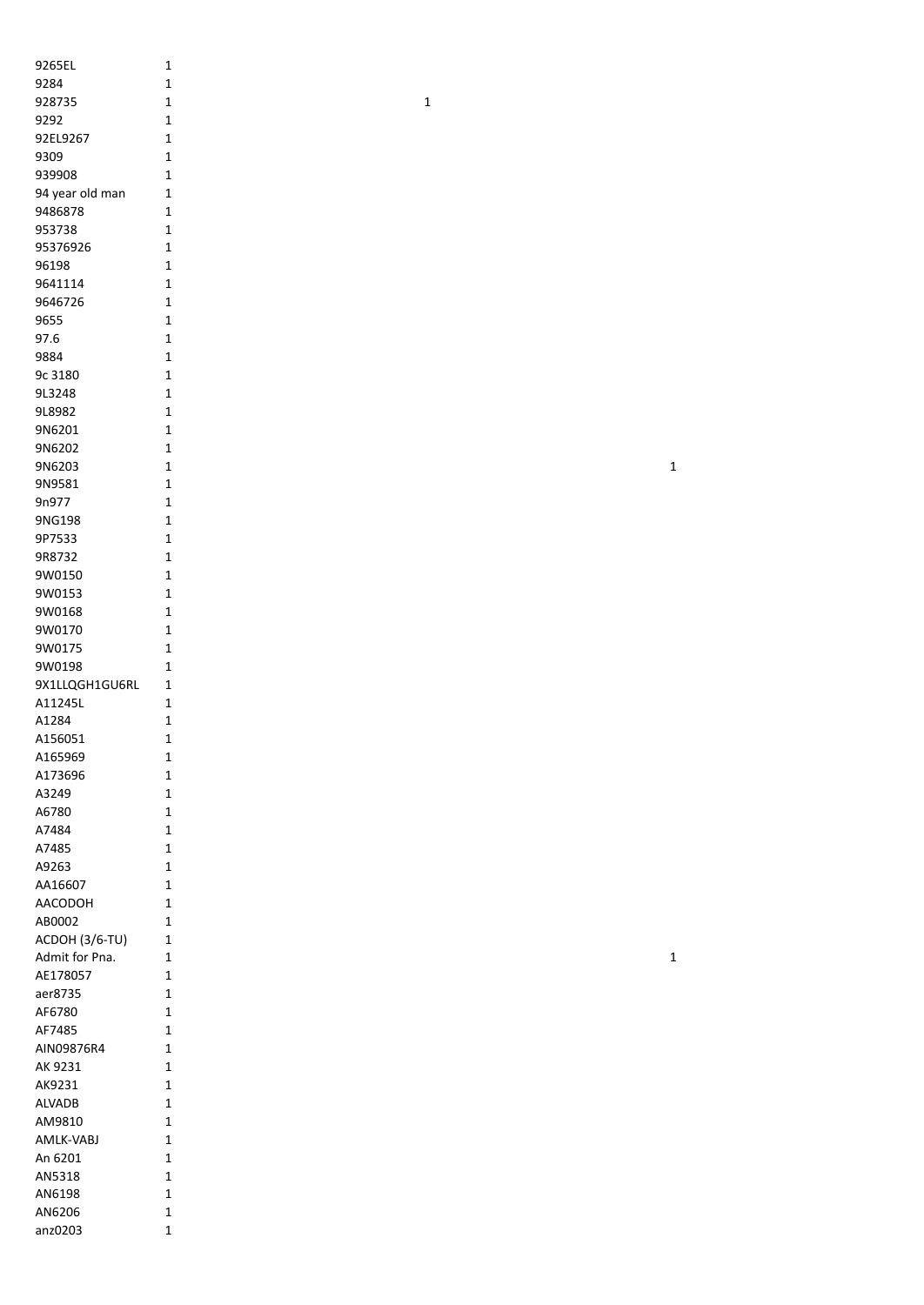| AOUM5                  | 1              |
|------------------------|----------------|
| AP7533                 | 1              |
| AP7534                 | 1              |
| <b>Aquduct RaceTra</b> | 1              |
| AR8727                 | 1              |
| AR8730                 | $\mathbf{1}$   |
| As0158                 | $\overline{1}$ |
| Au0172                 | $\mathbf{1}$   |
| Aug-30                 | $\mathbf{1}$   |
| AW0151                 | 1              |
| AW0158                 | 1              |
| AW0164                 | 1              |
| AW0169<br>AW0170       | 1<br>1         |
| AW0172                 | 1              |
| AW0173                 | 1              |
| aw0175                 | $\mathbf{1}$   |
| AW0198                 | 1              |
| Aw212133               | $\mathbf{1}$   |
| AWO198                 | $\mathbf{1}$   |
| Azer EWO/78            | 1              |
| В                      | 1              |
| B01358A                | 1              |
| B01S5BA or 301S        | 1              |
| B13249                 | 1              |
| b182                   | 1              |
| B8982                  | 1              |
| BA0180                 | 1              |
| BA0185                 | 1              |
| BA30130                | 1              |
| BA30135                | 1              |
| BD0809                 | 1              |
| Be EW068               | 1              |
| BEL-3246               | 1              |
| <b>BER8730</b>         | 1              |
| <b>Biontech Manufa</b> | 1              |
| BioNTech/EW0176        | 1              |
| <b>BioNTecWPfizerE</b> | 1              |
| <b>BioTech Covid-1</b> | 1              |
| BK4176                 | 1              |
| BK7231                 | 1              |
| ВL                     | 1              |
| BL1283                 | 1              |
| BL3302                 | 1              |
| BL9262                 | 1              |
| BL9263                 | 1              |
| BL9264                 | 1              |
| BL9265                 | 1              |
| BL9269                 | 1              |
| Blm0196                | 1              |
| BM6955                 | 1              |
| BN6199                 | 1              |
| <b>BN620</b>           | 1              |
| BN6201                 | 1              |
| BN6202                 | 1              |
| BN6206                 | 1              |
| <b>BN6208</b>          | 1              |
| BN62701                | 1              |
| <b>BNT 162b2</b>       | 1              |
| <b>BNT/ER8733</b>      | 1              |
| BNT162132              | 1              |
| BNT1622, 59267-        | 1              |
| BNT16262 EL3248        | 1              |
| BNT16262. EK57         | 1              |
| BNT162b2 Ek5730        | 1              |

 $\mathbf 1$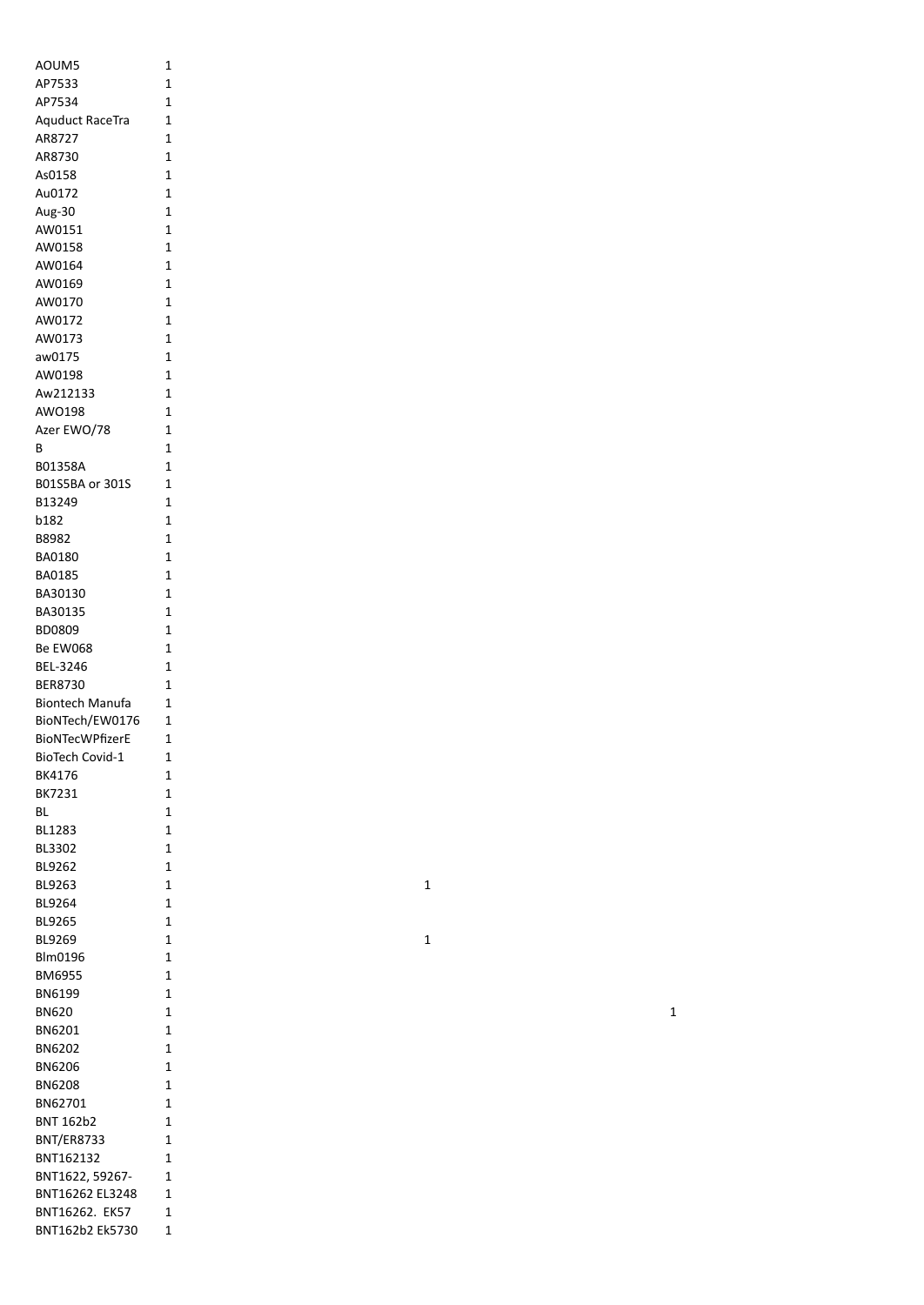| BNT162b2 or EK9   | 1              |
|-------------------|----------------|
| BNT162b2 Pfizer   | 1              |
| BNT162B2(PF)      | 1              |
| bnt162be          | 1              |
| bnt16b2           | 1              |
| Box #18           | 1              |
|                   |                |
| box-18            | 1              |
| BP6955            | 1              |
| BP7533            | 1              |
| BR2613            | 1              |
| br6716            | 1              |
| BRZU13            | 1              |
|                   |                |
| BT5236016         | 1              |
| bu5310            | 1              |
| <b>BUD 1730</b>   | 1              |
| <b>BUD/ew0172</b> | 1              |
| BUD:6hrs@RT       | 1              |
| <b>BUD1230</b>    | 1              |
|                   |                |
| BV02123480        | 1              |
| BW01180           | 1              |
| Bw0171            | 1              |
| BW0182            | 1              |
| BW0183            | 1              |
| <b>BW0196</b>     | 1              |
|                   |                |
| <b>BW0198</b>     | 1              |
| Bw0202            | 1              |
| <b>BWD158</b>     | 1              |
| <b>BWO150</b>     | 1              |
| <b>Bwo185</b>     | 1              |
| By                | 1              |
|                   |                |
| C1230             | 1              |
| C13248            | 1              |
| c172              | 1              |
| C17534            | 1              |
| C19 ER873V        | 1              |
| c28161            | 1              |
| C31686            |                |
|                   | 1              |
| C3183             | 1              |
| C3184             | $\overline{1}$ |
| C38238            | 1              |
| C40584            | 1              |
| C417319           | 1              |
|                   | 1              |
| C76206            |                |
| CA6780            | 1              |
| Cal Poly Pomona   | 1              |
| call brookdale    | 1              |
| call patient      | 1              |
| CalOES            | $\overline{1}$ |
| Can find if nee   | 1              |
|                   |                |
| CANNOTREAD        | 1              |
| can't find lot    | 1              |
| cant read- EWU1   | 1              |
| Card says EL 92   | 1              |
| Cc3248            | 1              |
|                   | 1              |
| CCDPH/VW          |                |
| CD3969            | 1              |
| CDR00811854       | 1              |
| CDR03158180       | 1              |
| CDR03353663       | 1              |
| CDR06393875       | 1              |
|                   |                |
| CEK4176           | 1              |
| <b>CER230</b>     | 1              |
| CH4899            | 1              |
| CH6202            | 1              |
| Ch6205            | 1              |
|                   |                |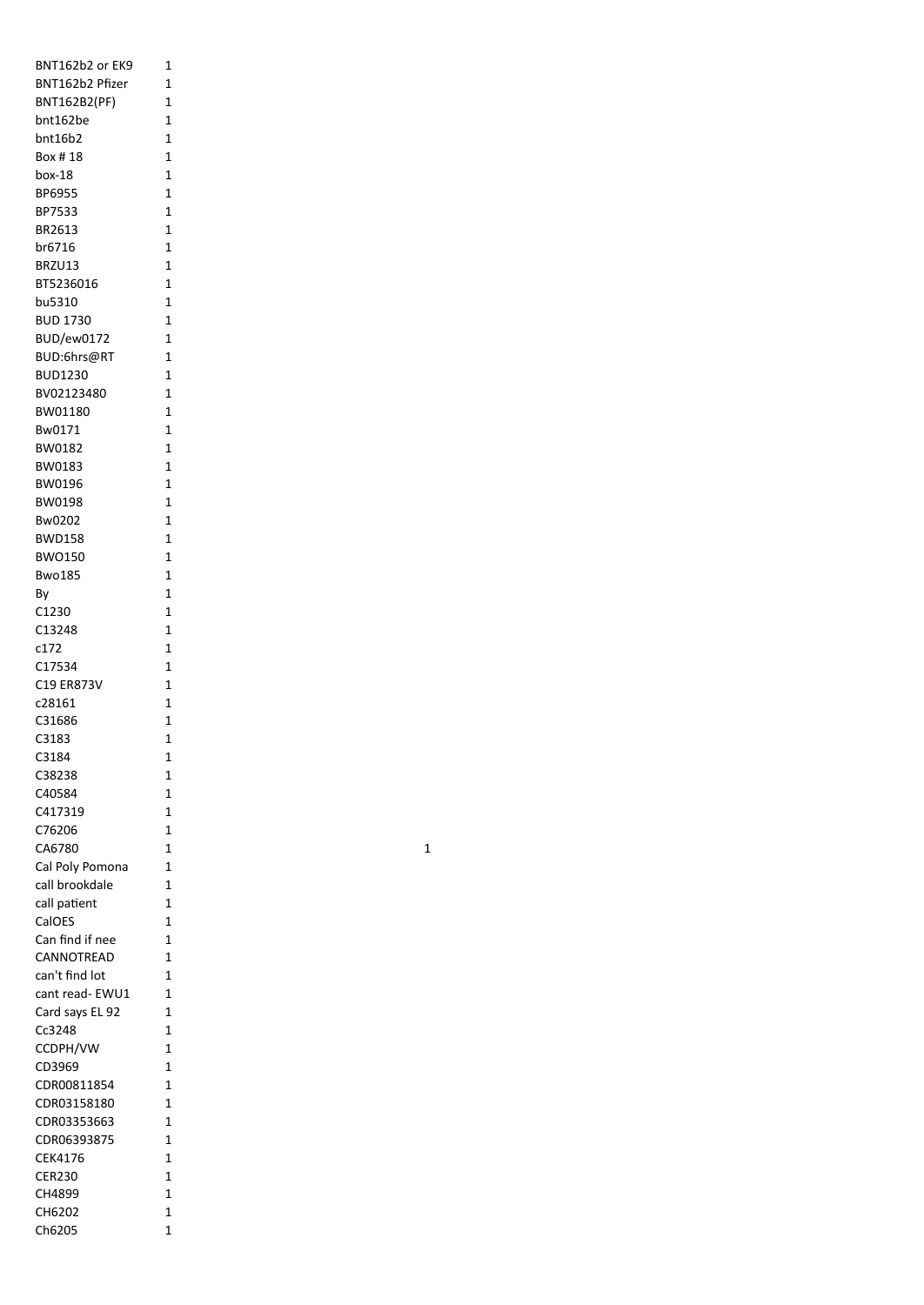| cj 1685         | 1            |
|-----------------|--------------|
| CJ1686          | 1            |
| CK5730          | 1            |
| CK873           | 1            |
| CL0142          | 1            |
| CL1283          | 1            |
| CL1284          | 1            |
| CL1964          | 1            |
| CL3246          | 1            |
| CL3247          | 1            |
| CL3248          | 1            |
| CL3302          | 1            |
| CL8729          | 1            |
| CL8982          | 1            |
| cl9261          | 1            |
| CL9263          | 1            |
| CL9264          | $\mathbf{1}$ |
| CL9266          | 1            |
| CL9267          | 1            |
| CL9Z62          | 1            |
| CLA266          | 1            |
| Claim # 6674683 | 1            |
| C-N 6208        | 1            |
| CN31159         | 1            |
|                 | 1            |
| CN6198          |              |
| Cn6199          | 1            |
| CN6200          | 1            |
| CN6202          | 1            |
| CN6207          | 1            |
| CN6208          | 1            |
| Cn8 73c         | 1            |
| CN9267          | 1            |
| CN9581          | 1            |
| CNU4NCFMT4M4    | 1            |
| CO87750         | 1            |
| Comirnaty-PFR 3 | 1            |
| COVID EN5318    | 1            |
| Covid- Pfizer   | 1            |
| Covid pfizer EN | 1            |
| Covid/Pfizer FA | 1            |
| COVID-19 (Pfize | 1            |
| Covid19 (Phzer  | 1            |
| Covid-19 mRNA   | 1            |
| COVID-19 mRNA ( | 1            |
| CovidDVX EJ1685 | 1            |
| CP7533          | 1            |
| CP7534          | 1            |
| cpt1533         | 1            |
| CR 8727         | 1            |
| CR 8731         | 1            |
| CR5204          | 1            |
| CR8727          | 1            |
| CR8729          | 1            |
| CR8730          | 1            |
| CR8732          | 1            |
| CR8737          | 1            |
| Cr8750          | 1            |
| CR9729          | 1            |
| CSHDER8731      | 1            |
| CSN 384957972 M | 1            |
| CSN: 133327041  | 1            |
| Csn20451972883  | 1            |
| Csrc ew0153     | 1            |
| CSRCEW0171      | 1            |
| CUR136803545    | 1            |
|                 |              |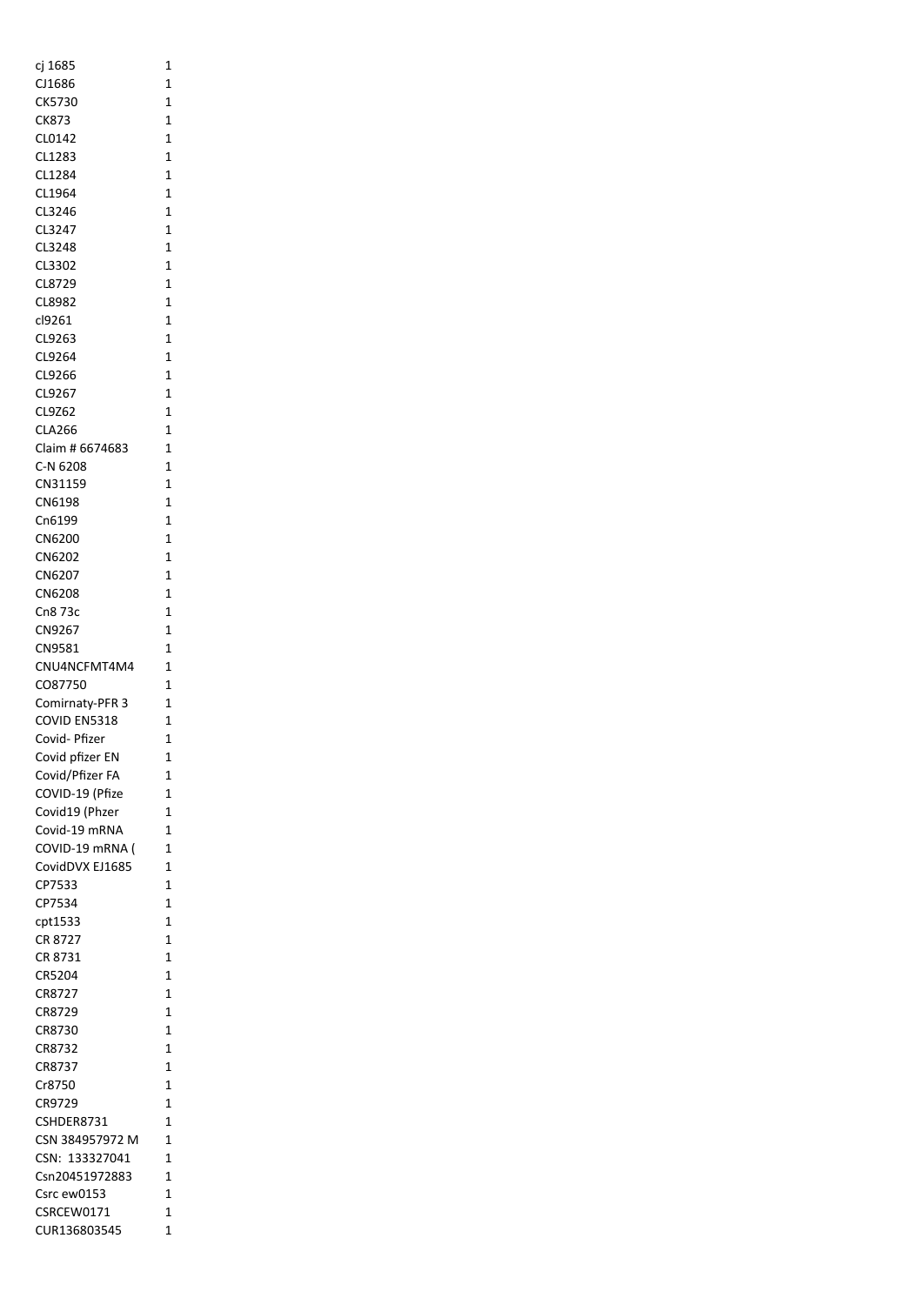| CUR144647367    | $\mathbf 1$ |             |             |
|-----------------|-------------|-------------|-------------|
| <b>CUS 295</b>  | 1           |             |             |
| CUS10702        | 1           |             |             |
| CUS17293        | 1           | $\mathbf 1$ |             |
| <b>CUS8955</b>  | 1           |             |             |
|                 |             |             |             |
| CUX74VRFXX9N    | 1           |             |             |
| CV0171          | 1           |             |             |
| Cv19pfek5730    | 1           |             |             |
| CV19PFEK9231    | 1           |             | $\mathbf 1$ |
| Cvb5174         | 1           |             |             |
| CVD19 EN9581    | 1           |             |             |
| CVS 03218       | 1           |             |             |
| CVS 03569       | 1           |             |             |
| CVS 10048       | 1           |             |             |
| cvs 1819        | 1           |             |             |
|                 |             |             |             |
| <b>CVS 2427</b> | 1           |             |             |
| CVS 5195        | 1           |             |             |
| <b>CVS 9508</b> | 1           |             |             |
| CVS16531        | 1           |             | $\mathbf 1$ |
| Cvs18068        | 1           |             |             |
| cvs4494         | 1           |             |             |
| Cvs549          | 1           |             |             |
| CVS5872         | 1           |             |             |
| CVS6788         | $\mathbf 1$ |             |             |
|                 |             |             |             |
| Cvs8841         | 1           |             |             |
| CVS-9780        | $\mathbf 1$ |             | $\mathbf 1$ |
| CVS9817         | 1           |             |             |
| CVSNGOC         | 1           |             |             |
| C-w0151         | 1           |             |             |
| Cw0158          | 1           |             |             |
| Cw0161          | 1           |             |             |
| CW0162          | 1           |             |             |
|                 |             |             |             |
| cw0167<br>CW    | 1           |             |             |
| CW0169          | 1           |             |             |
| CW0175          | 1           |             |             |
| CW0176          | 1           |             |             |
| CW0178          | 1           |             |             |
| CW0179          | $\mathbf 1$ |             |             |
| CW0180          | 1           |             |             |
| Cw-0196         | $\mathbf 1$ |             |             |
| CW01C1          | $\mathbf 1$ |             |             |
| CW01E6          | 1           |             | $\mathbf 1$ |
|                 |             |             |             |
| cW6206          | 1           |             |             |
| <b>CWD178</b>   | $\mathbf 1$ |             |             |
| cwo776          | 1           |             |             |
| CX4-30144-25012 | 1           |             |             |
| cy0173          | 1           |             |             |
| CZ3248          | 1           |             |             |
| CZ3302          | 1           |             |             |
| CZ8982          | $\mathbf 1$ |             |             |
| D10FSM3         |             |             |             |
|                 | 1           |             |             |
| D11SS9E         | 1           |             |             |
| D16-6022881     | 1           |             |             |
| D20AN3U         | 1           |             |             |
| D20156C         | 1           |             |             |
| D21JBED         | 1           |             |             |
| D226SF1         | 1           |             |             |
| d42921          | 1           |             |             |
| D46207          |             |             |             |
|                 | 1           |             |             |
| D8448           | 1           |             |             |
| DAA (5605)      | 1           |             |             |
| DCHD/cu EW 0170 | 1           |             |             |
| <b>DCHDVY</b>   | $\mathbf 1$ |             |             |
| DD12FR          | $\mathbf 1$ |             | $\mathbf 1$ |
| DD8448          | $\mathbf 1$ |             |             |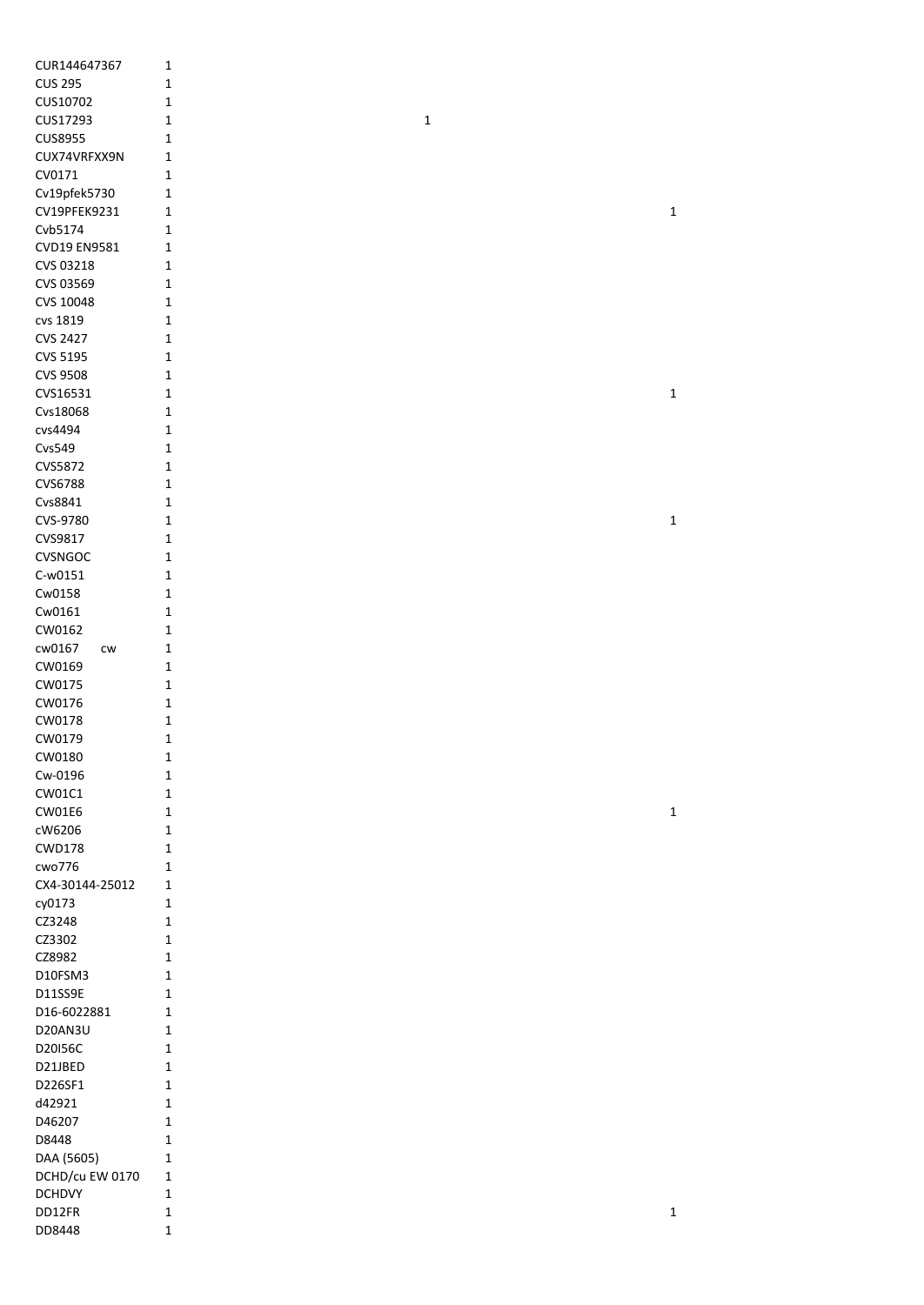| DD8839          | 1              |
|-----------------|----------------|
|                 |                |
| DDM#45          | 1              |
| ddm88           | 1              |
| DE6955          | 1              |
| DEP8733         | 1              |
|                 |                |
| DEW0186         | 1              |
| DF8448          | 1              |
| <b>DFEN5318</b> | 1              |
| DFFZER ER8727   | 1              |
|                 |                |
| DFI2ERELO142    | 1              |
| DFNEN EN8733    | 1              |
| Dh8020          | 1              |
|                 |                |
| didnt get       | 1              |
| DL3246          | 1              |
| dl3248          | 1              |
| DL9263          | 1              |
|                 |                |
| DN 73028        | $\mathbf{1}$   |
| dn16947         | 1              |
| dn6202          | 1              |
|                 |                |
| Dn6203          | $\mathbf{1}$   |
| DN-77843        | $\mathbf{1}$   |
| Do not have car | 1              |
|                 |                |
| Do not know it  | 1              |
| Doesn't say     | 1              |
| DOH-CBRT        | 1              |
|                 |                |
| Don't have card | 1              |
| don't kknow     | 1              |
| Dose 1: ER2613  | 1              |
| DOV6708(?)      | $\mathbf{1}$   |
|                 |                |
| DR14314         | $\mathbf{1}$   |
| DR14468         | $\mathbf{1}$   |
| DR5730          | 1              |
|                 |                |
| DR8 729         | 1              |
| DR8730          | 1              |
| DW0170          | 1              |
|                 |                |
| DW0196          | 1              |
| DW8936          | 1              |
| e 12973 (?)     | 1              |
|                 |                |
| E 51686         | 1              |
| E 5318          | 1              |
| E k9231         | 1              |
| E L3302         | 1              |
|                 |                |
| E L9266         | 1              |
| E N6204         | 1              |
| E N6207         | 1              |
|                 |                |
| E or FJ168      | 1              |
| E or FW0150     | $\overline{1}$ |
| E P 6955        | 1              |
|                 |                |
| E P 7533        | 1              |
| E W 0202        | 1              |
| E W0164         | 1              |
| E W0173         | 1              |
|                 |                |
| E\$8734         | 1              |
| E/1284          | 1              |
| E/1686          | 1              |
|                 |                |
| E/3302          | 1              |
| E/9267          | 1              |
| E;1284          | 1              |
|                 |                |
| E 6198          | 1              |
| E00170          | 1              |
| E00177          | 1              |
| E0140           | 1              |
|                 |                |
| E0150           | 1              |
| E0153           | 1              |
| e0155ba         | 1              |
|                 |                |

 $\mathbf 1$ 

 $\mathbf 1$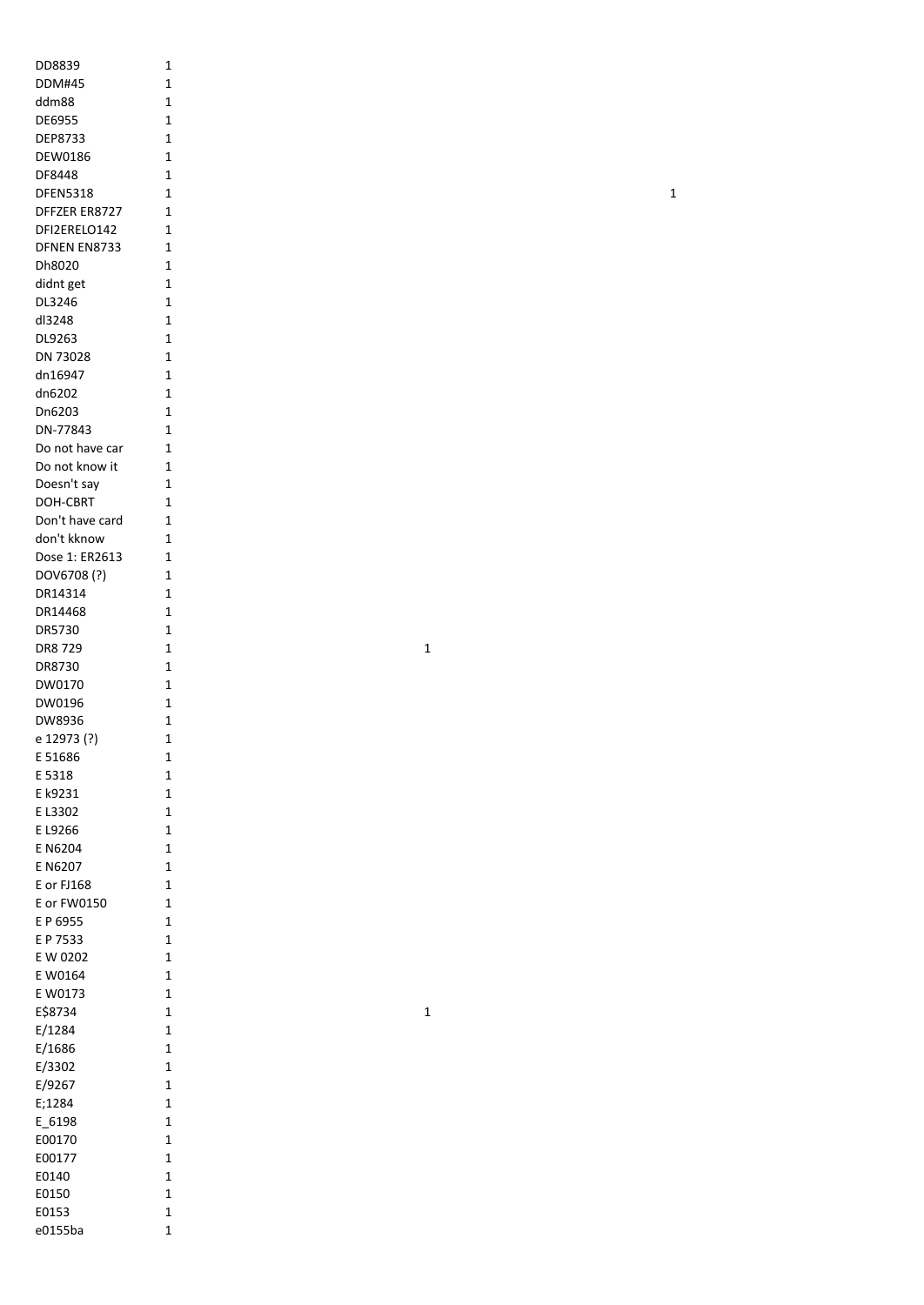| E0164              | 1              |
|--------------------|----------------|
| e0168              | 1              |
| E01685             | 1              |
| E01686             | 1              |
| E0176              | 1              |
| E0178              | 1              |
| E0179              | 1              |
| E0181              | 1              |
| E020176            | 1              |
| E06200             | 1              |
| E06205             | $\mathbf 1$    |
| E08448             | 1              |
| E087217            | 1              |
| E09261             | 1              |
| E0W0191            | 1              |
| E1 1283            | 1              |
| E1 1283 or F1 1    | 1              |
| e1 3246            | 1              |
| e1 9262            | 1              |
| E10 142            | 1              |
| E10 150            | 1              |
| E100153            | $\mathbf{1}$   |
| e100168            | 1              |
| E100185            | 1              |
| E100187            | 1              |
| E101212            | 1              |
| E102501262         | 1              |
| E1041              | 1              |
| E106955            | 1              |
| E10N6201           | 1              |
| E110140            | 1              |
| E11238             | 1              |
| E11283 or EI13S    | 1              |
| E11285             | 1              |
| E11286             | 1              |
| E112884/6022728    | 1              |
| E112B3             | 1              |
| E116707            | 1              |
| E119264            | 1              |
| E11Z83             | 1              |
| E1274              | 1              |
| E-1284             | 1              |
| E128727<br>E128730 | 1<br>1         |
| E128732            | 1              |
| E128734            | 1              |
| E128737            | 1              |
| E130               | 1              |
| E13236             | 1              |
| E13242             | 1              |
| E13248, EL9267     | 1              |
| E138734            | 1              |
| E140150            | 1              |
| E146198            | 1              |
| E15249             | 1              |
| e155730            | 1              |
| E17354             | 1              |
| E17533             | 1              |
| E176198            | 1              |
| E178727            | 1              |
| E1823886           | $\overline{1}$ |
| E18482             | 1              |
| E189               | 1              |
| E18929             | 1              |
| E19162             | 1              |
|                    |                |

1

1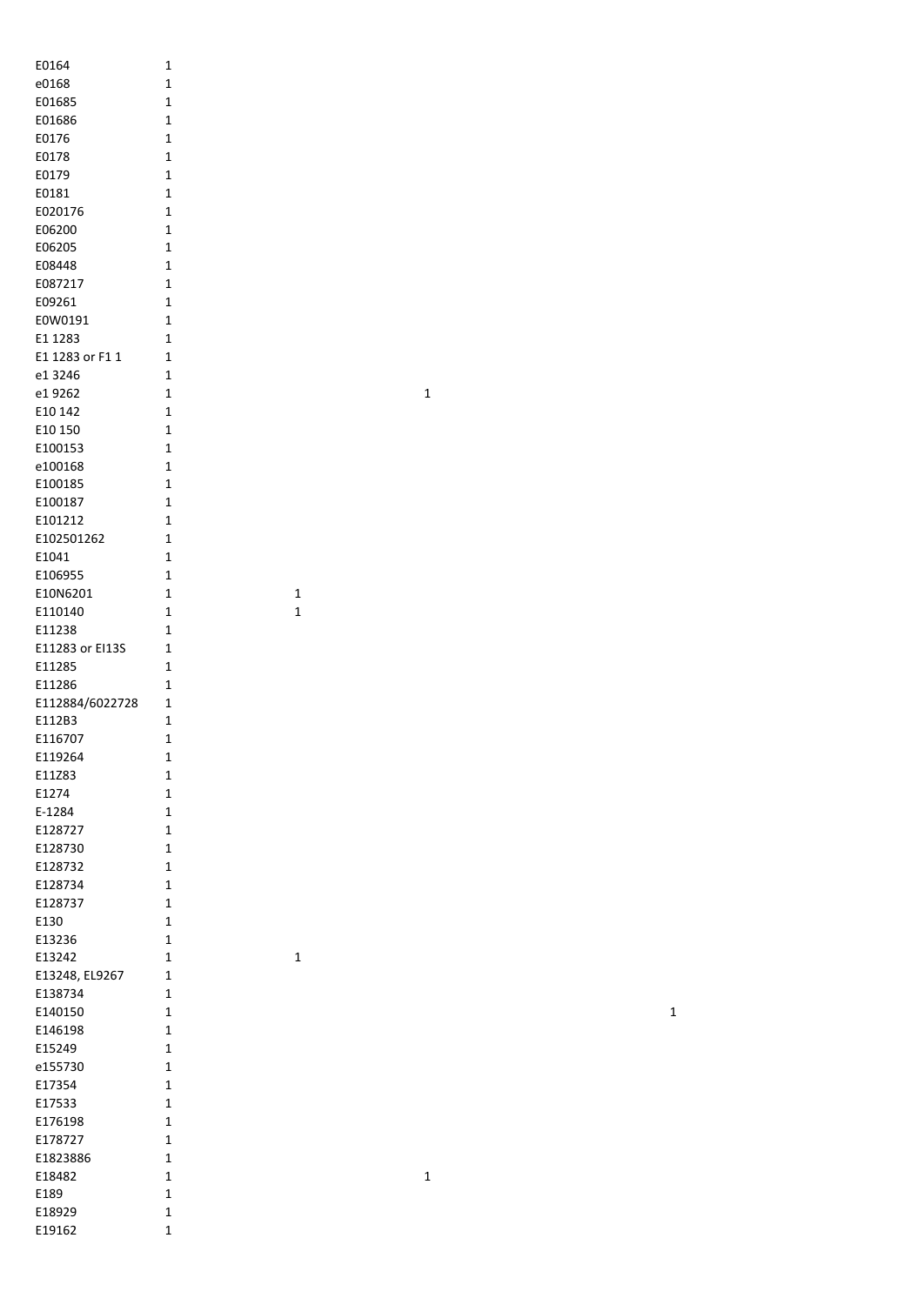| E19226        | 1              |
|---------------|----------------|
| E19262        | $\overline{1}$ |
| E-19262       | 1              |
| E19269/E19266 | 1              |
| E192U2        | 1              |
| E19769        | 1              |
| E19z62        | 1              |
| E1C9231       | 1              |
| E1h9231       | 1              |
| E1l9261       | 1              |
| E1U6201       | $\overline{1}$ |
| E200173       | 1              |
| E200181       | 1              |
| E200187       | 1              |
| E20142        | 1              |
| e206          | 1              |
| E20792        | 1              |
| E21686        | 1              |
| E219899       | 1              |
| E22613        | 1              |
| E23246        | 1              |
| E23247        | 1              |
| E23248        | 1              |
| e23302        | 1              |
| E23320        | 1              |
| E252267       | 1              |
| E261283       | 1              |
| E2613         | 1              |
| E28729        | 1              |
| E28732        | 1              |
| E28733        | 1              |
| E28982        | 1              |
| E29261        | 1              |
| E29265        | 1              |
| E29266        | 1              |
| E29267        | 1              |
| E29269        | 1              |
| E29269.       | 1              |
| E31086        | 1              |
| E3247         | 1              |
| E3264         | 1              |
| E3590         | 1              |
| E4            | 1              |
| E40578        | 1              |
| E40580        | $\overline{1}$ |
| E46162        | 1              |
| E49889        | 1              |
| E4N6201       | 1              |
| E5168         | 1              |
| E6 9266       | 1              |
| E60124        | 1              |
| E60140        | 1              |
| e6021         | 1              |
| E61283        | 1              |
| e61284        | 1              |
| E6205         | 1              |
| E63302        | 1              |
| E63302        | & EL33<br>1    |
| E66202        | 1              |
| E69261        | 1              |
|               |                |
| E69263        | 1              |
| E69264        | 1              |
| E69265        | 1              |
| E69267        | 1              |
| E6N191        | 1              |

1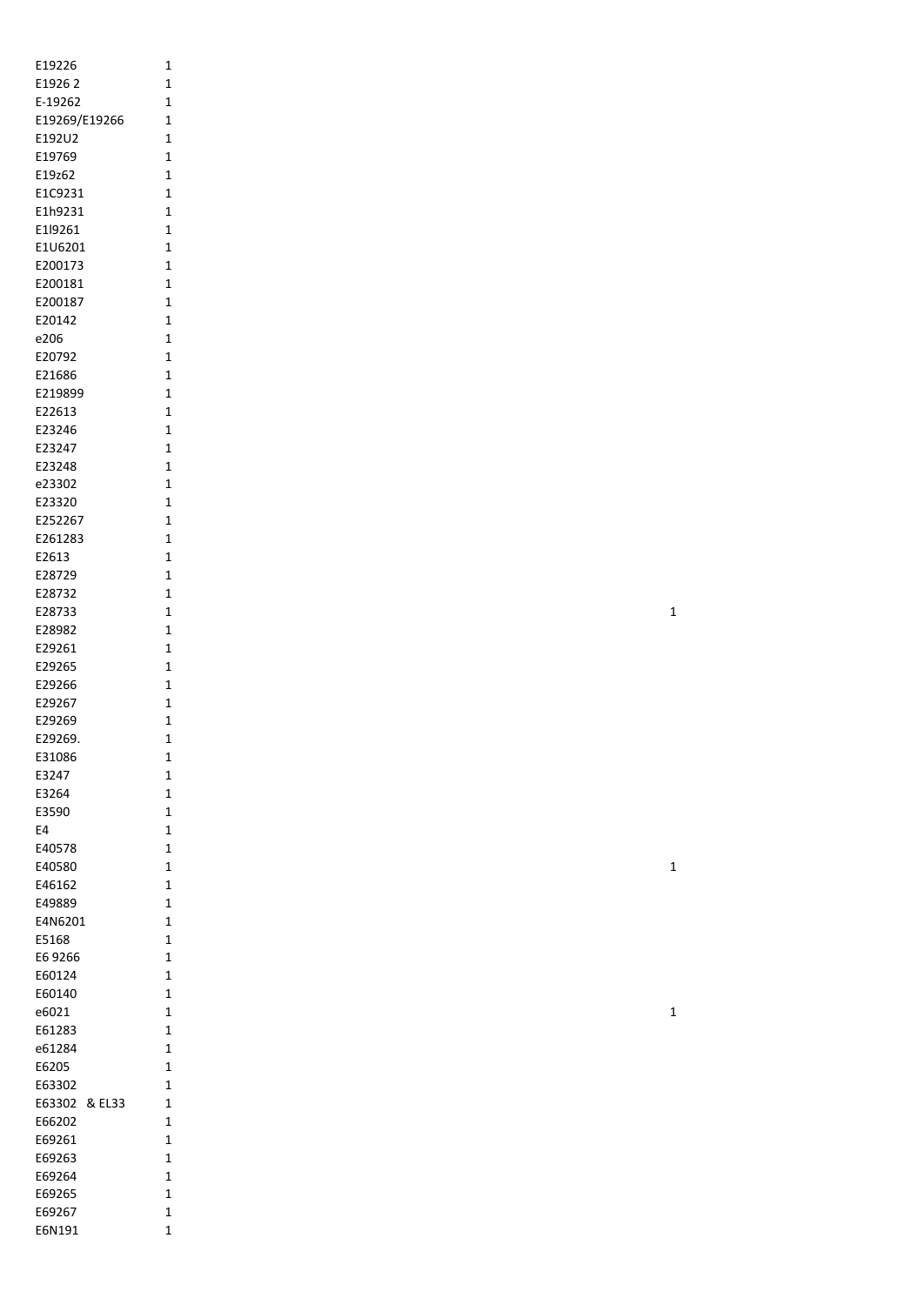| E70124          | 1            |
|-----------------|--------------|
| E706200, E1962  | 1            |
| E71685          | 1            |
| E71686          | 1            |
|                 |              |
| E73246          | 1            |
| E73269          | 1            |
| E73302          | 1            |
| E76201          | 1            |
|                 |              |
| e76203          | 1            |
| E76206          | 1            |
| E78730          | 1            |
|                 |              |
| E78732          | 1            |
| E79262          | 1            |
| e79263          | 1            |
| E79264          | 1            |
|                 |              |
| E79269          | 1            |
| E7V6205         | $\mathbf{1}$ |
| E8 6955         | 1            |
| E809            | 1            |
|                 |              |
| E81284          | 1            |
| E86955 or EP695 | 1            |
| E8727           | 1            |
|                 |              |
| E8729           | 1            |
| E8730           | 1            |
| E8737           | 1            |
|                 |              |
| E8H9899         | 1            |
| E90955          | 1            |
| e9231           | 1            |
| E9231K          | 1            |
|                 |              |
| E9265           | 1            |
| E9267           | 1            |
| E9269           | 1            |
|                 |              |
| E96955          | 1            |
| E97333          | 1            |
| E97534          | 1            |
| E9899           | 1            |
|                 |              |
| E99261          | 1            |
| EA 6205         | 1            |
| EA0151          | 1            |
|                 |              |
| EA0170          | 1            |
| EA0179          | 1            |
| EA5318          | 1            |
| EA6201          | 1            |
|                 |              |
| Ea6202          | 1            |
| EA6255          | 1            |
| EA7484          | 1            |
| EA7534          |              |
|                 | 1            |
| EA8732          | 1            |
| EA8733          | 1            |
| Ea8737          | 1            |
|                 |              |
| EA9231          | 1            |
| <b>EAU206</b>   | 1            |
| EAW0161         | 1            |
| EAW0170         | 1            |
|                 |              |
| EB EW 0158      | 1            |
| EB2613          | 1            |
| EB5313          | 1            |
|                 |              |
| EB5318          | 1            |
| EB6200          | 1            |
| EB6202          | 1            |
|                 |              |
| EB6204          | 1            |
| EB6205          | 1            |
| eb6208-65021    | 1            |
| EB6955          | 1            |
|                 |              |
| EB8735          | 1            |
|                 |              |

 $\overline{1}$ 

 $\overline{1}$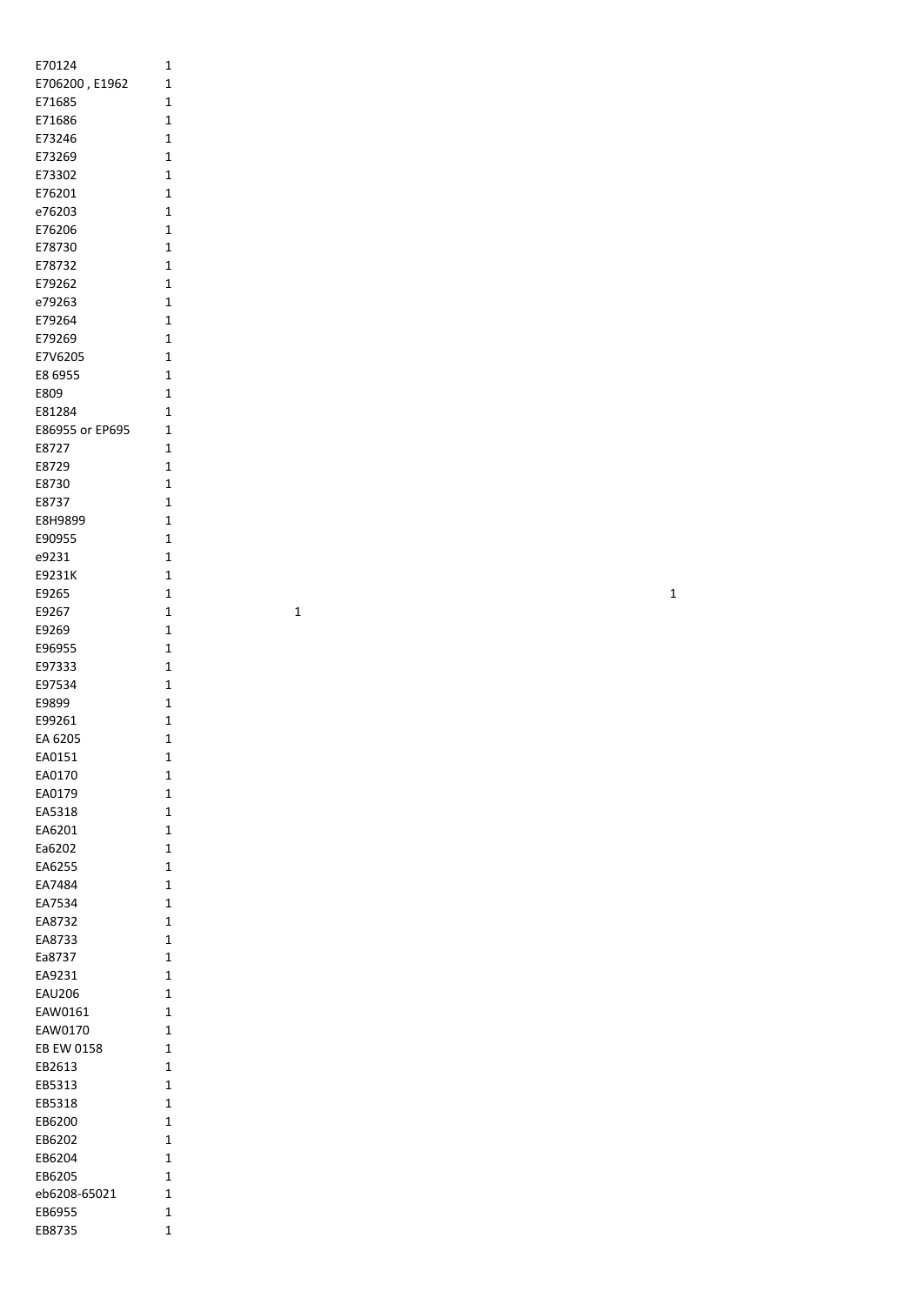| EBK33                     | 1                          |   |
|---------------------------|----------------------------|---|
| EBL3249                   | $\mathbf 1$                |   |
| <b>EBU0182</b>            | $\mathbf 1$                |   |
| EC 1283                   | $\mathbf 1$                |   |
| EC 1284                   | $\mathbf 1$                |   |
| EC 3248                   | $\mathbf 1$                |   |
| EC or EL9264              | 1                          |   |
| EC00176                   | 1                          |   |
| EC00179                   | 1                          |   |
| EC00183                   | $\mathbf 1$                |   |
| EC0140                    | $\mathbf 1$                |   |
| ec0176                    | 1                          |   |
| EC0178                    | $\mathbf 1$<br>$\mathbf 1$ |   |
| EC0179<br>EC0183          | $\mathbf 1$                |   |
| ec1685                    | $\mathbf 1$                |   |
| Ec3018                    | 1                          |   |
| EC3138                    | 1                          |   |
| EC31W1                    | 1                          |   |
| EC3249                    | 1                          |   |
| EC4176                    | $\mathbf 1$                |   |
| EC4248                    | $\mathbf 1$                |   |
| ec8134                    | 1                          |   |
| EC8302                    | 1                          |   |
| EC8734                    | 1                          |   |
| EC9231                    | $\mathbf{1}$               |   |
| EC9263                    | $\mathbf 1$                |   |
| ECDOH6369                 | $\mathbf 1$                |   |
| <b>ECL284</b>             | $\mathbf 1$                |   |
| ECL42                     | 1                          |   |
| ECO 142                   | 1                          |   |
| ECO0170                   | 1                          |   |
| ECO0217                   | $\mathbf 1$                |   |
| ECO142                    | $\mathbf 1$                |   |
| ECorL9269                 | $\mathbf 1$                |   |
| ECT1685                   | 1                          |   |
| ECU0161                   | 1                          |   |
| ED 1284                   | 1                          | 1 |
| ED 6168                   | 1                          |   |
| ED 8448                   | 1                          |   |
| ed0151                    | $\mathbf{1}$               |   |
| ED0153                    | 1                          |   |
| ED1283                    | 1                          |   |
| ED1685                    | $\overline{1}$             |   |
| ED1686                    | $\mathbf{1}$               |   |
| ed5730                    | $\mathbf 1$                |   |
| ED6203                    | $\overline{1}$             |   |
| Ed6206                    | $\mathbf 1$                |   |
| ED6775                    | $\mathbf 1$                |   |
| ED6935                    | $\mathbf{1}$               |   |
| ED69SS                    | $\mathbf 1$                |   |
| ED753Y                    | $\mathbf 1$                |   |
| ED8727                    | $\mathbf 1$<br>$\mathbf 1$ |   |
| Ed8737                    |                            |   |
| ed9262                    | $\mathbf 1$                |   |
| EdD7533<br><b>EDK5730</b> | 1<br>$\mathbf 1$           |   |
| EDL142                    | $\mathbf 1$                |   |
| EDOL71/ENOL71             | $\overline{1}$             |   |
| edrpf534                  | $\mathbf 1$                |   |
| EDT534                    | $\mathbf 1$                |   |
| EE0170                    | $\mathbf 1$                |   |
| EE0172                    | $\mathbf 1$                |   |
| EE0175                    | $\mathbf 1$                |   |
| EE0177                    | 1                          |   |
|                           |                            |   |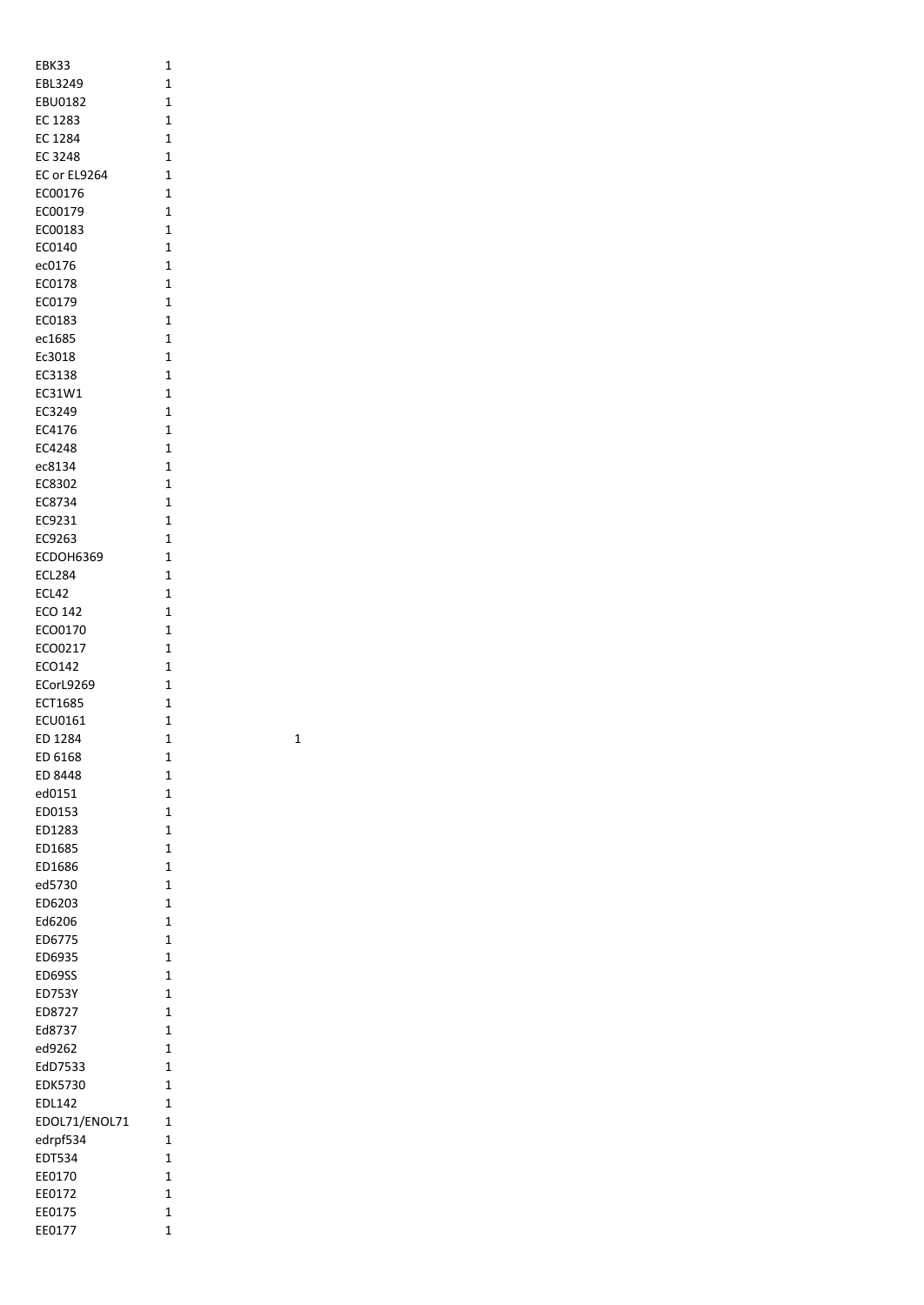| EE0179          | 1            |
|-----------------|--------------|
|                 | 1            |
| EE0181          |              |
| EE1086          | 1            |
| EE2588          | 1            |
|                 |              |
| EE2589          | 1            |
| EE3247          | 1            |
|                 |              |
| EE3302          | 1            |
| EE3590          | 1            |
|                 |              |
| EE4253          | 1            |
| EE7235          | 1            |
|                 |              |
| EE8728          | 1            |
| ee8734          | 1            |
|                 |              |
| EE8735          | 1            |
| EE8982          | 1            |
|                 |              |
| EE9231          | 1            |
| EE9265          | 1            |
| <b>EEEN6199</b> | 1            |
|                 |              |
| EEF9231         | 1            |
| EEK5730 & EL128 | 1            |
|                 |              |
| eEL3249         | 1            |
| EEL9262         | 1            |
|                 |              |
| EeN6201         | 1            |
| <b>EEN6204</b>  | $\mathbf{1}$ |
|                 |              |
| EEN9581         | 1            |
| eeo0135         | 1            |
|                 |              |
| EER2613         | 1            |
| EER8729         | 1            |
|                 |              |
| EER8730         | 1            |
| <b>EER8732</b>  | 1            |
|                 |              |
| EeR8734         | 1            |
| eEW0173         | 1            |
|                 |              |
| EF0140          | 1            |
| Ef2002          | 1            |
|                 |              |
| EF2587          | 1            |
| EF2593          | 1            |
|                 |              |
| Ef2613          | 1            |
| ef3590          | 1            |
| EF5127          |              |
|                 | 1            |
| EF7484          | 1            |
|                 |              |
| EF7533          | 1            |
| EF8027          | 1            |
|                 | 1            |
| EF8732          |              |
| EF8734          | 1            |
| EF8736          | 1            |
|                 |              |
| EF8839          | 1            |
| EF8982          | 1            |
|                 |              |
| EF9264          | 1            |
| EFL9264         | 1            |
|                 |              |
| EG1686          | 1            |
| EG686           | 1            |
|                 |              |
| EG9264          | 1            |
| EΗ              | 1            |
|                 |              |
| EH 4899         | 1            |
| Eh 61019        | 1            |
|                 |              |
| EH 8988         | 1            |
| EH 9231         | 1            |
|                 |              |
| Eh 9581         | 1            |
| EH 9899 03121   | 1            |
|                 |              |
| EH 9899 and EL  | 1            |
| EH 9899-3/21    | 1            |
|                 |              |
| EH?9899         | 1            |
| EH0161          | 1            |
|                 |              |
|                 |              |
| EH0170          | 1            |
| Eh0182          | 1            |
| EH1283          | 1            |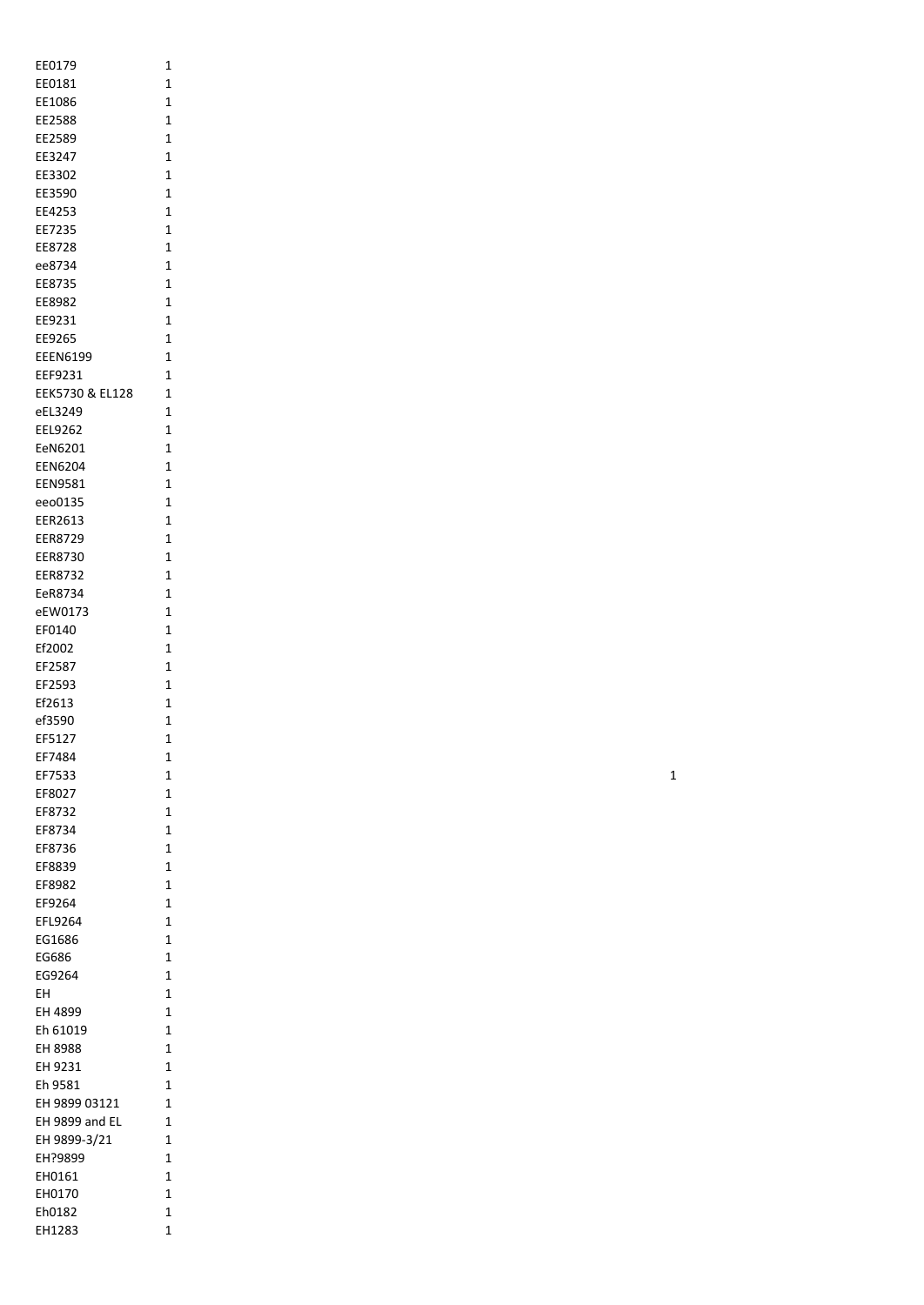| EH1685                 | 1            |
|------------------------|--------------|
| EH19899                | 1            |
|                        |              |
| EH2184                 | 1            |
| EH2245                 | 1            |
| EH284                  | 1            |
| EH3246                 | 1            |
| EH4186                 | 1            |
| EH4283                 | 1            |
| EH4844                 | 1            |
| EH4899                 | 1            |
| eh49899                | 1            |
| EH5899                 | 1            |
| EH6200                 | 1            |
| EH6201                 | 1            |
| EH6202                 | 1            |
| EH6205                 | 1            |
|                        |              |
| Eh6705                 | 1            |
| EH8020                 | 1            |
| EH8988                 | 1            |
| EH9199                 | 1            |
| EH95999                | 1            |
| EH9809                 | 1            |
| EH9810                 | 1            |
| EH9844                 | 1            |
| eh9849                 | 1            |
| EH9866                 | 1            |
| EH988                  | 1            |
| EH9888                 | 1            |
| EH989                  | 1            |
| EH9894                 | 1            |
| EH9896                 | 1            |
|                        |              |
| EH9899 & EL1283        | 1            |
| EH9899 03121           | 1            |
| <b>EH9899 and EL12</b> | 1            |
| EH9899 and EL32        | 1            |
| EH9899, EH1284,        | 1            |
| EH9899/EL1284          | 1            |
| EH9899/EZ3241          | $\mathbf{1}$ |
| EH98993121             | 1            |
| EH9899-Pfizer          | 1            |
| Eh989plp               | 1            |
| EH9H99                 | 1            |
| eha899                 | 1            |
| EI 8982                | 1            |
| EI 0140                | 1            |
| EI 9265                | 1            |
| EI 9266                | 1            |
|                        |              |
| EI.9266                | 1            |
| EI.9267                | 1            |
| Ei1685                 | 1            |
| EI9267                 | 1            |
| E192G2                 | 1            |
| EIC4176                | 1            |
| EIC530                 | 1            |
| EIC9231                | 1            |
| EIH0183                | 1            |
| EIL5430                | 1            |
| EIL8732                | 1            |
| EIM0162                | 1            |
| EIM9809                | 1            |
| EIN 0151               | 1            |
| EIN 0158               | 1            |
| EIN 9809               | $\mathbf{1}$ |
|                        |              |
| EIN0168                | 1            |
| EIN6207                | $\mathbf{1}$ |

 $\mathbf{1}$ 

 $\mathbf 1$  $\mathbf{1}$   $\mathbf{1}$ 

 $\overline{1}$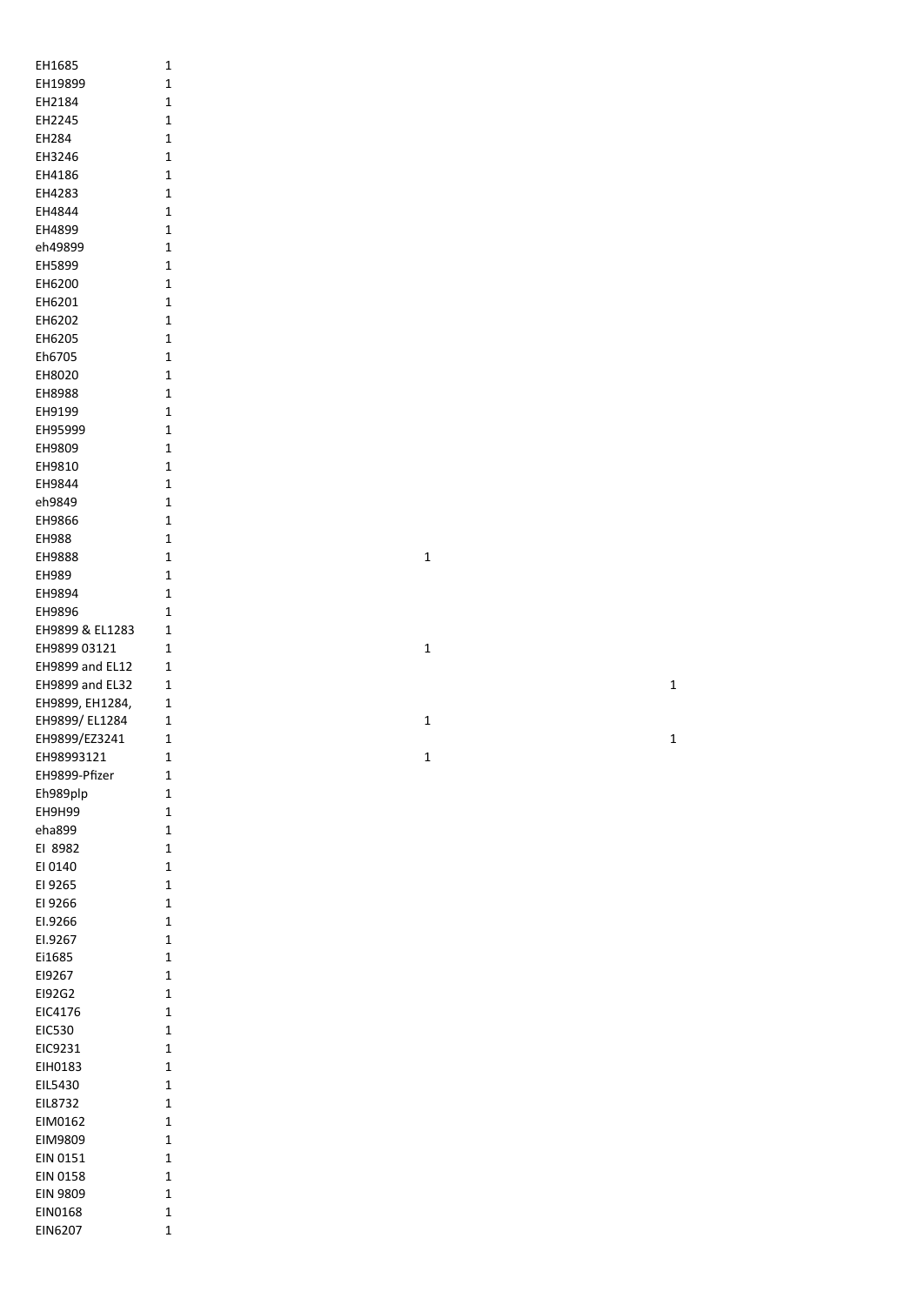| Ein9210         | $\mathbf 1$  |             |  |             |
|-----------------|--------------|-------------|--|-------------|
| EINa6203        | $\mathbf 1$  |             |  |             |
| EINOIS3         | $\mathbf 1$  |             |  |             |
|                 |              |             |  |             |
| EIU6202         | $\mathbf 1$  |             |  |             |
| EIV0179         | $\mathbf 1$  |             |  |             |
| EIV5318         | $\mathbf 1$  | $\mathbf 1$ |  |             |
| EIV6195         | $\mathbf 1$  |             |  |             |
| EIV6200         | $\mathbf 1$  |             |  |             |
|                 |              |             |  |             |
| EIV6201         | $\mathbf 1$  |             |  |             |
| EIV6205         | $\mathbf 1$  |             |  |             |
| EIV6207         | $\mathbf 1$  |             |  |             |
| EIX 5318        | $\mathbf 1$  |             |  |             |
|                 |              |             |  |             |
| EJ 1682         | $\mathbf 1$  |             |  |             |
| EJ 1685.        | $\mathbf 1$  |             |  |             |
| EJ 16851        | $\mathbf 1$  |             |  | $\mathbf 1$ |
| EJ 1687         | $\mathbf 1$  |             |  |             |
| EJ 3246         | $\mathbf 1$  |             |  |             |
|                 |              |             |  |             |
| EJ 4176         | $\mathbf 1$  |             |  |             |
| EJ0176          | $\mathbf 1$  |             |  |             |
| EJ020           | $\mathbf 1$  |             |  |             |
| EJ0724          | $\mathbf 1$  | $\mathbf 1$ |  |             |
| EJ1 686         | $\mathbf 1$  |             |  |             |
|                 |              |             |  |             |
| EJ1085          | $\mathbf 1$  |             |  |             |
| EJ11685         | $\mathbf 1$  |             |  |             |
| EJ11686         | $\mathbf 1$  |             |  |             |
| EJ1289          | $\mathbf 1$  |             |  |             |
| EJ1484          | $\mathbf 1$  |             |  |             |
|                 |              |             |  |             |
| EJ1485          | $\mathbf 1$  |             |  |             |
| Ej1606          | $\mathbf 1$  |             |  |             |
| EJ160J          | $\mathbf 1$  |             |  |             |
| EJ1615          | $\mathbf 1$  |             |  |             |
| EJ1618          | $\mathbf 1$  |             |  |             |
| EJ16185         | $\mathbf 1$  |             |  |             |
|                 |              |             |  |             |
| EJ1635          | $\mathbf 1$  |             |  |             |
| EJ1646          | $\mathbf 1$  |             |  |             |
| EJ165           | $\mathbf 1$  |             |  |             |
| EJ1656          | $\mathbf 1$  |             |  |             |
| EJ16585         | $\mathbf 1$  |             |  |             |
| EJ1665          | $\mathbf 1$  |             |  |             |
|                 |              |             |  |             |
| EJ1681          | $\mathbf 1$  |             |  |             |
| EJ1682          | $\mathbf 1$  |             |  |             |
| EJ1685 (Pfizer) | $\mathbf 1$  |             |  |             |
| EJ1685 AND EL92 | $\mathbf{1}$ |             |  |             |
| EJ1685 EK4176   | $\mathbf{1}$ |             |  |             |
| Ej1685 first do | $\mathbf 1$  |             |  |             |
| ej1685/el3248   | $\mathbf 1$  |             |  |             |
|                 |              |             |  |             |
| EJ16858         | $\mathbf 1$  |             |  |             |
| EJ1686 CVX c    | $\mathbf 1$  |             |  |             |
| EJ1686 / EL9262 | $\mathbf 1$  |             |  |             |
| EJ1686 3/21     | $\mathbf 1$  |             |  |             |
| ej1686/6022772  | $\mathbf 1$  |             |  |             |
| EJ1686/PF2      | $\mathbf 1$  |             |  |             |
| EJ16863121      | $\mathbf 1$  |             |  |             |
|                 |              |             |  |             |
| EJ16865         | $\mathbf 1$  |             |  |             |
| EJ1687          | $\mathbf 1$  |             |  |             |
| EJ1695 or EL169 | $\mathbf 1$  |             |  |             |
| EJ16986         | $\mathbf{1}$ |             |  |             |
| EJ16E6          | $\mathbf 1$  |             |  |             |
| ej16pd          | $\mathbf 1$  |             |  |             |
|                 |              |             |  |             |
| EJ16PD0         | $\mathbf 1$  |             |  |             |
| EJ16R6          | $\mathbf 1$  |             |  |             |
| EJ16x           | $\mathbf 1$  |             |  |             |
| EJ1862          | $\mathbf 1$  | $\mathbf 1$ |  |             |
| EJ1986          | $\mathbf 1$  |             |  |             |
| EJ3002          | $\mathbf 1$  |             |  |             |
|                 |              |             |  |             |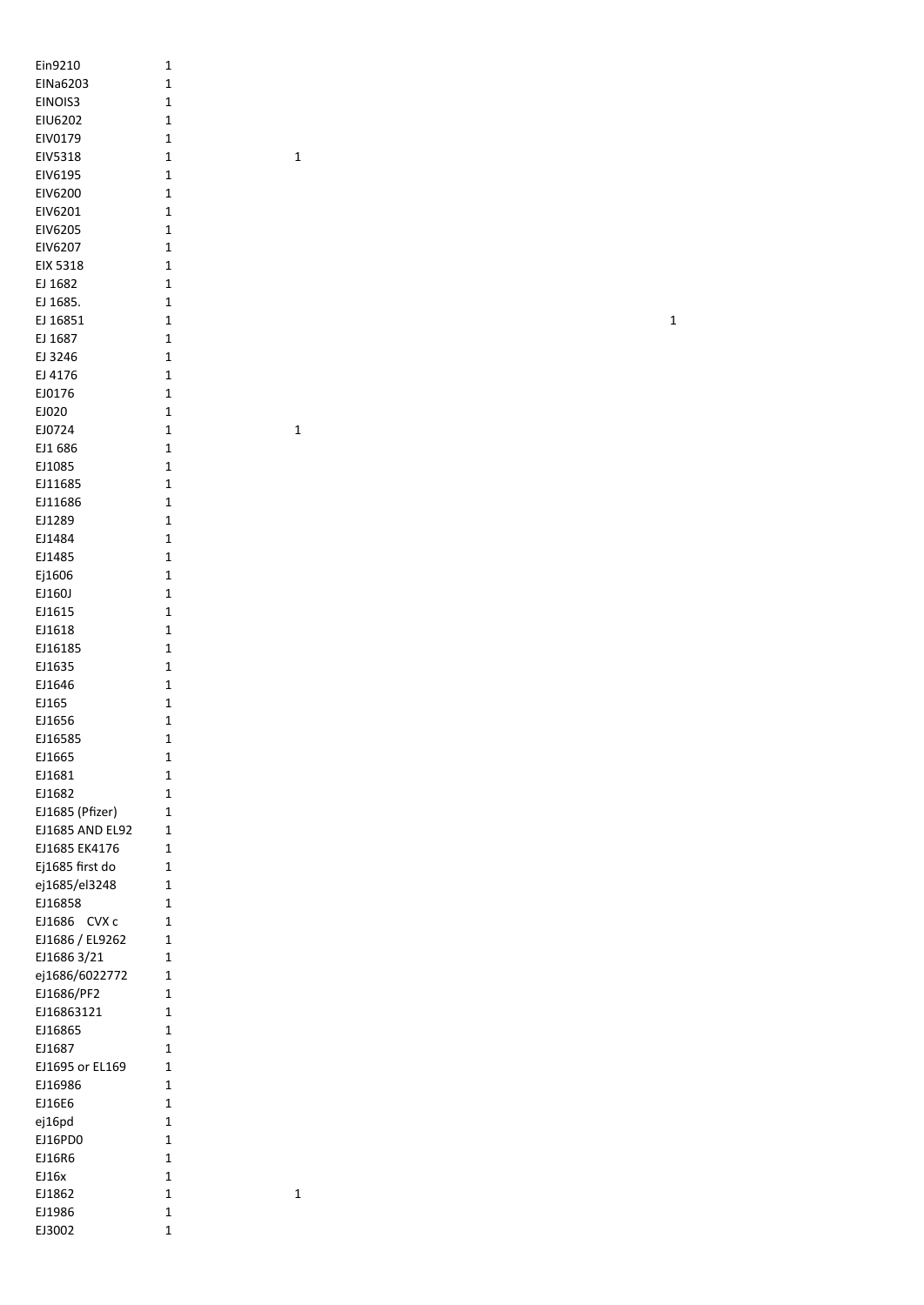| EJ3242          | 1              |
|-----------------|----------------|
| EJ3616          | 1              |
|                 |                |
| EJ3942          | 1              |
|                 | 1              |
| EJ5730          |                |
| EJ-586          | $\overline{1}$ |
|                 |                |
| EJ6085          | $\overline{1}$ |
| EJ6136          | 1              |
|                 |                |
| EJ6185          | $\mathbf 1$    |
|                 |                |
| EJ6186          | 1              |
| EJ6198          | 1              |
|                 |                |
| EJ6201          | 1              |
| EJ6202          | 1              |
|                 |                |
| EJ6795          | 1              |
|                 |                |
| EJ-685          | 1              |
| EJ7655          | 1              |
|                 |                |
| EJ7685          | 1              |
| EJI1686         | $\mathbf 1$    |
|                 |                |
| EJIV85          | $\mathbf 1$    |
|                 |                |
| ejko85          | $\mathbf 1$    |
| <b>EJL 1686</b> | $\mathbf 1$    |
|                 |                |
| <b>EJP685</b>   | $\mathbf 1$    |
| EJUe85          | 1              |
|                 |                |
| EК              | 1              |
|                 |                |
| EK 0142         | 1              |
| EK 1476         | 1              |
|                 |                |
| EK 32 48        | 1              |
| EK 3247         | 1              |
|                 |                |
| EK 5230         | $\mathbf 1$    |
|                 | $\mathbf 1$    |
| EK 5739         |                |
| EK 5930         | 1              |
|                 |                |
| EK 7530         | 1              |
| EK 92?1         | 1              |
|                 |                |
| EK 9231, EL3246 | 1              |
|                 |                |
| EK S730         | 1              |
| EK U176         | 1              |
|                 |                |
| EK(orR)8130 7/2 | 1              |
| EK01231         | $\overline{1}$ |
|                 |                |
| EK0142          | 1              |
|                 |                |
| Ek0153          | 1              |
| EK0169          | 1              |
|                 |                |
| Ek0173          | 1              |
| ek0231          | 1              |
|                 |                |
| EK0573O         | 1              |
| EK09231         | 1              |
|                 |                |
| EK10158         | 1              |
|                 |                |
| EK10175         | 1              |
| EK10181         | 1              |
|                 |                |
| EK1176          | 1              |
| EK1231          | $\mathbf 1$    |
|                 |                |
| EK1284          | 1              |
|                 |                |
| EK1685          | 1              |
| EK1931          | 1              |
|                 |                |
| EK2176          | 1              |
| EK231           | 1              |
|                 |                |
| EK2321          | 1              |
|                 |                |
| EK2391          | 1              |
| EK2613          | 1              |
|                 |                |
| EK3231          | 1              |
| EK3245          | 1              |
|                 |                |
| EK3302          | 1              |
|                 |                |
| EK3426          | 1              |
| EK4116          | 1              |
|                 |                |
| EK4126          | 1              |
| ek4146          | 1              |
|                 |                |
| EK417           | $\mathbf{1}$   |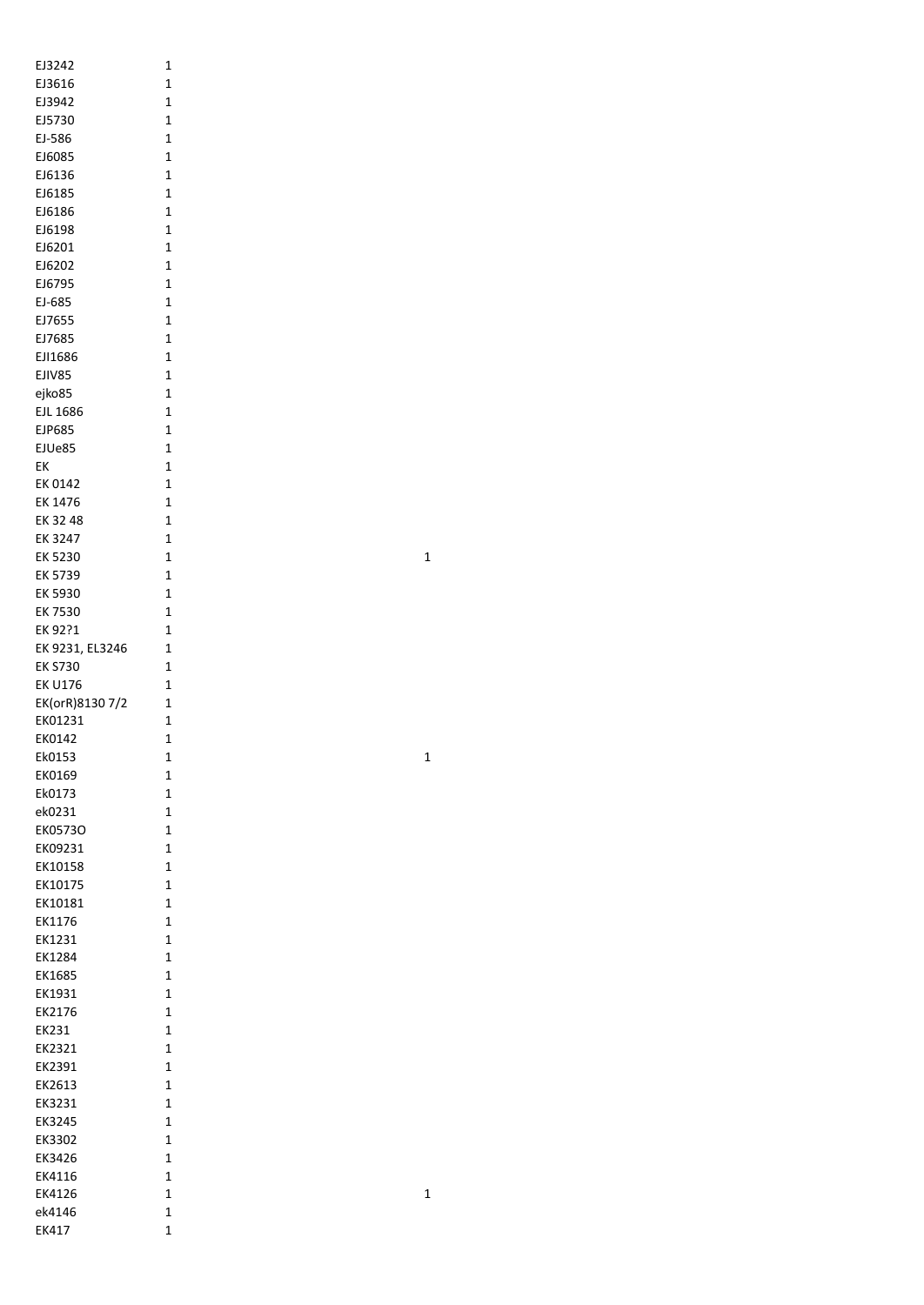| EK4175           | $\mathbf 1$                |
|------------------|----------------------------|
| EK41756          | $\mathbf 1$                |
|                  | $\mathbf 1$                |
| EK4176, EH9899   |                            |
| EK4176/EL3247    | $\mathbf 1$                |
| EK4176/EL9264    | $\mathbf 1$                |
| EK4179           | $\mathbf 1$                |
| <b>EK417C</b>    | $\mathbf{1}$               |
| <b>EK417J</b>    | $\mathbf{1}$               |
|                  |                            |
| <b>EK417U</b>    | $\mathbf{1}$               |
| EK423            | $\mathbf{1}$               |
| EK4238           | $\mathbf 1$                |
| EK4241           | $\mathbf 1$                |
|                  |                            |
| EK4243           | $\mathbf 1$                |
| EK4244           | $\mathbf{1}$               |
| EK4671 Pfizer    | $\mathbf 1$                |
| EK4716           | $\mathbf{1}$               |
| EK4736           | $\mathbf{1}$               |
|                  |                            |
| Ek4n6            | $\mathbf{1}$               |
| EK5176           | $\mathbf{1}$               |
| EK5230           | $\mathbf{1}$               |
| EK5231           | $\mathbf 1$                |
|                  |                            |
| <b>EK530</b>     | $\mathbf{1}$               |
| EK5340           | $\mathbf{1}$               |
| EK-5370          | $\mathbf{1}$               |
| EK5370           | $\mathbf{1}$               |
|                  |                            |
| EK570 (1) / EL3  | $\mathbf{1}$               |
| EK5700           | $\mathbf 1$                |
| <b>EK572</b>     | $\mathbf 1$                |
| EK5720           | $\mathbf 1$                |
|                  |                            |
| EK-573           | $\mathbf{1}$               |
| EK5730 & EK9231  | $\mathbf 1$                |
| EK5730,          | $\mathbf{1}$               |
| EK5730/EL0142    | $\mathbf 1$                |
|                  |                            |
| EK5730/BL3246    | $\mathbf{1}$               |
| EK57301          | $\mathbf 1$                |
| EK5730103-2021   | $\mathbf 1$                |
| <b>EK5730IM</b>  | $\mathbf 1$                |
|                  |                            |
| EK5739           | $\mathbf 1$                |
| <b>EK573U</b>    | $\mathbf 1$                |
| EK57530          | $\mathbf 1$                |
|                  | $\mathbf 1$                |
| EK5780           |                            |
| EK58730          | $\mathbf 1$                |
| EK59231          | $\mathbf 1$                |
| <b>EK5T130</b>   | $\mathbf 1$                |
|                  |                            |
| Ek5t30           | $\mathbf{1}$               |
| EK6213           | $\mathbf 1$                |
| EK7176           | $\mathbf 1$                |
| <b>EK730</b>     | $\mathbf{1}$               |
| EK7350           | $\mathbf 1$                |
|                  |                            |
| EK7534           | $\mathbf 1$                |
| <b>EK798</b>     | $\mathbf{1}$               |
| EK812            | $\mathbf 1$                |
| EK8736           | $\mathbf 1$                |
|                  |                            |
| ek873c           | $\mathbf 1$                |
| EK8763           | $\mathbf 1$                |
| EK8783           | $\mathbf{1}$               |
| EK8982           | $\mathbf 1$                |
|                  |                            |
| Ek9131           | $\mathbf 1$                |
| EK9176           | $\mathbf 1$                |
|                  |                            |
|                  |                            |
| EK92031          | $\mathbf 1$                |
| EK9211           | $\mathbf 1$                |
| Ek921331         | $\mathbf{1}$               |
| Ek9221           | $\mathbf 1$                |
|                  |                            |
| ek9231<br>EK9230 | $\mathbf 1$<br>$\mathbf 1$ |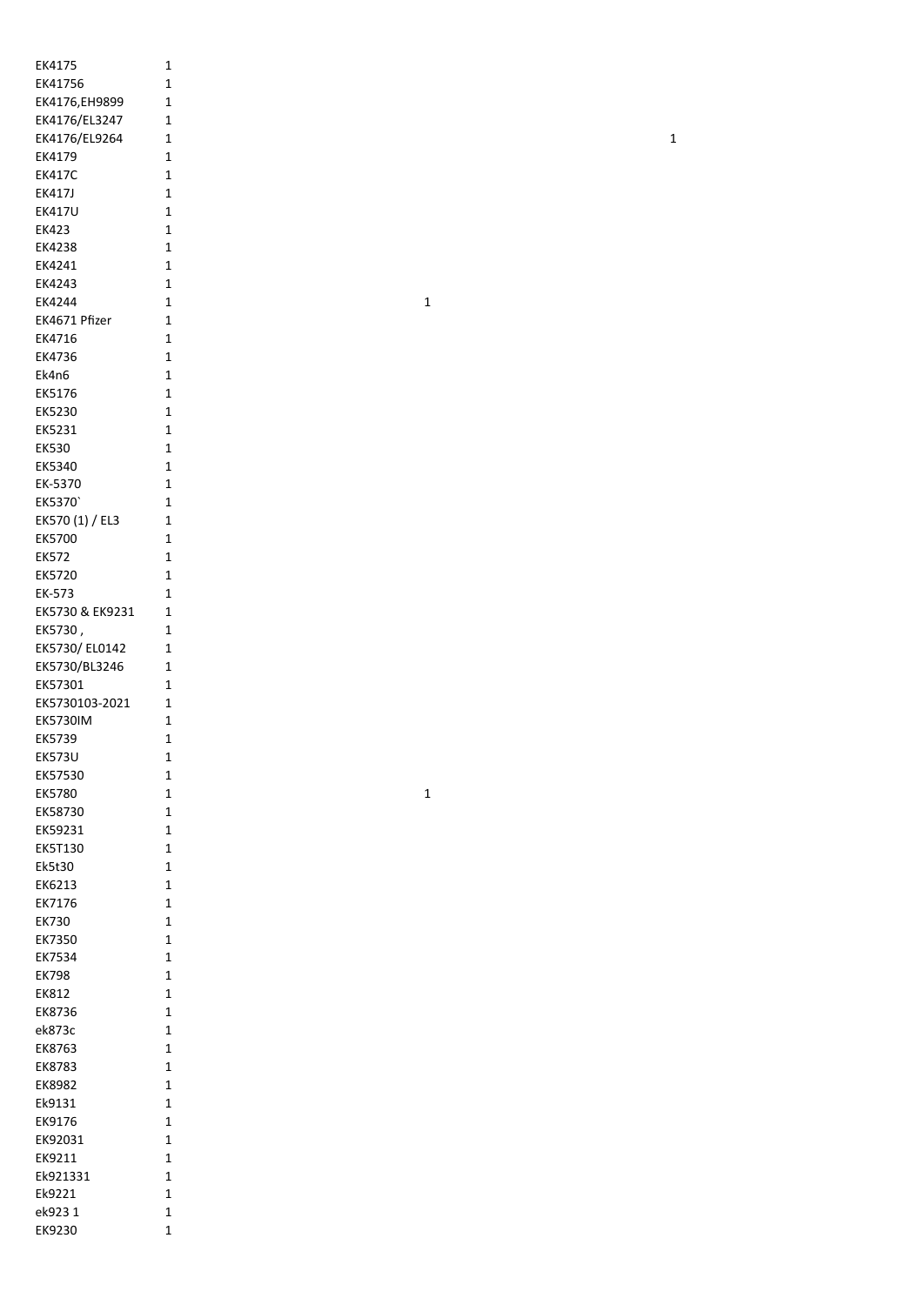| EK9231 4/21     | 1           |
|-----------------|-------------|
| EK9231 (4/21)   | 1           |
| EK9231 / 413012 | 1           |
| EK9231 and EL 9 | 1           |
| EK9231/21208059 | 1           |
| EK9231/4130421  | 1           |
| EK9231--4/30/20 | 1           |
| EK92314121      | 1           |
| EK9231d         | 1           |
| EK9231-X        | 1           |
| EK92331         | 1           |
| EK92349         | 1           |
| Ek9242          | 1           |
| ek92531         | 1           |
| EK9262          | 1           |
| EK9264          | 1           |
| EK9267          | 1           |
| EK9381          | 1           |
| <b>EK972</b>    | 1           |
| <b>EK9788</b>   | 1           |
| EK99231         | 1           |
| ek9x31          | 1           |
| <b>EK9z31</b>   | 1           |
| Eka231          | 1           |
| <b>EKC0177</b>  | 1           |
| <b>EKC734</b>   | 1           |
| EkD9231         | 1           |
| <b>Eke199</b>   | 1           |
| <b>EKG9231</b>  | 1           |
| ekj5730         | 1           |
| <b>EKL1283</b>  | $\mathbf 1$ |
| <b>EKL3249</b>  | $\mathbf 1$ |
| ekl9262         | 1           |
| <b>EKO142</b>   | 1           |
| eks5730         | 1           |
| <b>Eks736</b>   | 1           |
| <b>EKT231</b>   | 1           |
| <b>EKY176</b>   | 1           |
| EL-1283         | 1           |
| EL 1284         | 1           |
| EL - 3247       | 1           |
| EL 3249         | 1           |
| EL 8982         | 1           |
| EL - 9264       | 1           |
| EL # 9265       | 1           |
| EL 0151         | 1           |
| EL 02201872     | 1           |
| EL 1283         | 1           |
| El 1234 and el9 | 1           |
| EL 1238         | 1           |
| EL-1283         | 1           |
| EL 1284 4/2021  | 1           |
| <b>EL 128H</b>  | 1           |
| <b>EL 12B3</b>  | 1           |
| EL 1406         | 1           |
| EL 142          | 1           |
| EL 2140 & EL 3  | 1           |
| EL 284          | 1           |
| EL 3022         | 1           |
| EL 32 46        | 1           |
| EL 3240         | 1           |
| EL 3241         | 1           |
| EL 3246 4/21    | 1           |
| EL 3247 Ex 5121 | 1           |
| EL 3248 #500    | 1           |

1

1

1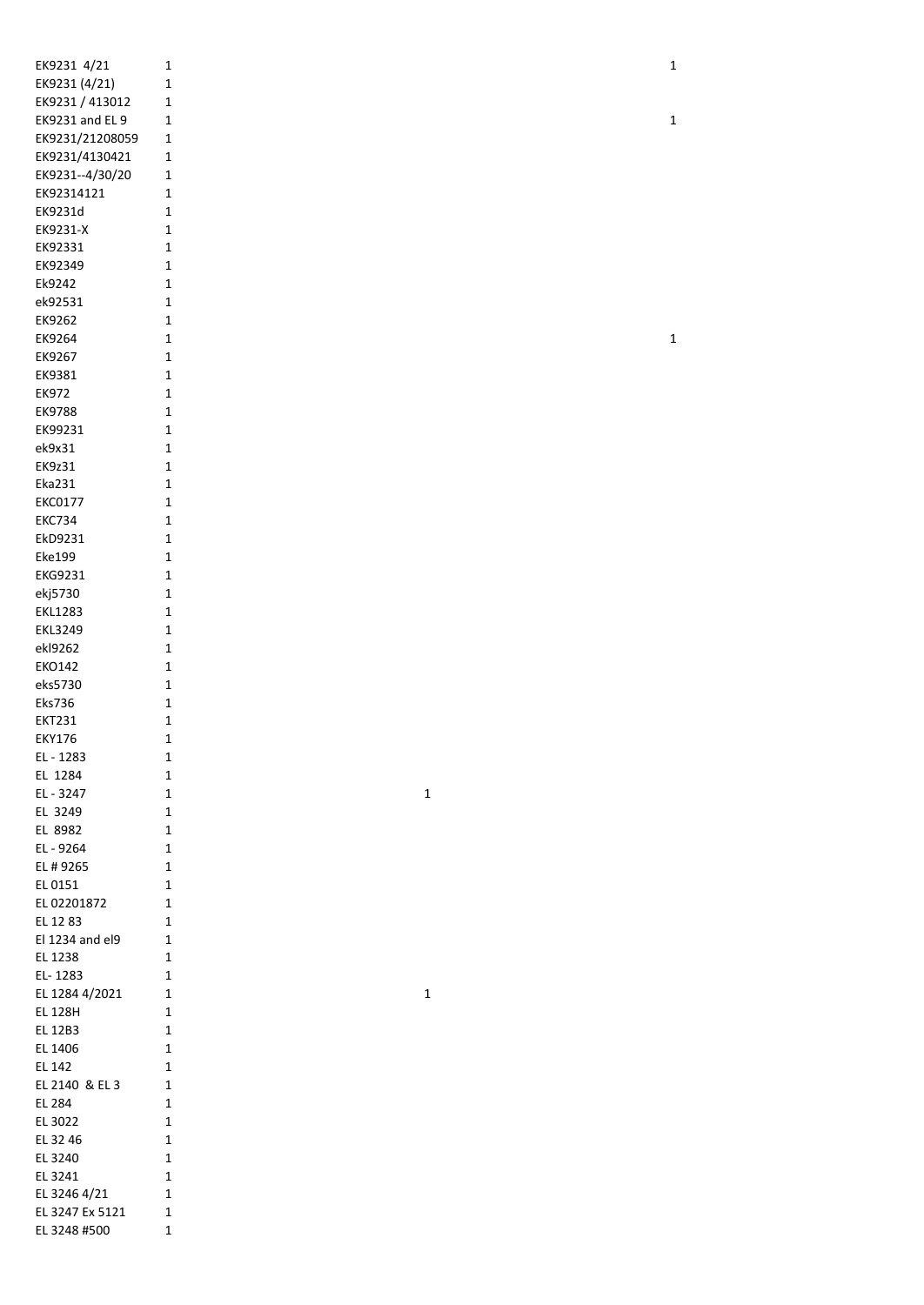| EL 3248 & EL 92 | $\mathbf 1$  |             | $\mathbf 1$ |  |
|-----------------|--------------|-------------|-------------|--|
|                 |              |             |             |  |
| EL 3249 5-21    | $\mathbf 1$  |             |             |  |
| EL 32549        | $\mathbf{1}$ |             |             |  |
| EL 3257         | $\mathbf{1}$ |             |             |  |
| EL 3269         | $\mathbf 1$  |             |             |  |
| EL 3276         | $\mathbf 1$  |             |             |  |
| EL 3284         | $\mathbf{1}$ |             |             |  |
| EL 3302 5/21    | $\mathbf{1}$ |             |             |  |
|                 |              |             |             |  |
| EL 33246        | 1            |             |             |  |
| EL 4140 ?       | $\mathbf{1}$ |             |             |  |
| EL 6198         | $\mathbf 1$  |             |             |  |
| EL 6202         | $\mathbf{1}$ | $\mathbf 1$ |             |  |
| EL 6206         | $\mathbf{1}$ |             |             |  |
| EL 92 63        | 1            |             |             |  |
| EL 924          | $\mathbf{1}$ |             |             |  |
| EL 926?7        | $\mathbf{1}$ |             |             |  |
| EL 9261 05/21   | $\mathbf{1}$ |             |             |  |
|                 | $\mathbf{1}$ |             |             |  |
| EL 9262 EXP5 21 |              |             |             |  |
| EL 9262, exp 5- | $\mathbf{1}$ |             |             |  |
| EL 92625/31     | $\mathbf{1}$ |             |             |  |
| EL 9263 EN6202  | $\mathbf{1}$ |             | $\mathbf 1$ |  |
| EL 9263.        | $\mathbf{1}$ |             |             |  |
| EL 9263/6201    | $\mathbf 1$  |             |             |  |
| EL 9268         | $\mathbf{1}$ |             |             |  |
| EL 9269 PFI     | $\mathbf{1}$ |             |             |  |
| EL 926Z         | 1            |             |             |  |
|                 |              |             |             |  |
| EL 9272         | 1            |             |             |  |
| EL 9291         | 1            |             |             |  |
| EL 9565         | $\mathbf 1$  |             |             |  |
| EL 9625         | $\mathbf{1}$ |             |             |  |
| EL or EC3248    | $\mathbf 1$  |             |             |  |
| EL QZ67 (hard t | $\mathbf{1}$ |             |             |  |
| EL#246          | $\mathbf{1}$ |             |             |  |
| EL#3247         | $\mathbf{1}$ |             |             |  |
| EL#8982         | $\mathbf 1$  |             |             |  |
|                 |              |             |             |  |
| EL#L3249        | $\mathbf{1}$ |             |             |  |
| EL.3247         | $\mathbf{1}$ |             |             |  |
| El.3249         | $\mathbf 1$  |             |             |  |
| EL.9262         | 1            |             |             |  |
| el/283          | $\mathbf{1}$ |             |             |  |
| EL/284          | $\mathbf 1$  |             |             |  |
| EL0/40          | $\mathbf{1}$ |             |             |  |
| EL00140         | $\mathbf{1}$ |             |             |  |
|                 | $\mathbf{1}$ |             | $\mathbf 1$ |  |
| EL00150         |              |             |             |  |
| EL00151         | $\mathbf{1}$ |             |             |  |
| EL00153         | $\mathbf{1}$ |             |             |  |
| EL0015E         | $\mathbf{1}$ |             |             |  |
| EL00161         | $\mathbf{1}$ |             |             |  |
| EL00170         | $\mathbf{1}$ |             |             |  |
| EL00173         | $\mathbf{1}$ |             |             |  |
| EL00181         | $\mathbf{1}$ |             |             |  |
| EL00185         | $\mathbf{1}$ |             |             |  |
|                 |              |             |             |  |
| EL00186         | $\mathbf 1$  |             |             |  |
| EL001B4         | $\mathbf{1}$ |             |             |  |
| EL00217         | $\mathbf{1}$ |             |             |  |
| EL0082          | $\mathbf{1}$ |             |             |  |
| EL0124          | $\mathbf{1}$ |             |             |  |
| EL01284         | $\mathbf{1}$ |             |             |  |
| EL0130          | $\mathbf{1}$ |             |             |  |
|                 | $\mathbf{1}$ |             |             |  |
| EL014           |              |             |             |  |
| EL01-40         | $\mathbf{1}$ |             |             |  |
| EL0140 3-4      | $\mathbf{1}$ |             |             |  |
| EL0140 and EL32 | $\mathbf{1}$ |             |             |  |
| EL0140, EL9261  | $\mathbf{1}$ |             |             |  |
| EL0140.         | $\mathbf{1}$ |             |             |  |
|                 |              |             |             |  |

 $1\quad$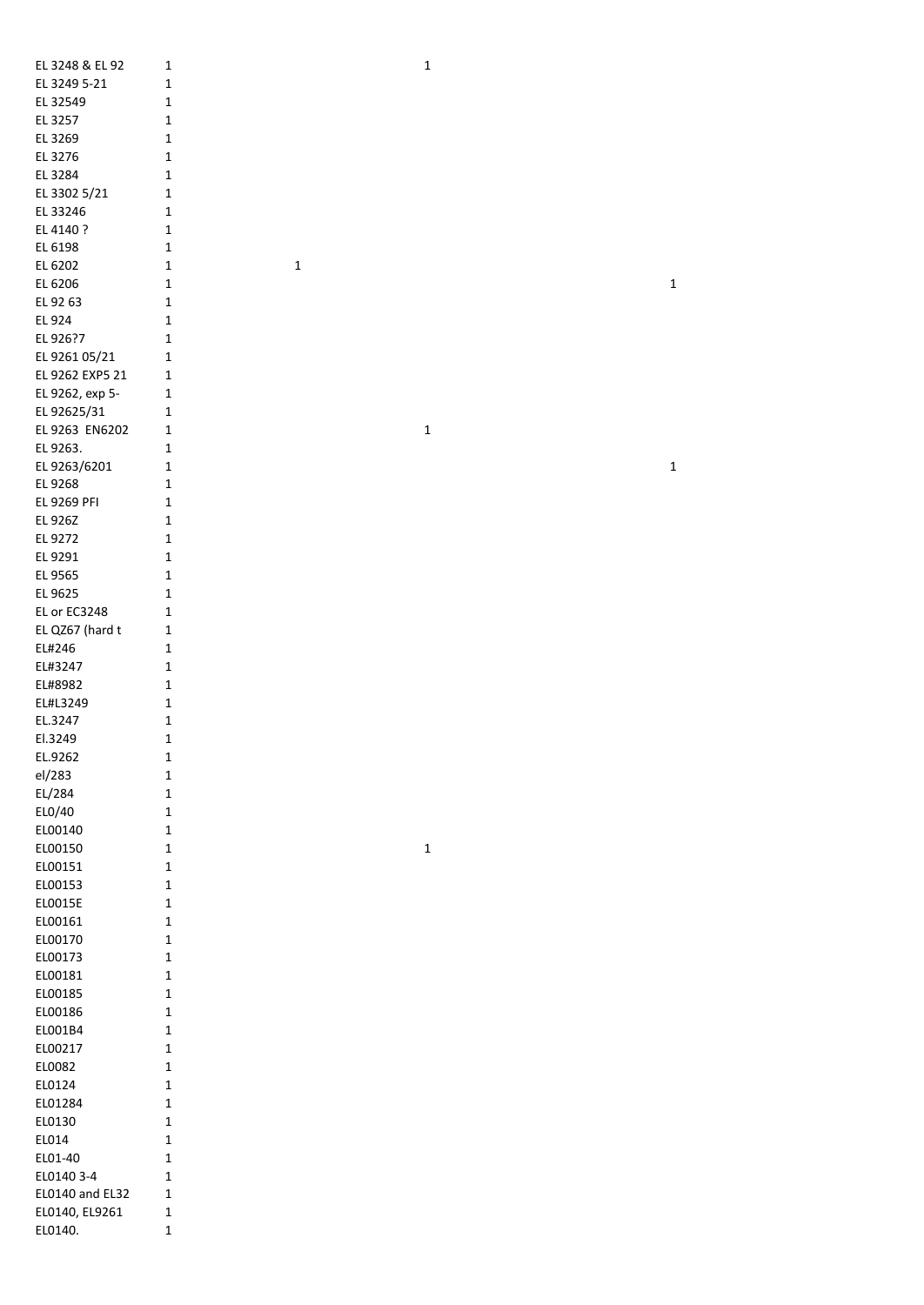| EL0140/2nd EL32                  | 1              |
|----------------------------------|----------------|
| EL0140/El0142                    | 1              |
| EL0140/ELO140                    | 1              |
| EL0140/PFEBNT                    | 1              |
| EL0140@                          | 1              |
| EL01400                          | 1              |
| EL0141                           | 1              |
| EL01410                          | $\overline{1}$ |
| EL0142 1/7/2021                  | 1              |
| EL0142 3/31                      | $\overline{1}$ |
| EL0142, EL3247                   | 1              |
| EL01420                          | 1              |
| EL0142312021                     | 1              |
| El01427?                         | 1              |
| EL0142X-31-21                    | 1              |
| EL0143                           | 1              |
| EL01470                          | 1              |
| EL014U                           | $\overline{1}$ |
| EL0168                           | 1              |
| EL0171                           | 1              |
| EL0176                           | 1              |
| El01Y0                           | $\overline{1}$ |
| EL0264                           | 1              |
| EL0265                           | 1              |
| EL0266                           | 1              |
| EL03248                          | 1<br>1         |
| EL0401<br>EL042                  | 1              |
| EL0626                           | 1              |
| EL0920                           | 1              |
| EL0925                           | 1              |
| EL09265                          | 1              |
| El0k10                           | 1              |
| ELOK12                           | 1              |
| EL10142                          | 1              |
| EL1042 El9261                    | 1              |
| EL1140                           | 1              |
| EL1204                           | 1              |
| EL121284                         | 1              |
| EL12183                          | 1              |
| EL1223                           | 1              |
| EL1234                           | 1              |
| EL124                            | 1              |
| EL124 04/2021                    | 1              |
| EL1240                           | 1              |
| EL1253                           | 1              |
| EL12583                          | 1              |
| EL1263                           | 1              |
| EL1264                           | 1              |
| EL1265                           | 1              |
| EL1269                           | 1              |
| EL1278                           | 1              |
| EL12783                          | 1              |
| EL1280                           | 1              |
| EL1281                           | 1              |
| EL12811                          | 1              |
| EL12821                          | 1              |
| El1283 en6201<br>EL1283 NDC 5926 | 1              |
| EL1283 NDC59267                  | 1<br>1         |
| EL1283 or EL014                  | 1              |
| EL1283 St. Vinc                  | 1              |
| EL12830                          | 1              |
| EL12832S                         | 1              |
| EL1283k                          | 1              |
|                                  |                |

1

1

1

1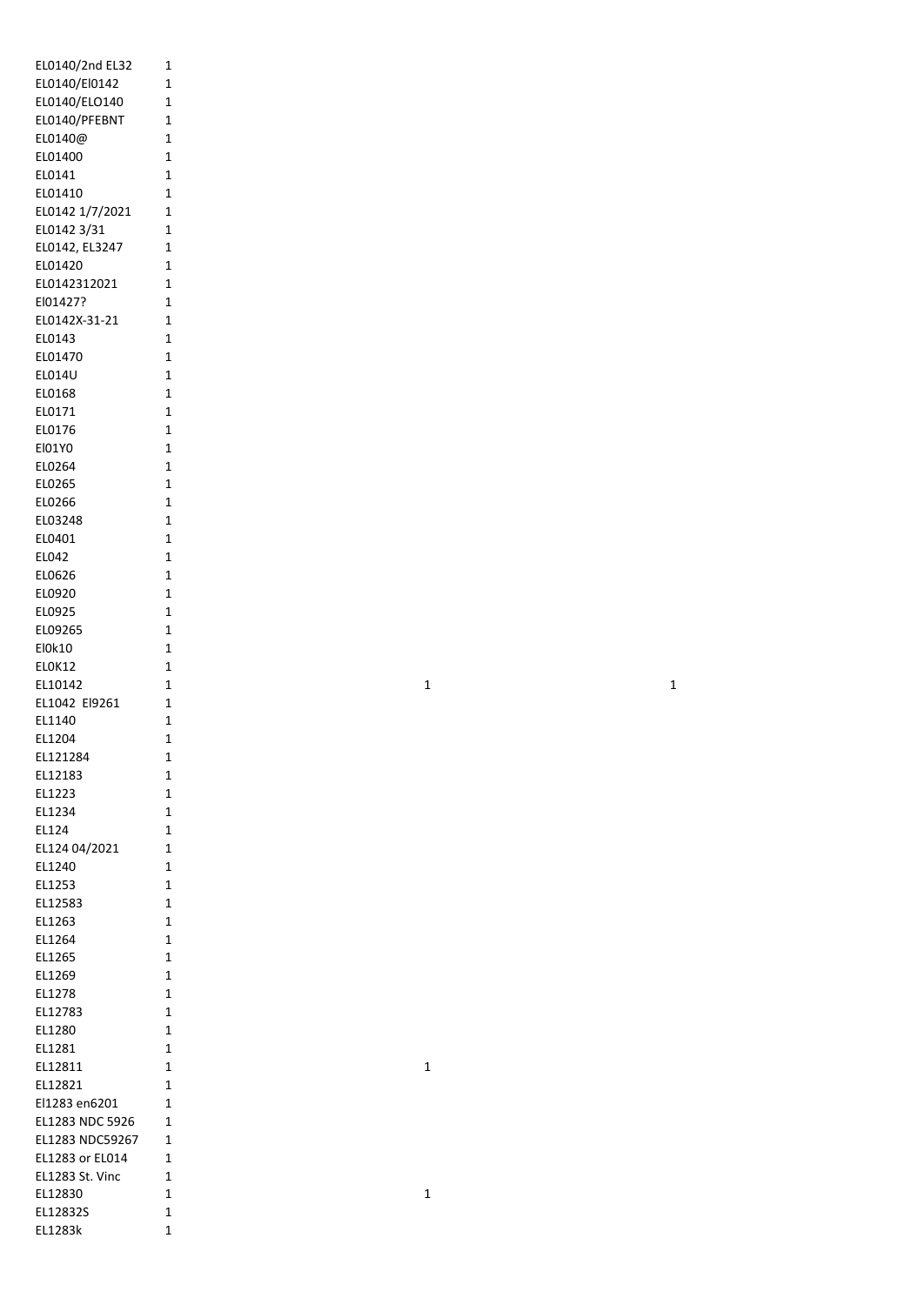| EL1284-                        | 1            |
|--------------------------------|--------------|
| EL1284 - 2021                  | 1            |
| EL1284 & EL3249                | 1            |
| EL1284 (1st on                 | 1            |
| EL1284 / EN5318                | 1            |
| EL1284 BHFS                    | 1            |
| <b>EL1284 or ELI28</b>         | 1            |
| EL1284, EL3249                 | 1            |
| EL-1284/EXP: 04                | 1            |
| EL12844121                     | 1            |
| EL12847                        | 1            |
| EL1288                         | 1            |
| <b>EL128H</b><br><b>EL128Y</b> | 1<br>1       |
| EL1294                         | 1            |
| EL12B4                         | 1            |
| EL12F3                         | 1            |
| EL1383                         | $\mathbf 1$  |
| EL14                           | $\mathbf 1$  |
| EL142                          | 1            |
| EL1442                         | 1            |
| EL1468                         | $\mathbf{1}$ |
| EL1681                         | 1            |
| EL1696                         | $\mathbf 1$  |
| EL1783                         | $\mathbf 1$  |
| EL183                          | $\mathbf 1$  |
| EL18478                        | 1            |
| el18982                        | 1            |
| El19269                        | 1            |
| El1963                         | 1            |
| el1983                         | 1            |
| EL1L84                         | 1            |
| el2183                         | 1            |
| el2184                         | 1            |
| EL2202                         | 1            |
| EL2248<br>EL2249               | 1<br>1       |
| EL22613                        | 1            |
| EL2266                         | 1            |
| EL2302                         | 1            |
| EL2418                         | 1            |
| EL246                          | 1            |
| EL247                          | $\mathbf 1$  |
| EL2657                         | 1            |
| El266                          | 1            |
| EL2664                         | 1            |
| EL267                          | 1            |
| EL269                          | 1            |
| EL274                          | 1            |
| EL2747                         | $\mathbf{1}$ |
| EL2961                         | 1            |
| EL2962                         | 1            |
| EL2965                         | 1            |
| EL300L                         | 1            |
| El301358S                      | 1            |
| EL3046                         | 1            |
| El3088                         | 1            |
| EL3147                         | 1<br>1       |
| EL3148<br>EL3182               | 1            |
| EL3200                         | 1            |
| EL3202                         | 1            |
| EL32049                        | 1            |
| el3208                         | 1            |
| EL32089121                     | 1            |
|                                |              |

 $\overline{\mathbf{1}}$ 

 $\overline{\mathbf{1}}$ 

 $\mathbf{1}$ 

 $\mathbf{1}$ 

 $\mathbf 1$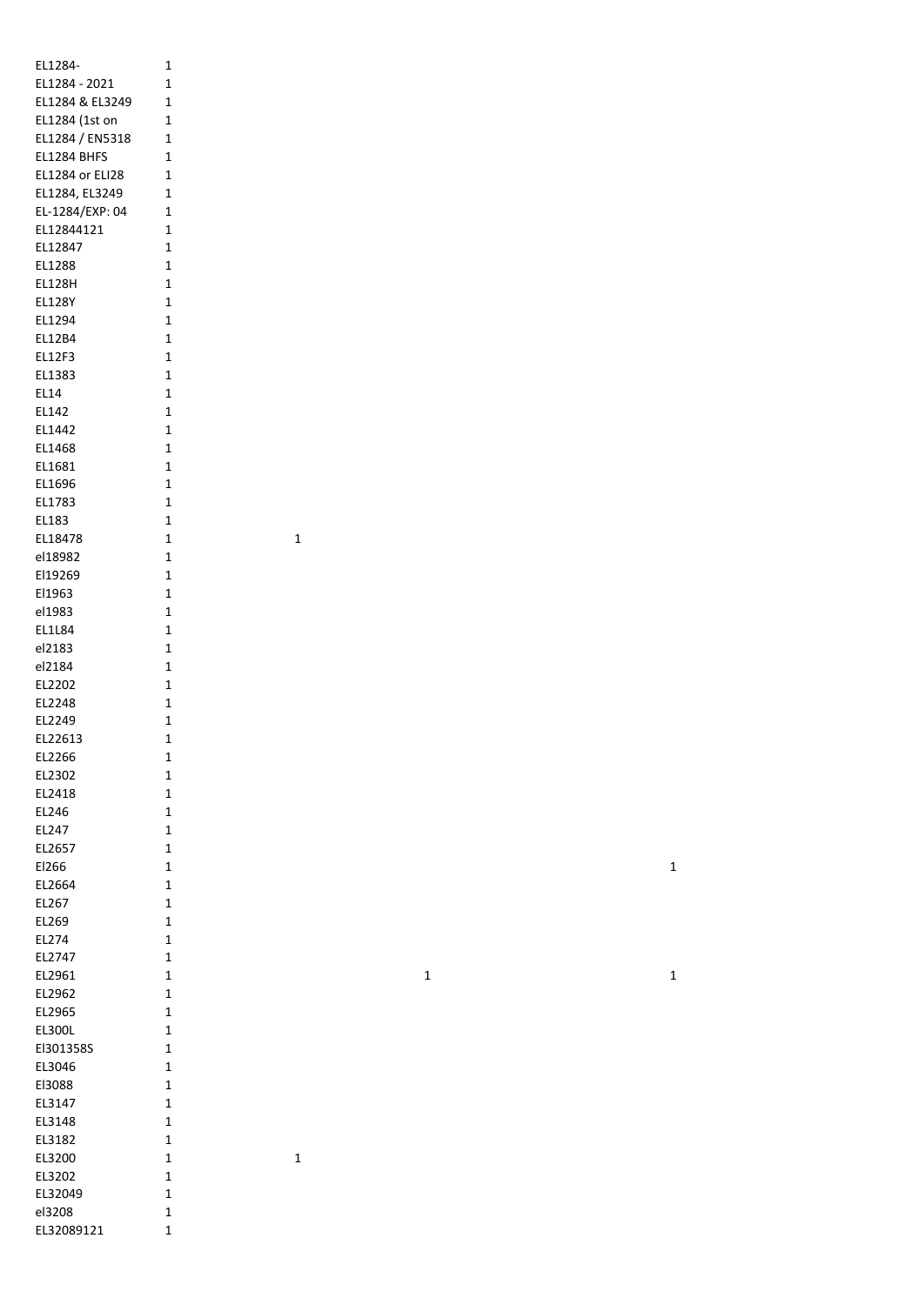| EL32118                | 1            |
|------------------------|--------------|
|                        |              |
| EL32119                | 1            |
|                        |              |
| EL32195-21             | 1            |
| EL322                  | 1            |
|                        |              |
| EL322/9                | $\mathbf{1}$ |
|                        |              |
| EL32346                | 1            |
| EL3236                 | 1            |
|                        |              |
| EL3238                 | 1            |
|                        |              |
| El324?                 | 1            |
| EL32416                | 1            |
|                        |              |
| el3242 en6201          | 1            |
|                        |              |
| EL32448                | 1            |
| EL-3246                | 1            |
|                        |              |
| el3246 & el9265        | 1            |
|                        |              |
| EL3246 04/21           | 1            |
| EL3246 4/30/21         | 1            |
|                        |              |
| EL3246 or EL 32        | 1            |
|                        |              |
| EL3246 or EL324        | 1            |
| EL3246, EL9265         | 1            |
|                        |              |
| EL3246, EL9263         | 1            |
|                        |              |
| EL3246/EL9261          | 1            |
| EL3246/Pfizer          | 1            |
|                        |              |
| EL3246-04              | 1            |
|                        |              |
| EL32461                | 1            |
|                        |              |
| EL3247 EN6             | 1            |
| EL3247 JVCH            | 1            |
|                        |              |
| EL3247 EL9284(         | 1            |
|                        |              |
| EL3247 & EM9809        | 1            |
| EL3247 59267100        | 1            |
|                        |              |
| <b>EL3247 and El83</b> | 1            |
|                        |              |
| <b>EL3247 SCH</b>      | 1            |
| EL3247, EN6201         | 1            |
|                        |              |
| EL3247, EN6200         | 1            |
|                        |              |
| El3247, en6201         | 1            |
| EL32471342             | 1            |
|                        |              |
| El32474                | $\mathbf{1}$ |
|                        |              |
| EL3247592671000        | 1            |
| EL3247-EX5-21          | 1            |
|                        |              |
| EL3247SCH              | 1            |
|                        |              |
| E-L3248                | 1            |
|                        |              |
| EL3248 1/7/202         | 1            |
| EL3248 (maybe C        | 1            |
|                        |              |
| <b>EL3248 and EL92</b> | 1            |
|                        |              |
| el3248, en5318         | 1            |
| EL3248.                | 1            |
|                        |              |
| EL324804121            | 1            |
| EL3248-1/25/202        | 1            |
|                        |              |
| EL3248txp              | 1            |
|                        |              |
|                        |              |
| EL324-9                | 1            |
|                        |              |
| EL3249 05/2021         | 1            |
|                        |              |
| EL3249 EXP; 5/2        | 1            |
|                        | 1            |
| EL3249, EL9267         |              |
| EL3249, EL9269         | 1            |
|                        |              |
| EL3249, EM9810         | 1            |
| EL3249, EM9810,        | 1            |
|                        |              |
| EL32490                | 1            |
|                        |              |
| EL32495121             | 1            |
| EL32495-21             | 1            |
|                        |              |
| EL3249-ELBERT          | 1            |
|                        |              |
| EL324e                 | 1            |
| EL324g                 | 1            |
|                        |              |
| EL324L                 | 1            |
|                        |              |
| EL3251?                | 1            |
| EL3259                 | 1            |
| EL3262                 | 1            |

 $\mathbf{1}$ 

 $\mathbf{1}$ 

 $\mathbf{1}$ 

 $\mathbf{1}$ 

 $\mathbf{1}$ 

 $\mathbf{1}$ 

 $\mathbf{1}$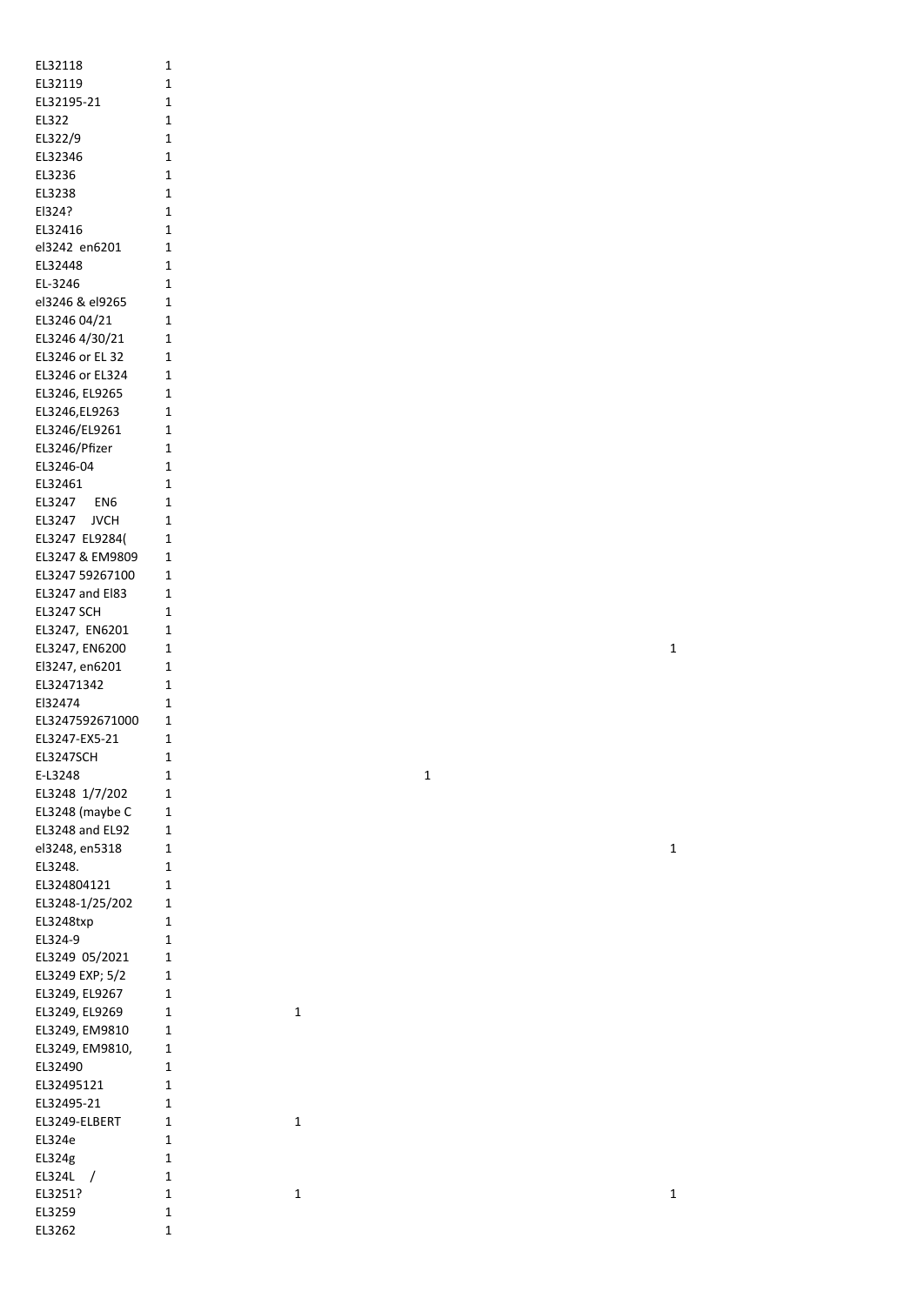| EL3264 4/21     | 1            |
|-----------------|--------------|
| EL3265          | 1            |
|                 |              |
| EL3272          | 1            |
| EL3276          | 1            |
| EL3277          | 1            |
| EL3286          | 1            |
| EL3287          | 1            |
| EL32879         | 1            |
|                 |              |
| EL32949         | 1            |
| EL3299          | 1            |
| EL32A           | 1            |
| <b>EL32A6</b>   | 1            |
| EL32LI6         | 1            |
| EL32UE          | 1            |
| EL3302<br>0530  | 1            |
|                 |              |
| EL3302 5121     | 1            |
| EL3302 EK5730   | 1            |
| EL3302 OR EL370 | 1            |
| EL3302 Pfizer   | 1            |
| EL3302 Series # | 1            |
| EL3302-5/21     | 1            |
|                 | $\mathbf{1}$ |
| EL33025121      |              |
| EL33029         | 1            |
| EL3302A         | 1            |
| EL3302pf3201    | 1            |
| EL3306          | 1            |
| EL330R          | 1            |
|                 | 1            |
| EL330Z          |              |
| EL33246         | 1            |
| EL33248         | 1            |
| EL33249         | 1            |
| EL33302         | 1            |
| EL3348          | 1            |
| El3349          | 1            |
|                 |              |
| <b>EL335L</b>   | 1            |
| EL33a2          | 1            |
| el3407          | 1            |
| EL3424          | 1            |
| EL34264-21      | 1            |
| EL342Z          | 1            |
| EL346           | 1            |
|                 |              |
| EL347           | 1            |
| EL3646          | 1            |
| EL3746          | 1            |
| EL3802          | 1            |
| El3842          | 1            |
| EL3847          | 1            |
|                 |              |
| EL39231         | 1            |
| EL3925          | 1            |
| EL39264         | 1            |
| EL3947          | 1            |
| EL3949          | 1            |
| EL3982          | 1            |
|                 | 1            |
| EL4012          |              |
| EL4101          | 1            |
| EL4249          | 1            |
| EL4261          | 1            |
| EL4263          | 1            |
| EL4265          | 1            |
| EL46202         | 1            |
|                 |              |
| EL48            | 1            |
| El49899         | 1            |
| EL5248          | 1            |
| EL5249          | 1            |
| EL5264          | 1            |
|                 |              |

1

1

1

1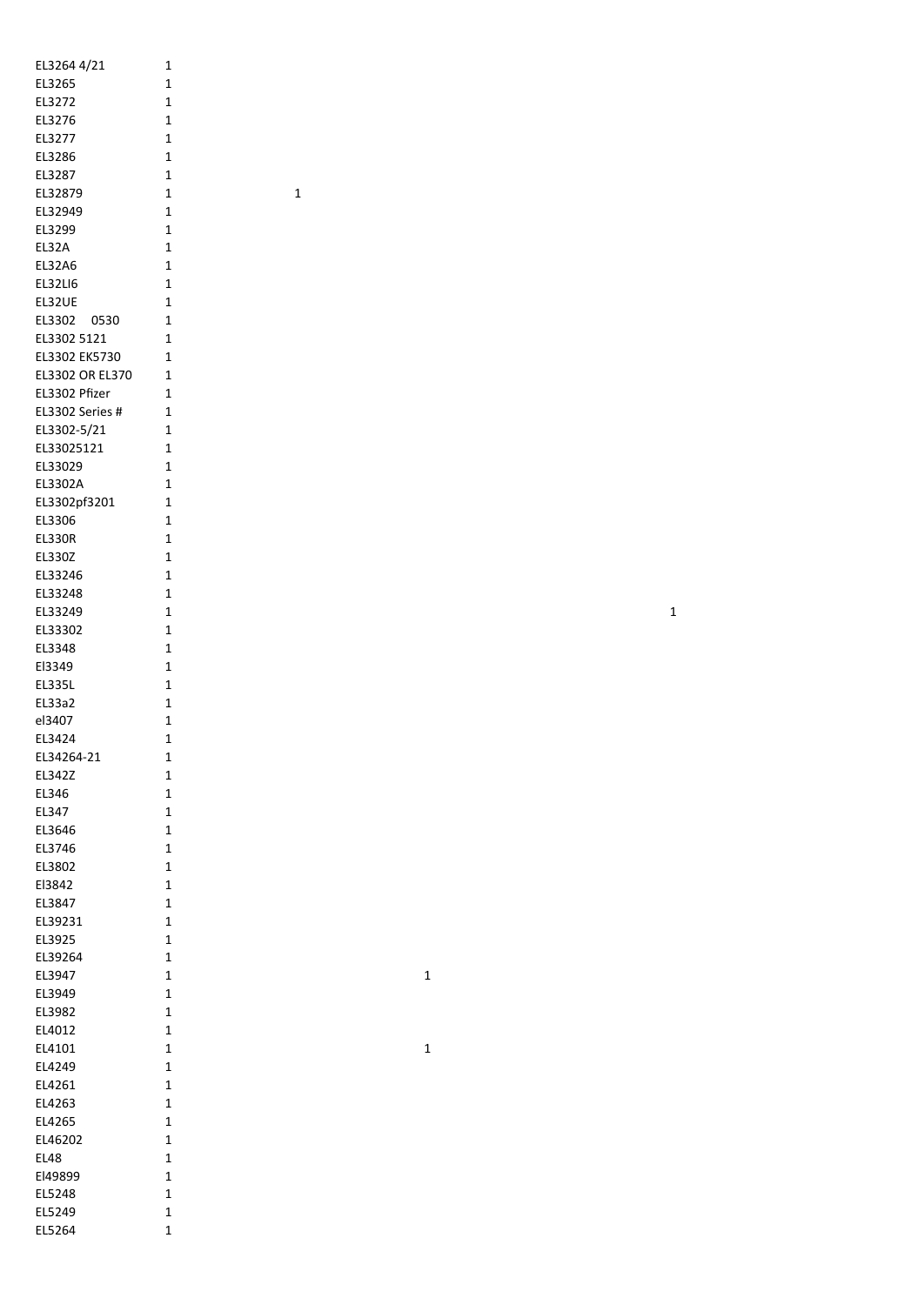| EL5269          | $\mathbf 1$  |             |             | $\mathbf 1$ |
|-----------------|--------------|-------------|-------------|-------------|
| EL5302          | $\mathbf 1$  |             |             |             |
| EL5642          | $\mathbf 1$  |             |             |             |
|                 |              |             |             |             |
| EL5738          | $\mathbf 1$  |             |             |             |
| EL5813          | $\mathbf 1$  |             |             |             |
| EL6142          | $\mathbf 1$  |             |             |             |
| EL6208          | $\mathbf 1$  |             |             |             |
| EL6262          | $\mathbf 1$  |             |             |             |
| EL6295          | $\mathbf 1$  |             |             |             |
| EL63247         | $\mathbf 1$  |             | $\mathbf 1$ |             |
| el64            | $\mathbf 1$  |             |             |             |
| EL686           | $\mathbf 1$  |             |             |             |
| el69262         | $\mathbf 1$  |             |             |             |
|                 |              |             |             |             |
| EL6982          | $\mathbf 1$  |             |             |             |
| EL7249          | $\mathbf 1$  |             |             |             |
| EL7261          | $\mathbf 1$  |             |             |             |
| EL7264          | $\mathbf 1$  |             |             |             |
| EL7265          | $\mathbf 1$  |             | $\mathbf 1$ |             |
| EL7269          | $\mathbf 1$  |             |             |             |
| EL7Z69          | $\mathbf 1$  |             |             |             |
| EL8082          | $\mathbf 1$  |             |             |             |
| EL8182          | $\mathbf 1$  |             |             |             |
|                 |              |             |             |             |
| El8252          | $\mathbf 1$  |             |             |             |
| EL8261          | $\mathbf 1$  | $\mathbf 1$ |             |             |
| EL8262          | $\mathbf 1$  |             |             |             |
| EL8263          | $\mathbf 1$  |             |             |             |
| EL82982         | $\mathbf 1$  |             |             |             |
| EL8299          | $\mathbf 1$  |             |             |             |
| EL83247         | $\mathbf 1$  |             |             |             |
| EL8582          | $\mathbf 1$  |             |             |             |
| EL8734          | $\mathbf 1$  |             |             |             |
| EL8882          | $\mathbf 1$  |             |             |             |
|                 |              |             |             |             |
| el8892          | $\mathbf 1$  |             |             |             |
| EL8920          | $\mathbf 1$  |             |             |             |
| EL8932          | $\mathbf 1$  |             |             |             |
| EL8964          | $\mathbf 1$  |             |             |             |
| EL8972          | $\mathbf 1$  |             |             |             |
| EL89802         | $\mathbf 1$  |             |             |             |
| EL8981          | $\mathbf 1$  |             | $\mathbf 1$ |             |
| EL-8982         | $\mathbf 1$  |             |             |             |
| EL8982 - 1st    | $\mathbf 1$  |             |             |             |
|                 |              |             |             |             |
| EL8982 5/21     | $\mathbf 1$  |             |             |             |
| EL8982 & EM9810 | 1            |             |             |             |
| EL8982 (or EC89 | $\mathbf 1$  |             |             |             |
| EL8982 and EM98 | 1            |             |             |             |
| EL8982 and seco | 1            |             |             |             |
| EL8982 EN6201   | 1            |             |             |             |
| EL8982 PFIZER   | 1            | $\mathbf 1$ |             |             |
| EL8982, EL9262  | 1            |             |             |             |
| EL8982.         | $\mathbf 1$  |             |             |             |
| EL8982?         | $\mathbf 1$  |             |             |             |
| EL8982-1258     |              |             |             |             |
|                 | $\mathbf{1}$ |             |             |             |
| EL8985          | $\mathbf 1$  |             |             |             |
| EL8986          | $\mathbf 1$  |             |             |             |
| EL8987          | $\mathbf 1$  |             |             |             |
| EL898L          | $\mathbf 1$  |             |             | $\mathbf 1$ |
| EL8994          | $\mathbf 1$  |             |             |             |
| EL89B2          | $\mathbf 1$  |             |             |             |
| EL90264         | $\mathbf 1$  |             |             | $\mathbf 1$ |
| EL9061          | $\mathbf 1$  |             |             |             |
|                 |              |             |             |             |
| EL9062          | $\mathbf 1$  |             |             |             |
| EL9067          | $\mathbf 1$  |             |             |             |
| EL9082          | $\mathbf 1$  |             |             |             |
| EL9126          | $\mathbf 1$  |             |             |             |
| el9142          | $\mathbf 1$  |             |             |             |